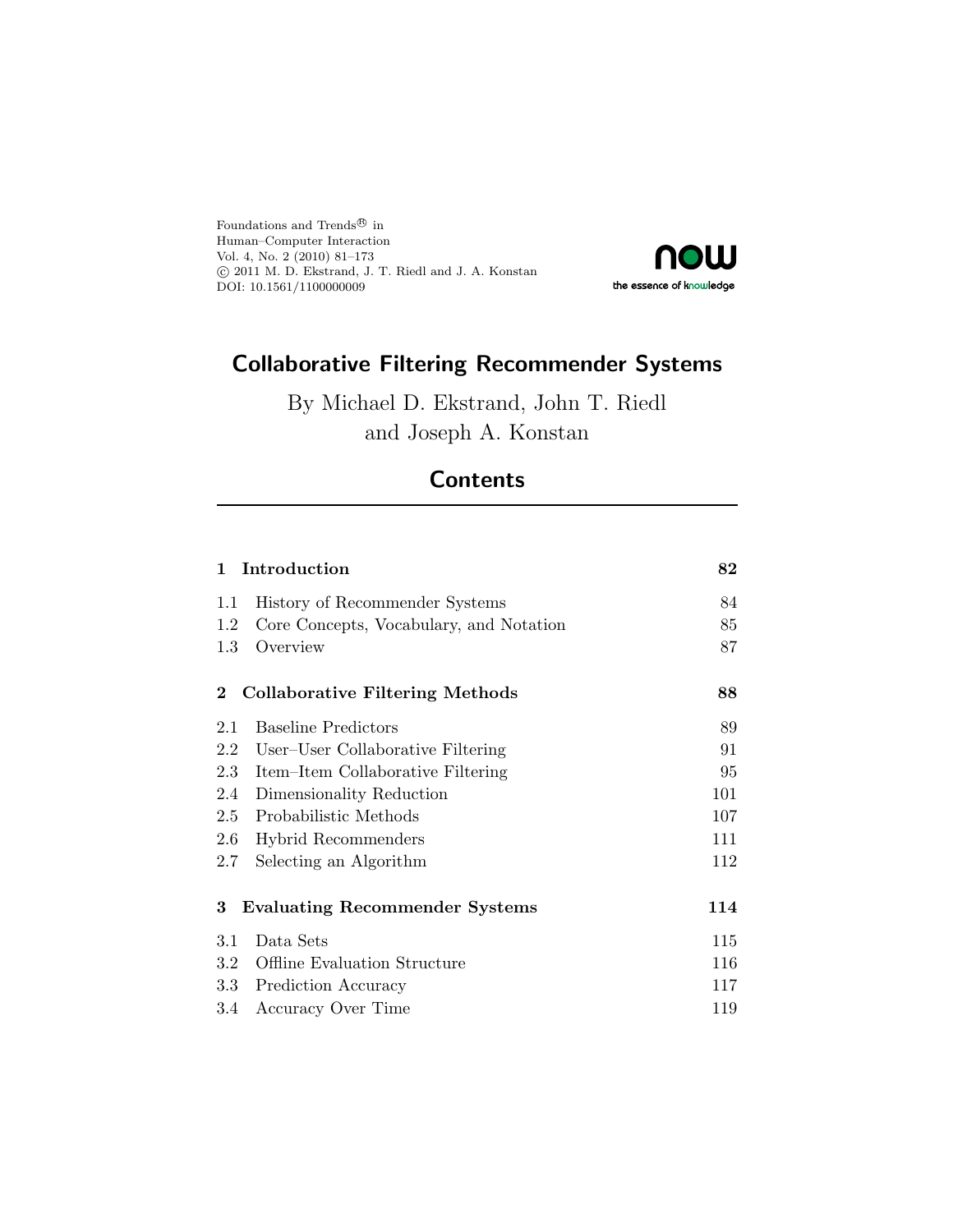| 3.5                                  | Ranking Accuracy                             | 120 |
|--------------------------------------|----------------------------------------------|-----|
| 3.6                                  | Decision Support Metrics                     | 122 |
| 3.7                                  | Online Evaluation                            | 125 |
| 4                                    | <b>Building the Data Set</b>                 | 128 |
| 4.1                                  | Sources of Preference Data                   | 129 |
| 4.2                                  | Rating Scales                                | 132 |
| 4.3                                  | Soliciting Ratings                           | 134 |
| 4.4                                  | Dealing with Noise                           | 136 |
| 5                                    | <b>User Information Needs</b>                | 138 |
| 5.1                                  | User Tasks                                   | 139 |
| 5.2                                  | Needs for Individual Items                   | 140 |
| 5.3                                  | Needs for Sets of Items                      | 141 |
| 5.4                                  | Systemic Needs                               | 144 |
| $5.5\,$                              | Summary                                      | 149 |
| 6                                    | <b>User Experience</b>                       | 150 |
| 6.1                                  | Soliciting Ratings                           | 150 |
| 6.2                                  | Presenting Recommendations                   | 151 |
| 6.3                                  | Recommending in Conversation                 | 153 |
| 6.4                                  | Recommending in Social Context               | 154 |
| 6.5                                  | Shaping User Experience with Recommendations | 157 |
| <b>Conclusion and Resources</b><br>7 |                                              |     |
| 7.1                                  | Resources                                    | 162 |
| References                           |                                              | 164 |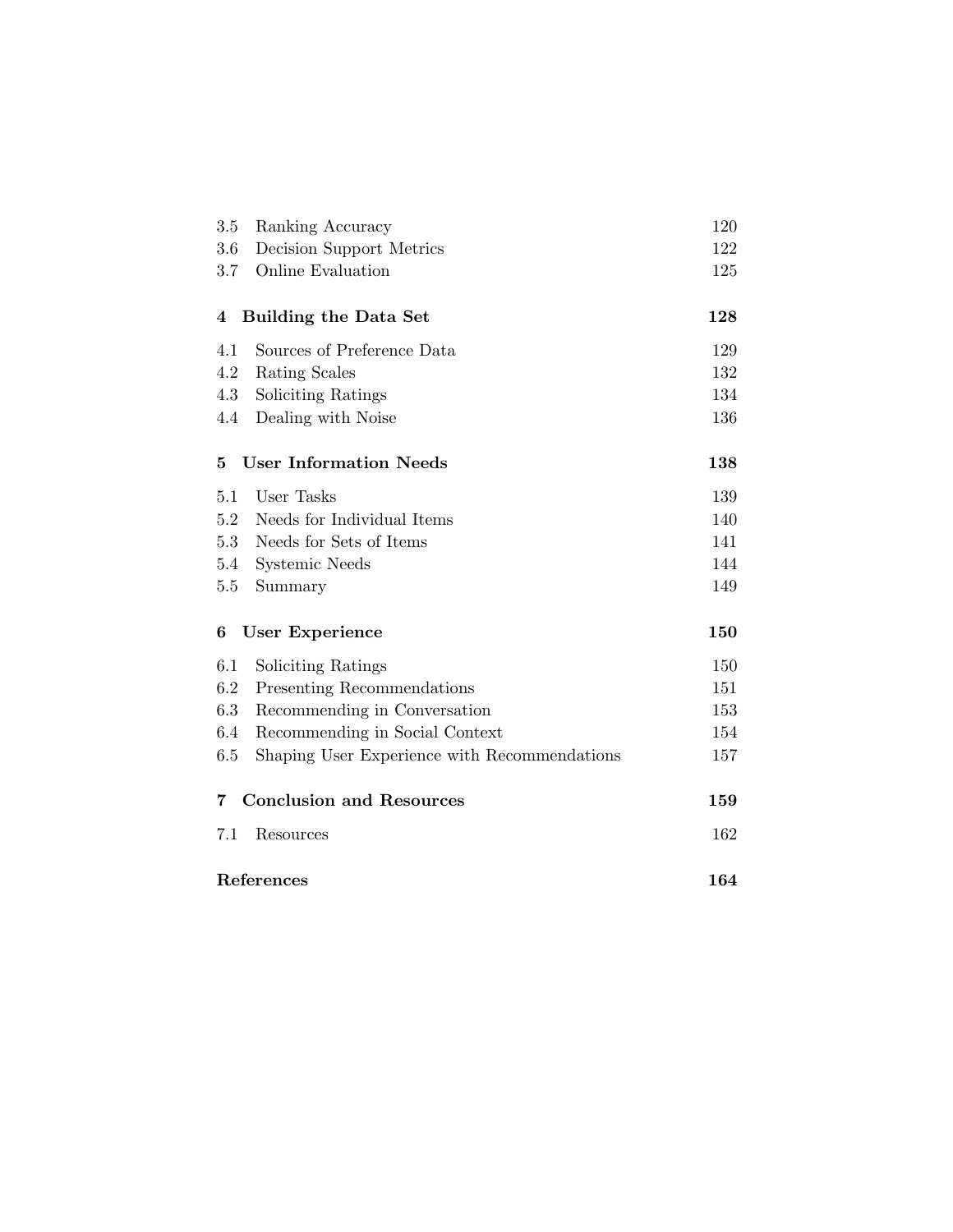Foundations and Trends<sup>®</sup> in Human–Computer Interaction Vol. 4, No. 2 (2010) 81–173 c 2011 M. D. Ekstrand, J. T. Riedl and J. A. Konstan DOI: 10.1561/1100000009



## **Collaborative Filtering Recommender Systems**

## Michael D. Ekstrand<sup>1</sup>, John T. Riedl<sup>2</sup> **and Joseph A. Konstan3**

*University of Minnesota, 4-192 Keller Hall, 200 Union St., Minneapolis, MN 55455, USA* **<sup>1</sup>***ekstrand@cs.umn.edu;* **<sup>2</sup>***riedl@cs.umn.edu;* **<sup>3</sup>***konstan@cs.umn.edu*

#### **Abstract**

Recommender systems are an important part of the information and e-commerce ecosystem. They represent a powerful method for enabling users to filter through large information and product spaces. Nearly two decades of research on collaborative filtering have led to a varied set of algorithms and a rich collection of tools for evaluating their performance. Research in the field is moving in the direction of a richer understanding of how recommender technology may be embedded in specific domains. The differing personalities exhibited by different recommender algorithms show that recommendation is not a one-sizefits-all problem. Specific tasks, information needs, and item domains represent unique problems for recommenders, and design and evaluation of recommenders needs to be done based on the user tasks to be supported. Effective deployments must begin with careful analysis of prospective users and their goals. Based on this analysis, system designers have a host of options for the choice of algorithm and for its embedding in the surrounding user experience. This paper discusses a wide variety of the choices available and their implications, aiming to provide both practicioners and researchers with an introduction to the important issues underlying recommenders and current best practices for addressing these issues.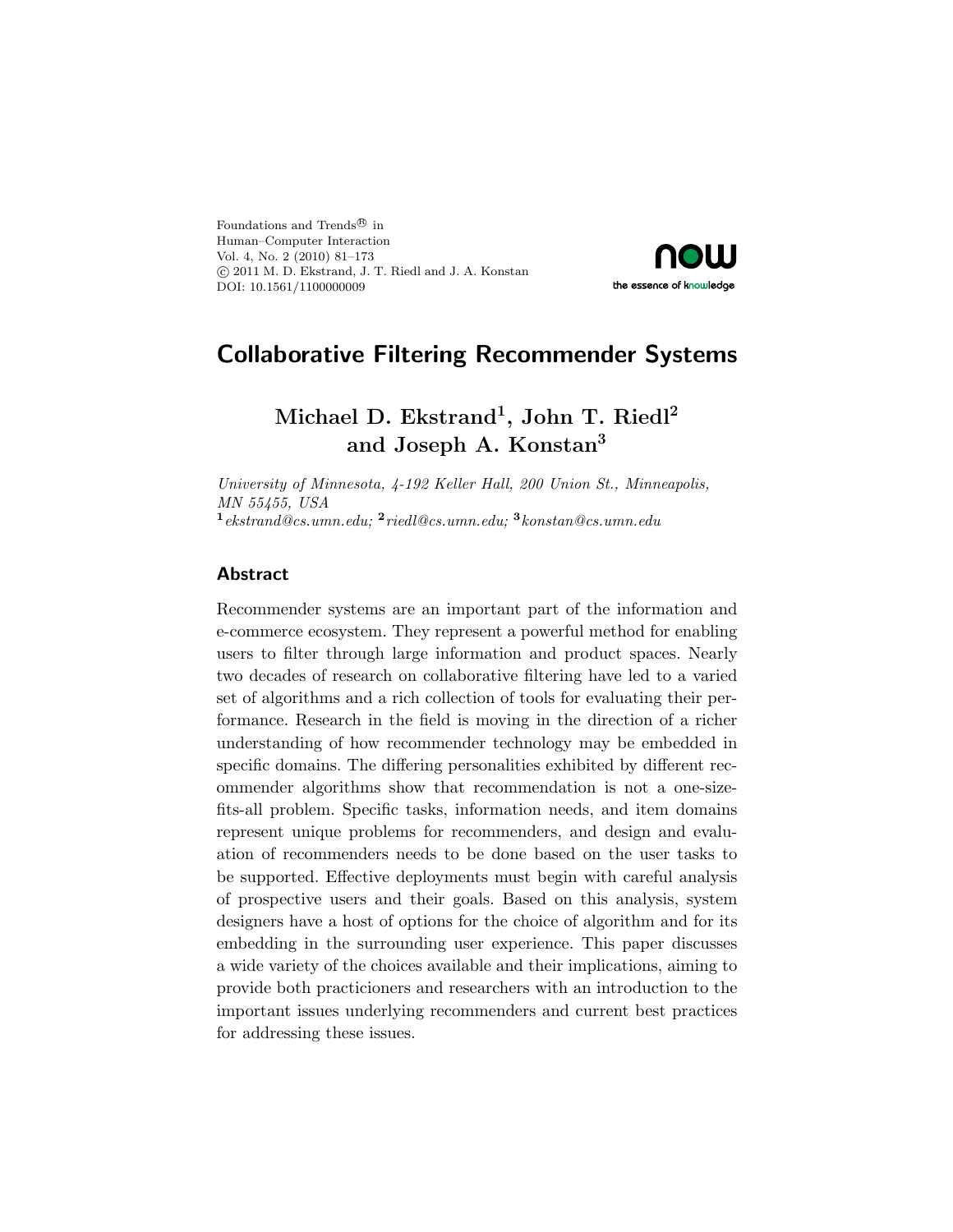# **1 Introduction**

Every day, we are inundated with choices and options. What to wear? What movie to rent? What stock to buy? What blog post to read? The sizes of these decision domains are frequently massive: Netflix has over 17,000 movies in its selection [15], and Amazon.com has over 410,000 titles in its Kindle store alone [7]. Supporting discovery in information spaces of this magnitude is a significant challenge. Even simple decisions — what movie should I see this weekend? — can be difficult without prior direct knowledge of the candidates.

Historically, people have relied on recommendations and mentions from their peers or the advice of experts to support decisions and discover new material. They discuss the week's blockbuster over the water cooler, they read reviews in the newspaper's entertainment section, or they ask a librarian to suggest a book. They may trust their local theater manager or news stand to narrow down their choices, or turn on the TV and watch whatever happens to be playing.

These methods of recommending new things have their limits, particularly for information discovery. There may be an independent film or book that a person would enjoy, but no one in their circle of acquaintances has heard of it yet. There may be a new indie band in another city whose music will likely never cross the local critic's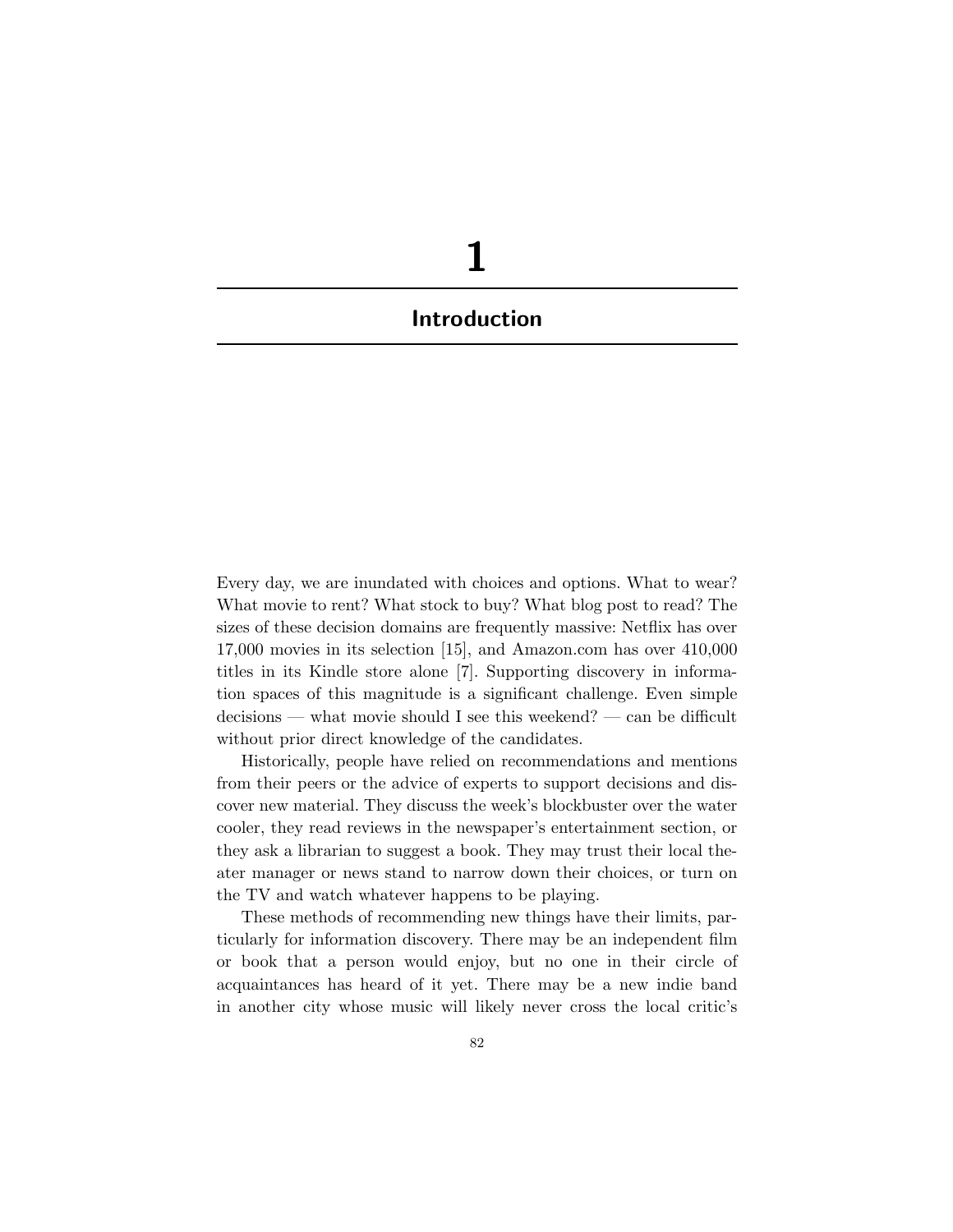radar. Computer-based systems provide the opportunity to expand the set of people from whom users can obtain recommendations. They also enable us to mine users' history and stated preferences for patterns that neither they nor their acquaintances identify, potentially providing a more finely-tuned selection experience.

There has been a good deal of research over the last 20 years on how to automatically recommend things to people and a wide variety of methods have been proposed [1, 140]. Recently, the *Recommender Systems Handbook* [122] was published, providing in-depth discussions of a variety of recommender methods and topics. This survey, however, is focused primarily on *collaborative filtering*, a class of methods that recommend items to users based on the preferences other users have expressed for those items.

In addition to academic interest, recommendation systems are seeing significant interest from industry. Amazon.com has been using collaborative filtering for a decade to recommend products to their customers, and Netflix valued improvements to the recommender technology underlying their movie rental service at \$1M via the widelypublicized Netflix Prize [15].

There is also a growing interest in problems surrounding recommendation. Algorithms for understanding and predicting user preferences do not exist in a vacuum — they are merely one piece of a broader user experience. A recommender system must interact with the user, both to learn the user's preferences and provide recommendations; these concerns pose challenges for user interface and interaction design. Systems must have accurate data from which to compute their recommendations and preferences, leading to work on how to collect reliable data and reduce the noise in user preference data sets. Users also have many different goals and needs when they approach systems, from basic needs for information to more complex desires for privacy with regards to their preferences.

In his keynote address at the 2009 ACM Conference on Recommender Systems, Martin [90] argued that the algorithms themselves are only a small part of the problem of providing recommendations to users. We have a number of algorithms that work fairly well, and while there is room to refine them, there is much work to be done on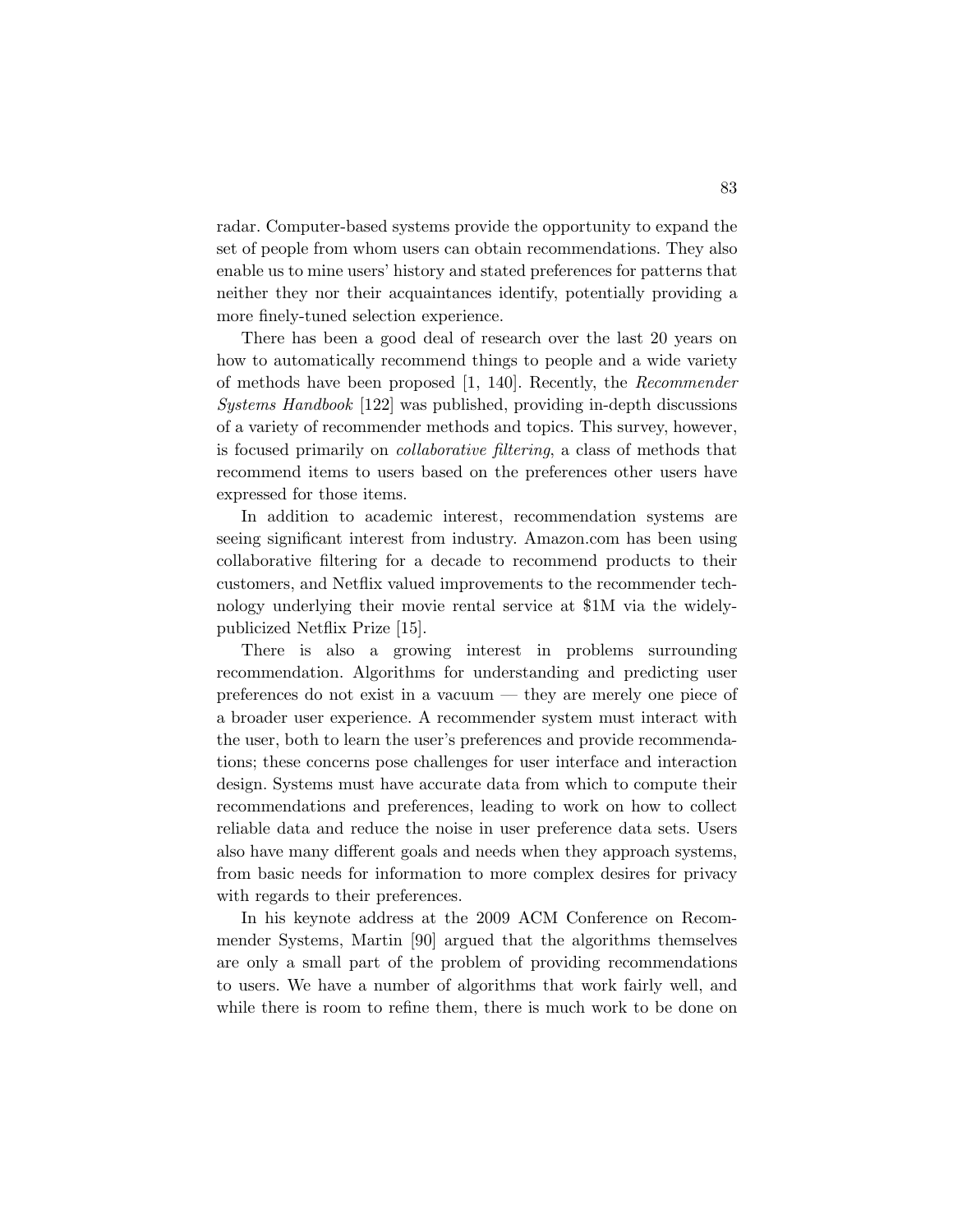#### 84 *Introduction*

user experience, data collection, and other problems which make up the whole of the recommender experience.

#### **1.1 History of Recommender Systems**

The capacity of computers to provide recommendations was recognized fairly early in the history of computing. Grundy [123], a computerbased librarian, was an early step towards automatic recommender systems. It was fairly primitive, grouping users into "stereotypes" based on a short interview and using hard-coded information about various sterotypes' book preferences to generate recommendations, but it represents an important early entry in the recommender systems space.

In the early 1990s, collaborative filtering began to arise as a solution for dealing with overload in online information spaces. Tapestry [49] was a manual collaborative filtering system: it allowed the user to query for items in an information domain, such as corporate e-mail, based on other users' opinions or actions ("give me all the messages forwarded by John"). It required effort on the part of its users, but allowed them to harness the reactions of previous readers of a piece of correspondence to determine its relevance to them.

Automated collaborative filtering systems soon followed, automatically locating relevant opinions and aggregating them to provide recommendations. GroupLens [119] used this technique to identify Usenet articles which are likely to be interesting to a particular user. Users only needed to provide ratings or perform other observable actions; the system combined these with the ratings or actions of other users to provide personalized results. With these systems, users do not obtain any direct knowledge of other users' opinions, nor do they need to know what other users or items are in the system in order to receive recommendations.

During this time, recommender systems and collaborative filtering became an topic of increasing interest among human–computer interaction, machine learning, and information retrieval researchers. This interest produced a number of recommender systems for various domains, such as Ringo [137] for music, the BellCore Video Recommender [62] for movies, and Jester [50] for jokes. Outside of computer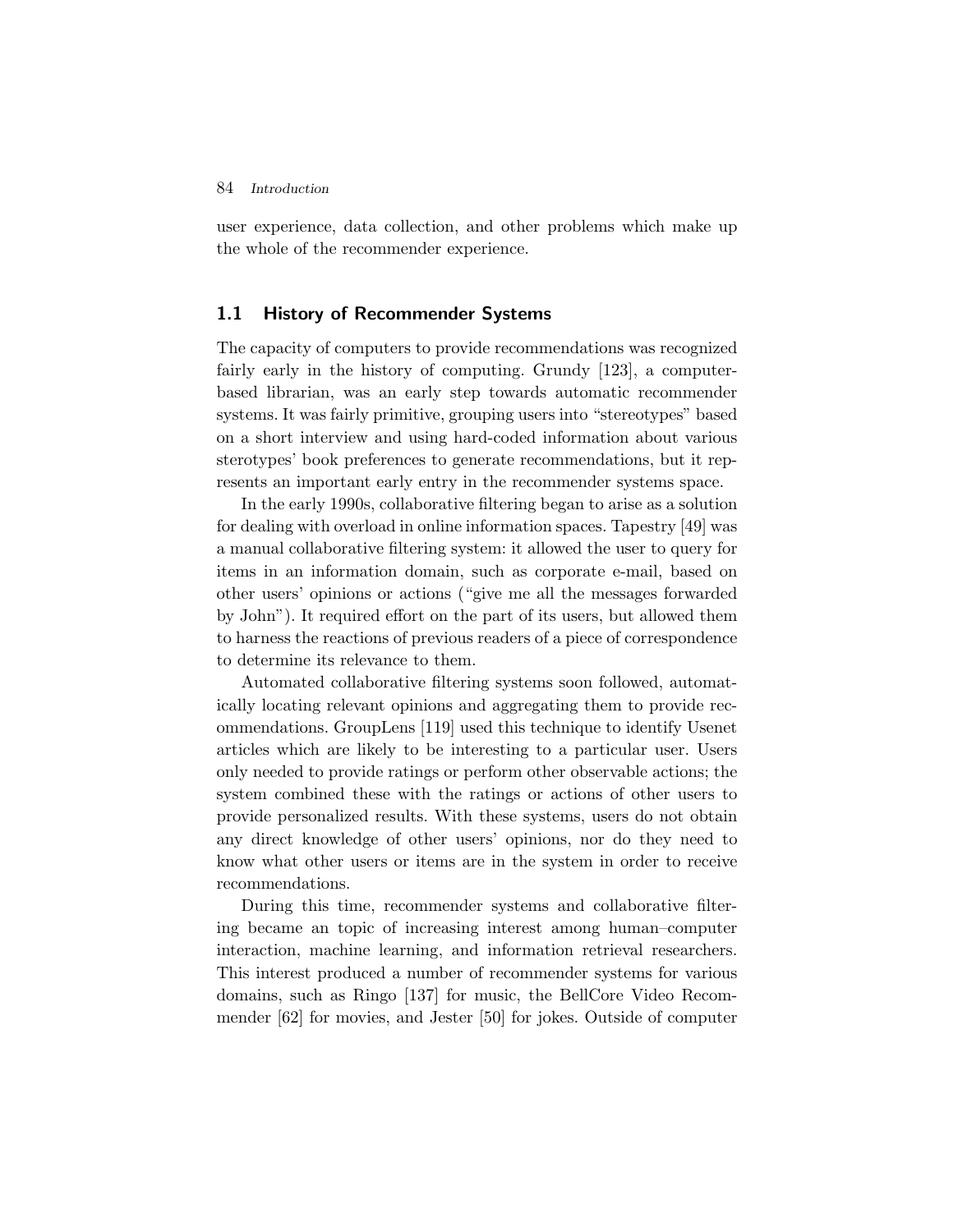science, the marketing literature has analyzed recommendation for its ability to increase sales and improve customer experience [10, 151].

In the late 1990s, commercial deployments of recommender technology began to emerge. Perhaps the most widely-known application of recommender system technologies is Amazon.com. Based on purchase history, browsing history, and the item a user is currently viewing, they recommend items for the user to consider purchasing.

Since Amazon's adoption, recommender technology, often based on collaborative filtering, has been integrated into many e-commerce and online systems. A significant motivation for doing this is to increase sales volume — customers may purchase an item if it is suggested to them but might not seek it out otherwise. Several companies, such as NetPerceptions and Strands, have been built around providing recommendation technology and services to online retailers.

The toolbox of recommender techniques has also grown beyond collaborative filtering to include content-based approaches based on information retrieval, bayesian inference, and case-based reasoning methods [132, 139]. These methods consider the actual content or attributes of the items to be recommended instead of or in addition to user rating patterns. Hybrid recommender systems [24] have also emerged as various recommender strategies have matured, combining multiple algorithms into composite systems that ideally build on the strengths of their component algorithms. Collaborative filtering, however, has remained an effective approach, both alone and hybridized with content-based approaches.

Research on recommender algorithms garnered significant attention in 2006 when Netflix launched the Netflix Prize to improve the state of movie recommendation. The objective of this competition was to build a recommender algorithm that could beat their internal CineMatch algorithm in offline tests by 10%. It sparked a flurry of activity, both in academia and amongst hobbyists. The \$1 M prize demonstrates the value that vendors place on accurate recommendations.

#### **1.2 Core Concepts, Vocabulary, and Notation**

Collaborative filtering techniques depend on several concepts to describe the problem domain and the particular requirements placed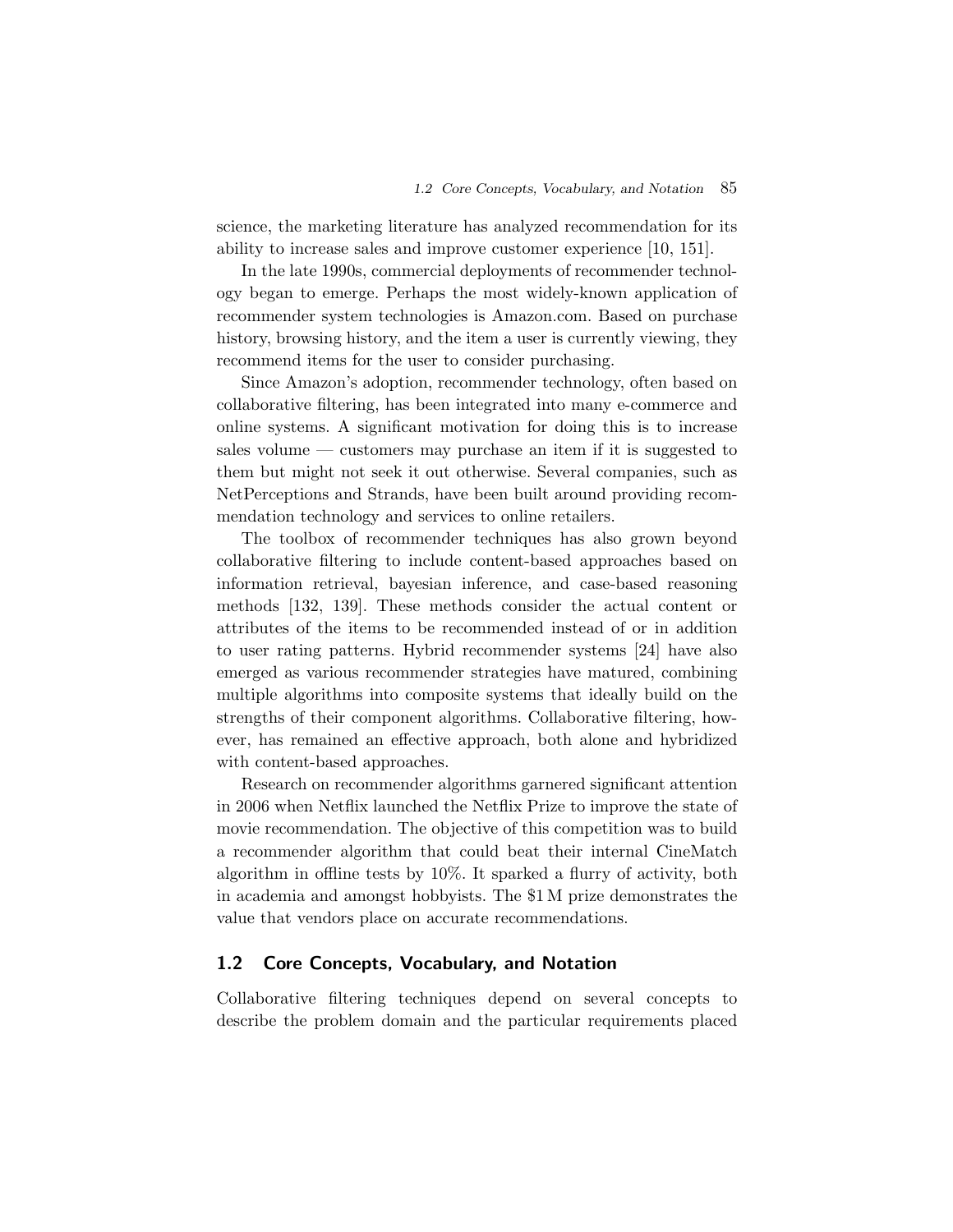#### 86 *Introduction*

on the system. Many of these concepts are also shared by other recommendation methods.

The information domain for a collaborative filtering system consists of *users* which have expressed preferences for various *items*. A preference expressed by a user for an item is called a *rating* and is frequently represented as a (*User*, *Item*, *Rating*) triple. These ratings can take many forms, depending on the system in question. Some systems use real- or integer-valued rating scales such as 0–5 stars, while others use binary or ternary (like/dislike) scales.<sup>1</sup> Unary ratings, such as "has purchased", are particularly common in e-commerce deployments as they express well the user's purchasing history absent ratings data. When discussing unary ratings, we will use "purchased" to mean that an item is in the user's history, even for non-commerce settings such as web page views.

The set of all rating triples forms a sparse matrix referred to as the *ratings matrix*. (*User*, *Item*) pairs where the user has not expressed a preference for (rated) the item are unknown values in this matrix. Figure 1.1 shows an example ratings matrix for three users and four movies in a movie recommender system; cells marked '?' indicate unknown values (the user has not rated that movie).

In describing use and evaluation of recommender systems, including collaborative filtering systems, we typically focus on two tasks. The first is the *predict* task: given a user and an item, what is the user's likely preference for the item? If the ratings matrix is viewed as a sampling of values from a complete user–item preference matrix, than the predict task for a recommender is equivalent to the matrix missingvalues problem.

|        | Batman Begins | Alice in<br>Wonderland | Dumb and Dumber | Equilibrium |
|--------|---------------|------------------------|-----------------|-------------|
| User A |               |                        |                 |             |
| User B |               |                        |                 |             |
| User C |               |                        |                 |             |

Fig. 1.1 Sample ratings matrix (on a 5-star scale).

<sup>&</sup>lt;sup>1</sup>The scale is ternary if "seen but no expressed preference" is considered distinct from "unseen".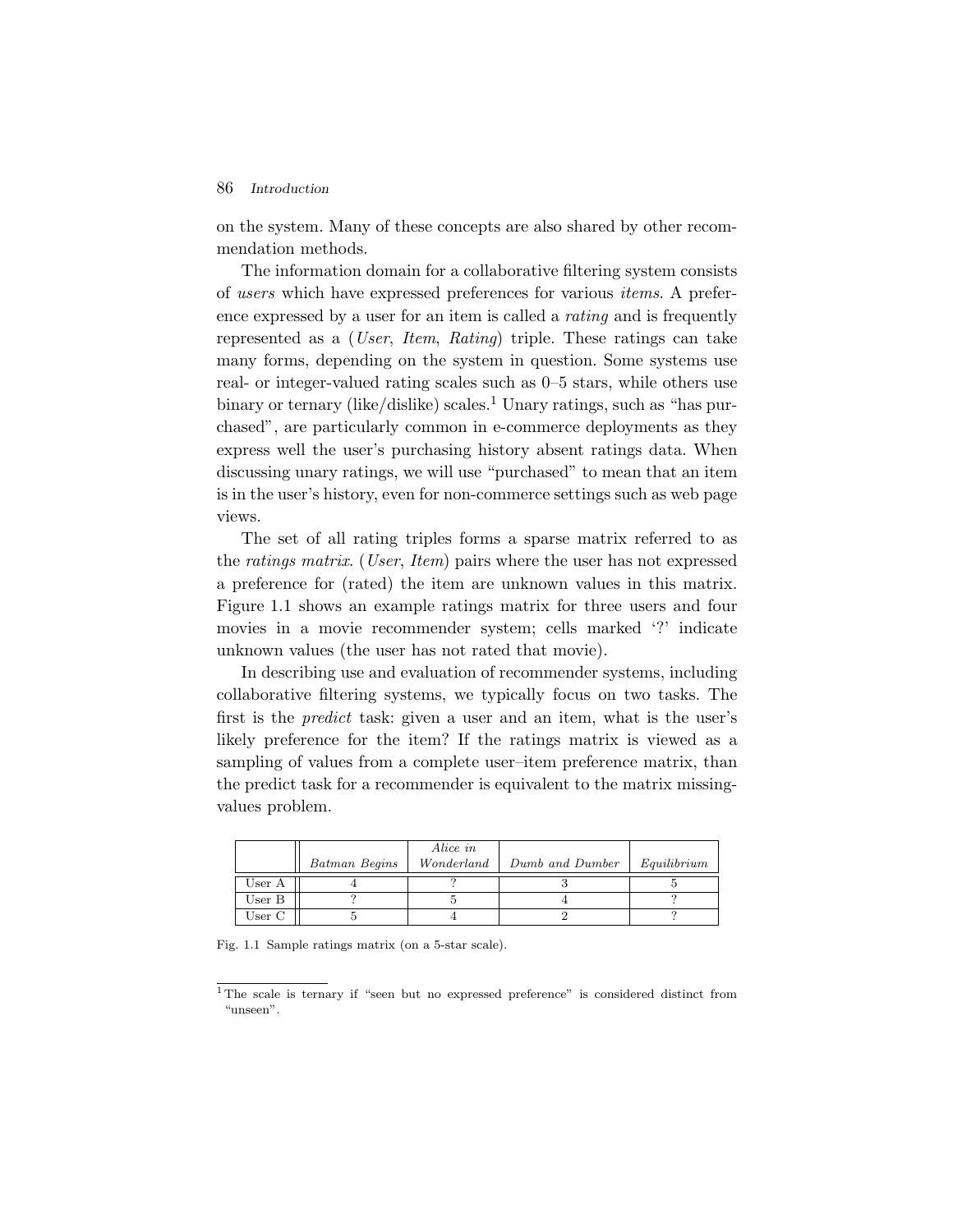The second task is the *recommend* task: given a user, produce the best ranked list of  $n$  items for the user's need. An  $n$ -item recommendation list is not guaranteed to contain the  $n$  items with the highest predicted preferences, as predicted preference may not be the only criteria used to produce the recommendation list.

In this survey, we use a consistent mathematical notation for referencing various elements of the recommender system model. The universe consists of a set U of users and a set I of items.  $I_u$  is the set of items rated or purchased by user  $u$ , and  $U_i$  is the set of users who have rated or purchased i. The rating matrix is denoted by  $\mathbf{R}$ , with  $r_{u,i}$ being the rating user u provided for item i,  $\mathbf{r}_u$  being the vector of all ratings provided by user  $u$ , and  $\mathbf{r}_i$  being the vector of all ratings provided for item i (the distinction will be apparent from context).  $\bar{r}_u$  and  $\bar{r}_i$  are the average of a user u or an item is ratings, respectively. A user  $u$ 's preference for an item  $i$ , of which the rating is assumed to be a reflection, is  $\pi_{u,i}$  (elements of the user-item preference matrix **Π**). It is assumed that  $r_{u,i} \approx \pi_{u,i}$ ; specifically, **R** is expected to be a sparse sample of **Π** with the possible addition of noise. The recommender's prediction of  $\pi_{u,i}$  is denoted by  $p_{u,i}$ .

#### **1.3 Overview**

This survey aims to provide a broad overview of the current state of collaborative filtering research. In the next two sections, we discuss the core algorithms for collaborative filtering and traditional means of measuring their performance against user rating data sets. We will then move on to discuss building reliable, accurate data sets; understanding recommender systems in the broader context of user information needs and task support; and the interaction between users and recommender systems.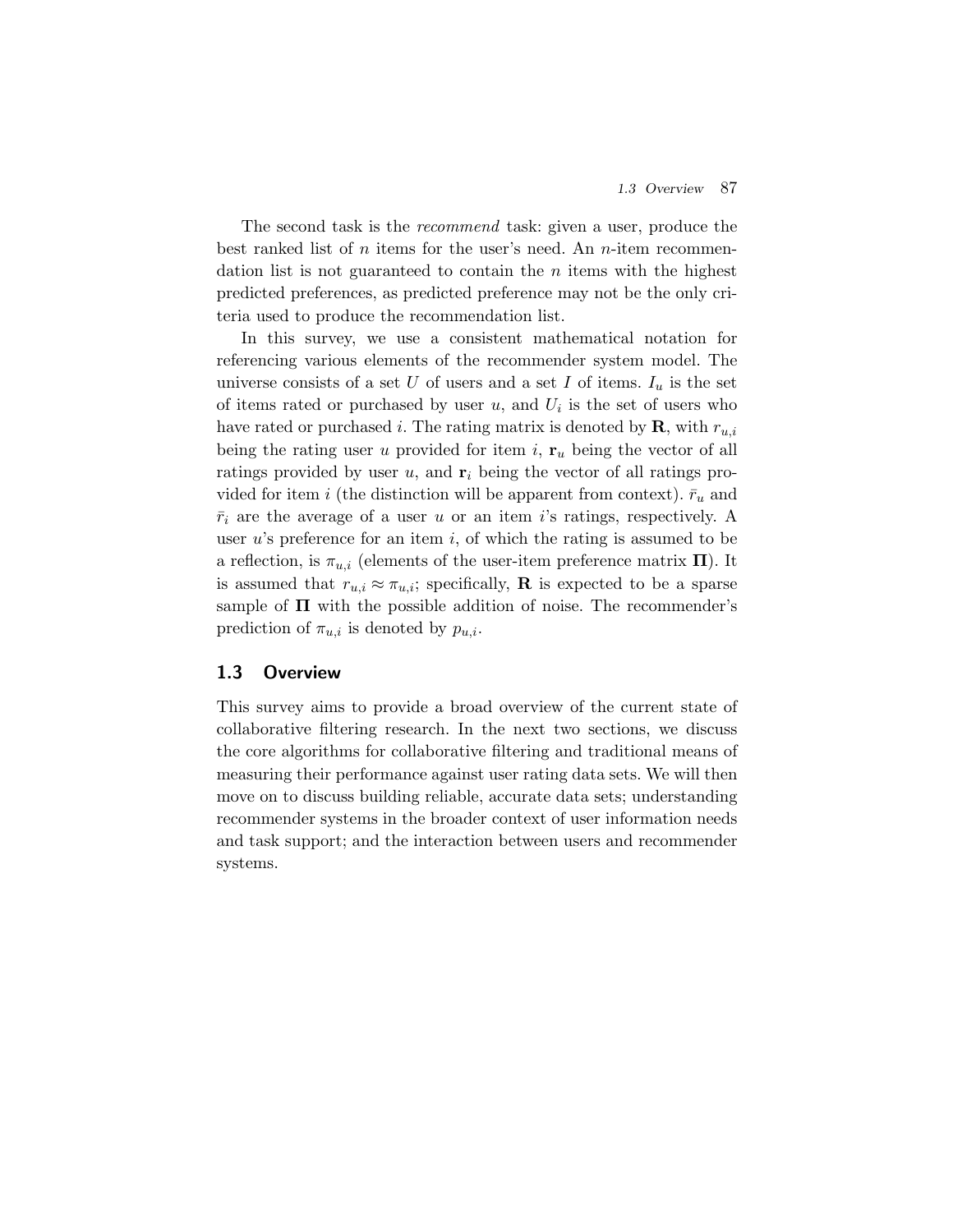## **2**

## **Collaborative Filtering Methods**

*Collaborative filtering* (CF) is a popular recommendation algorithm that bases its predictions and recommendations on the ratings or behavior of other users in the system. The fundamental assumption behind this method is that other users' opinions can be selected and aggregated in such a way as to provide a reasonable prediction of the active user's preference. Intuitively, they assume that, if users agree about the quality or relevance of some items, then they will likely agree about other items — if a group of users likes the same things as Mary, then Mary is likely to like the things they like which she hasn't yet seen.

There are other methods for performing recommendation, such as finding items similar to the items liked by a user using textual similarity in metadata (*content-based filtering* or CBF). The focus of this survey is on collaborative filtering methods, although content-based filtering will enter our discussion at times when it is relevant to overcoming a particular recommender system difficulty.

The majority of collaborative filtering algorithms in service today, including all algorithms detailed in this section, operate by first generating predictions of the user's preference and then produce their recommendations by ranking candidate items by predicted preferences. Often this prediction is in the same scale as the ratings provided by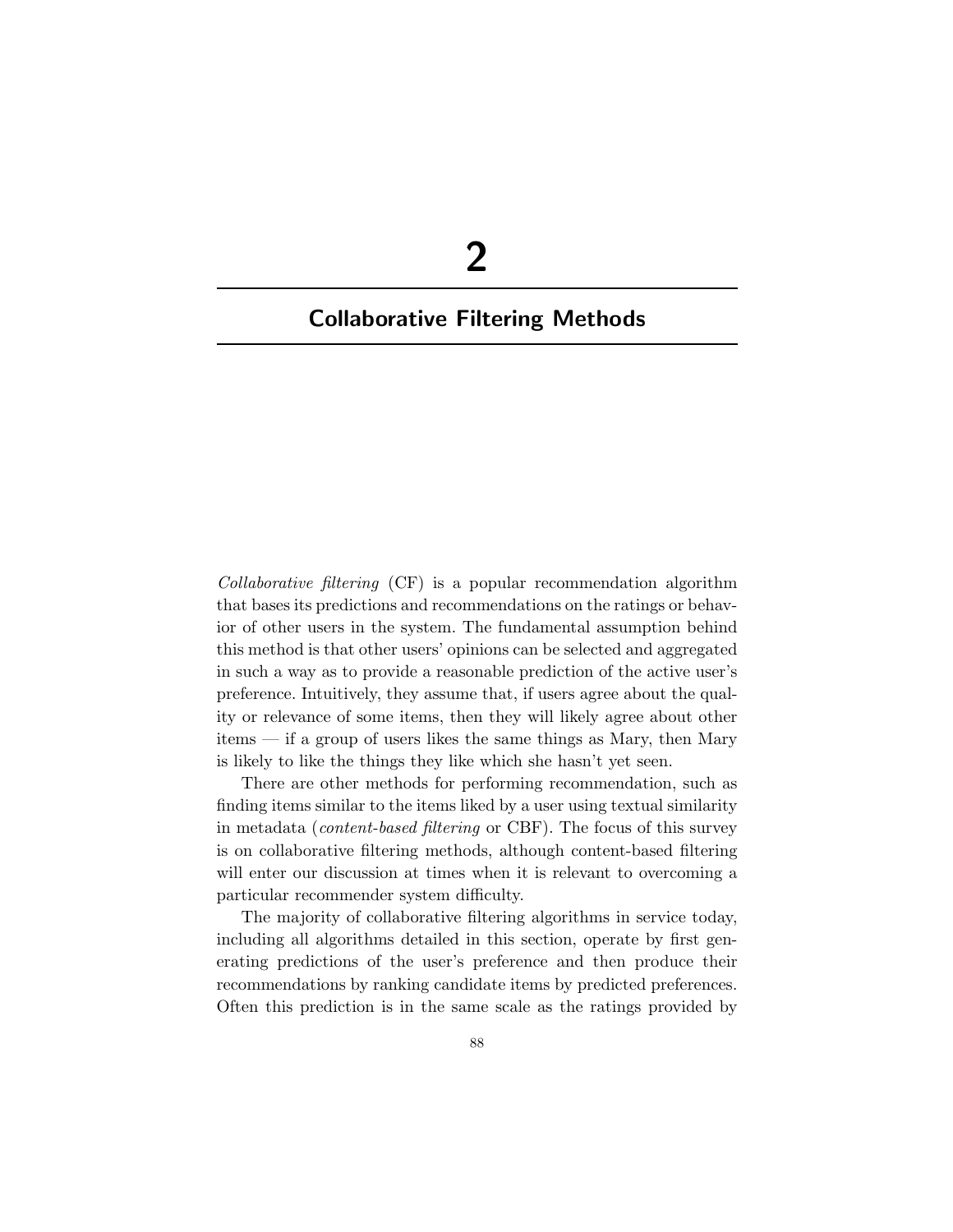users, but occasionally the prediction is on a different scale and is meaningful only for candidate ranking. This strategy is analagous to the common information retrieval method of producing relevance scores for each document in a corpus with respect to a particular query and presenting the top-scored items. Indeed, the recommend task can be viewed as an information retrieval problem in which the domain of items (the corpus) is queried with the user's preference profile.

Therefore, this section is primarily concerned with how various algorithms predict user preference. In later sections we will discuss recommendation strategies that diverge from this structure, but in actual implementation they frequently start with a preference-ranked list of items and adjust the final recommendation list based on additional criteria.

#### **2.1 Baseline Predictors**

Before discussing true collaborative filtering altorighms, let us first consider some baseline prediction methods. These methods are useful for establishing non-personalized baselines against which personalized algorithms can be compared, as well as for pre-processing and normalizing data for use with more sophisticated algorithms. Baseline algorithms that do not depend on the user's ratings can also be useful for providing predictions for new users. We denote the baseline prediction for user u and item i by  $b_{u,i}$ .

The simplest baseline is to predict the average rating over all ratings in the system:  $b_{u,i} = \mu$  (where  $\mu$  is the overall average rating). This can be enhanced somewhat by predicting the average rating by that user or for that item:  $b_{u,i} = \bar{r}_u$  or  $b_{u,i} = \bar{r}_i$ .

Baselines can be further enhanced by combining the user mean with the average deviation from user mean rating for a particular item [58, 79, 110, 115]. Generally, a baseline predictor of the following form can be used:

$$
b_{u,i} = \mu + b_u + b_i \tag{2.1}
$$

 $b_u$  and  $b_i$  are user and item baseline predictors, respectively. They can be defined simply by using average offsets as follows, computing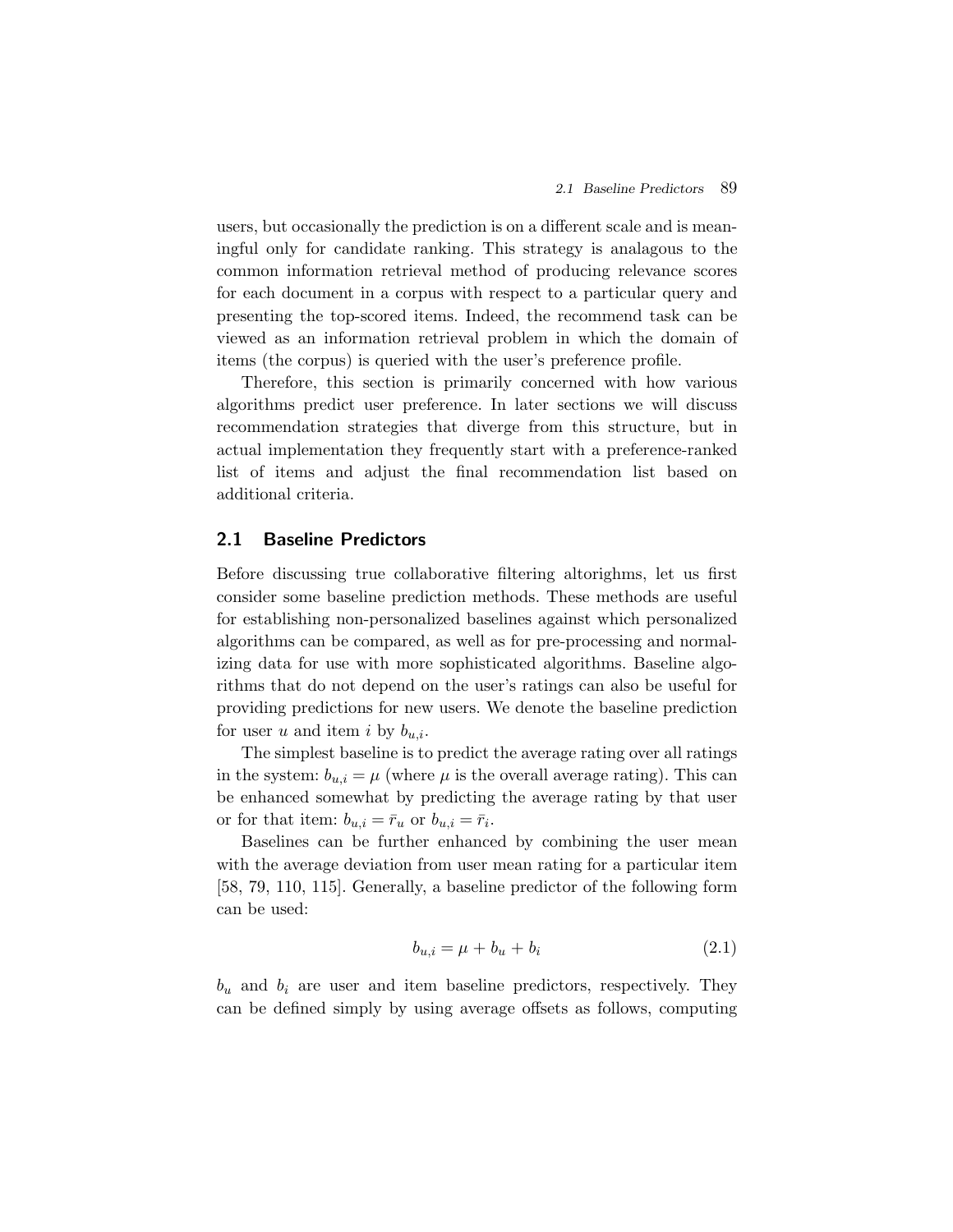subsequent effects within the residuals of previous effects [14, 58, 115]:

$$
b_u = \frac{1}{|I_u|} \sum_{i \in I_u} (r_{u,i} - \mu)
$$
\n(2.2)

$$
b_i = \frac{1}{|U_i|} \sum_{u \in U_i} (r_{u,i} - b_u - \mu)
$$
 (2.3)

The baseline can be further regularized, providing a more reasonable estimate of user and item preferences in the face of sparse sampling, with the incorporation of damping terms  $\beta_u$  and  $\beta_i$  [44]<sup>1</sup>:

$$
b_u = \frac{1}{|I_u| + \beta_u} \sum_{i \in I_u} (r_{u,i} - \mu)
$$
\n(2.4)

$$
b_i = \frac{1}{|U_i| + \beta_i} \sum_{u \in U_i} (r_{u,i} - b_u - \mu)
$$
 (2.5)

This adjustment causes the baseline predicted ratings to be closer to global mean when the user or item has few ratings, based on the statistical principle that the more ratings a user has given or an item has received, the more is known about that user or item's true mean rating. Funk [44] found that 25 was a useful value for the damping terms.

Additional baselines can be computed and added, and the baselines can be made more sophisticated to deal with various effects [14, 80, 115]. If an item or user is new and therefore has no ratings, its baseline can be set to 0, effectively assuming that it is an average user or item.

The baseline predictors are not restricted to simple ANOVA-style functions. They can also be learned as more general parameters with gradient descent or other parameter estimation techniques, potentially as a part of learning a larger model [14, 79, 80].

Baseline predictors effectively capture effects of user bias, item popularity, and can be applied to more exotic but increasingly-important factors such as time [80, 115]. If the baseline is subtracted from the ratings matrix to yield a normalized ratings matrix  $\hat{\mathbf{R}}$ , all that remains

 $1$  Funk's formulation involved an additional term in the numerator; since we are computing mean offsets rather than means, that term cancels out.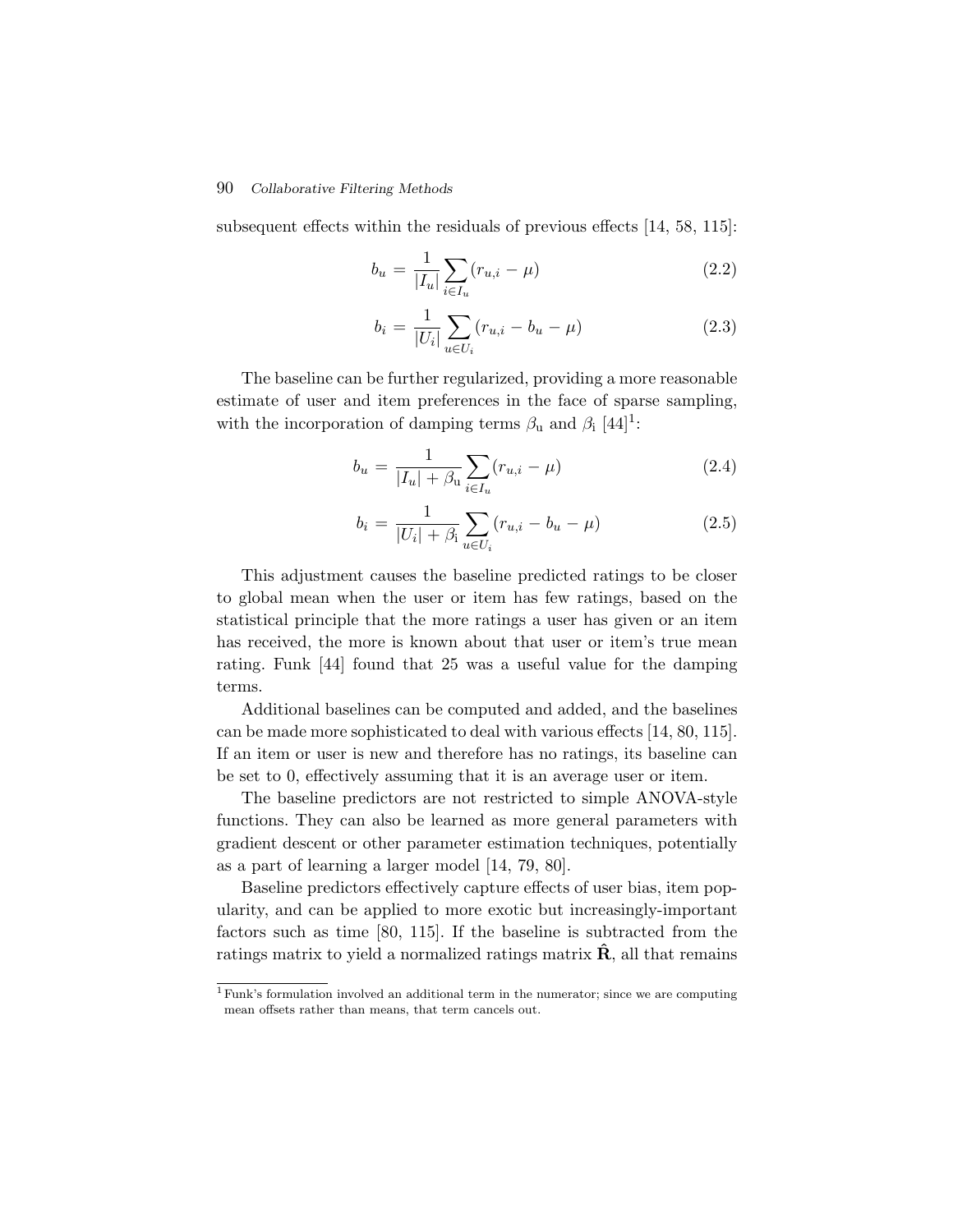for collaborative filtering to do is to efficiently capture the interaction effect between users and items. Further, the missing values of  $\hat{\mathbf{R}}$  are 0 rather than unknown, simplifying some computations and allowing the matrix to be handled by standard sparse matrix packages.

#### **2.2 User–User Collaborative Filtering**

*User–user collaborative filtering*, also known as k*-NN collaborative filtering*, was the first of the automated CF methods. It was first introduced in the GroupLens Usenet article recommender [119]. The Ringo music recommender [137] and the BellCore video recommender [62] also used user-user CF or variants thereof.

User–user CF is a straightforward algorithmic interpretation of the core premise of collaborative filtering: find other users whose past rating behavior is similar to that of the current user and use their ratings on other items to predict what the current user will like. To predict Mary's preference for an item she has not rated, user–user CF looks for other users who have high agreement with Mary on the items they have both rated. These users' ratings for the item in question are then weighted by their level of agreement with Mary's ratings to predict Mary's preference.

Besides the rating matrix **R**, a user–user CF system requires a similarity function  $s:U\times U\to\mathbb{R}$  computing the similarity between two users and a method for using similarities and ratings to generate predictions.

#### **2.2.1 Computing Predictions**

To generate predictions or recommendations for a user  $u$ , user-user CF first uses s to compute a neighborhood  $N \subseteq U$  of neighbors of u. Once N has been computed, the system combines the ratings of users in N to generate predictions for user  $u$ 's preference for an item i. This is typically done by computing the weighted average of the neighboring users' ratings  $i$  using similarity as the weights:

$$
p_{u,i} = \bar{r}_u + \frac{\sum_{u' \in N} s(u, u')(r_{u',i} - \bar{r}_{u'})}{\sum_{u' \in N} |s(u, u')|}
$$
(2.6)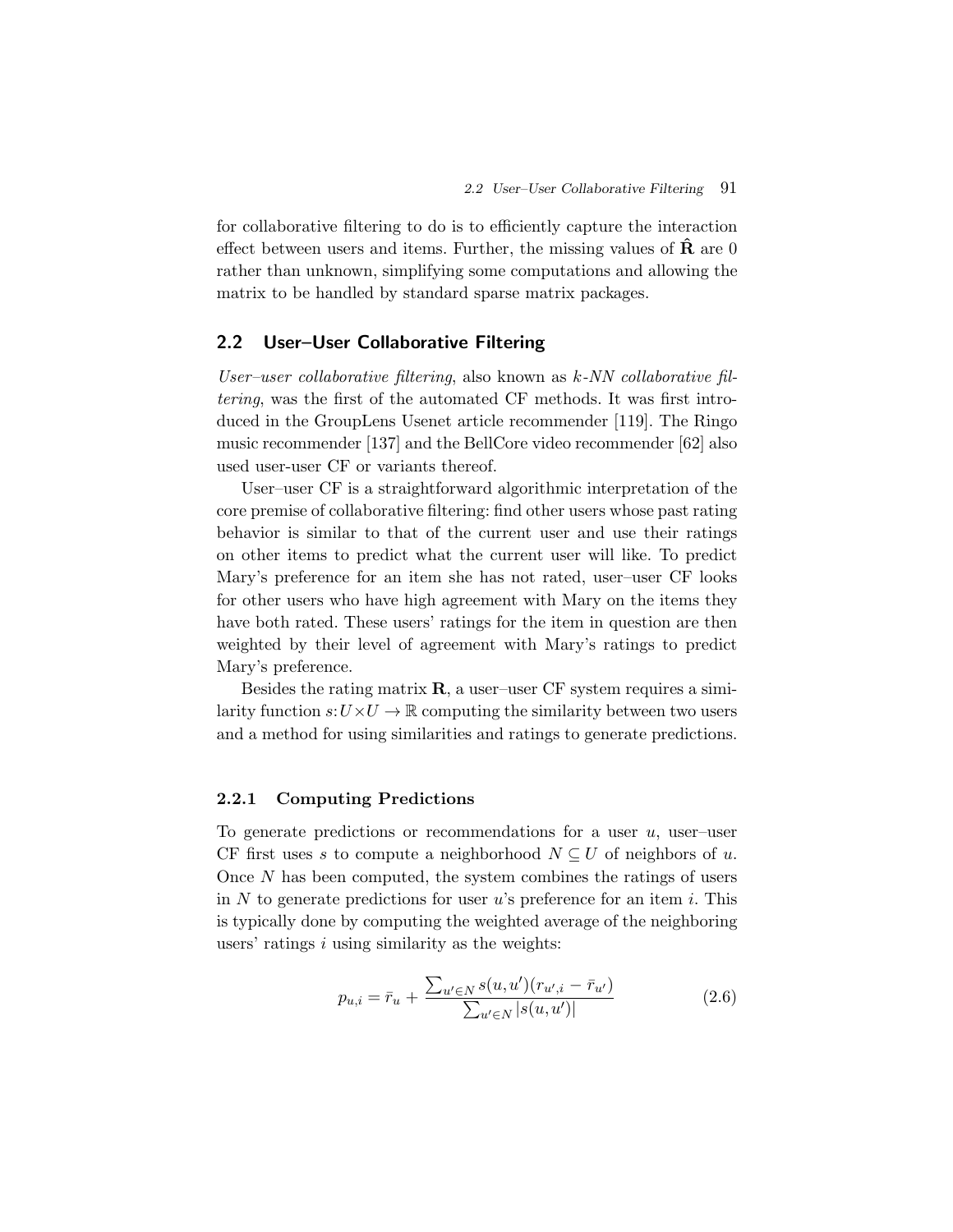Subtracting the user's mean rating  $\bar{r}_u$  compensates for differences in users' use of the rating scale (some users will tend to give higher ratings than others). Equation (2.6) can also be extended to normalize user ratings to z-scores by dividing the offset from mean rating by the standard deviation  $\sigma_u$  of each user's ratings, thereby compensating for users differing in rating spread as well as mean rating [58]:

$$
p_{u,i} = \bar{r}_u + \sigma_u \frac{\sum_{u' \in N} s(u, u') (r_{u',i} - \bar{r}_{u'}) / \sigma_{u'}}{\sum_{u' \in N} |s(u, u')|}
$$
(2.7)

Weighted averaging is not the only mechanism that has been used for computing predictions, but it is the most common. Ringo used no weighting, performing an unweighted average over ratings by neighboring users [137]. The BellCore system used a multivariate regression over the users in the neighborhood to generate predictions [62]. Weighted averaging is by far the most common, however, as it is simple and works well in practice. It is also consistent with Social Choice theory [111], grounding it in models of human behavior and an axiomatic, firstprinciples development of collaborative filtering. Social choice theory deals with the preferences of individuals and of a society as a whole. Given several properties that a recommender should exhibit within the social choice framework, Pennock et al. show that weighted averaging is the only aggregation method which produces consistent results.

There remains the question of how many neighbors to select. In some systems, such as the original GroupLens,  $N = U\setminus\{u\}$  (all users are considered as neighbors); in other systems, neighborhoods are selected for each item based on a similarity threshold or neighborhood size such that  $N_i$  is the k users most similar to u who have rated the target item i. Limiting neighborhood size can result in more accurate predictions, as the neighbors with low correlation introduce more noise than signal into the process [58]. The particular threshold to use is domain- and system-specific, so analysis of a relevant data set is needed to choose the neighborhood size for a particular deployment. In offline analysis of available movie ratings data, Herlocker et al. found  $k = 20$  to be a good value; values in the 20–50 range are a reasonable starting point in many domains. Lathia et al. [86] propose dynamically adapting the neighborhood size used for each user to minimize the error in their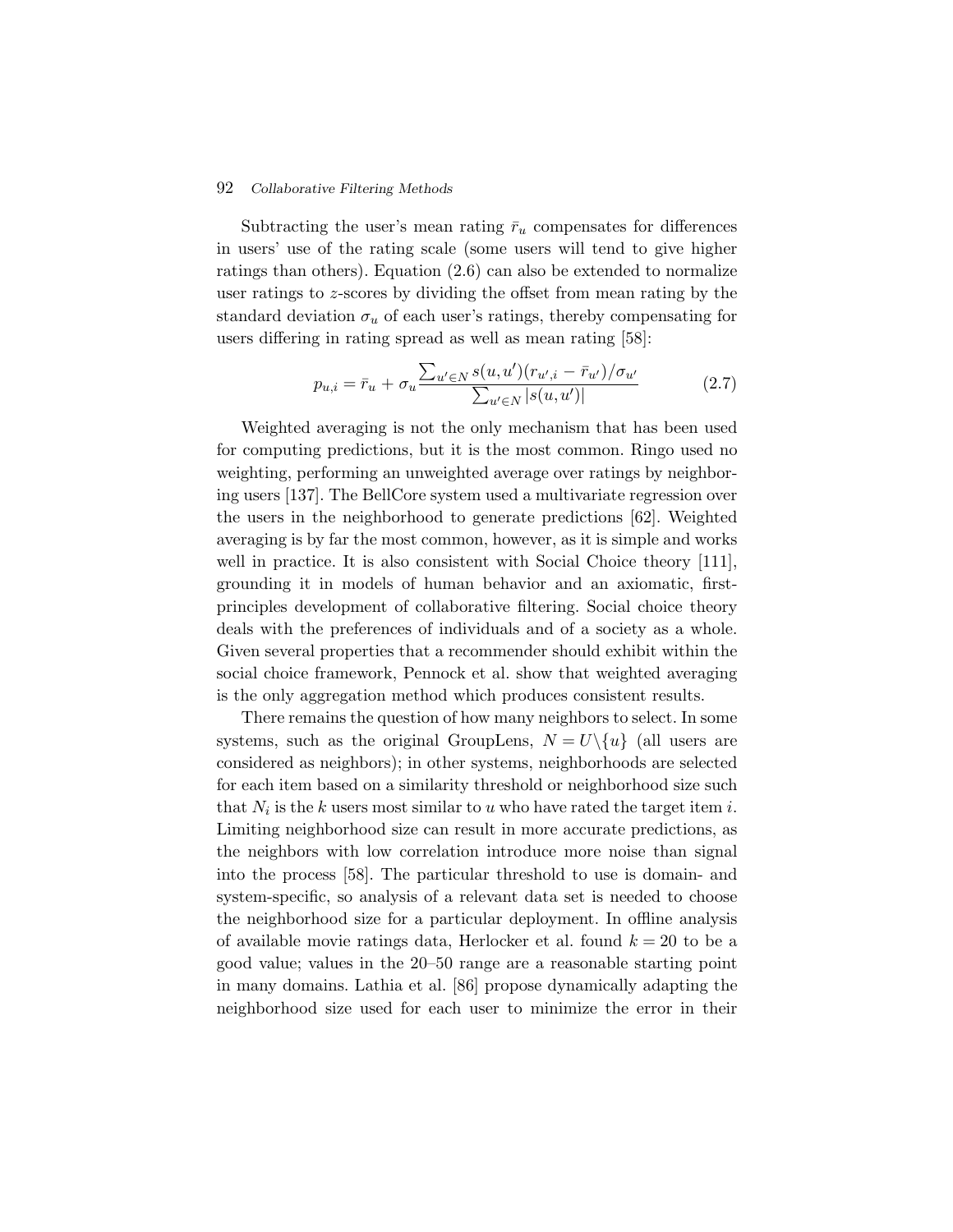predictions as new data is added to the system. Randomly sampling candidate users for the neighborhood can decrease the time required to find neighbors, at the possible expense of accuracy [62].

#### **2.2.2 Computing User Similarity**

A critical design decision in implementing user–user CF is the choice of similarity function. Several different similarity functions have been proposed and evaluated in the literature.

**Pearson correlation.** This method computes the statistical correlation (Pearson's r) between two user's common ratings to determine their similarity. GroupLens and BellCore both used this method [62, 119]. The correlation is computed by the following:

$$
s(u,v) = \frac{\sum_{i \in I_u \cap I_v} (r_{u,i} - \bar{r}_u)(r_{v,i} - \bar{r}_v)}{\sqrt{\sum_{i \in I_u \cap I_v} (r_{u,i} - \bar{r}_u)^2} \sqrt{\sum_{i \in I_u \cap I_v} (r_{v,i} - \bar{r}_v)^2}}
$$

Pearson correlation suffers from computing high similarity between users with few ratings in common. This can be alleviated by setting a threshold on the number of co-rated items necessary for full agreement (correlation of 1) and scaling the similarity when the number of co-rated items falls below this threshold [58, 59]. Experiments have shown a threshold value of 50 to be useful in improving prediction accuracy, and the threshold can be applied by multiplying the similarity function by  $\min\{|I_u \cap I_v|/50,1\}.$ 

**Constrained Pearson correlation.** Ringo solicited ratings from its users on a 7-point scale, providing a rating guide that fixed 4 as a neutral (neither like nor dislike) value  $r<sub>z</sub>$ . With an absolute reference, it is possible to correlate absolute like/dislike rather than relative deviation (as the standard Pearson r does). This led Shardanand and Maes [137] to propose the constrained Pearson correlation:

$$
s(u,v) = \frac{\sum_{i \in I_u \cap I_v} (r_{u,i} - r_z)(r_{v,i} - r_z)}{\sqrt{\sum_{i \in I_u \cap I_v} (r_{u,i} - r_z)^2} \sqrt{\sum_{i \in I_u \cap I_v} (r_{v,i} - r_z)^2}}
$$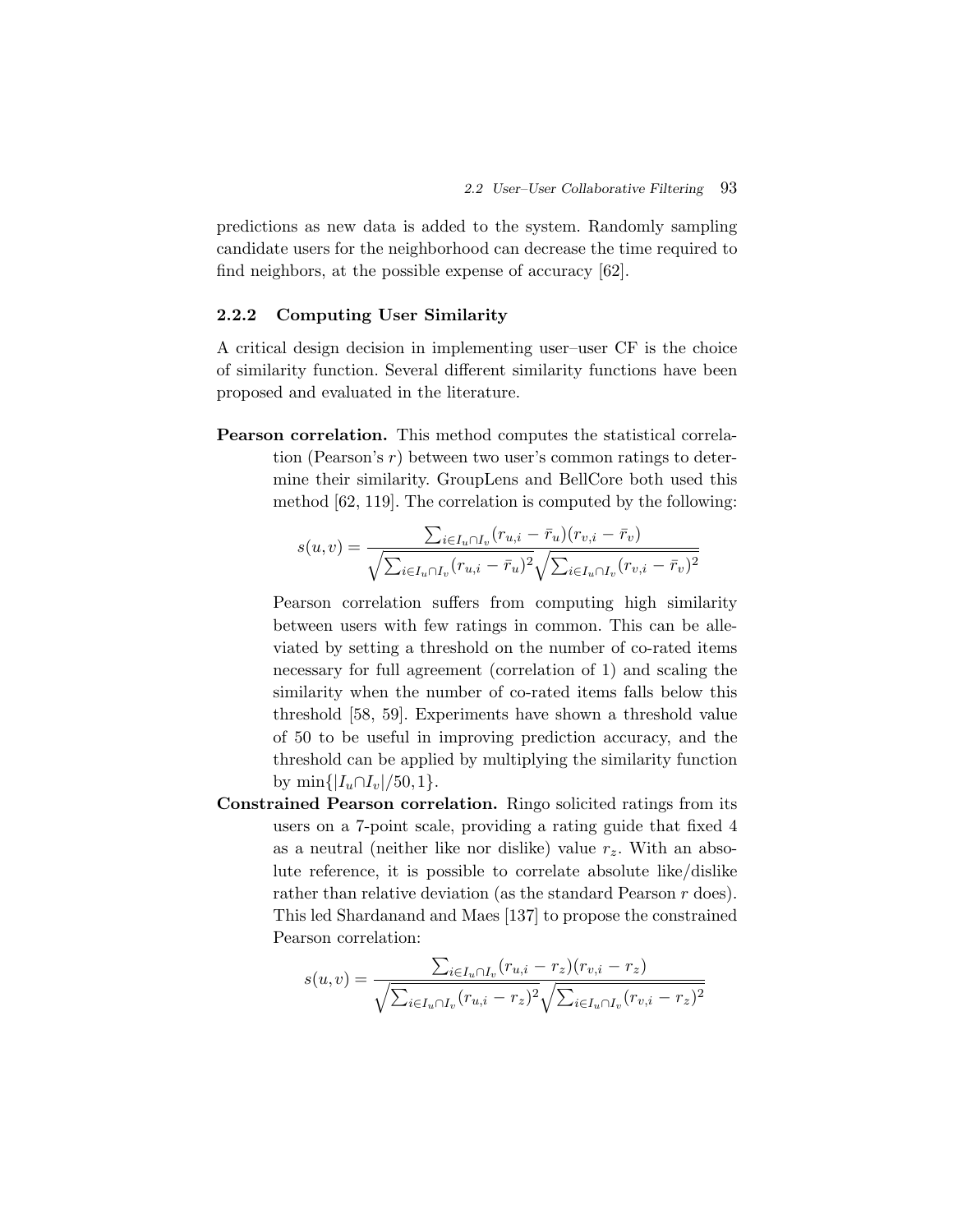- **Spearman rank correlation.** The Spearman rank correlation coefficient is another candidate for a similarity function [58]. For the Spearman correlation, the items a user has rated are ranked such that their highest-rated item is at rank 1 and lowerrated items have higher ranks. Items with the same rating are assigned the average rank for their position. The computation is then the same as that of the Pearson correlation, except that ranks are used in place of ratings.
- **Cosine similarity.** This model is somewhat different than the previously described approaches, as it is a vector-space approach based on linear algebra rather than a statistical approach. Users are represented as  $|I|$ -dimensional vectors and similarity is measured by the cosine distance between two rating vectors. This can be computed efficiently by taking their dot product and dividing it by the product of their  $L_2$  (Euclidean) norms:

$$
s(u,v) = \frac{\mathbf{r}_u \cdot \mathbf{r}_v}{\|\mathbf{r}_u\|_2 \|\mathbf{r}_v\|_2} = \frac{\sum_i r_{u,i} r_{v,i}}{\sqrt{\sum_i r_{u,i}^2} \sqrt{\sum_i r_{v,i}^2}}
$$

Unknown ratings are considered to be 0; this causes them to effectively drop out of the numerator. If the user mean baseline is subtracted from the ratings prior to computing the similarity, cosine similarity is equivalent to Pearson correlation when the users have rated the same set of items and decreases as  $\frac{|I_u \cap I_v|^2}{|I||I||}$  $|I_u||I_v|$ decreases.

The threshold-based damping described for Pearson correlation can, in principle, be applied to any similarity function, although the benefits of doing so have not been studied. An alternative method for damping is to add a large constant, such as 100, to the denominator; this attenuates the similarity of users with small sets of co-rated items.

Other similarity functions, such as mean-squared difference [137], have been proposed, but have not seen significant adoption. In general, Pearson correlation has been found to provide the best results [22, 58], although results from the Ringo system suggest that constrained Pearson correlation may provide some improvement when items are rated on an absolute scale [137].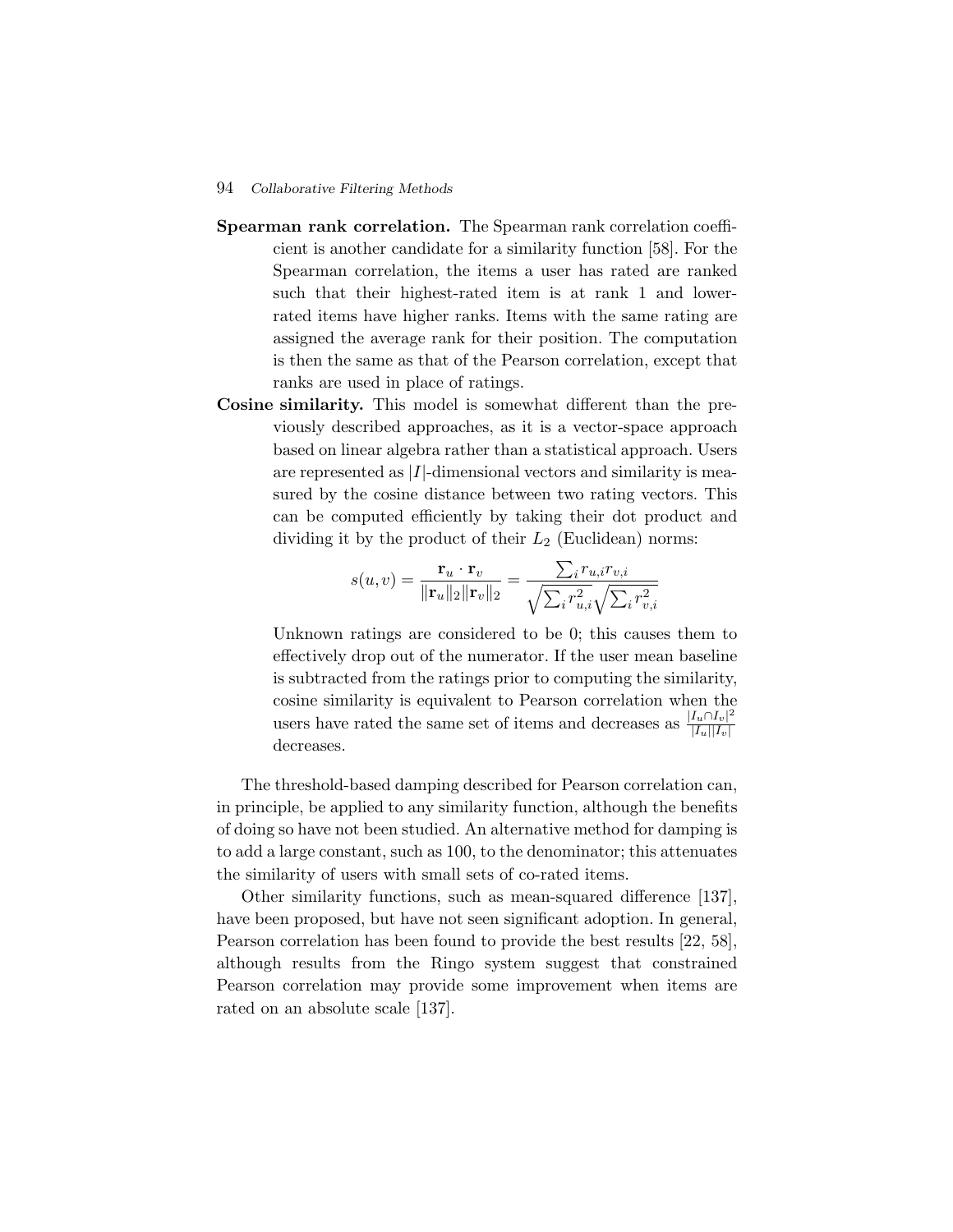|        |               | Alice in          |                 |             |
|--------|---------------|-------------------|-----------------|-------------|
|        | Batman Begins | <i>Wonderland</i> | Dumb and Dumber | Equilibrium |
| User A |               |                   |                 |             |
| User B |               |                   |                 |             |
| User C |               |                   |                 |             |
| User D |               |                   |                 |             |
| User E |               |                   |                 |             |

Fig. 2.1 Example ratings matrix (on a 5-star scale).

#### **2.2.3 Example**

Consider the ratings matrix in Figure 2.1 (an extension of the sample matrix in Figure 1.1). We want to find User C's prediction for *Equilibrium*  $(p_{C,e})$  with the following configuration:

- Pearson correlation.
- Neighborhood size of 2.
- Weighted average with mean offset (Equation (2.6)).

C's mean rating is 3.667. There are only two users who have rated *Equilibrium*, and therefore only two candidate users for the neighborhood: A and D.  $s(C, A) = 0.832$  and  $s(C, D) = -0.515$ . The prediction  $p_{C,e}$  is therefore computed as follows:

$$
p_{C,e} = \bar{r}_C + \frac{s(C,A)(r_{A,e} - \bar{r}_A) + s(C,D)(r_{D,e} - \bar{r}_D)}{|s(C,A)| + |s(C,D)|}
$$
  
= 3.667 +  $\frac{0.832 \cdot (5-4) + -0.515 \cdot (2-3)}{0.832 + 0.515}$   
= 4.667

#### **2.3 Item–Item Collaborative Filtering**

User–user collaborative filtering, while effective, suffers from scalability problems as the user base grows. Searching for the neighbors of a user is an  $O(|U|)$  operation (or worse, depending on how similarities are computing — directly computing most similarity functions against all other users is linear in the total number of ratings). To extend collaborative filtering to large user bases and facilitate deployment on e-commerce sites, it was necessary to develop more scalable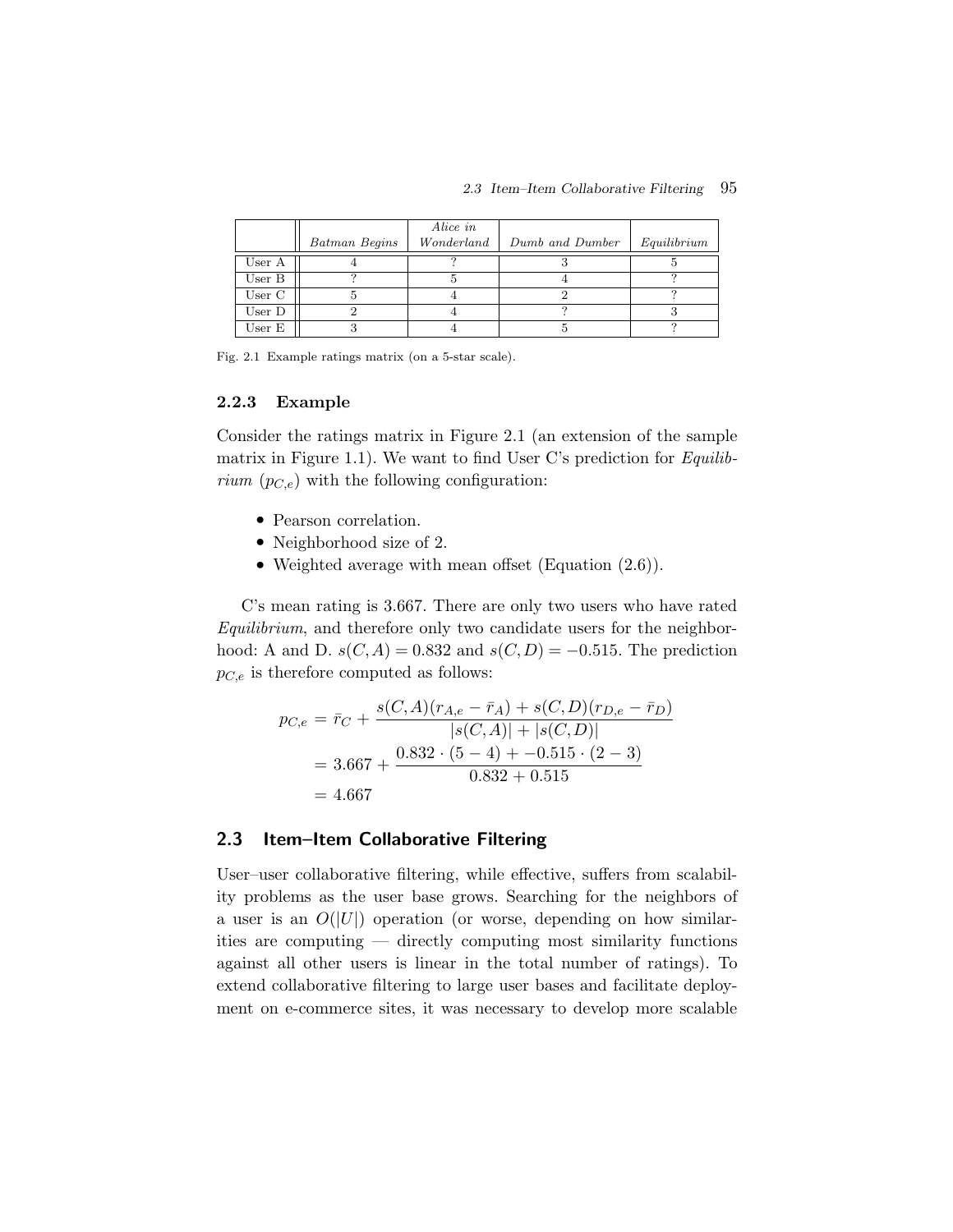algorithms. *Item–item collaborative filtering*, also called *item-based* collaborative filtering, takes a major step in this direction and is one of the most widely deployed collaborative filtering techniques today.

Item–item collaborative filtering was first described in the literature by Sarwar et al. [130] and Karypis [71], although a version of it seems to have been used by Amazon.com at this time [87]. Rather than using similarities between users' rating behavior to predict preferences, item– item CF uses similarities between the rating patterns of items. If two items tend to have the same users like and dislike them, then they are similar and users are expected to have similar preferences for similar items. In its overall structure, therefore, this method is similar to earlier content-based approaches to recommendation and personalization, but item similarity is deduced from user preference patterns rather than extracted from item data.

In its raw form, item–item CF does not fix anything: it is still necessary to find the most similar items (again solving the  $k$ -NN problem) to generate predictions and recommendations. In a system that has more users than items, it allows the neighborhood-finding to be amongst the smaller of the two dimensions, but this is a small gain. It provides major performance gains by lending itself well to pre-computing the similarity matrix.

As a user rates and re-rates items, their rating vector will change along with their similarity to other users. Finding similar users in advance is therefore complicated: a user's neighborhood is determined not only by their ratings but also by the ratings of other users, so their neighborhood can change as a result of new ratings supplied by any user in the system. For this reason, most user–user CF systems find neighborhoods at the time when predictions or recommendations are needed.

In systems with a sufficiently high user to item ratio, however, one user adding or changing ratings is unlikely to significantly change the similarity between two items, particularly when the items have many ratings. Therefore, it is reasonable to pre-compute similarities between items in an item–item similarity matrix. The rows of this matrix can even be truncated to only store the k most similar items. As users change ratings, this data will become slightly stale, but the users will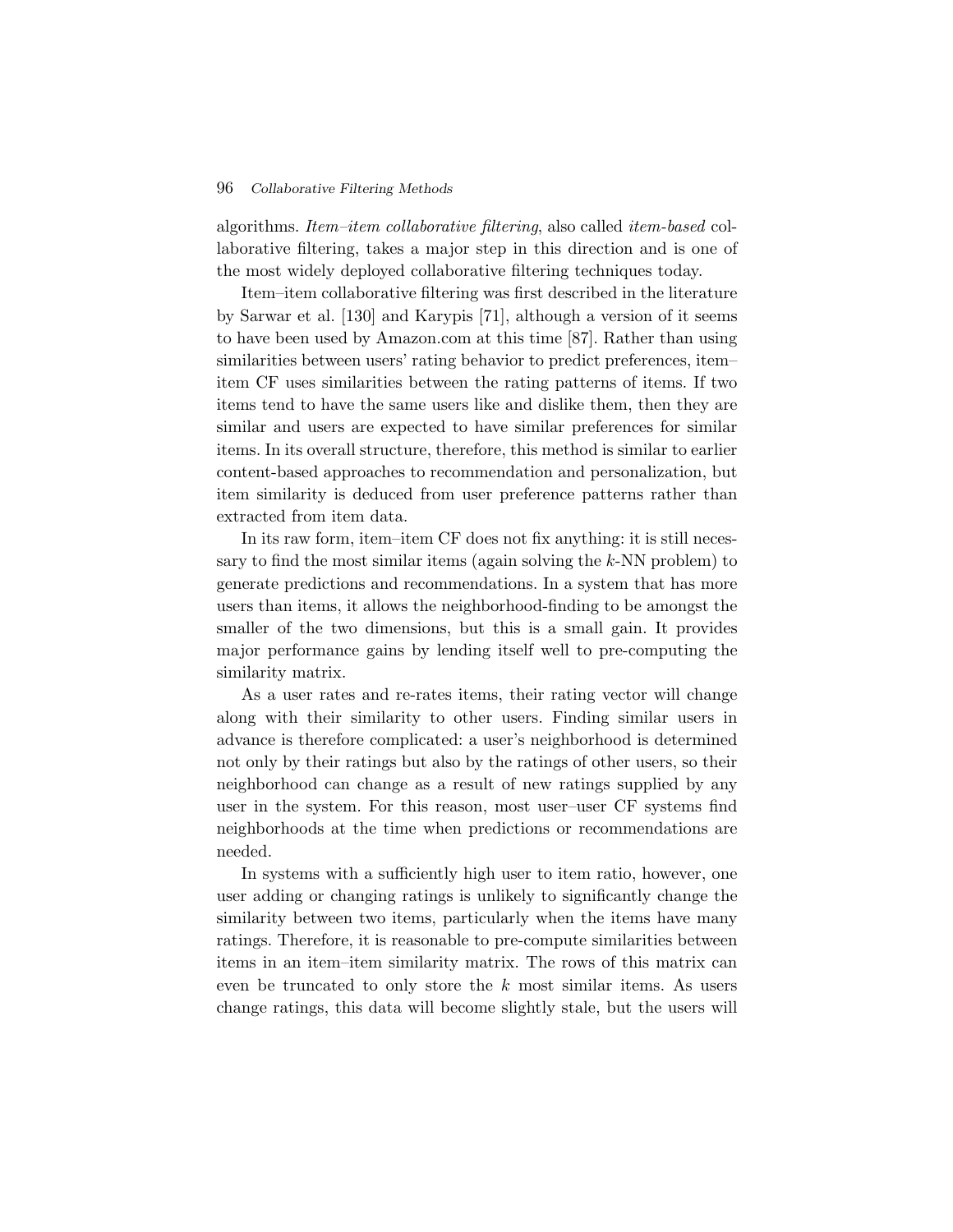likely still receive good recommendations and the data can be fully updated by re-computing the similarities during a low-load time for the system.

Item–item CF generates predictions by using the user's own ratings for other items combined with those items' similarities to the target item, rather than other users' ratings and user similarities as in user– user CF. Similar to user–user CF, the recommender system needs a similarity function, this time  $s: I \times I \to \mathbb{R}$ , and a method to generate predictions from ratings and similarities.

#### **2.3.1 Computing Predictions**

In real-valued ratings domains, the similarity scores can be used to generate predictions using a weighted average, similar to the procedure used in user–user CF. Recommendations are then generated by picking the candidate items with the highest predictions.

After collecting a set S of items similar to i,  $p_{u,i}$  can be predicted as follows [130]:

$$
p_{u,i} = \frac{\sum_{j \in S} s(i,j) r_{u,j}}{\sum_{j \in S} |s(i,j)|}
$$
(2.8)

S is typically selected to be the k items most similar to j that u has also rated for some neighborhood size k. Sarwar et al. [130] found  $k = 30$ produced good results on the MovieLens data set.

Equation (2.8) as it stands suffers from two deficiencies. The first comes to light when it is possible for similarity scores to be negative and ratings are constrained to be nonnegative: some of the ratings averaged together to compute the prediction may be negative after weightings. While this will not affect the relative ordering of items by predicted value, it will bias the predicted values so they no longer map back to the user rating domain. This can be corrected either by thresholding similarities so only items with nonnegative similarities are considered or by averaging distance from the baseline predictor:

$$
p_{u,i} = \frac{\sum_{j \in S} s(i,j)(r_{u,j} - b_{u,i})}{\sum_{j \in S} |s(i,j)|} + b_{u,i}
$$
(2.9)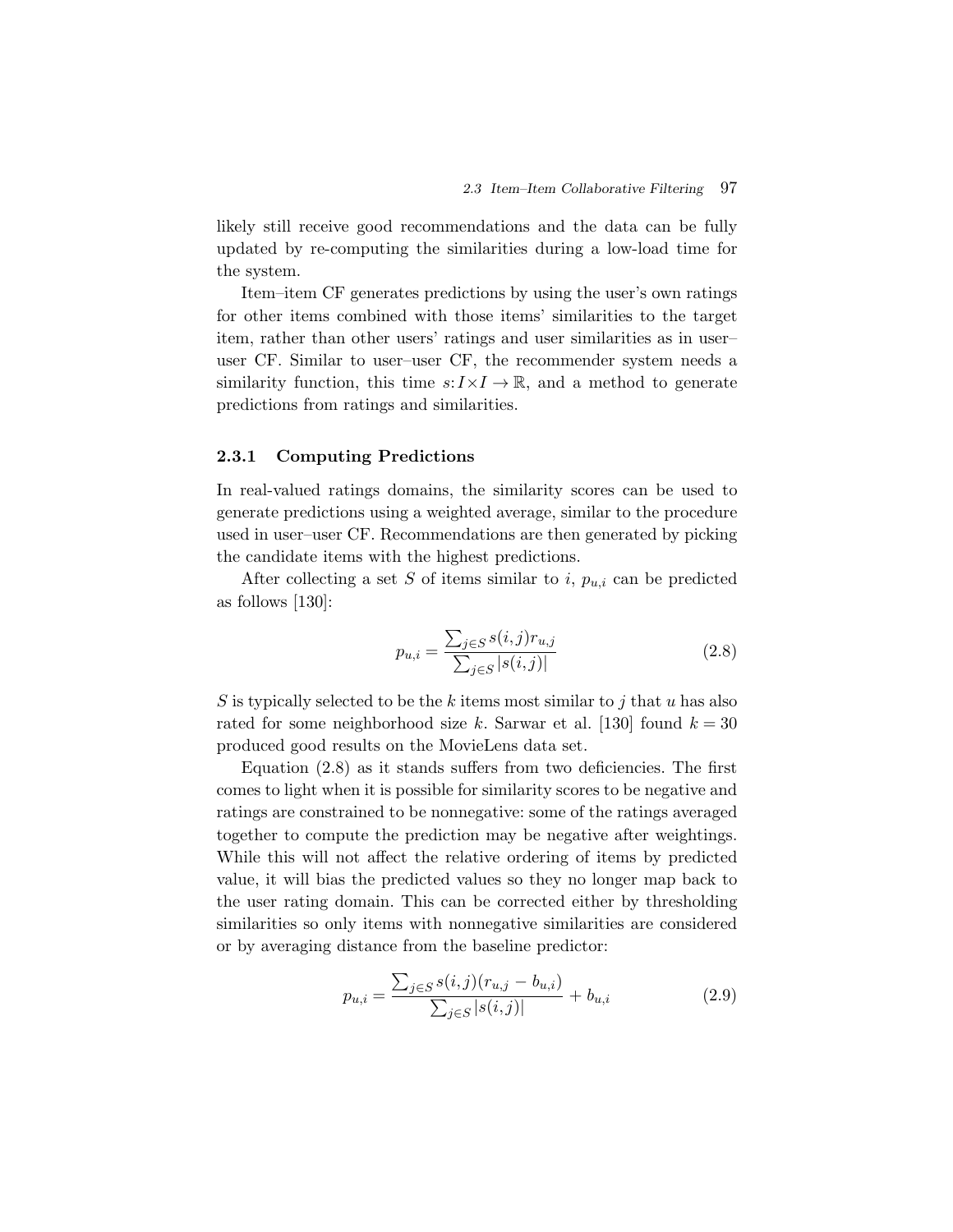The other difficulty is with non-real-valued ratings scales, particularly the unary scales common on e-commerce sites without ratings data. In this case, the averaging does not work: if all similarities are positive and  $r_{u,i} = 1$  if user u has purchased item i, then Equation (2.8) always evaluates to 1. With negative similarities, it is similarly illbehaved. To work around this, we can compute pseudo-predictions  $\tilde{p}_{u,i}$ with a simple aggregation of the similarities to items in the user's purchase history  $I_u$ . Summation has been tested and shown to perform well (Equation (2.10)); other aggregations such as mean or max may also be considered or used in practice.

$$
\tilde{p}_{u,i} = \sum_{j \in I_u} s(i,j) \tag{2.10}
$$

 $\tilde{p}_{u,i}$  is not in a meaningful scale to predict any particular user behavior, but the predict task is typically not as important in unary contexts. This pseudo-prediction can, however, be used to rank candidate items for recommendation, forming a good basis for using item–item CF to recommend items based on user purchase histories [38, 71, 87].

It is also possible to use weights other than the similarity function for computing the final prediction. Bell and Koren [14] proposed a formulation that computes item weights directly by estimating, for each user–item pair  $u, i$ , the solution to the linear equation  $\mathbf{A}\mathbf{w} = \mathbf{b}$ . The solution **w** is such that  $w_i$  is the optimal weight to use for u's rating of j in computing their rating of i, and  $\bf{A}$  and  $\bf{b}$  are given as follows:

$$
a_{j,k} = \sum_{v \neq u} \pi_{v,j} \pi_{v,k} \tag{2.11}
$$

$$
b_j = \sum_{v \neq u} \pi_{v,j} \pi_{v,i} \tag{2.12}
$$

The computed weights, differing for each user–item pair, are then used to compute the prediction  $p_{u,i} = \sum_{j \in S} w_j r_{u,j}$ .

#### **2.3.2 Computing Item Similarity**

The item–item prediction process requires an item–item similarity matrix **S**. This matrix is a standard sparse matrix, with missing values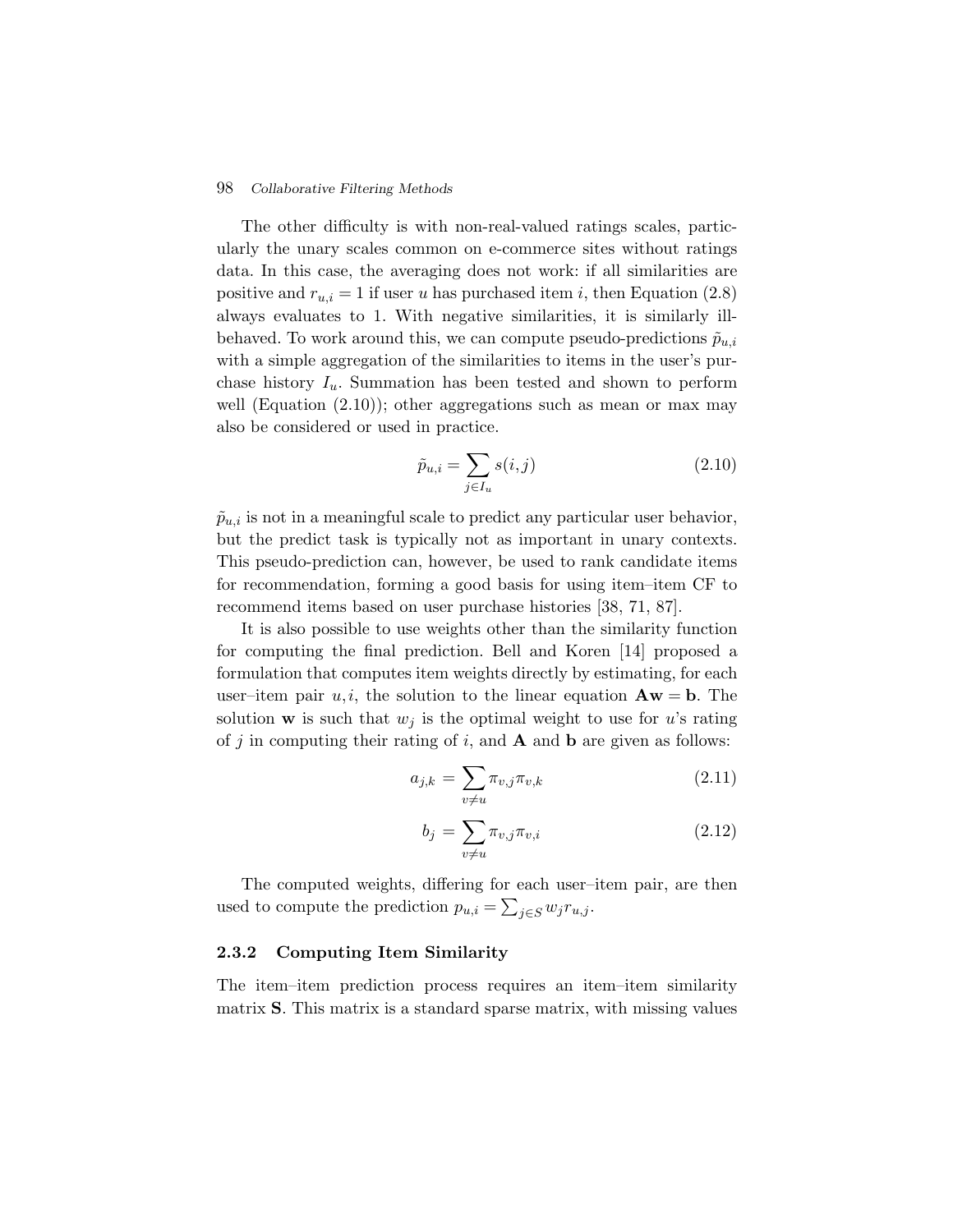being 0 (no similarity); it differs in this respect from **R**, where missing values are unknown.

As in user–user collaborative filtering, there are a variety of methods that can be used for computing item similarities.

**Cosine similarity.** Cosine similarity between item rating vectors is the most popular similarity metric, as it is simple, fast, and produces good predictive accuracy.

$$
s(i,j) = \frac{\mathbf{r}_i \cdot \mathbf{r}_j}{\|\mathbf{r}_i\|_2 \|\mathbf{r}_j\|_2}
$$

**Conditional probability.** For domains with unary ratings (such as shopping site purchase histories), Karypis [71] proposed a similarity function based on conditional probabilities:  $s(i, j)$  $Pr_B[j \in B | i \in B]$  where B is a user's purchase history. With a scaling parameter  $\alpha$  to balance for frequently occuring items, this formula becomes

$$
s(i,j) = \frac{\text{Freq}(i \wedge j)}{\text{Freq}(i)(\text{Freq}(j))^{\alpha}}
$$

 $\alpha$  serves as a damping factor to compensate for  $Pr_B[j \in B]$  $i \in B$  being high solely due to a high marginal probability  $\Pr_B[j \in B]$  (if j is an item that many people purchase, it will be similar to most items;  $\alpha$  reduces this effect to bring items that are more uniquely similar to the top). This normalization hinders the ability to generate true predictions, but this is not a problem in unary domains due to the use of pseudo-predictions.

Notably, this function is not symmetric  $(s(i_1, i_2)$  may not be the same as  $s(i_2, i_1)$ . Care must be taken that it is used in the correct orientation.

**Pearson correlation.** Pearson correlation has also been proposed for item–item recommendation, but does not seem to work as well as cosine similarity [130].

In order to optimize the recommender's performance, it is important to normalize the ratings prior to computing the similarity matrix [14, 130]. In real-valued domains variation in ratings due to user ratings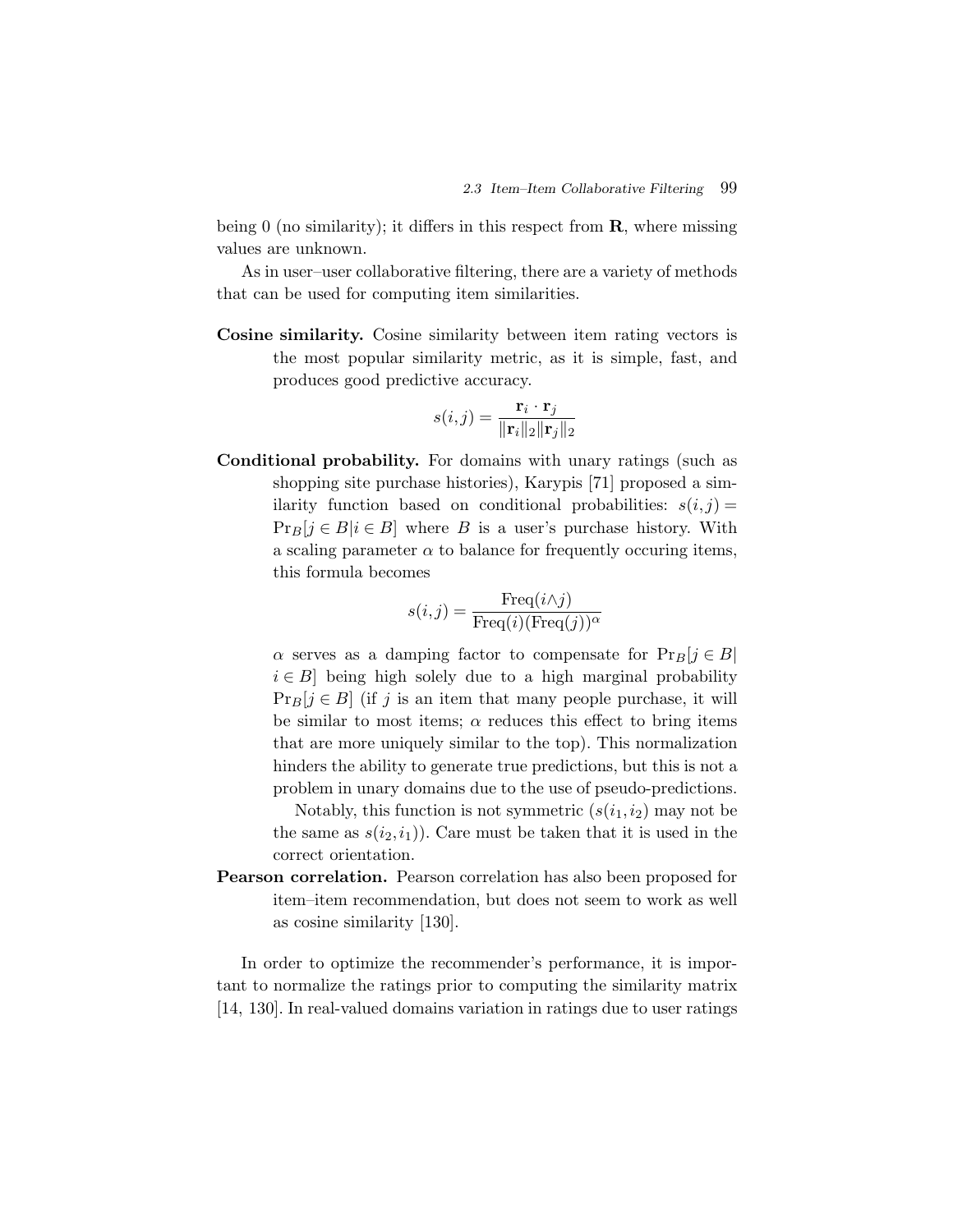bias (e.g., two users liking and disliking similar films, but one being a cynic who rates average films 2.5/5 and the other an enthusiast who rates the average film at  $4/5$ ) and item bias allows the collaborative filter to focus on the more nuanced differences in user preference for particular items. This can be accomplished by subtracting a baseline predictor from all ratings prior to computing similarities (e.g., compute similarities over ratings  $\hat{r}_{u,i} = r_{u,i} - \mu - b_u - b_i$ .

When applying cosine similarity in unary ratings domains, it can be useful to normalize each user's ratings vector  $\mathbf{r}_u$  to the unit vector prior to computing item similarities. The effect of this adjustment is that users who have purchased fewer items have more impact on the similarity of the items they have purchased than users who have purchased many items [38, 71].

Similarly, normalizing item similarity vectors (rows of **S**) to unit vectors can be beneficial. This causes items with sparser neighborhoods (fewer similar items) to have more influence in computing the final predictions [38, 71].

#### **2.3.3 Pre-computing and Truncating the Model**

Due to the relatively static nature of item similarities when  $|U|\gg|I|$ (particularly when there are more ratings-per-item than ratings-peruser), it is feasible to pre-compute item–item similarities and cache the  $k'$  most similar items to each item. Prediction can then be performed quickly by looking up the similarity list for each item rated by the current user and aggregating their similarities into a predicted preference. Caching more items than are used in the similarity computation (so  $k' > k$ ) is useful to increase the likelihood of having k similar items after items already rated by the user have been removed from the candidate set.

Pre-computation and truncation is essential to deploying collaborative filtering in practice, as it places an upper bound on the number of items which must be considered to produce a recommendation and eliminates the query-time cost of similarity computation. It comes with the small expense of reducing the number of items for which predictions can be generated (the *coverage* of the recommender), but the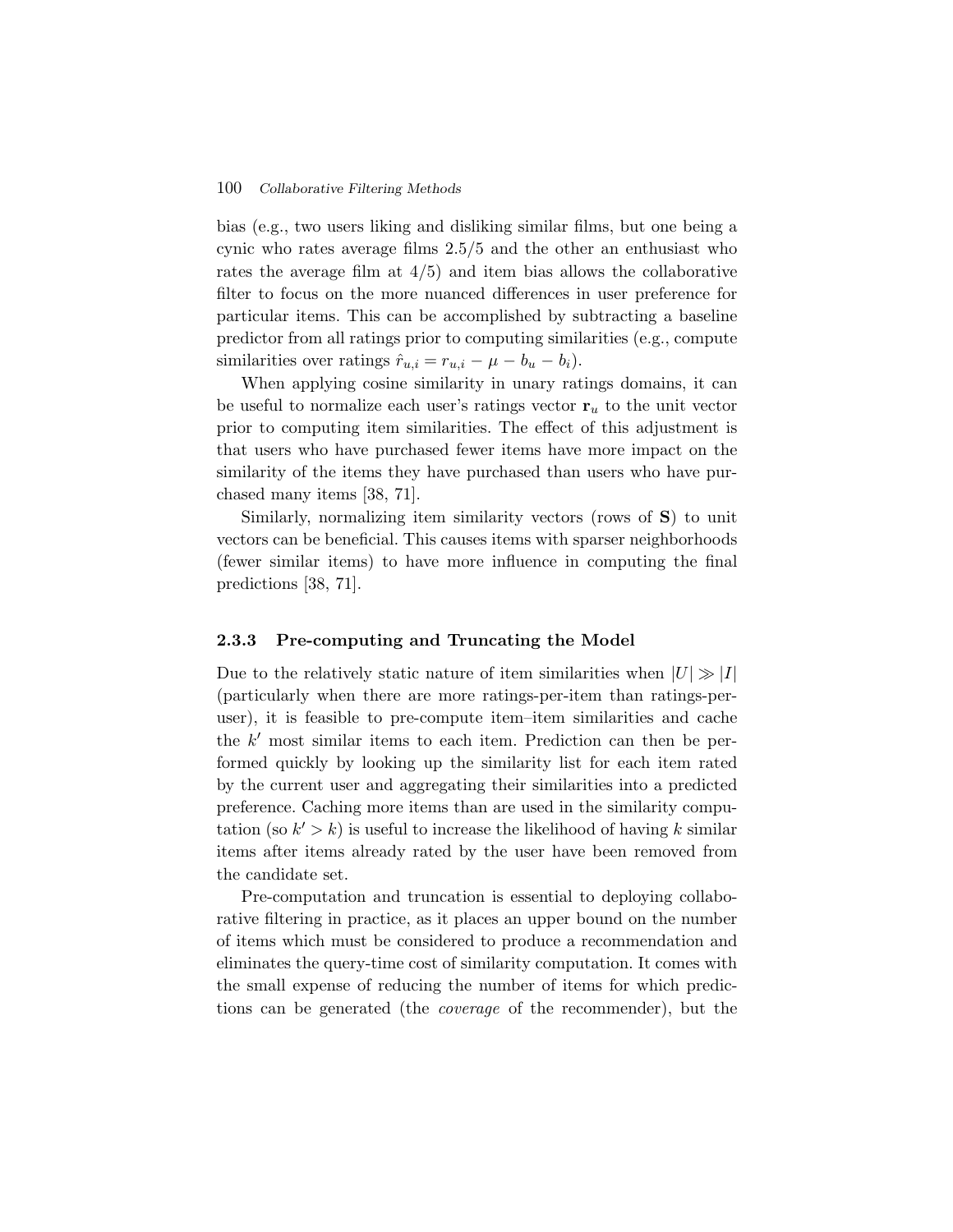unrecommendable items will usually have low predicted preferences anyway.

#### **2.3.4 Example**

Again using the example ratings in Figure 2.1, let us now compute C's prediction for *Equilibrium* using item–item CF with cosine similarity. We compute the length  $(L_2 \text{ norm})$  of each movie's vector, its norm with the vector  $r_e$  for *Equilibrium*, and finally the cosine similarity:

| Movie                   | $\ \mathbf{r}\ _2$ | $\mathbf{r} \cdot \mathbf{r}_e$ | $\mathbf{r} \cdot \mathbf{r}_e$<br>$\overline{\ \mathbf{r}\ _2\ \mathbf{r}_e\ _2}$ |
|-------------------------|--------------------|---------------------------------|------------------------------------------------------------------------------------|
| Batman Begins (b)       | 7.348              | 24                              | 0.607                                                                              |
| Alice in Wonderland (a) | 8.544              | 8                               | 0.174                                                                              |
| Dumb and Dumber $(d)$   | 7.348              | 15                              | 0.382                                                                              |
| Equilibrium(e)          | 5.385              |                                 |                                                                                    |

User C has rated all three other movies, but we will only use the most similar two when computing the prediction:

$$
p_{C,e} = \frac{s(b,e) \cdot r_{C,b} + s(d,e) \cdot r_{C,d}}{|s(b,e)| + |s(d,e)|}
$$
  
= 
$$
\frac{0.607 * 5 + 0.382 * 2}{0.607 + 0.382}
$$
  
= 3.84

#### **2.4 Dimensionality Reduction**

In both of the traditional collaborative filtering algorithms so far described, there are hints of viewing the user–item ratings domain as a vector space. With this view, however, the vectors are of extremely high dimension: an item is a  $|U|$ -dimensional vector with missing values of users' preferences for it (similarly, a user is a  $|I|$ -dimensional vector). Further, there is redundancy in these dimensions, as both users and items will usually be divisible into groups with similar preference profiles (e.g., many science fiction movies will be liked to similar degrees by the same set of users). It is therefore natural to ask whether the dimensionality of the rating space can be reduced — can we find a smaller number of dimensions, ideally a constant number  $k$ , so that items and users can be represented by k-dimensional vectors?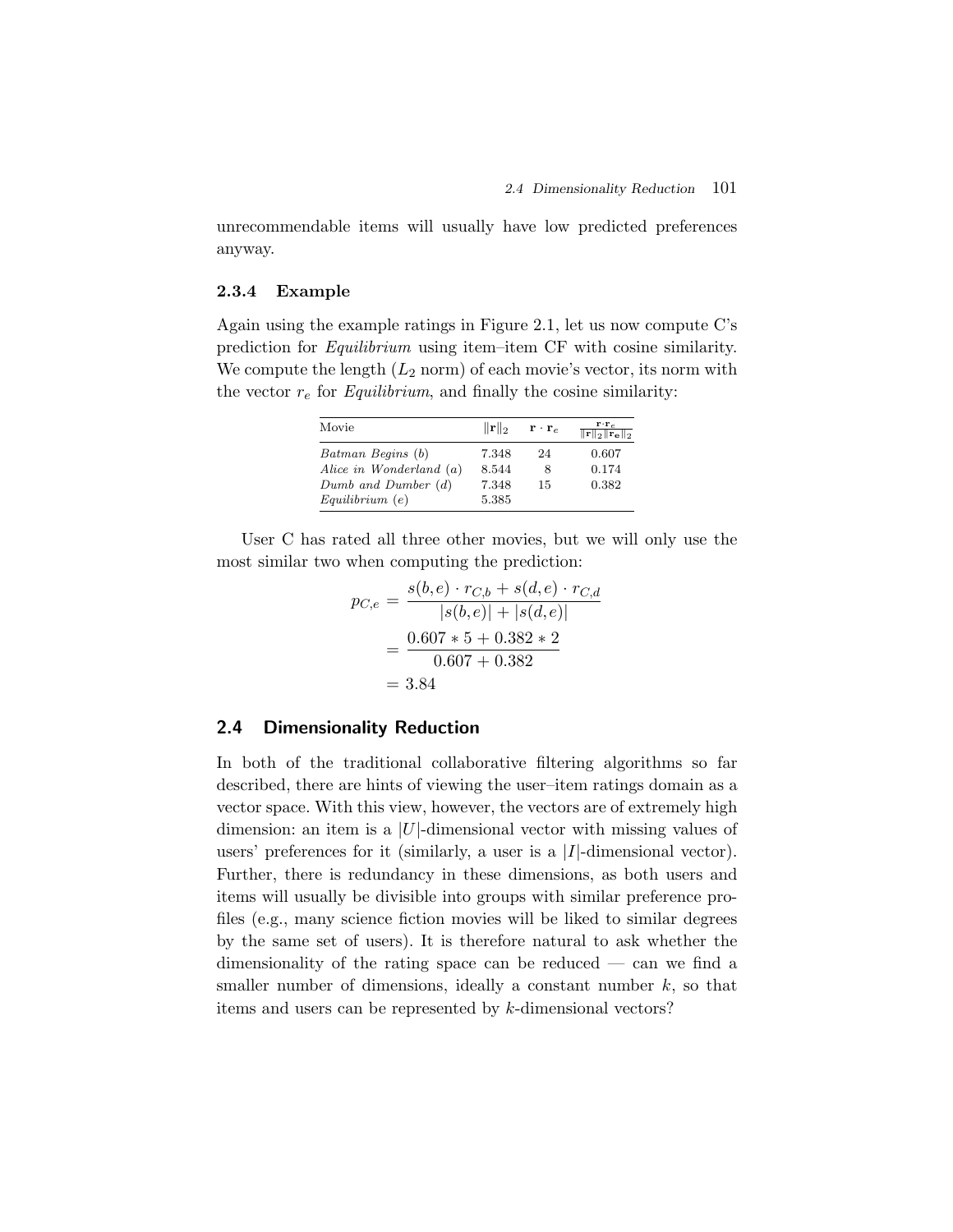In particular, we want to identify a set of k *topics* so that user preferences for items can be expressed as a combination of the user's interest in a topic (*topic interest*) and the extent to which each item is relevant to the topic (*topic relevance*). Some recommendation methods do this explicitly using content features, tags attached to the items, or user clustering or stereotyping. Latent semantic analysis, a technique pioneered in information retrieval, provides a way to do this decomposition using only the rating data. The topics are considered to be latent in the rating data.

In information retrieval, a document corpus can be represented as a term-document matrix where each cell is the number of times the given term occurs in a particular document. This results in highdimensional representations of terms and documents, further complicated by the problems of synonymy (different terms having the same or similar meaning), polysemy (the same term having different meanings), and noise (documents or queries using terms incorrectly). Latent semantic analysis (LSA, also called latent semantic indexing or LSI) deals with these problems by using dimensionality reduction, in the form of truncated singular value decomposition (SVD), to extract the semantic relationships between documents latent in their use of vocabulary [16, 36]. SVD-based dimensionality reduction has since been adapted to collaborative filtering by Billsus and Pazzani [18], Sarwar et al. [128, 131], and many others.

#### **2.4.1 Defining Singular Value Decomposition**

For a matrix **M**, its SVD is the factorization of **M** into three constituent matrices such that  $M = U\Sigma T^{T}$ ,  $\Sigma$  is a diagonal matrix whose values  $\sigma_i$  are the *singular values* of the decomposition, and both **U** and **T** are orthogonal. What this accomplishes is introducing an intermediate vector space represented by  $\Sigma$ . If M is the ratings matrix,  $\Sigma T^T$ transforms vectors from item-space into the intermediate vector space.

In the pure form of the SVD, **U** is  $m \times \hat{k}$ ,  $\Sigma$  is  $k \times \hat{k}$ , and **V** is  $n \times \hat{k}$ , where **M** is  $m \times n$  and has rank  $\hat{k}$ ; this is not a significant gain.  $\Sigma$  can, however, be truncated by only retaining the k largest singular values to yield  $\Sigma_k$ . The resulting decomposition is an approximation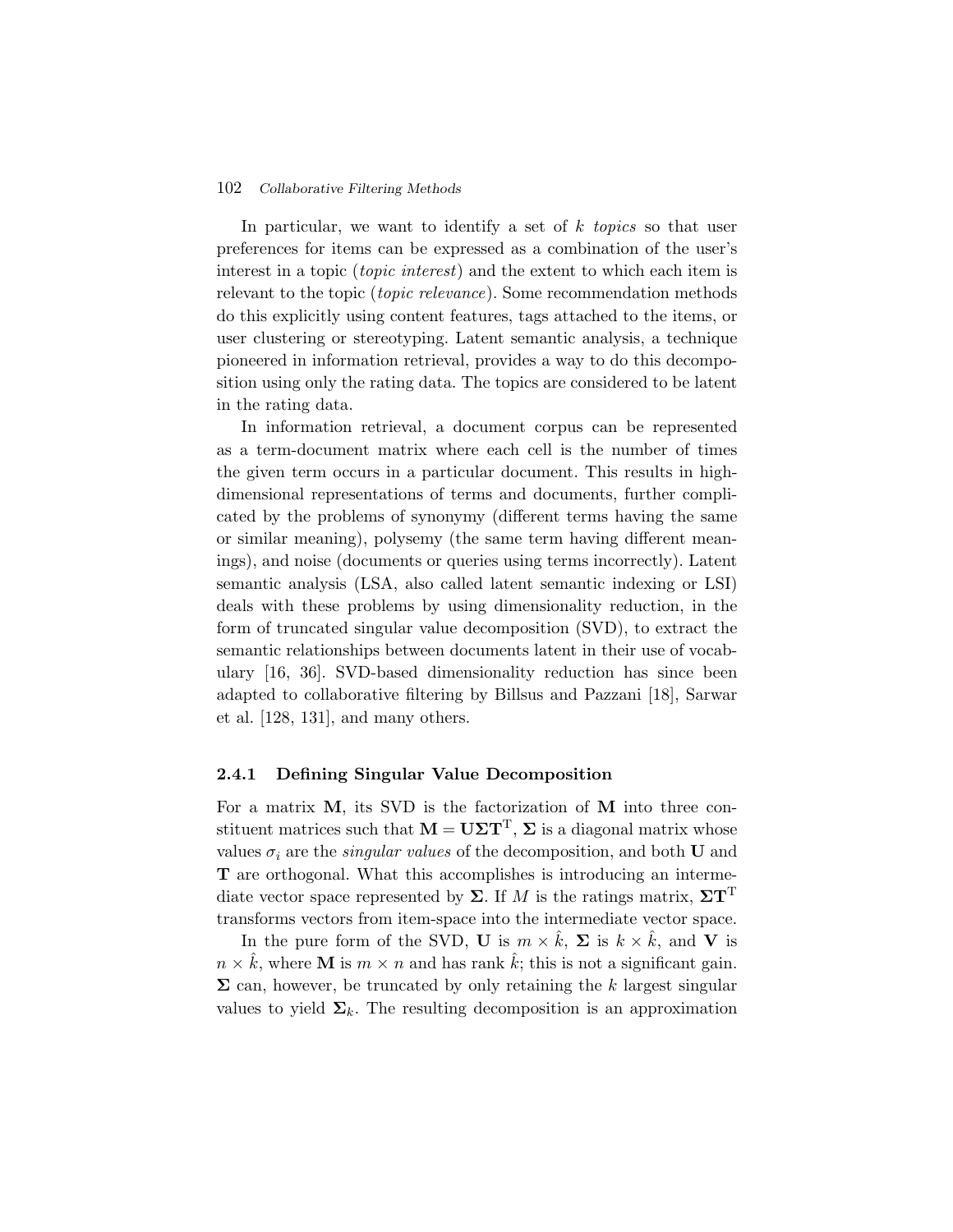of M. Further, using the Frobenius norm as the measure of error, it is the best possible rank- $k$  approximation [36].

This truncation simultaneously achieves two goals. First, it decreases the dimensionality of the vector space, decreasing the storage and computational requirements for the model. Items and users can each be represented by k-dimensional vectors. Second, by dropping the smaller singular values, small perturbances as a result of noise in the data are eliminated, leaving only the strongest effects or trends in the model. In collaborative filtering, this noise can come as a result of other factors besides sheer preference playing a role in a user's rating; decreasing the impact of noise improves our ability to provide highquality recommendations.

Computing the SVD of the ratings matrix results in the following factorization, with  $m = |U|$ ,  $n = |I|$ , and  $\Sigma$  a  $k \times k$  diagonal matrix (also shown in Figure 2.2):

$$
\mathbf{R} \approx \mathbf{U} \mathbf{\Sigma} \mathbf{T}^{\mathrm{T}} \tag{2.13}
$$

Once the rank- $k$  SVD of Equation  $(2.13)$  has been computed, it can be interpreted as an expression of the topic preference-relevance model. The rows of the  $|U| \times k$  matrix **U** are the users' interest in each of the k inferred topics, and the rows of **I** are the item's relevance for each topic. The singular values in  $\Sigma$  are weights for the preferences, representing the influence of a particular topic on user–item preferences across the system. A user's preference for an item, therefore, is the weighted sum of the user's interest in each of the topics times that item's relevance to the topic.



Fig. 2.2 Singular value decomposition of the ratings matrix.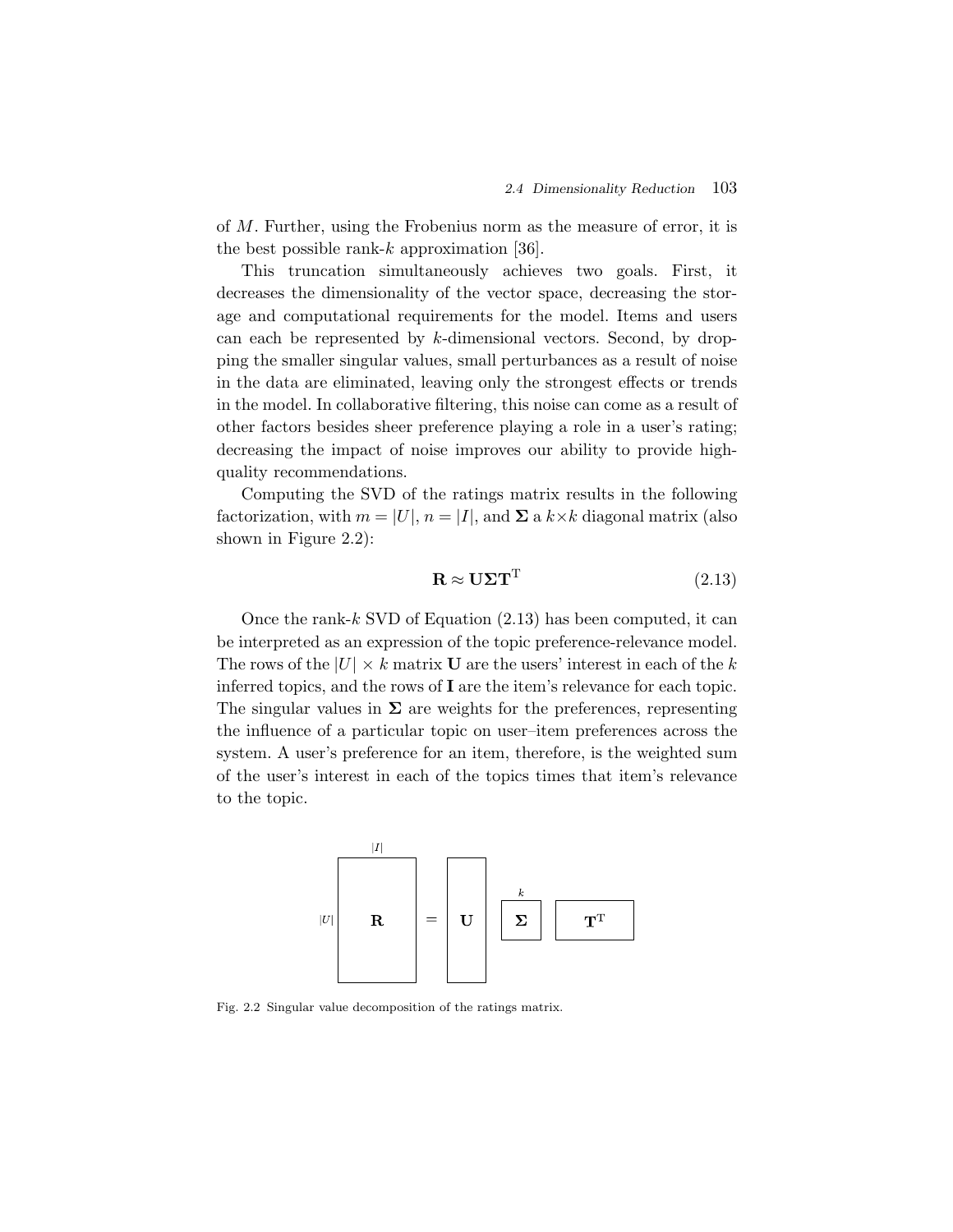#### **2.4.2 Computing and Updating the SVD**

In order to use SVD (or any matrix factorization method), it is necessary to first compute the matrix factorization. There are a variety of algorithms for computing singular value decompositions, including Lanczos' algorithm, the generalized Hebbian algorithm, and expectation maximization [51, 81, 127].

Singular value decomposition is only well-defined when the matrix is complete. Therefore, to factor the ratings matrix, the missing values must be filled with some reasonable default (a method called *imputation*). Sarwar et al. [131] found the item's average rating to be a useful default value (they tried user average as well, but item average performed better). Alternatively, the SVD can be computed over the normalized ratings matrix  $\mathbf{R}$  (see Section 2.1) and the missing values considered to be 0.

Several methods have been proposed that compute an estimate of the SVD only on the known ratings, dropping the requirement to impute or otherwise account for missing ratings. Kurucz et al. [81] propose a least-squares method that learns a regression for each user. Another method that has become quite popular in the last few years is gradient descent [44, 110]. This method trains each topic  $f$  in turn, using the following update rules  $(\lambda)$  is the learning rate, typically 0.001):

$$
\Delta u_{j,f} = \lambda (r_{u,i} - p_{u,i}) i_{k,f} \tag{2.14}
$$

$$
\Delta i_{k,f} = \lambda (r_{u,i} - p_{u,i}) u_{j,f} \tag{2.15}
$$

The gradient descent method for estimating the SVD also allows for regularization to prevent overfitting the resulting model. The resulting model will not be a true SVD of the rating matrix, as the component matrices are no longer orthogonal, but tends to be more accurate at predicting unseen preferences than the unregularized SVD. The regularization is accomplished by adding an additional term to the update rules in Equations (2.14) and (2.15) [44].  $\gamma$  is the regularization factor, typically 0.1–0.2.

$$
\Delta u_{j,f} = \lambda ((r_{u,i} - p_{u,i})i_{k,f} - \gamma u_{j,f})
$$
\n(2.16)

$$
\Delta i_{k,f} = \lambda((r_{u,i} - p_{u,i})u_{j,f} - \gamma i_{k,f})
$$
\n(2.17)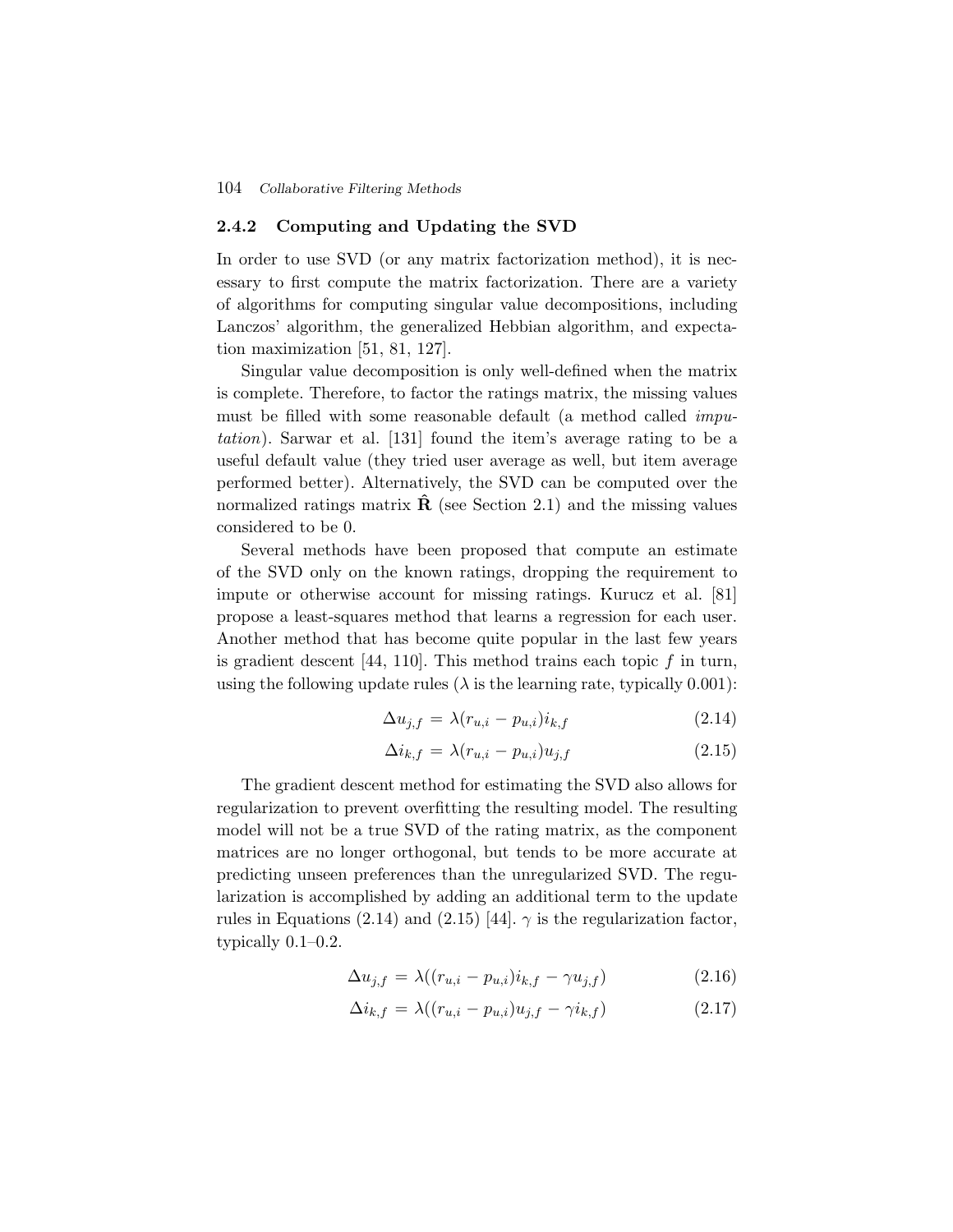Prior to computing the SVD, the ratings can additionally be normalized, e.g., by subtracting the user's mean rating or some other baseline predictor. This can improve both accuracy [131] and accelerate convergence of iterative methods [44].

Once the SVD is computed, it is necessary to update it to reflect new users, items, and ratings. A commonly used method for updating the SVD is *folding-in*; it works well in practice and allows users who were not considered when the ratings matrix was factored to receive recommendations and predictions [16, 129]. Folding-in operates by computing a new user-preference or topic-relevance vector for the new user or item but not recomputing the decomposition itself.

For a user u, folding-in computes their topic interest vector **u** such that  $\pi_u \approx \mathbf{u} \Sigma \mathbf{T}^T$ . Given their rating vector  $\mathbf{r}_u$ , **u** can therefore be calculated as  $\mathbf{u} = (\Sigma \mathbf{T}^T)^{-1} \mathbf{r}_u = \mathbf{T} \Sigma^{-1} \mathbf{r}_u$ . Setting unknown ratings to 0 causes the folding-in process to ignore them, and a new user preference vector is now available. The same process works for item vectors, except **U** is substituted for **T**.

As user and item vectors are updated with the folding-in process, the accuracy of the SVD will diminish over time. It is therefore necessary to periodically re-compute the complete factorization. In a deployed system, this can be done off-line during low-load times [129].

Brand [21] proposed an alternative method for building and maintaining the SVD based on rank-1 updates. His method produces fast, real-time updates of the SVD, bootstrapping the SVD with a dense portion of the data set. This dense portion can be extracted by sorting users and items to make a dense corner in the ratings matrix.

#### **2.4.3 Generating Predictions**

The predicted preference of user  $u$  for item  $i$  can be computed as the weighted dot product of the user-topic interest vector **u** and the itemtopic relevance vector **i**:

$$
p_{u,i} = \sum_{f} u_f \sigma_f i_f \tag{2.18}
$$

Recommendation can be done by ranking items in order of predicted preference. The user's preference  $\mathbf{p}_u$  for all items can be computed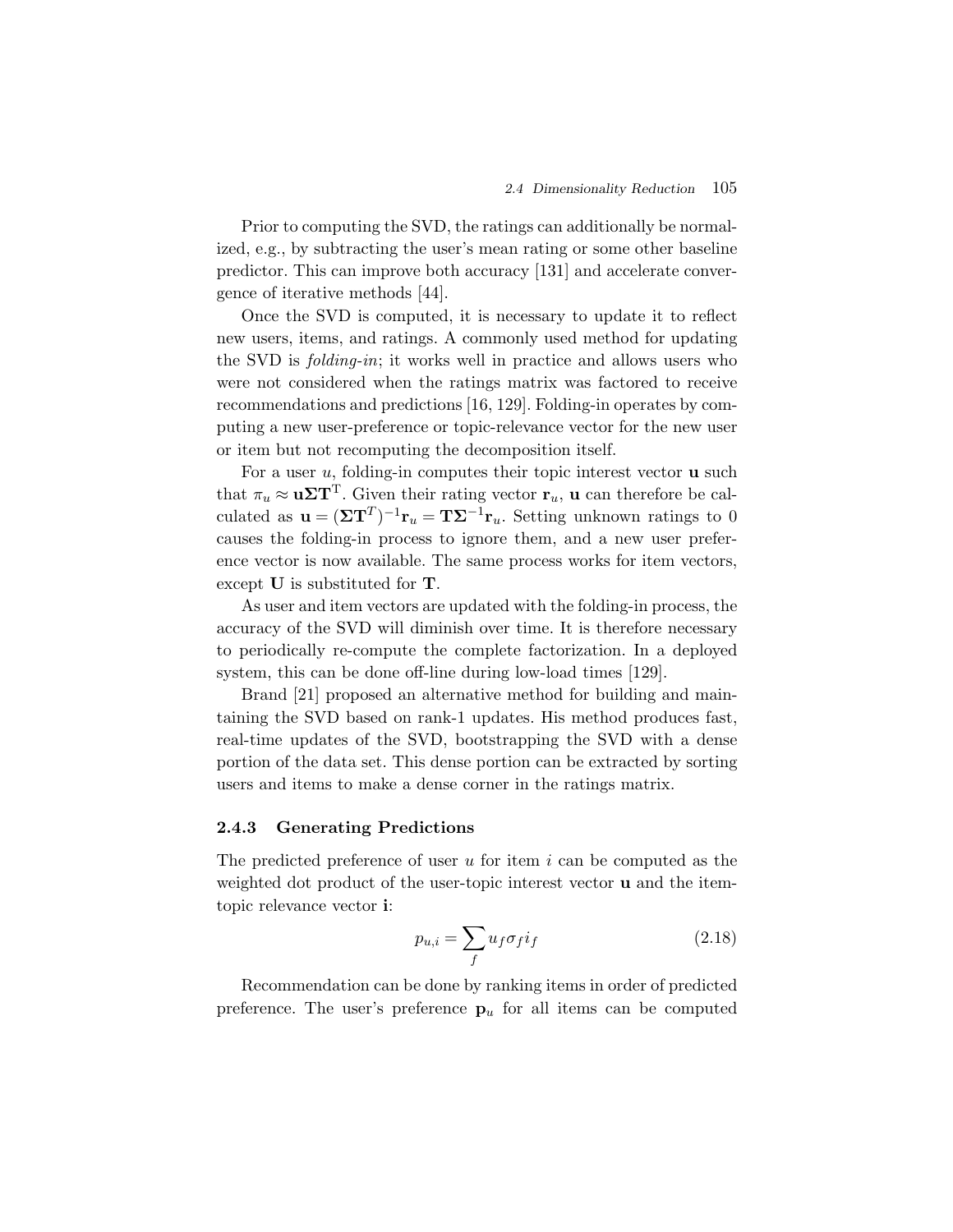efficiently by multiplying their topic-interest vector with the scaled item matrix **ΣT**T:

$$
\mathbf{p}_u = \mathbf{u} \Sigma \mathbf{T}^\mathrm{T} \tag{2.19}
$$

Recommendations and predictions for users who were not considered in the factorization can be computed by applying the folding-in process to compute a user preference vector given a rating vector.

#### **2.4.4 Computing Similarities**

Singular value decomposition can be used to generate user and item neighborhoods as well as predictions. User–user similarity can be computed using a vector similarity metric between the two users' topic interest vectors (rows in **U**). Since **U** is orthogonal, a dot product between two rows suffices to compute their cosine similarity. Item similarities can be found similarly by operating on rows of **T** [36, 131].

These similarities can be used to compute neighborhoods which in turn produce recommendations [50, 128, 131]. Using neighborhoods to generate recommendations can be particularly useful in e-commerce domains with unary rating sets, as recommendations can be computed by summing the similarities of items to each of the items in the user's shopping cart.

#### **2.4.5 Normalization in SVD**

As with item–item CF, it is beneficial to normalize ratings by subtracting baseline predictors prior to computing the model [44, 110]. When doing this, however, it is necessary to also use the baseline when computing predictions. In item–item CF, since the similarity computations are only used as weights applied to averaging the user's other ratings, normalization in the prediction step is less important; with matrix factorization, the normalization is encoded into the decomposed matrix and therefore must be reversed at the prediction stage. If the baseline predictor  $b_{u,i}$  has been subtracted from ratings prior to model computation, the prediction rule then becomes

$$
p_{u,i} = b_{u,i} + \sum_f u_f \sigma_f i_f
$$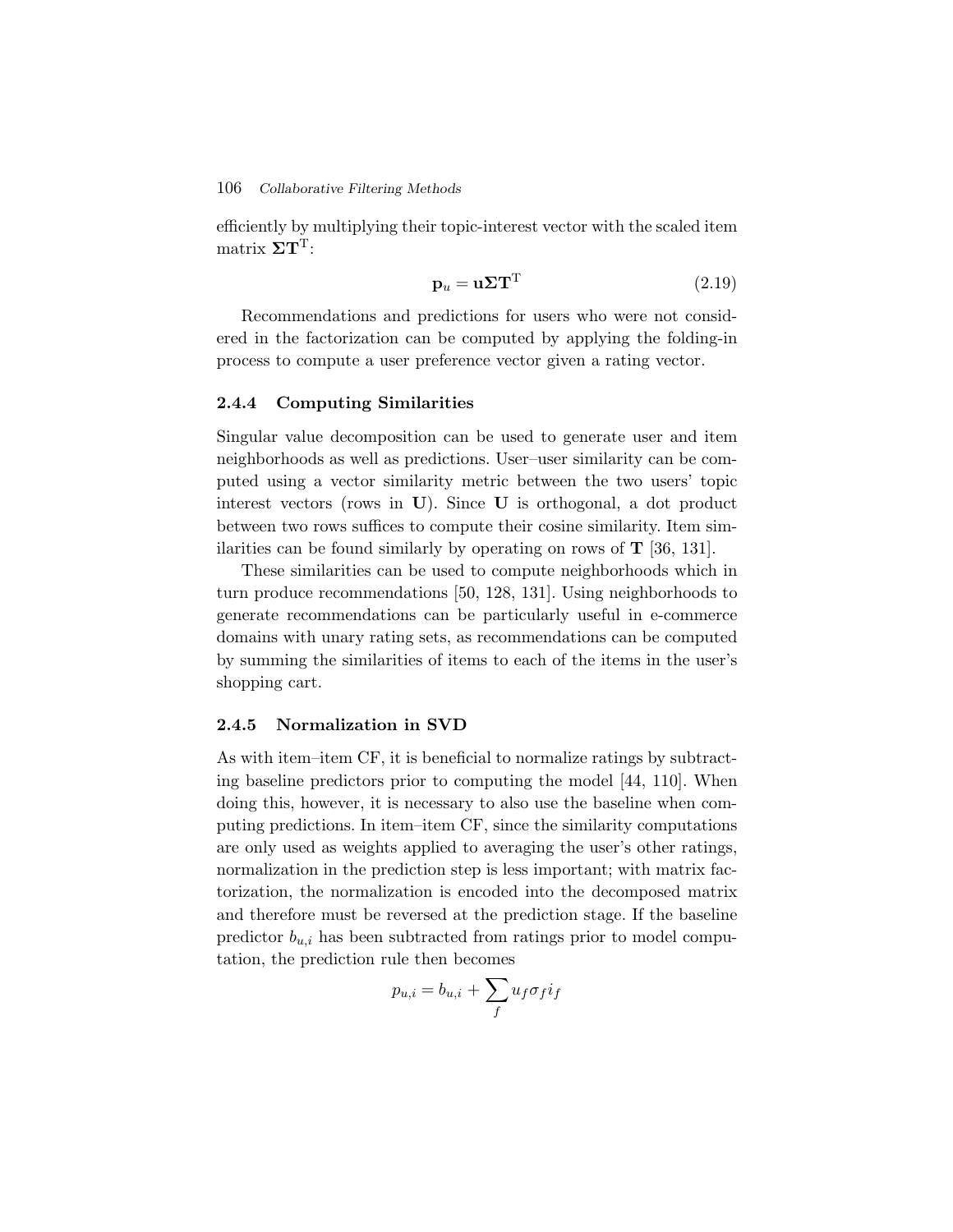The baseline predictor can be incorporated into the model learning process when using a gradient descent method, thus allowing for the recommender to learn user and item biases that may differ somewhat from plain means [79, 110].

#### **2.4.6 Principle Component Analysis**

Singular value decomposition is not the only matrix factorization method used for collaborative filtering. The Eigentaste algorithm used in Jester uses *principle component analysis* (PCA) on the dense matrix of user ratings for the "gauge set" of jokes rated by all users [50]. Eigentaste normalizes the subset of **R** consisting of the ratings of gauge set jokes by the mean and standard deviation of the ratings of each joke, resulting in a normalized ratings matrix  $\hat{\mathbf{R}}$   $(\hat{r}_{u,i} = (r_{u,i} - \mu_i)/\sigma_i$ , where  $\mu_i$  is the mean rating for item i and  $\sigma_i$  the standard deviation of ratings of  $i$ ). PCA then computes the correlation matrix  $\mathbf{C} = \frac{1}{|U| - 1} \hat{\mathbf{R}}^{\mathrm{T}} \hat{\mathbf{R}}$  and a factorization  $\mathbf{C} = \mathbf{E}^{\mathrm{T}} \Lambda \mathbf{E}$ , where  $\Lambda$  is a diagonal matrix with  $\lambda_i$  being the *i*th eigenvalue of **C**. The top k eigenvalues are retained, and the resulting factorization projects users into kdimensional space. Eigentaste then clusters users in the k-dimensional space (with  $k = 2$ ) by recursive rectangular clustering and recommends jokes based on the preferences of other users in a user's cluster.

#### **2.5 Probabilistic Methods**

Besides the probabilistic item similarity functions discussed in *Computing Item Similarity*, several fully probabilistic formulations of collaborative filtering have been proposed and gained some currency. These methods generally aim to build probabilistic models of user behavior and use those models to predict future behavior. The core idea of probabilistic methods is to compute either  $P(i|u)$ , the probability that user u will purchase or view item i, or the probability distribution  $P(r_{u,i}|u)$ over user u's rating of item i (and the related problem  $E[r_{u,i}]$ , the expected value of  $u$ 's rating of  $i$ ).

Cross-sell [73] uses pairwise conditional probabilities with the naïve Bayes assumption to do recommendation in unary e-commerce domains. Based on user purchase histories, the algorithm estimates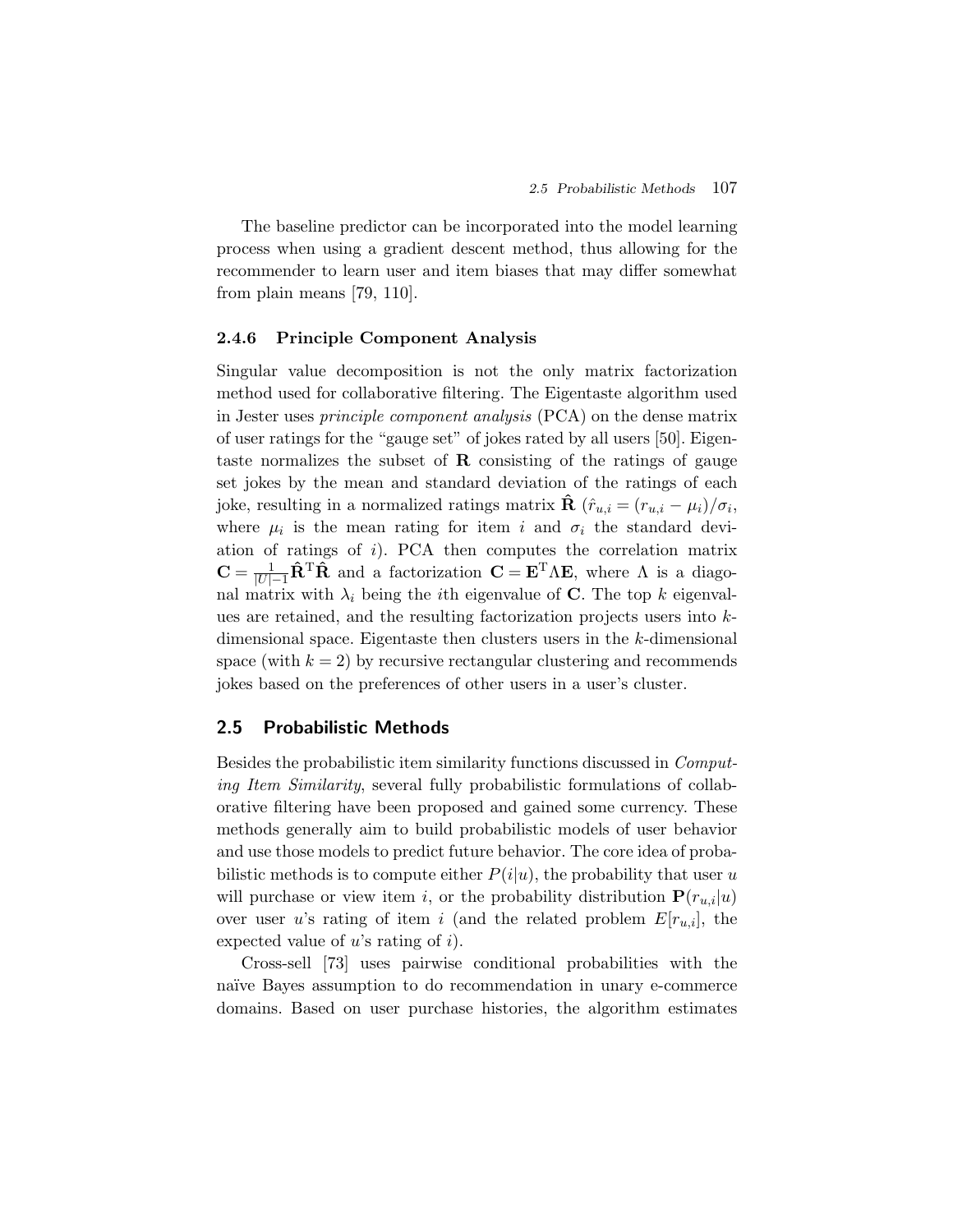$P(a|b)$  (the probability that a user purchases a given that they have purchased b) for each pair of items  $a, b$ . The user's currently-viewed item or shopping basket is combined with these pairwise probabilities to recommend items optimizing the expected value of site-defined objective functions (such as profit or sales lift).

Personality diagnosis [112] is a probabilistic user model that assumes that a user's ratings are a combination of their preference and Gaussian noise  $(r_{u,i} \sim N(\pi_{u,i}, \sigma))$ , where  $\sigma$  is a parameter to the recommendation model). For a user  $u$ , the probability of their true preference profile being equal to that of each other user  $u'$   $(P(\pi_u = \mathbf{r}_{u'}))$  is calculated and used to compute a probability distribution over ratings for items u has not yet rated. Prediction and recommendation are both done by computing the expected value of the user's rating using the resulting distribution.

#### **2.5.1 Probabilistic Matrix Factorization**

Probabilistic latent semantic analysis (PLSA, also called PLSI or probabilistic latent semantic indexing in the information retrieval literature) is a matrix factorization technique similar to singular value decomposition but arising from statistical probability theory rather than linear algebra [64, 65]. Jin et al. [67] applied it to mining web usage patterns; this led to its later application to recommender systems as a means to protect collaborative filtering results from manipulation by users Mobasher et al. [103].

The basis of PLSA is a probabilistic mixture model of user behavior, diagrammed with plate notation in Figure 2.3(a). PLSA decomposes the probability  $P(i|u)$  by introducing a set Z of latent factors. It assumes that the user selects an item to view or purchase by selecting a factor  $z \in Z$  with probability  $P(z|u)$  and then selecting an item with probability  $P(i|z)$ ;  $P(i|u)$  is therefore  $\sum_{z} P(i|z)P(z|u)$ . This has the effect of representing users as a *mixture* of preference profiles or feature preferences (represented as a probability distribution over factors), and attributing item preference to the preference profiles rather than directly to the users. The probabilities can be learned using approximation methods for Bayesian inference such as expectation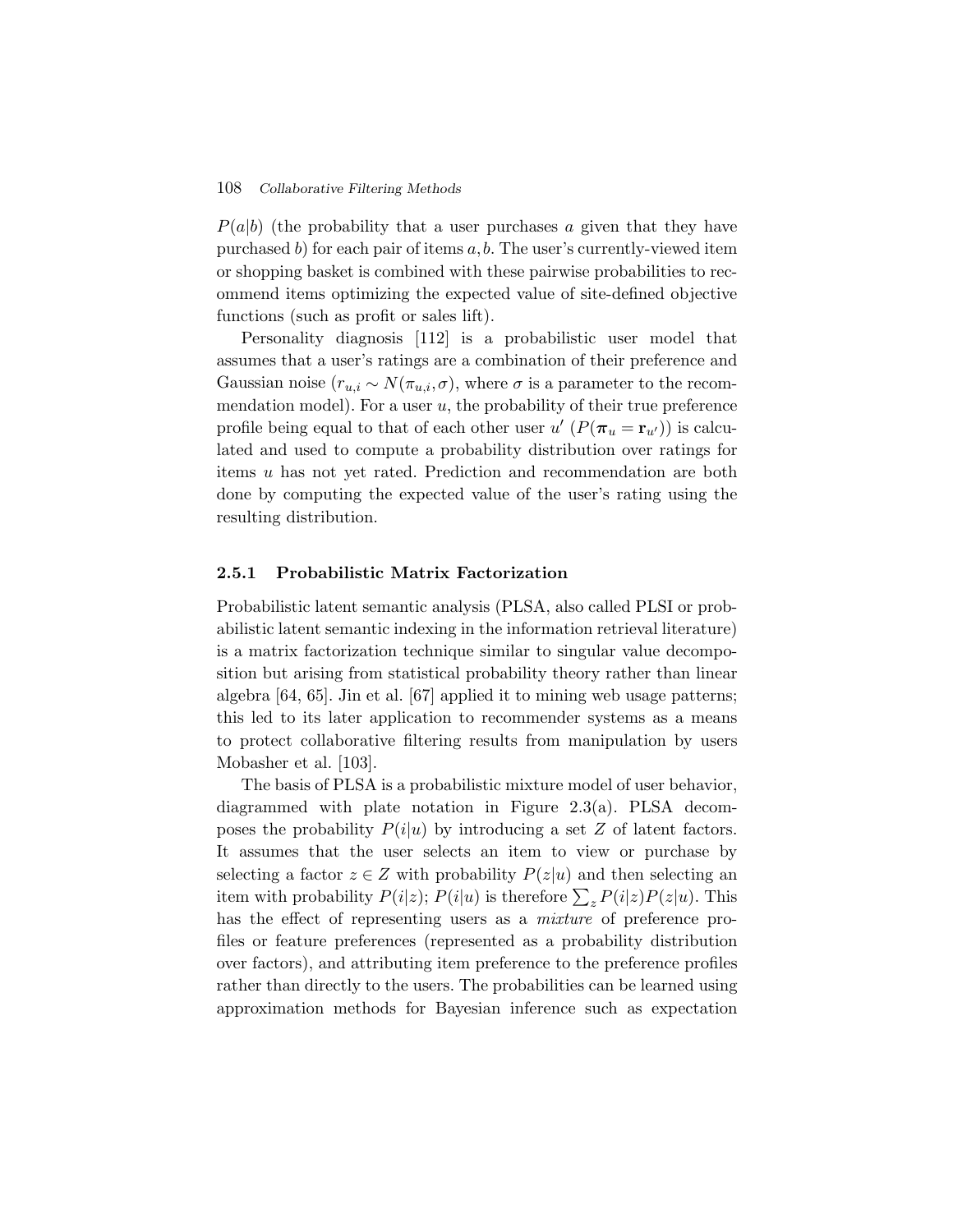

Fig. 2.3 PLSI generative model: (a) models user purchases and (b) models real-valued ratings varying by item.

maximization [37]. The probabilities can be stored in matrices, so that the preference matrix **P** (where  $p_{u,i} = P(i|u)$ ) is decomposed into

**P** =  $\hat{\mathbf{U}}\mathbf{\Sigma}\hat{\mathbf{T}}^T$ 

 $\hat{U}$  is the matrix of the mixtures of preference profiles for each user (so  $\hat{u}_{u,z} = P(z|u)$ ) and  $\hat{\mathbf{T}}$  is the matrix of preference profile probabilities of selecting various items.  $\Sigma$  is a diagonal matrix such that  $\sigma_z = P(z)$ (the marginal probability or global weight of factor  $z$ ). This factorization allows prediction to be done meaningfully in unary domains by considering the probability that  $u$  will purchase  $i$ , in contrast to item– item unary recommendation where the psuedo-predictions were only useful for ranking candidate items.

Hofmann [64] discusses in more detail the particular relationship between PLSA and SVD. The end result — a factorization of the ratings matrix into three component matrices — is quite similar, but the SVD is determined by minimizing error while PLSA is computed by maximizing the predictive power of the model. In the SVD, **U** and **T** are orthogonal matrices leading to a clear geometric or vector-space interpretation of the model, while the PLSA component matrices **Uˆ** and  $\tilde{T}$  are stochastic matrices with a natural probabilistic interpretation mapping more directly to generative models of user behavior.

PLSA can be extended to model ratings as well as purchases by introducing the rating  $r_{u,i}$  as a new random variable and assuming that it is dependent on the latent topic  $z$  and either the specific user or item under consideration, as shown in Figure 2.3(b) [65]. If the user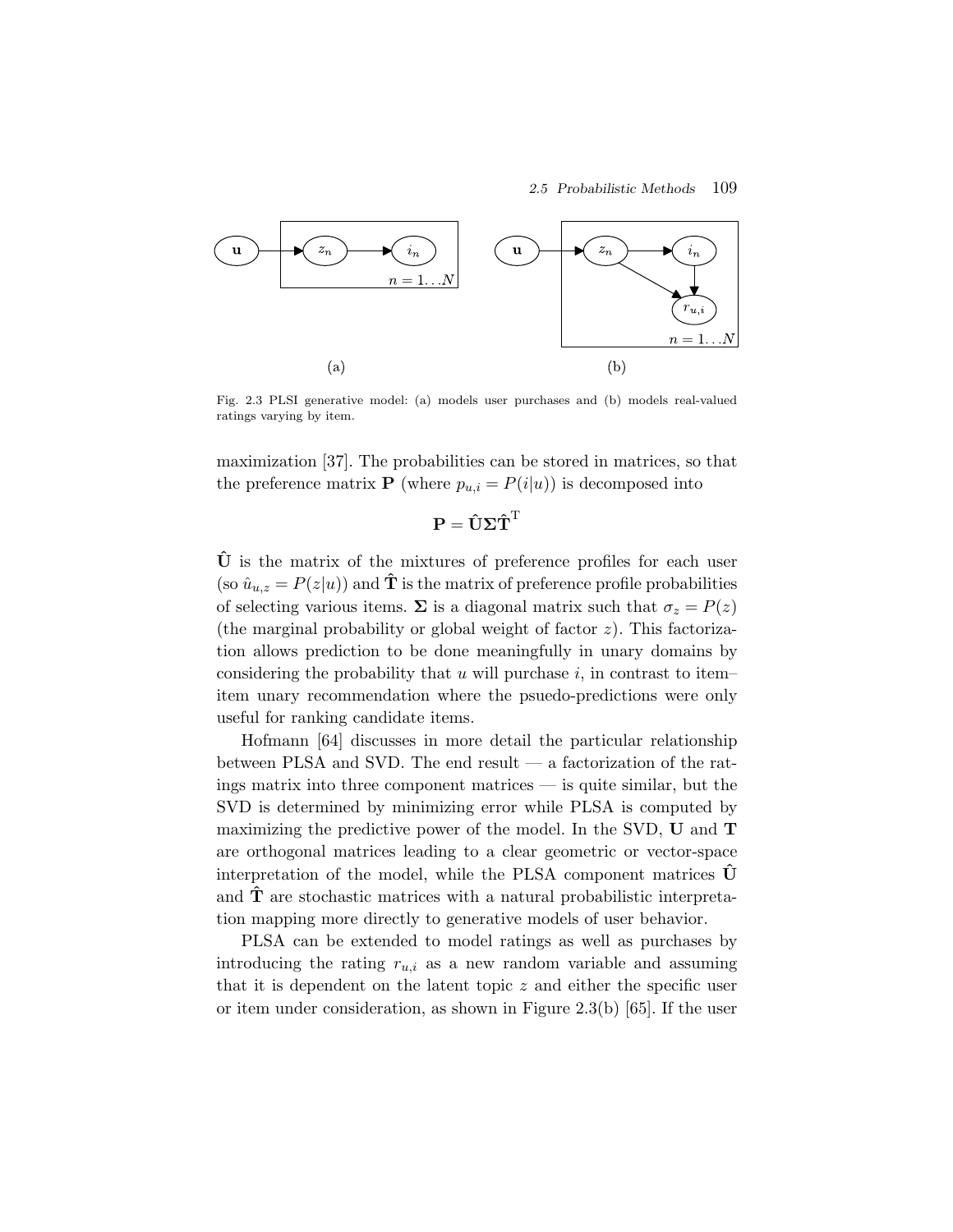is used, then it is assumed that  $u$ 's preference for  $i$  is determined only by their preference for the latent factors  $z$  generating  $i$ ; if the item is used, then all users with the same preference for a factor z will have the same preference for any item generated by that factor, with variation dependent only on the individual items. The resulting networks can again be learned by expectation maximization.

Blei et al. [20] extended the PLSI aspect model by using a Dirichlet prior over user preferences for topics. This method is called *latent Dirichlet allocation* and yields a more thorough generative model that accounts not only for users purchasing items but also for users coming into the system's knowledge. Users, represented by their preference for factors (the distribution  $P(z|u)$ ), are considered to be instances of a random variable drawn from a Dirichlet distribution. This model, depicted in Figure 2.4, requires two parameters to be learned. For a model with k factors, these are  $\alpha$ , a k-dimensional vector parameterizing the Dirichlet distribution from which users are drawn, and  $\beta$ , the  $k \times |I|$  topic-item probability matrix (representing  $P(i|z)$ ).

Another probabilistic method related to matrix factorization is *factor analysis* [27]. This method learns a probabilistic variant of a linear regression  $\mathbf{R}^{\mathrm{T}} = \Lambda \mathbf{U} + \mathbf{N}$ , where  $\Lambda$  is an  $|I| \times k$  model matrix; **U**, a  $k \times |U|$  matrix of user preferences for each of k different factors, and **N**, a Gaussian noise matrix. By using expectation maximization to learn  $\Lambda$  and the variance of the distribution from which the elements of **N** are drawn, a model can be computed for deducing user preferences for factors from ratings and using those preferences to produce recommendations.



Fig. 2.4 LDA model of users and purchases.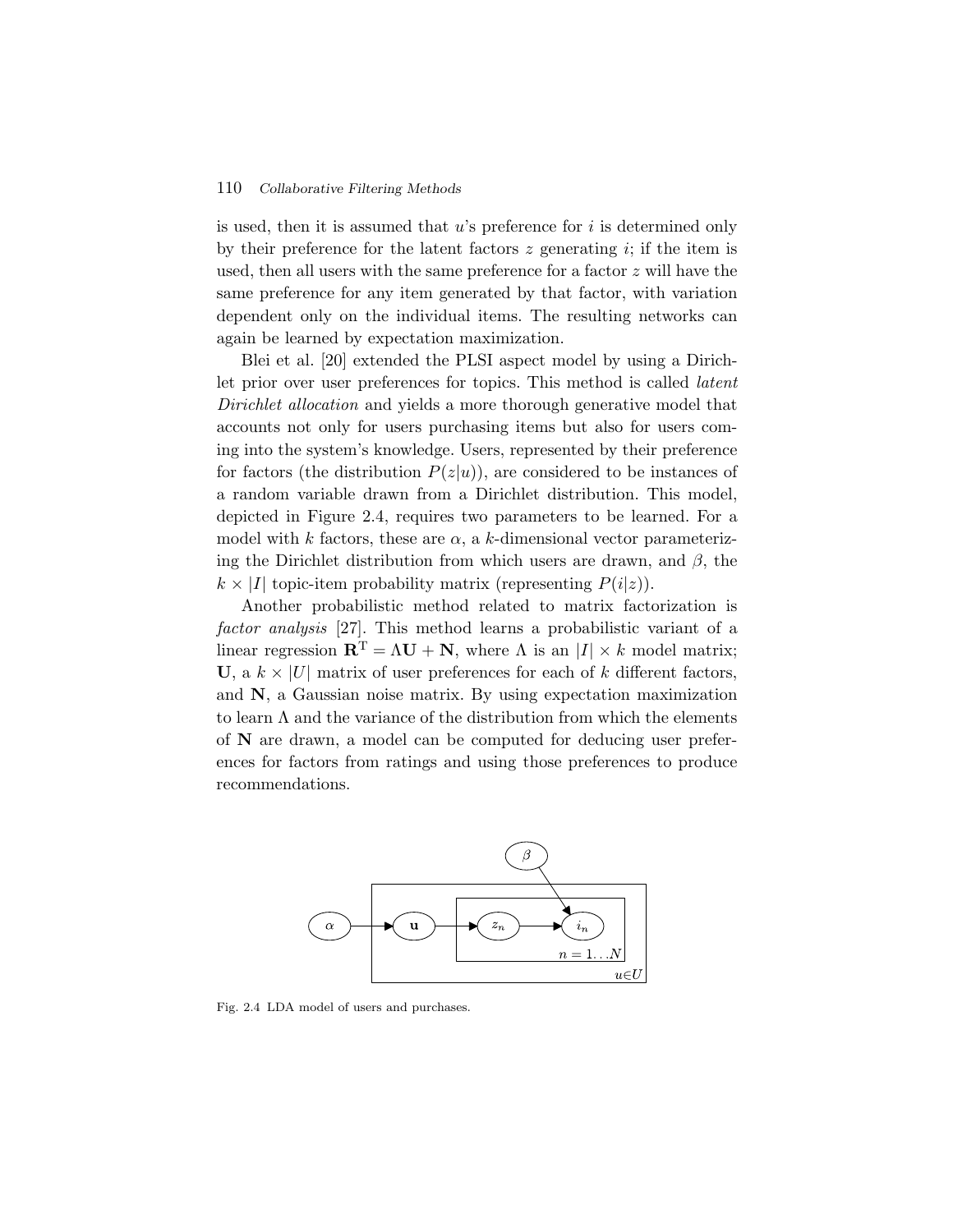#### **2.5.2 Machine Learning Methods**

A variety of other methods, usually probabilistic, from the machine learning and artificial intelligence literature have also been applied to recommendation. Some formulations of recommendation can be studied as classifier problems [22]. Recommenders have been built using Bayesian networks [30, 157], Markov decision processes [136], and neural networks [125].

#### **2.6 Hybrid Recommenders**

It is natural to consider combining several different recommender algorithms into a hybrid recommender system [24]. In some applications, hybrids of various types have been found to outperform individual algorithms [146]. Hybrids can be particularly beneficial when the algorithms involved cover different use cases or different aspects of the data set. For example, item–item collaborative filtering suffers when no one has rated an item yet, but content-based approaches do not. A hybrid recommender could use description text similarity to match the new item with existing items based on metadata, allowing it to be recommended anyway, and increase the influence of collaborative filtering as users rate the item; similarly, users can be defined by the content of the items they like as well as the items themselves. Fab used such an approach, matching items against both the content of items liked by the user and the content of items liked by similar users [13].

Burke [24] provides a thorough analysis of hybrid recommender systems, grouping them into seven classes:

- *Weighted* recommenders take the scores produced by several recommenders and combine them to generate a recommendation list (or prediction) for the user.
- *Switching* recommenders switch between different algorithms and use the algorithm expected to have the best result in a particular context.
- *Mixed* recommenders present the results of several recommenders together. This is similar to weighting, but the results are not necessarily combined into a single list.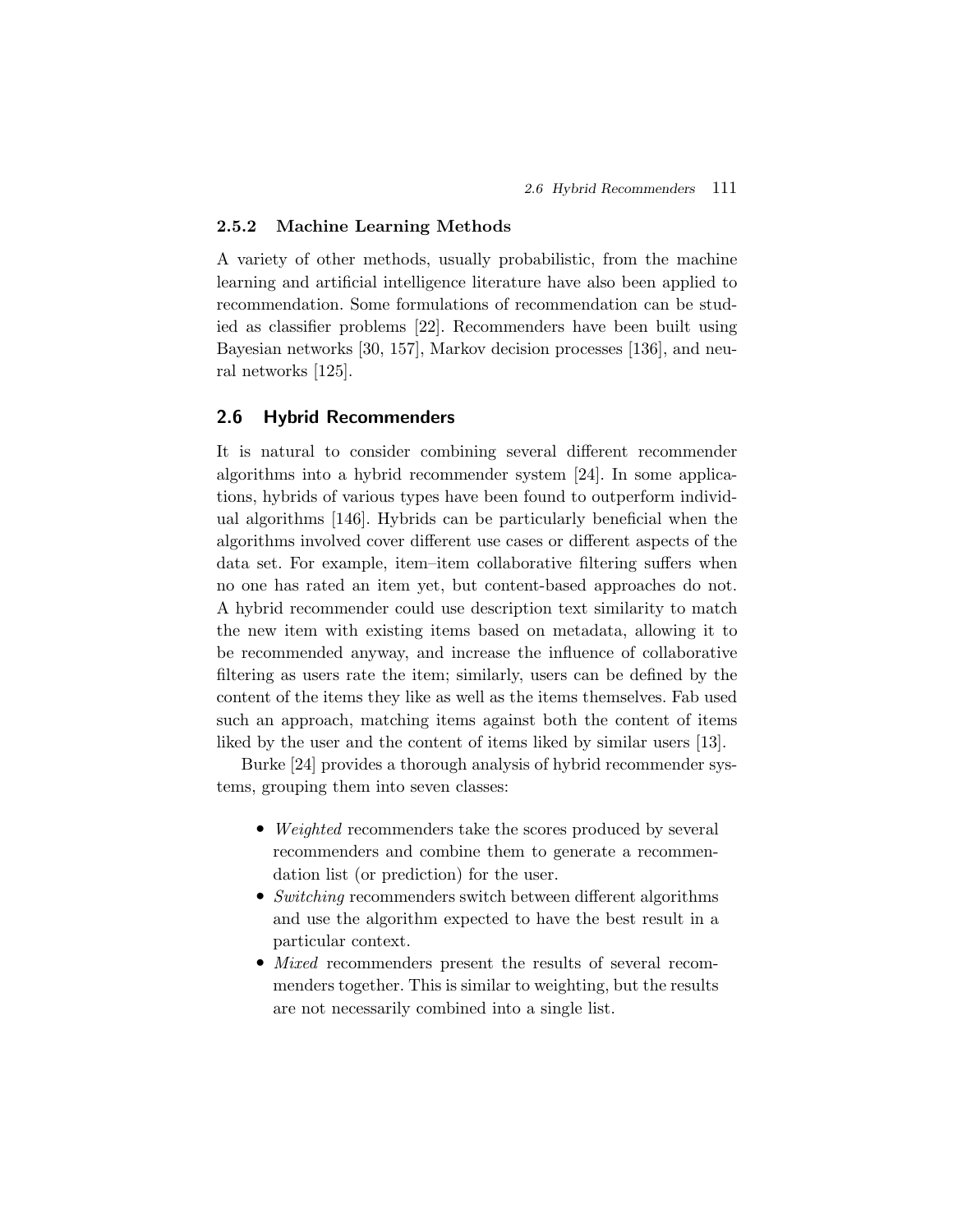- *Feature-combining* recommenders use multiple recommendation data sources as inputs to a single meta-recommender algorithm.
- *Cascading* recommenders chain the output of one algorithm into the input of another.
- *Feature-augmenting* recommenders use the output of one algorithm as one of the input features for another.
- *Meta-level* recommenders train a model using one algorithm and use that model as input to another algorithm.

Hybrid recommenders proved to be quite powerful in the Netflix Prize: the winning entry was a hybrid of some 100 separate algorithms. One important development to come from the prize competition is *feature-weighted linear stacking*, a new weighting hybrid method used by some of the top-ranking teams. Many weighting algorithms use a linear combination of the predictions of many recommenders:

$$
p_{u,i} = \alpha_1 p_{u,i}^{(1)} + \dots + \alpha_n p_{u,i}^{(n)}
$$
\n(2.20)

Feature-weighted linear stacking replaces each coefficient  $\alpha_i$  with a function  $g_i$  of item meta-features, such as number of ratings or genre, to alter the blending ratio of the various algorithms' predictions on an item-by-item basis:

$$
p_{u,i} = g_1(i)p_{u,i}^{(1)} + \dots + g_n(i)p_{u,i}^{(n)}
$$
\n(2.21)

This allows, for example, the relative weights of item–item CF and actor list similarity to shift based on the number of ratings an item has received.

#### **2.7 Selecting an Algorithm**

The various algorithms presented each have their strengths and weaknesses. User–user and item–item CF algorithms are well-understood, easy to implement, and provide reasonable performance in most cases. User-based algorithms tend to be more tractable when there are more items than users, and item-based when the situation is reversed. Both methods also require minimal offline computation at the expense of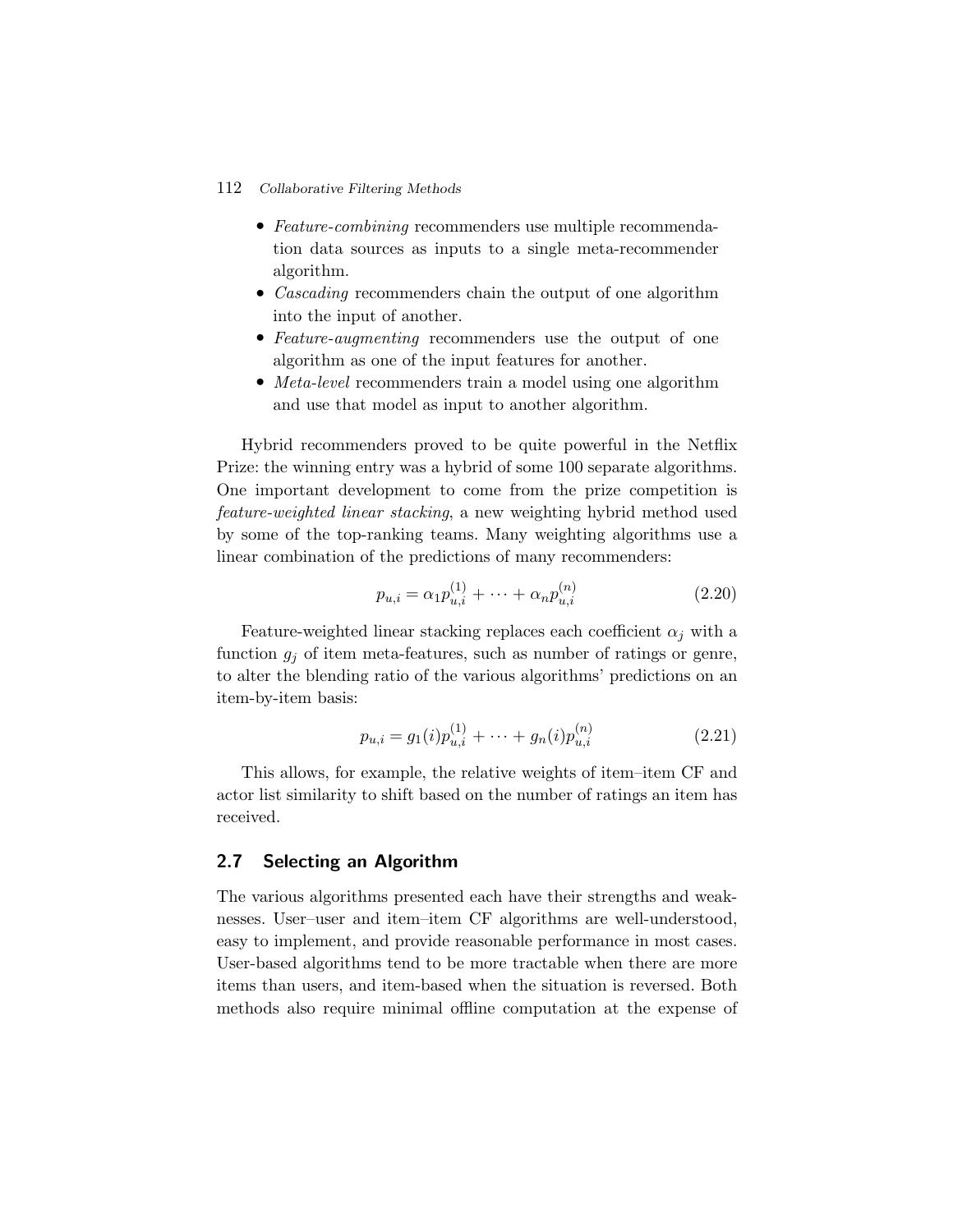somewhat greater computational demands when recommendations are needed (precomputing item–item CF improves query-time performance at the expense of more offline computation). User–user CF seems to provide greater serendipity in its recommendations; in the case of MovieLens, this resulted in greater user satisfaction.

Matrix factorization methods require expensive offline model computation steps. The resulting models, however, are very fast for online use (prediction is simply a dot product). They are also capable of reducing the impact of ratings noise and can hamper the ability of users to manipulate the output of the system by decreasing their direct impact on each others' ratings. Probabilistic models are applicable when the recommendation process should follow models of user behavior.

In the end, the appropriate algorithm for a particular application should be selected based on a combination of the characteristics of the target domain and context of use, the computational performance requirements of the application, and the needs of the users of the system. *User Information Needs* discusses various needs users may have from the recommender system. Understanding more fully what needs are best met by what algorithms is a subject of ongoing research.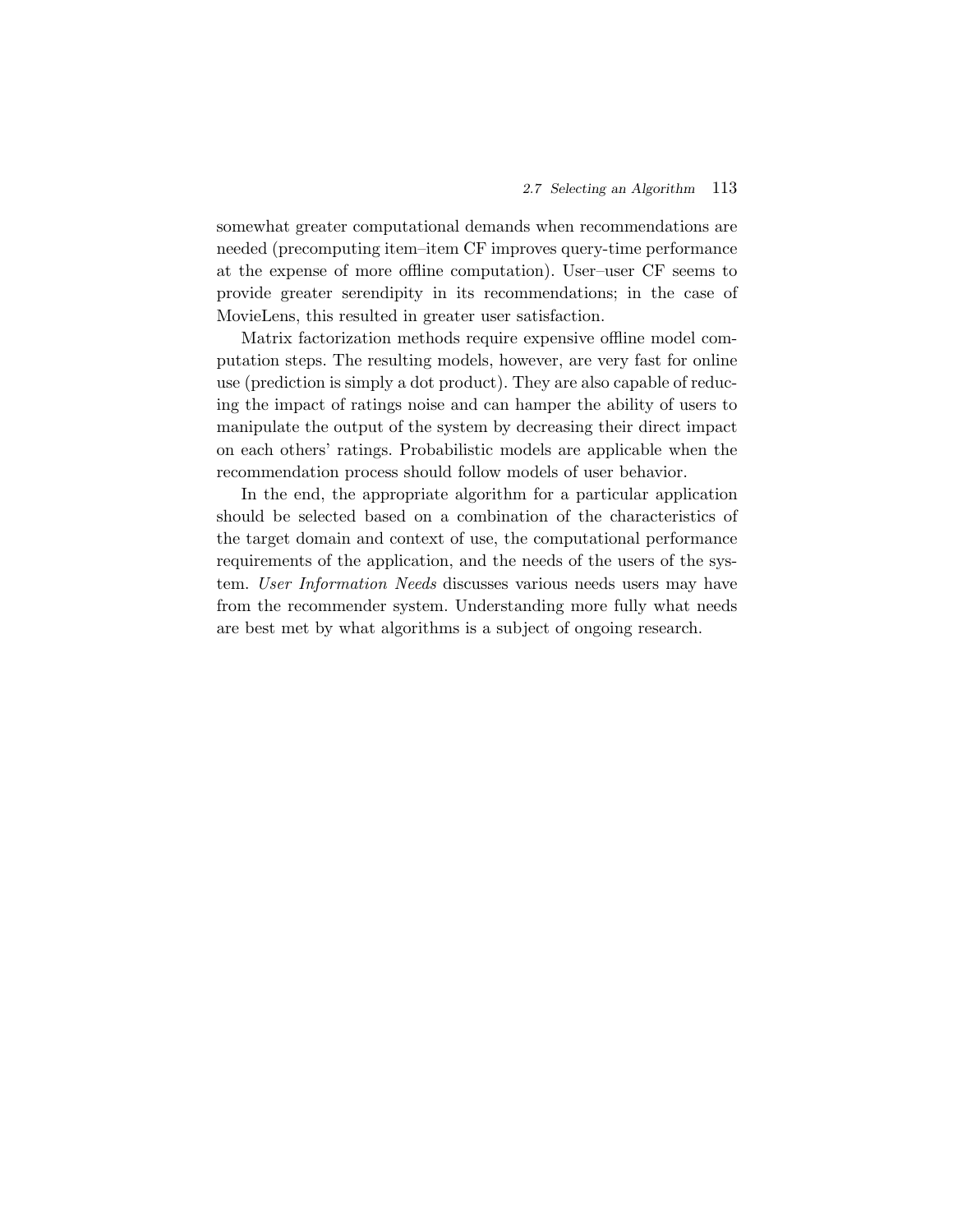## **3**

## **Evaluating Recommender Systems**

When developing a recommender system, either a new algorithm or a new application, it is useful to be able to evaluate how well the system works. Since recommendation is usually a means to some other goal (user satisfaction, increased sales, etc.), testing ultimately needs to take this into account and measure the intended effect. However, it can be costly to try algorithms on real sets of users and measure the effects. Further, measuring some desired effects may be intractable or impossible, resulting in the need for plausible proxies.

In the recommender systems literature, offline algorithmic evaluations frequently play a major role. There has also been work on evaluation methods themselves [61]. It is common to use offline analysis to pre-test algorithms in order to understand their behavior prior to user testing as well as to select a small set of candidates for user testing from a larger pool of potential designs. Since user trials can be expensive to conduct, it is useful to have methods for determining what algorithms are expected to perform the best before involving users. Offline evaluation is also beneficial for performing direct, objective comparisons of different algorithms in a reproducible fashion.

This section describes commonly used data sets for offline evaluations of recommender algorithms, the basic structure of these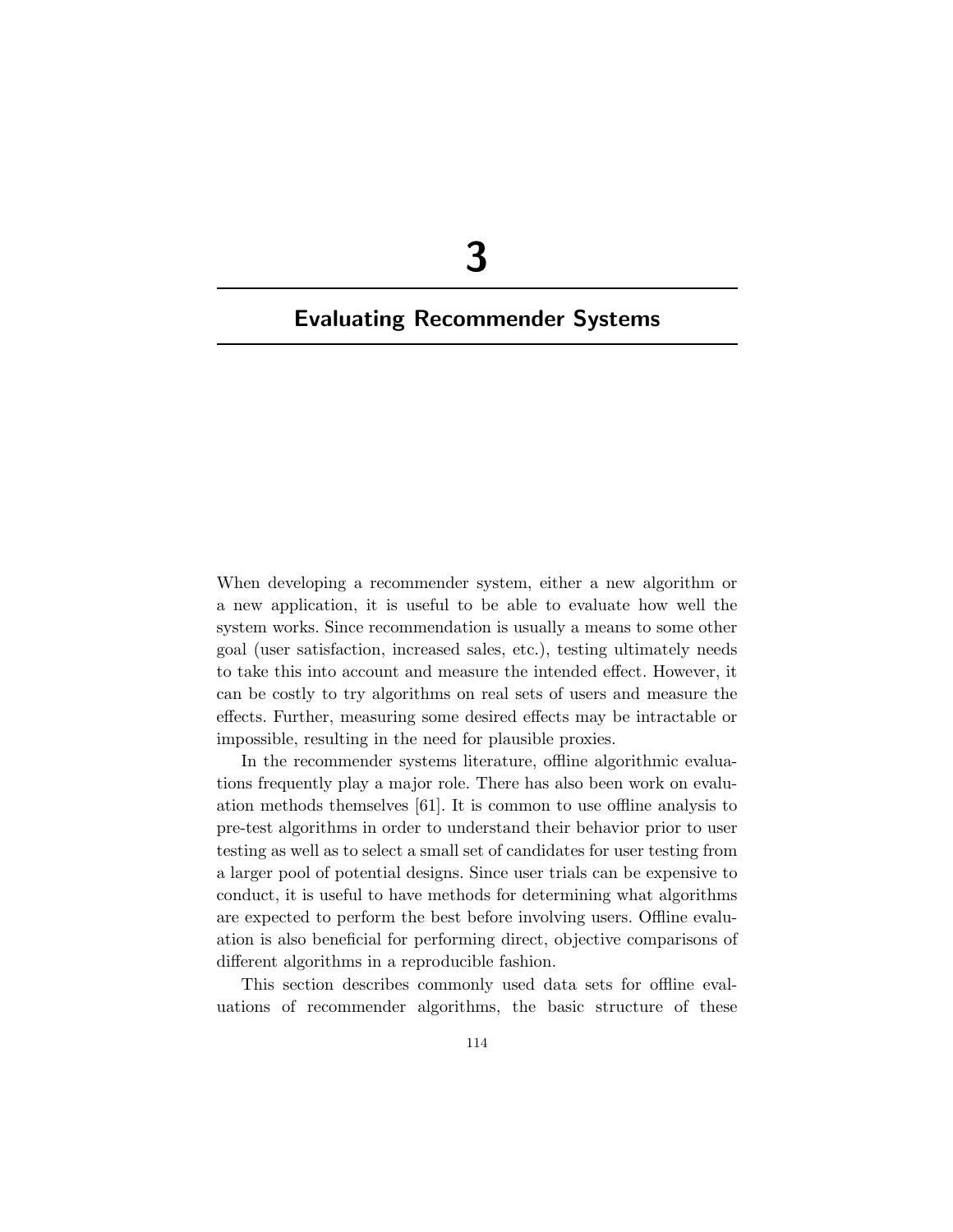evaluations, and metrics that are used to evaluate performance. It concludes with a brief discussion of online evaluations of recommender performance.

#### **3.1 Data Sets**

Many recommender systems are developed in particular contexts, and their evaluations will be on data sets relevant to that context or on internal data sets. There are, however, several data sets that are publicly available and are widely used in evaluating recommenders. They form a basis on which the raw numeric performance of new algorithms can be compared against known performance of existing systems in a consistent environment, and can serve as a preliminary testing domain in building a system for which no directly relevant data is available.

One of the early publicly available data sets was the EachMovie data set. The DEC Systems Research Center operated a movie recommender system called EachMovie; when the system was shut down in 1997, an anonymized version of the data set was made available.<sup>1</sup> This data set consisted of 2.8 M user ratings of movies.

The MovieLens movie recommender, operated by GroupLens research, was bootstrapped from the EachMovie data set [35]. It has since made three data sets available: one with 100 K timestamped user ratings of movies, another with 1 M ratings, and a third containing 10 M ratings and 100 K timestamped records of users applying tags to movies.<sup>2</sup> The ratings in the MovieLens data set are user-provided star ratings, from 0.5 to 5 stars; older data sets have a granularity of 1-star, while newer ones have  $1/2$  star granularity.

The Jester data set is a set of user ratings of jokes collected from the Jester joke recommender system [50]. It consists of two data sets: one has ratings of 100 jokes from 73,421 users between April 1999 and May 2003, and the other has ratings of 150 jokes from 63,974 users between Nov 2006 and May 2009. These ratings are continuous ratings in the range  $[-10,10]$ <sup>3</sup>. As a result of the "gauge set" required by the

<sup>&</sup>lt;sup>1</sup> The EachMovie data set was later withdrawn in 2004.<br><sup>2</sup> The MovieLens data sets are available at  $\frac{h}{k!}$  //www.grouplens.org/node/73.

 $3$  The Jester data set is available at http://eigentaste.berkeley.edu/dataset/.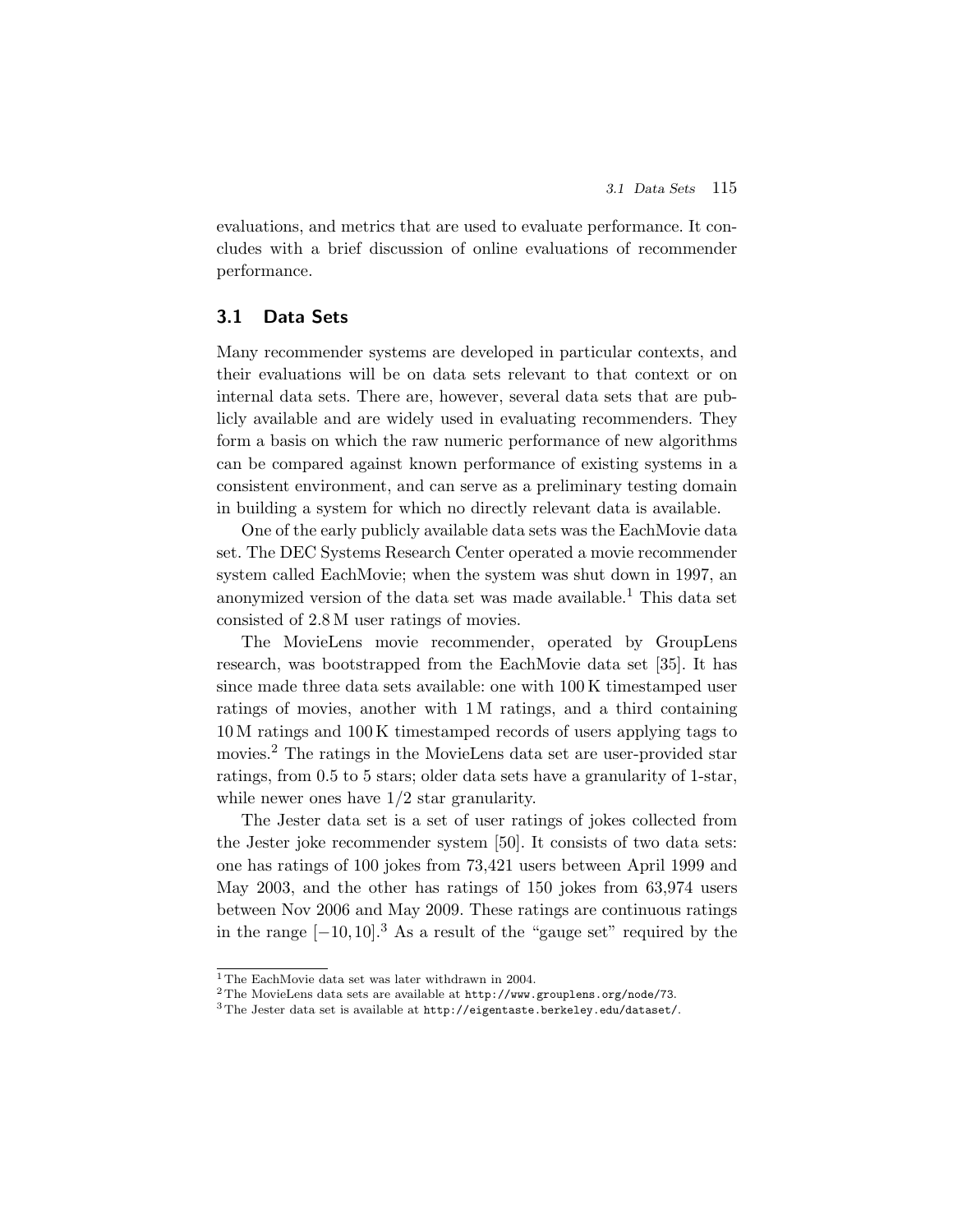#### 116 *Evaluating Recommender Systems*

Eigentaste algorithm, a portion of the Jester data set is dense: there is a small set of jokes that almost every user has rated.

The BookCrossing data set is a collection of book ratings with some demographic information about users, collected from the book sharing and discussion site bookcrossing.com  $[156]$ <sup>4</sup> It contains over 1.1 M ratings from 279 K users for 271 K books. The ratings are a mix of explicit real-valued  $(1-10)$  and implicit unary ratings.

The Netflix data set, made available in 2006 as a part of the Netflix Prize [15], has been widely used as a large-scale data set for evaluating recommenders. It consists of over 100 M datestamped ratings of 17 K movies from 480 K users, with some perturbation applied to the ratings in an attempt to preserve privacy. The data set was withdrawn in late 2009 after publicity surrounding research to de-anonymize anonymized data sets [41, 105].

There are also other data sets in circulation from various sources. Yahoo! Research operates one such collection, providing a variety of data sets collected from Yahoo! services.

#### **3.2 Offline Evaluation Structure**

The basic structure for offline evaluation is based on the train-test setup common in machine learning. It starts with a data set, typically consisting of a collection of user ratings or histories and possibly containing additional information about users and/or items. The users in this data set are then split into two groups: the training set and the test set. A recommender model is built against the training set. The users in the test set are then considered in turn, and have their ratings or purchases split into two parts, the *query set* and the *target set*. The recommender is given the query set as a user history and asked to recommend items or to predict ratings for the items in the target set; it is then evaluated on how well its recommendations or predictions match with those held out in the query. This whole process is frequently repeated as in  $k$ -fold cross-validation by splitting the users into  $k$  equal

<sup>4</sup> The BookCrossing data set is available at http://www.informatik.uni-freiburg.de/˜ cziegler/BX/.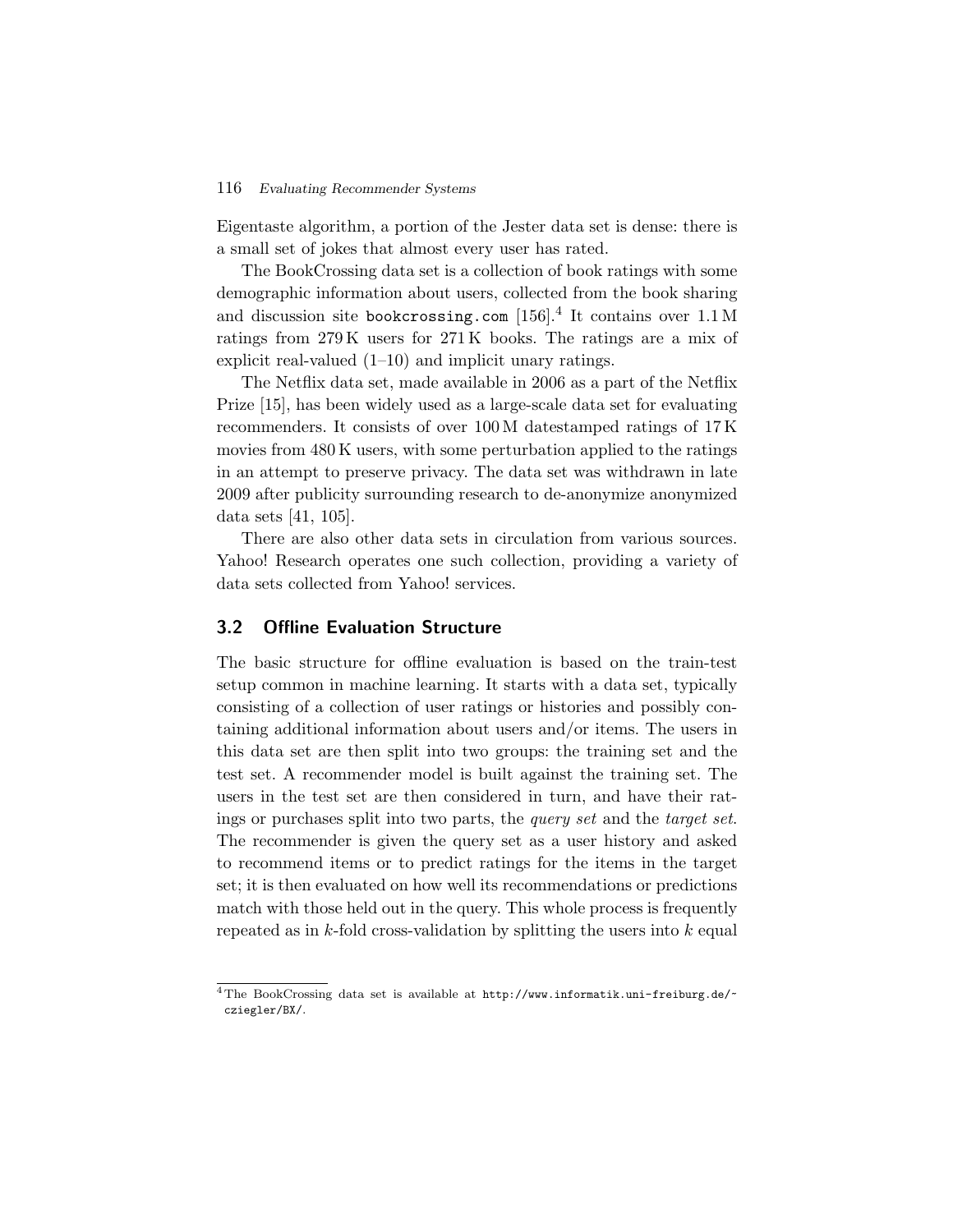sets and using each set in turn as the test set with the union of all other sets as the training set. The results from each run can then be aggregated to assess the recommender's overall performance, mitigating the effects of test set variation [53].

This form of offline analysis has formed the basis of many evaluations of collaborative filtering, starting with [22]. Herlocker et al. [61] used this method as the basis for a comparative analysis of various evaluation methods and metrics.

Further refinements to the offline evaluation model take advantage of the temporal aspects of timestamped data sets to provide more realistic offline simulations of user interaction with the service. A simple temporal refinement is to use time rather than random sampling to determine which ratings to hold out from a test user's profile [53]; this captures any information latent in the order in which the user provided ratings. Further realism can be obtained by restricting the training phase as well, so that in predicting a rating or making a recommendation at time  $t$ , the recommendation algorithm is only allowed to consider those ratings which happened prior to  $t$  [25, 53, 85]. This comes at additional computational expense, as any applicable model must be continually updated or re-trained as the evaluation works its way through the data set, but allows greater insight into how the algorithm performs over time.

#### **3.3 Prediction Accuracy**

When testing recommender algorithms that are based on predicting user preference against a data set that expresses real-valued user ratings (such as the star ratings in MovieLens or the continuous ratings in Jester), measuring the accuracy of predicted values with respect to the held-out ratings is a natural starting point for evaluating recommender output.

A straightforward method of measuring the recommendation quality is to measure the *mean absolute error* (MAE) [22, 58, 59, 112, 137], sometimes also called absolute deviation. This method simply takes the mean of the absolute difference between each prediction and rating for all held-out ratings of users in the test set. If there are  $n$  held-out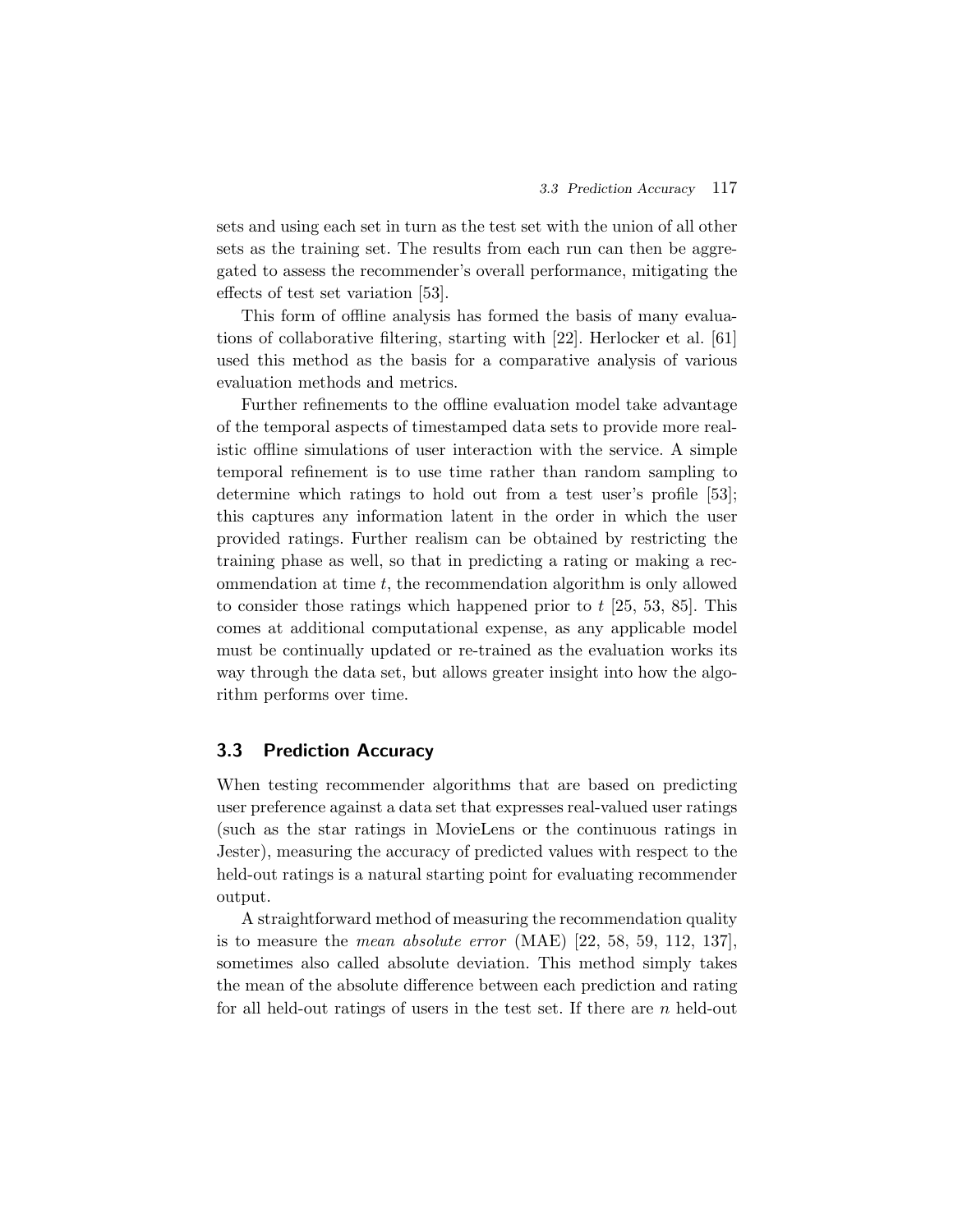#### 118 *Evaluating Recommender Systems*

ratings, the MAE is computed as follows:

$$
\frac{1}{n} \sum_{u,i} |p_{u,i} - r_{u,i}| \tag{3.1}
$$

MAE is in the same scale of the original ratings: on a 5-star scale represented as by integers in [1,5], an MAE of 0.7 means that the algorithm, on average, was off by 0.7 stars. This is useful for understanding the results in a particular context, but makes it difficult to compare results across data sets as they have differing rating ranges (an error of 0.7 is more consequential when ratings are in [1,5] than when they are in [−10,10]). The *normalized mean absolute error* (NMAE) [50] is sometimes used to address this deficiency. NMAE normalizes errors by dividing by the range of possible ratings  $(r_{\text{high}}$  and  $r_{\text{low}}$  are the maximum and minimum ratings in the system, respectively), resulting in a metric in the range  $[0,1]$  for all rating scales:

$$
\frac{1}{n(r_{\text{high}} - r_{\text{low}})} \sum_{u,i} |p_{u,i} - r_{u,i}|
$$
\n(3.2)

NMAE results are harder to interpret in terms of the original ratings scale but are comparable across data sets with different ratings scales. They are therefore useful in measuring the impact of aspects of the data set on the performance of a recommender.

*Root mean squared error* (RMSE) [61] is a related measure that has the effect of placing greater emphasis on large errors: on a 5-star scale, the algorithm is penalized more for being 2 stars off in a single prediction than for being off by 1/4 of a star 8 times. It is computed like MAE, but squares the error before summing it:

$$
\sqrt{\frac{1}{n} \sum_{u,i} (p_{u,i} - r_{u,i})^2}
$$
 (3.3)

Like MAE, RMSE is in the same scale as the original ratings. Famously, it was the measure chosen for the Netflix Prize: the \$1 M prize was awarded for a 10% improvement in RMSE over Netflix's internal algorithm. It can also be normalized for the rating scale like NMAE by multiplying by  $1/(r_{\text{high}} - r_{\text{low}})$ .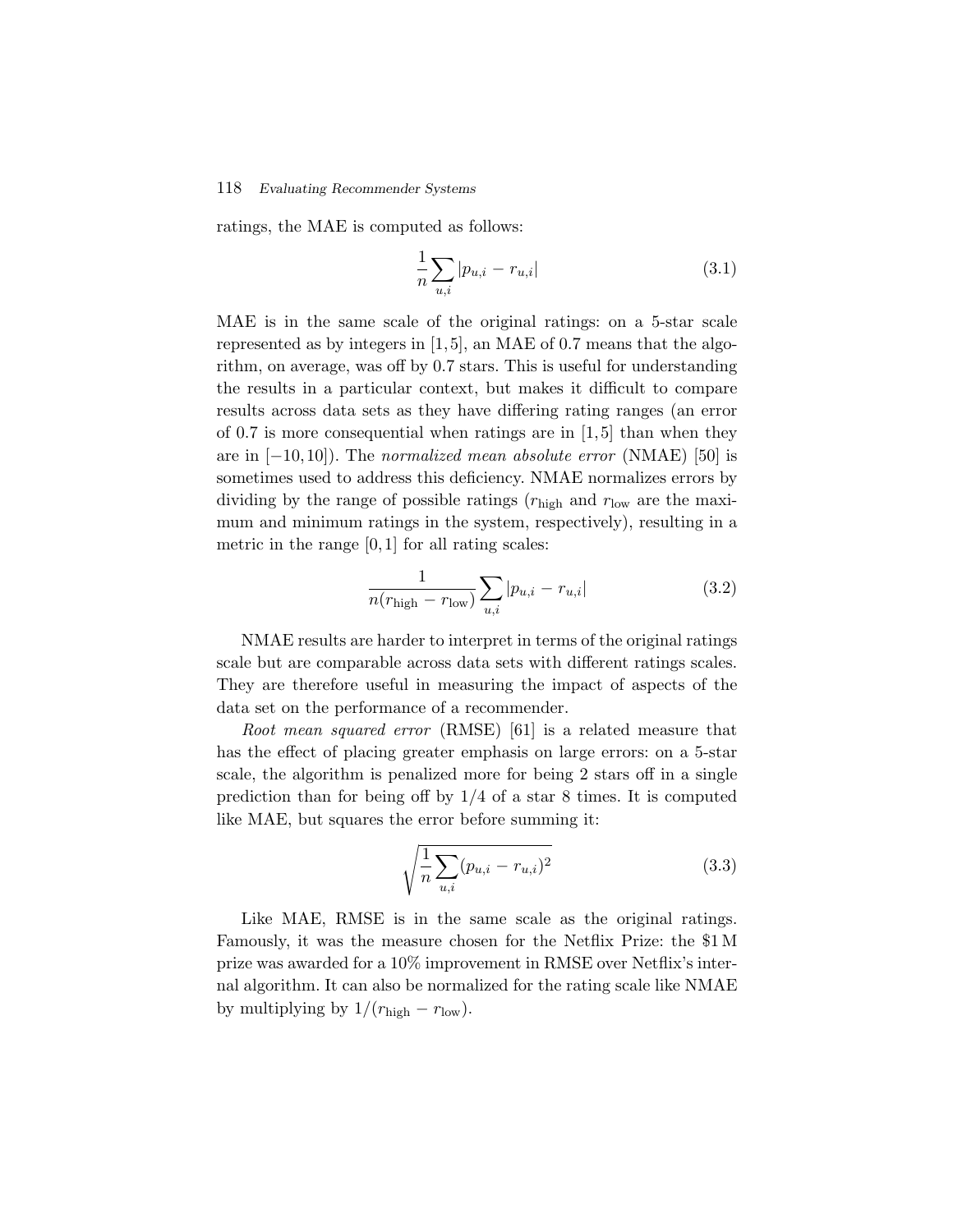Equations  $(3.1)$ – $(3.3)$  all describe measuring the accuracy across the entire data set at once. They can also be adapted to compute the average error for each user and aggregate the average errors to compute a score across the entire test set. Overall and per-user aggregation can result in different relative performance measures for algorithms. Aggregating by user provides a measurement of how users will experience the system, while overall aggregation gets at how the system will perform in general. Examining the error distribution by user or by item can be useful for identifying particular strong or weak areas for the recommender, either in user taste or item type.

All three of these prediction accuracy measures effectively measure the same thing. Which one to use depends on how the results are to be compared and presented (MAE vs. NMAE) or whether the additional penalty for large errors is desired  $([N]MAE$  vs.  $[N]RMSE)$ . They are only useful, however, for evaluating a recommender on the *predict* task. They also have the drawback of treating errors equivalently across items, while the error on low-importance items is likely to have less impact on user experience than the error on popular or important items.

To compute a single metric of predictive accuracy, we recommend RMSE due to its increased penalty for gross prediction errors. If metrics need to be compared between data sets, it can be normalized in the same manner as NMAE.

Predictive accuracy metrics focus on the predict task, but can also be indicative of a recommender's performance for recommendation as well. Koren [79] showed that, for a selection of algorithms, the ones with better RMSE performance also were more consistent at recommending movies users liked over randomly selected movies.

#### **3.4 Accuracy Over Time**

MAE and related metrics provide a static view of the predictive performance of a recommender system outside of time. Often, though, the performance of the recommender over time is interesting: does the recommender generate better results as more users use it? For individual users, how does accuracy change as they add more ratings?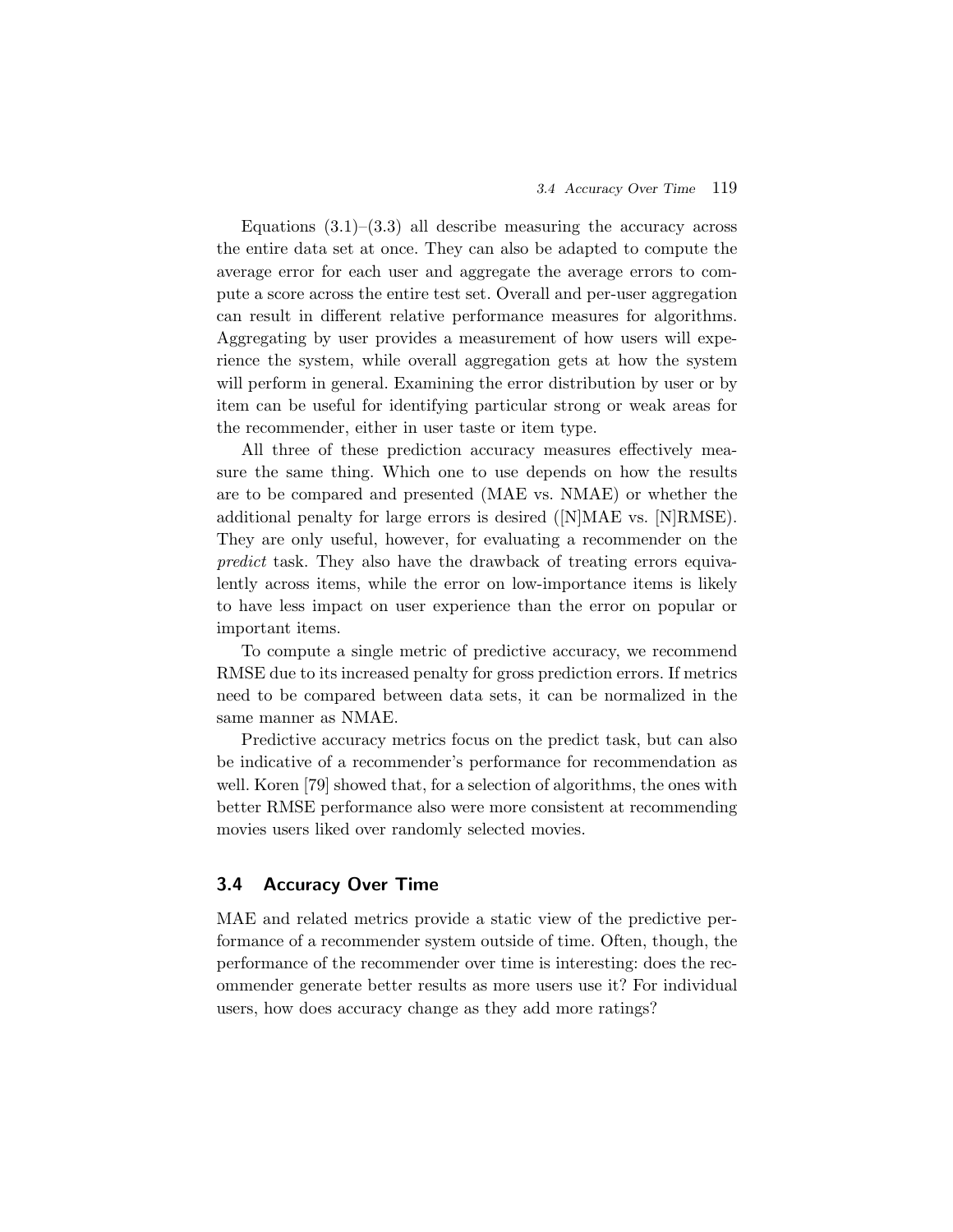#### 120 *Evaluating Recommender Systems*

This has led to the proposal of temporal versions of MAE and RMSE. Time-averaged RMSE [85] requires that predictions be performed in temporal sequence using only ratings before the current time  $t$ , as discussed by Gunawardana and Shani [53], and computes the RMSE over all predictions generated up to time  $t$ . Equation  $(3.4)$ shows this computation, with  $n_t$  being the number of ratings computed up through time t and  $t_{u,i}$  being the time of rating  $r_{u,i}$ .

$$
\text{TA-RMSE}_{t} = \sqrt{\frac{1}{n_t} \sum_{p_{u,i}: t_{u,i} \le t} (p_{u,i} - r_{u,i})^2}
$$
(3.4)

Lathia [84] also proposes windowed and sequential versions of this metric, restricting the time-averaging to ratings with in a window or simply computing the average error in a window, respectively. Burke [25] proposes Temporal MAE, an MAE version of Lathia's sequential RMSE, and another metric called Profile MAE which provides a user-centric view of error over time. Profile MAE computes how individual users experience the recommender, showing how the error in the predictions changes as they add ratings. It is also computed by considering each rating in temporal order, but averages error over the number of items in the user's profile at the time of prediction rather than by user or time window.

#### **3.5 Ranking Accuracy**

For contexts where ranked lists of items are produced and item rankings can be extracted from the user's rating data, the algorithm's capacity to produce rankings that match the user's can be measured.

Two ways of measuring this are with Pearson correlation or Spearman rank correlation coefficients. As noted by Herlocker et al. [61], however, the Spearman rank correlation metric suffers when the recommender makes distinctions between items that the user ranks at the same level. These metrics also penalize inaccuracy in the tail of the recommendation list, which the user will likely never see, to the same degree as inaccuracy in the top-predicted items.

Another metric for evaluating ranking accuracy is the *half-life utility* metric [22]. It measures the expected utility of a ranked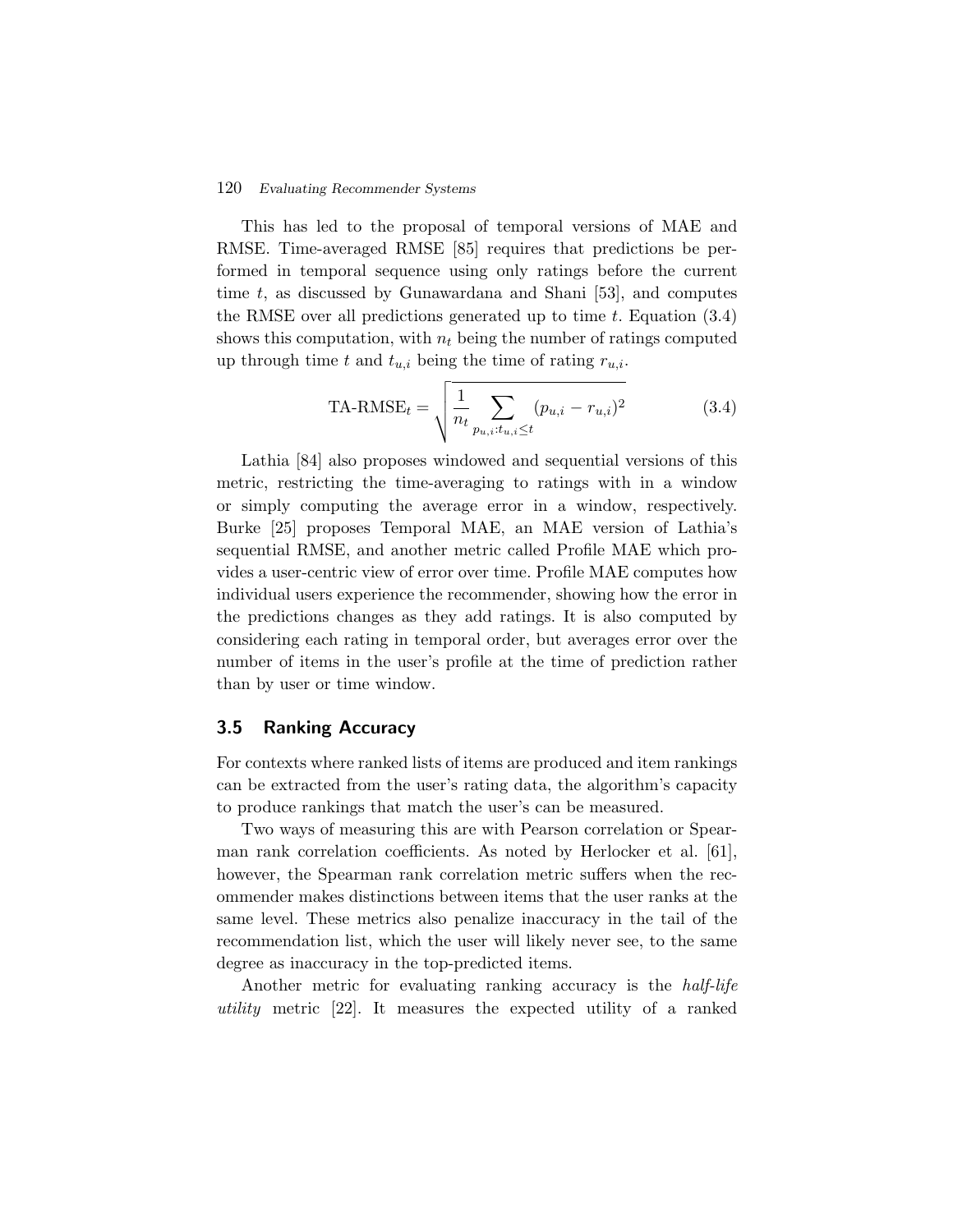recommendation list, based on the assumption that users are more likely to look at items higher in the list; this assumption is reasonable for many real systems such as e-commerce sites. It requires two paremeters: a half-life  $\alpha$ , such that the probability of a user viewing a recommendation with rank  $\alpha$  is 0.5, and a default rating d. d should be selected to indicate neutrality, providing neither benefit for the user; it can be the user's mean rating, the system's overall mean rating, or some fixed neutral/ambivalent point in the rating scale. In unary domains, where this metric is most frequently applied, d can be 0 for "not purchased", with purchased items having a rating  $r_{u,i} = 1$ .

The half-life expected utility  $R_u$  of the recommendation list for a user u is defined in Equation (3.5).  $k_i$  is the 1-based rank at which item i appears.

$$
R_u = \sum_{i} \frac{\max(r_{u,i} - d, 0)}{2^{(k_i - 1)/( \alpha - 1)}}
$$
(3.5)

In order to measure the performance of a recommender across users, this metric is normalized by the maximum achievable utility  $R_u^{\text{max}}$  for each user, resulting in a value in  $[0,1]$  representing the fraction of potential utility achieved.  $R_u^{\text{max}}$  is the utility achieved by listing the best items for the user in order. The normalization is needed to compensate for different users having different potential utilities; one way this can happen is as a result of some users having more purchases to predict than others. The overall score R is given by Equation  $(3.6)$ .

$$
R = \frac{\sum_{u} R_u}{\sum_{u} R_u^{\text{max}}} \tag{3.6}
$$

Half-life utility can be difficult to apply and compare, as it depends on choosing  $\alpha$  and d appropriately. The work of Agichtein et al. [2] is helpful for approximating  $\alpha$  in the absence of domain-specific data; their analysis of search query logs shows that 50% of search result clicks are on the top 5 items, making  $\alpha = 5$  a reasonable starting point.

Half-life utility suffers from the further drawback of penalizing recommendations of mildy-disliked and adamantly hated items equivalently if d is a rating value indicating ambivalence about an item [61]. However, in domains suggesting natural values for the parameters, its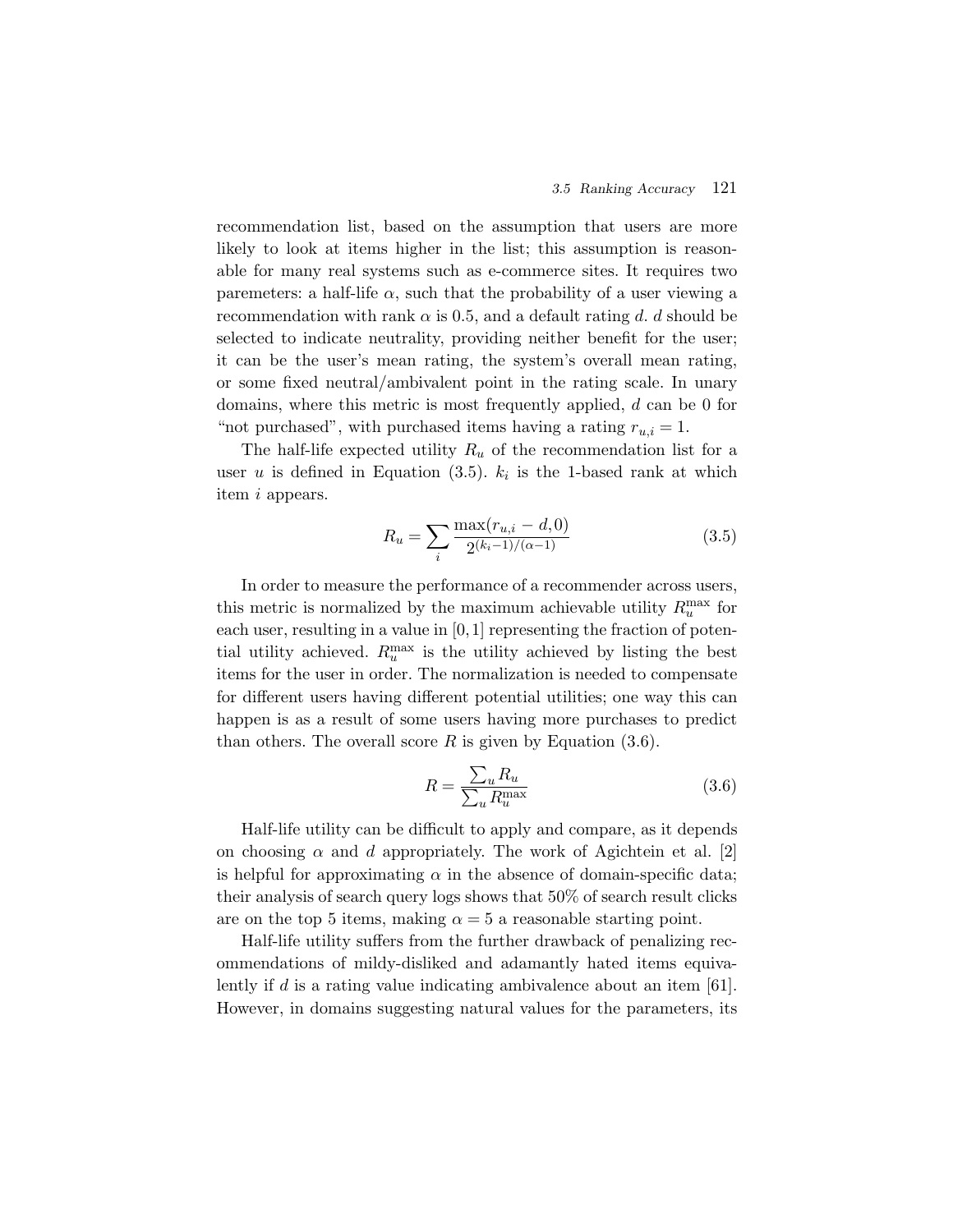#### 122 *Evaluating Recommender Systems*

focus on providing the highest-utility items at the beginning of the list make it a powerful tool for measuring the ability of a recommender to provide maximum value to users. Variants of it can be particularly useful if more nuanced utility functions are available to substitute for  $\max(r_{u,i} - d, 0).$ 

#### **3.6 Decision Support Metrics**

Recommender performance, particularly in unary domains such as purchase histories, can also be evaluated in the precision-recall framework of information retrieval derived from statistical decision theory [126]. This framework examines the capacity for a retrieval system to accurately identify resources relevant to a query, measuring separately its capacity to find all relevant items and avoid finding irrelevant items. Figure 3.1 shows the *confusion matrix*, depicting the relationship of these concepts. Recommenders are evaluated with retrieval metrics by operating in a unary purchase domain, holding some items out of the user's profile, and considering the held-out purchased items to be relevant to a query consisting of their remaining profile [22, 61, 131]. These metrics can also be applied in non-unary ratings domains by using a rating threshold to distinguish between liked and disliked items.

To be applied robustly, all of these measures require a fully-coded corpus where every item is known to be either relevant or irrelevant to the query under consideration. In recommender evaluation, however, that data is not generally available — if an item has not been purchased, it could be because the user does not like the item, or it could be because they were unaware of it. If the recommender returns an item outside the held-out target set, it still could be a relevant item. Care must be taken, therefore, when designing and evaluating precision-recall assessments

|                  | <b>Relevant</b> | <b>Irrelevant</b> |
|------------------|-----------------|-------------------|
| <b>Retrieved</b> |                 |                   |
| Not retrieved    |                 |                   |

Fig. 3.1 Retrieval confusion matrix.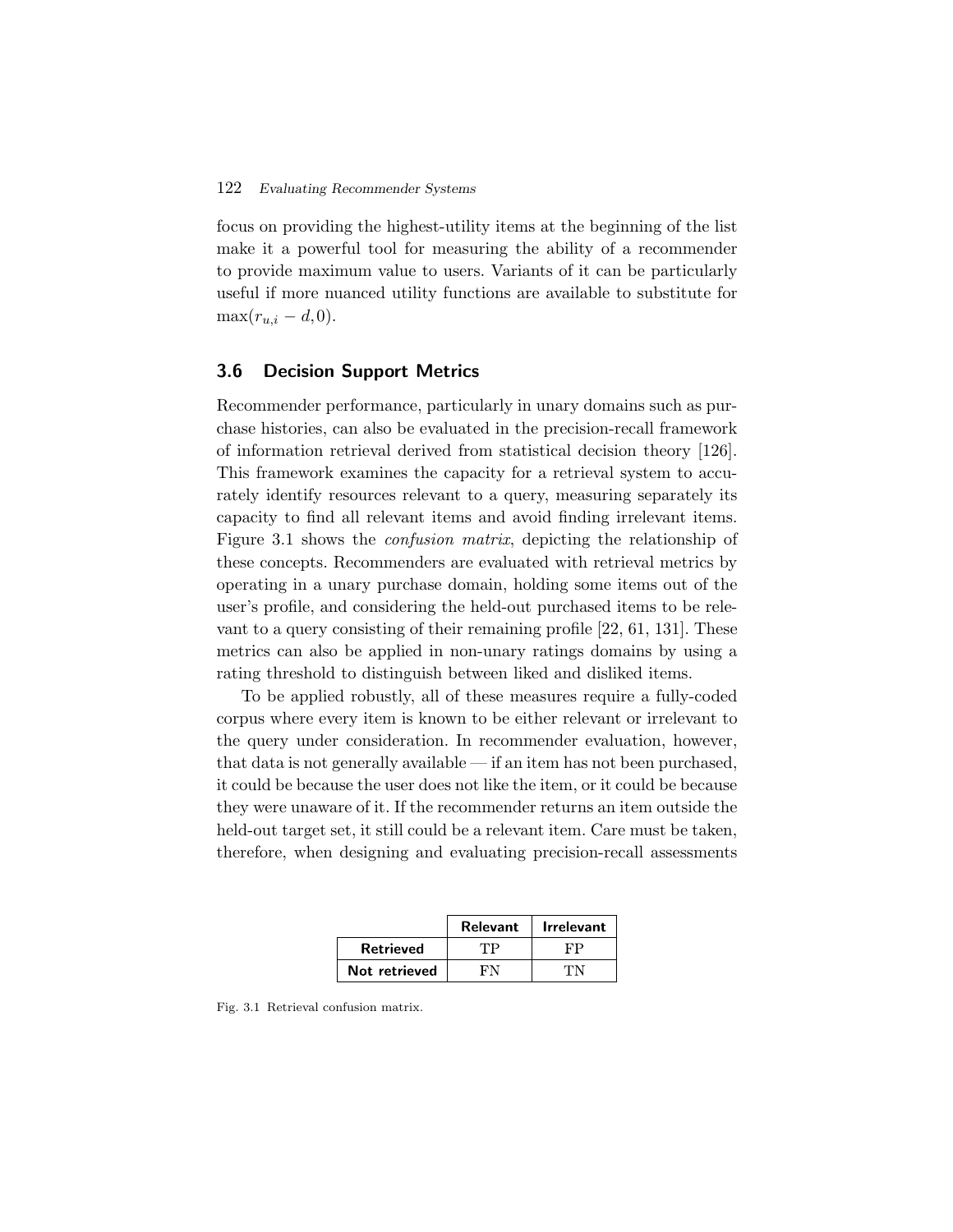#### *3.6 Decision Support Metrics* 123

|                                   | <b>Relevant</b> | <b>Irrelevant</b> |               | <b>Relevant</b>                              | <b>Irrelevant</b> |
|-----------------------------------|-----------------|-------------------|---------------|----------------------------------------------|-------------------|
| <b>Retrieved</b>                  | TР              | FР                | Retrieved     | TР                                           | FP                |
| Not retrieved                     | FN              | TN                | Not retrieved | FN                                           |                   |
| (a) Precision: $\frac{TP}{TP+FP}$ |                 |                   |               | (b) Recall: $\frac{\text{TP}}{\text{TP+FP}}$ |                   |

Fig. 3.2 Precision (a) and recall (b) in the confusion matrix.

of recommender systems; nevertheless, it can be a useful framework for understanding recommender performance.

The core metrics in precision-recall evaluations are the *precision* P, the fraction of items returned by the recommender that are purchased  $(\frac{TP}{TP+FP})$ , and the *recall* R, the fraction of purchased items returned by the recommender  $(\frac{TP}{TP+FN})$  [126]. Figure 3.2 shows how these metrics relate to the confusion matrix. Since recommenders and retrieval systems typically return ranked lists, these are usually computed for some fixed recommendation list length N or sometimes for a threshold score. For a given system, precision and recall are inversely related and dependent on N, so comparing results between recommenders can be cumbersome [61]; however, the combination can provide more insight into the particular behavior of an algorithm than single-number measures. Different user tasks require different tradeoffs between precision and recall — a user looking for a movie recommendation likely only cares that they get a good movie (high precision), while a lawyer looking for legal precedent needs to find all relevant cases (high recall). Herlocker et al. [61] classify these two disparate needs as "Find Good Items" and "Find All Good Items".

Precision and recall can be simplified into a single metric, the  $F_1$ metric [124, 153], which has been used to evaluate recommender systems [131]:

$$
F_1 = \frac{2PR}{P + R}
$$

 $F_1$  blends precision and recall with equal weight. The resulting number makes comparison between algorithms and across data sets easy, but does not facilitate more nuanced comparisons where one of the two measures is more important than the other.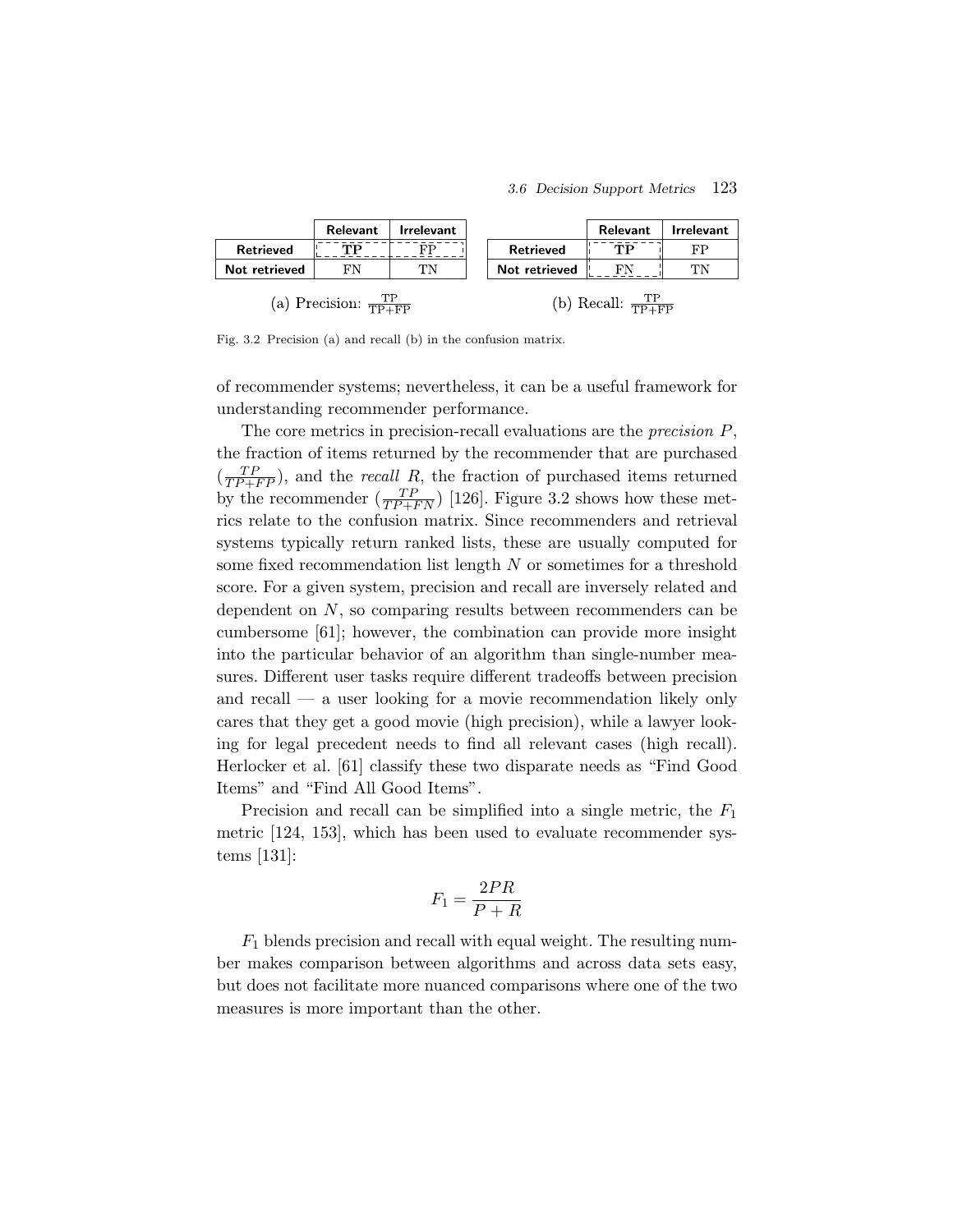#### 124 *Evaluating Recommender Systems*

|                                                   | <b>Relevant</b> | <b>Irrelevant</b> |               | <b>Relevant</b>                     | <b>Irrelevant</b> |
|---------------------------------------------------|-----------------|-------------------|---------------|-------------------------------------|-------------------|
| <b>Retrieved</b>                                  | TР              | FP                | Retrieved     | TP                                  | FP                |
| Not retrieved                                     | FN              | TN                | Not retrieved | FN                                  | тN                |
| (a) Sensitivity: $\frac{\text{TP}}{\text{TP+FN}}$ |                 |                   |               | (b) Specificity: $\frac{TN}{TP+FN}$ |                   |

Fig. 3.3 Sensitivity (a) and specificity (b) in the confusion matrix.

Precision and recall also ignore the lower right quadrant of the confusion matrix — the true negatives, those items correctly identified as irrelevant or disliked. In order to incorporate that quadrant into a metric, a similar pair of metrics called *sensitivity* and *specificity* can be used [83]. Figure 3.3 shows these metrics. Sensitivity is equivalent to recall (the true positive rate) while specificity measures the fraction of irrelevant items correctly discarded (the true negative rate).

A related but more comprehensive comparison method is the *relative operating characteristic* (ROC, also called receiver operating characteristic) curve [142]. This curve is derived from sensitivity and specificity and plots sensitivity against the complement of the specificity. As the length of the recommendation list increases, more items are included, until the entire item set (including all relevant and irrelevant items) has been returned. ROC curves effectively describe the relationship of precision and recall across the range of their tradeoff, showing how the recall of the system increases as precision requirements decrease. Figure 3.4 shows some sample ROC curves. A recommender which randomly returns items will, on average, plot a straight diagonal line; curves above the line are better than random. The further to the upper-left corner of the plot the curve reaches, the better the recommender performs. A perfect recommender (which returns all target items before any irrelevant items) will plot a vertical line to (0.0,1.0) and a horizontal line to (1.0,1.0).

The ROC curve can also be used to derive a single numeric measure of performance by computing the area under the curve, called Swet's A-measure or AUC; a perfect recommender will achieve an AUC of 1. AUC is limited, as a given recommender system will operate a particular ratio of precision to recall or will move along the curve as the user explores longer recommendation lists. It is useful, however, for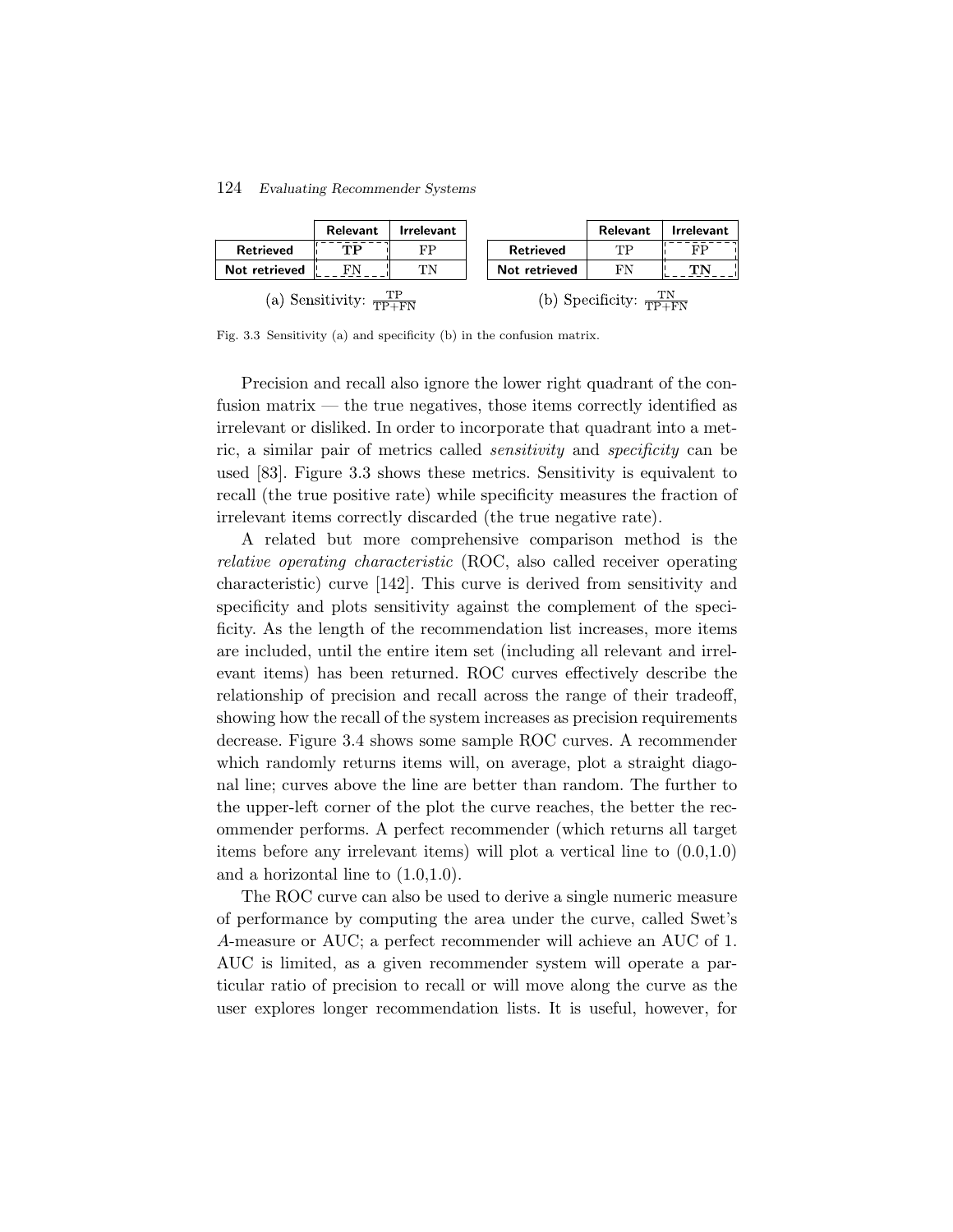

Fig. 3.4 Sample ROC curves.

quantifying the tradeoff in precision necessary to increase recall with a particular system, measuring in some sense the "efficiency" of the recommender.

ROC curves are good for performing detailed assessments of the performance of particular algorithms. Comparing them, however, is challenging, particularly for large numbers of algorithms. Therefore, precision/recall,  $F_1$ , and AUC are useful for assessing relative performance of various algorithms in decision support contexts at the expense of oversimplifying recommendation performance.

#### **3.7 Online Evaluation**

Offline evaluation, while useful for comparing recommender performance and gaining understanding into how various algorithms behave, is limited in a variety of ways [88, 89, 98]. It is limited to operating on data regarding past behavior — a leave-N-out recommender trial measures only the ability to recommend items the user found somehow. Further, there is a selection bias in historical rating data, as users are more likely to consume and therefore be able to rate items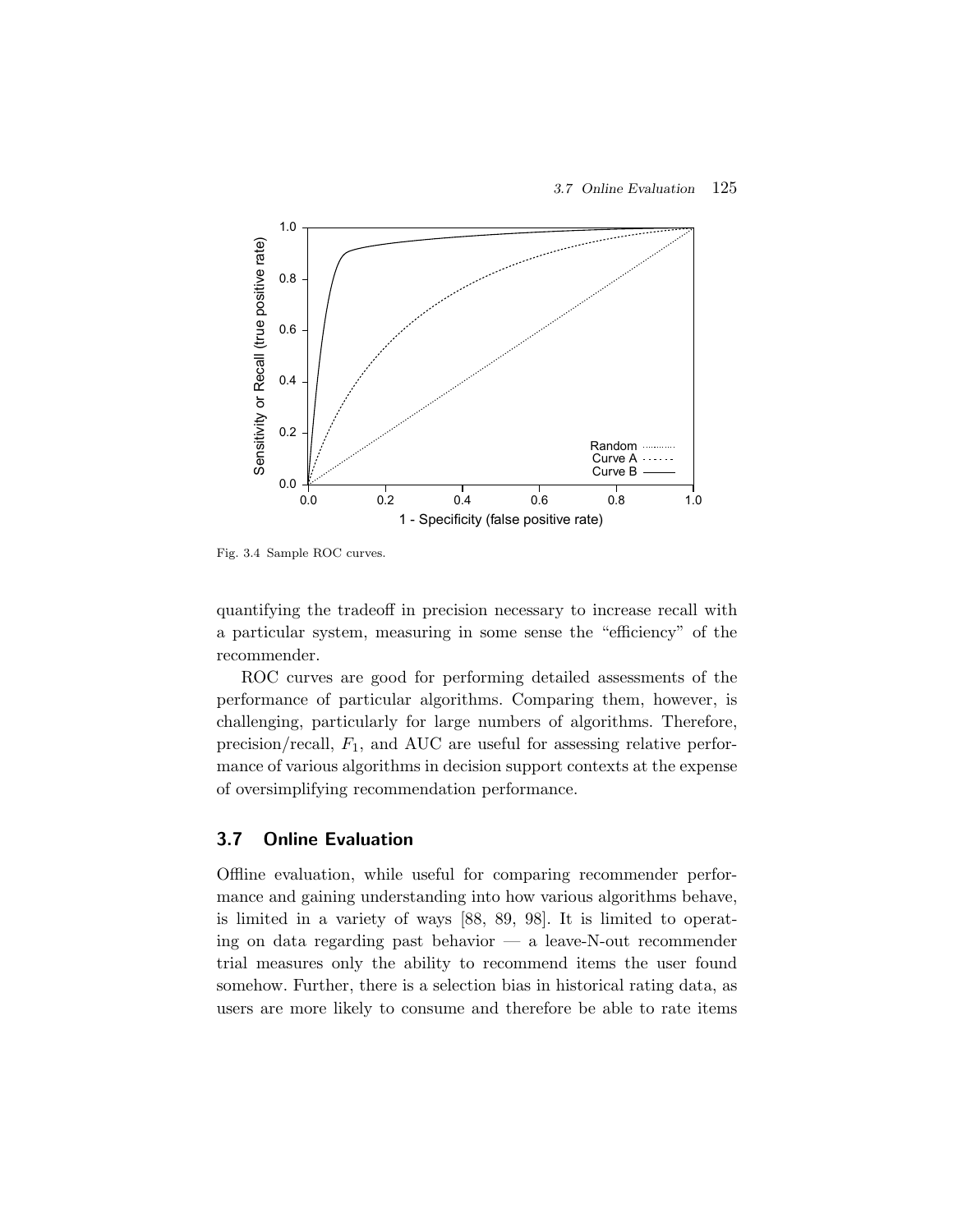#### 126 *Evaluating Recommender Systems*

they perceive to be good. Time-based methods compensate for this somewhat, but offline evaluations are incapable of measuring the recommender's ability to recommend good items that the user did not eventually find somehow. They also cannot measure how users respond to recommendations or how recommendations impact business concerns. Recommendation algorithms with similar numeric performance have been known to return observably different results [97, 146], and a decrease in error may or may not make the system better at meeting the user's needs. The only way to accurately assess these factors is to do an online evaluation — to try a system with real users.

Online evaluations come in a variety of forms. Field trials — where a recommender is deployed in a live system and the users' subsequent interactions with the system are recorded — enable the designer to see how users interact with the recommender and change their behavior in "real" environments. Since many recommenders are provided in web-based contexts, page views, interface clicks, rating behavior, and purchase behavior can be measured and used to assess the impact of the recommender. Field trials, frequently in the form of  $A/B$  tests, are commonly used in commercial recommender deployments where sites have already established user bases and can test a new algorithm or other site change on a small subset of their users [76, 77]. Amazon and Google are well-known for using  $A/B$  testing in refining and evaluating their services. Field trials can also be used to measure other aspects of system performance such as recommender accuracy in response to a change in the system [117]. When combined with user surveys, they can be used to assess user satisfaction and other subjective qualities. Recommender effectiveness with respect to business concerns can also be measured in field trials using a variety of measurements used to evaluate marketing campaigns [31].

Virtual lab studies are another common method for evaluating recommender systems. They can be used without access to a live user base, and are therefore useful for testing new ideas for which no deployed application exists or is available. They generally have a small number of users who are invited to participate, and can take the form of interaction with a full application [19] or a survey structured around the recommender [29, 39, 118, 146]. Virtual lab studies, while they provide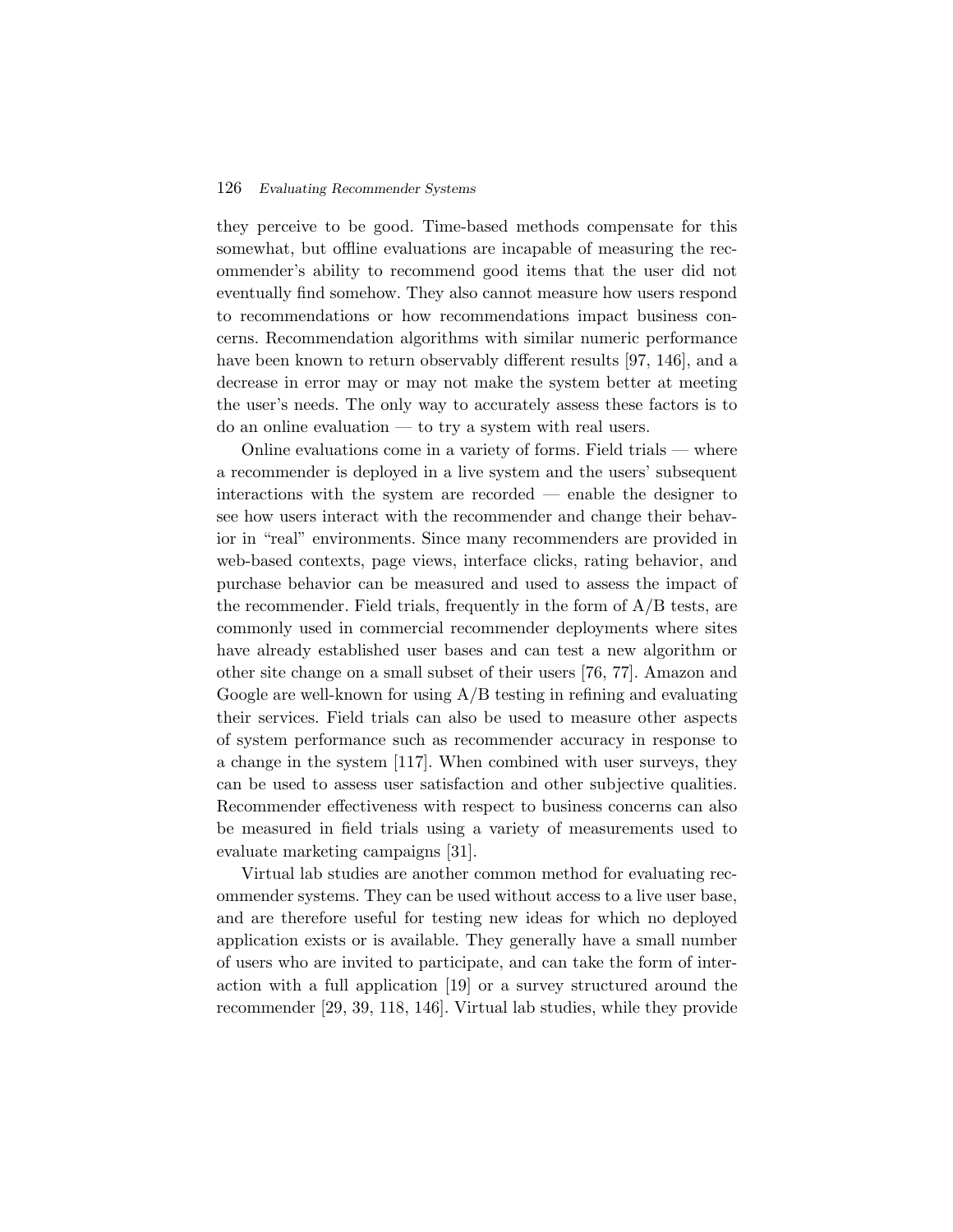a great deal of flexibility and control in designing an experiment for testing a recommender, create an artificial interaction that may affect the applicability of the results to real applications.

Traditional in-lab studies are also used to evaluate recommender systems [141], but virtual lab studies and field trials are generally more common.

Many uses of online evaluation, such as measuring accepted recommendations, page views, conversions, or sales lift, are well-understood. Well-constructed surveys can help get at many other aspects of recommender quality and utility. Determining ways to measure more subtle aspects of recommender quality and user satisfaction is the subject of ongoing research. Shani and Gunawardana [135] describe many aspects of online and offline evaluations, and more work is needed to come up with good ways to assess recommender's ability to meet user's needs. *User Information Needs* discusses in more detail what some of these needs are and surveys research on addressing them.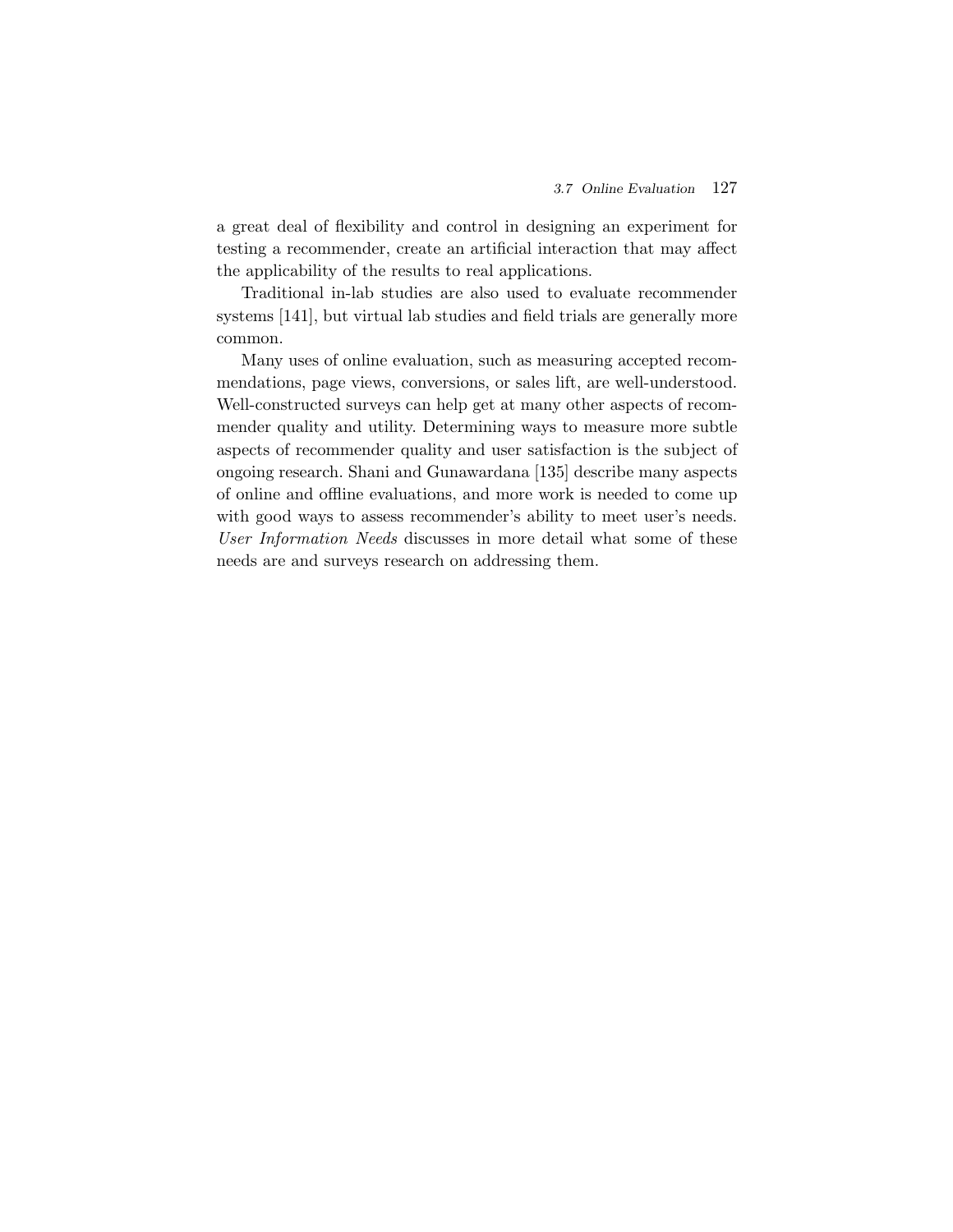# **4**

## **Building the Data Set**

In order to provide recommendations to users, simply having a recommender algorithm is not sufficient. The algorithm needs a data set on which to operate  $-$  a ratings matrix (or its functional equivalent) must somehow be obtained from the users of a system. Brusilovsky [23] provides a summary of how this is necessary in the broader space of adaptive user experiences: the system must collect data about users in order to model their preferences and needs and ultimately provide them with a customized experience (in the present case, customized recommendations or preference predictions).

The need for preference data can be decomposed into two types of information needs. The system needs to know something about users' preferences: what items (or types of items) does each user prefer? It also needs to know something about items: what kinds of users like or dislike each item? This breakdown is perhaps clearest when thinking of matrix decomposition models for recommendation: the user–item preferences are factored into a set of characteristics, user preferences for those characteristics, and those characteristics' applicability to various items. These needs are also present in other models to varying extents: the item–item CF model, for instance, needs to know what items are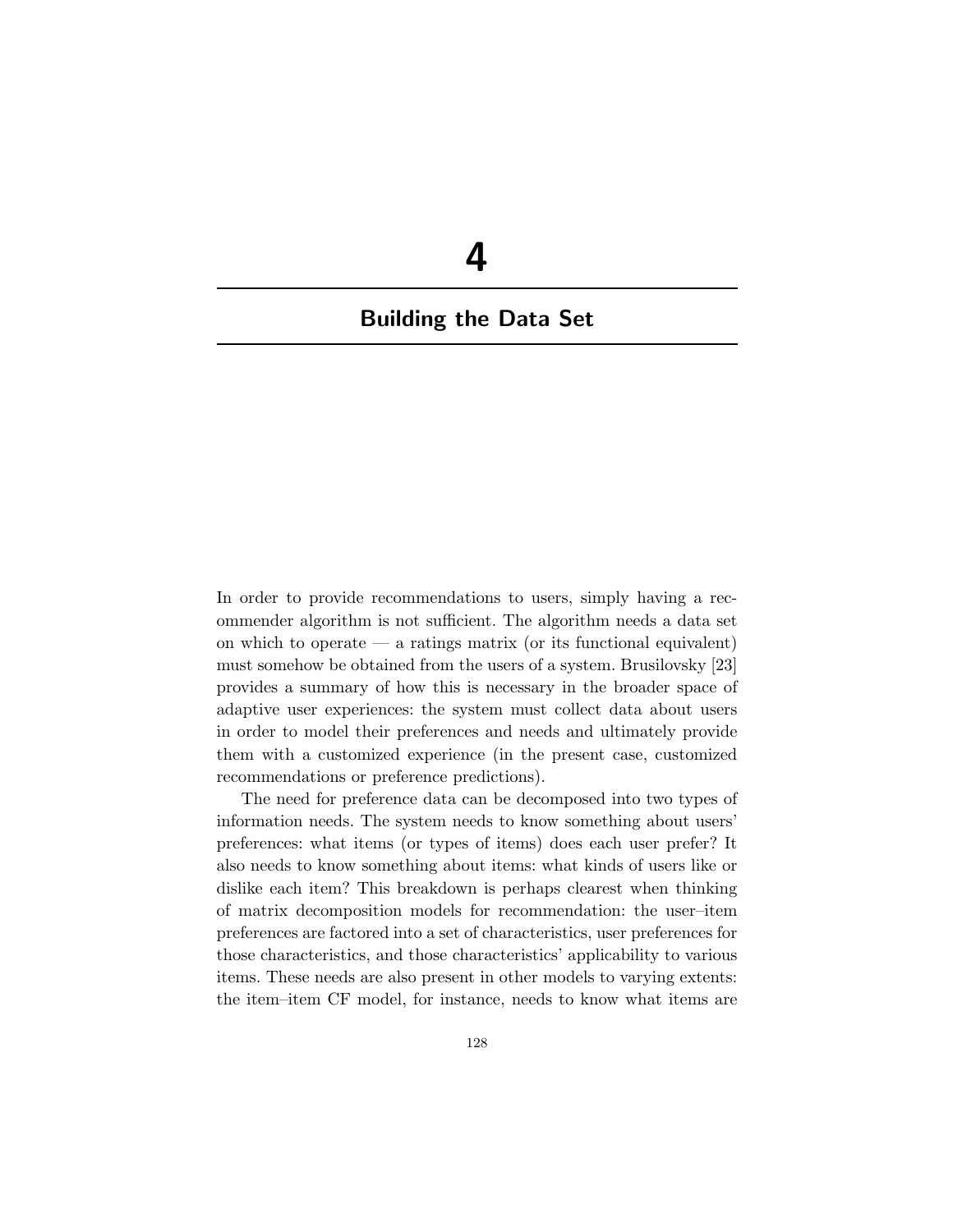liked by the same users (a combination of "what users like this item?" and "what other items are liked by these users?") as well as the current user's preferences.

These information needs come up in the recommender systems literature primarily under the guise of the *cold-start problem*. The coldstart problem, in general, is the problem of providing recommendations when there is not yet data available on which to base those predictions. It takes two flavors:

- *Item cold-start*, where a new item has been added to the database (e.g., when a new movie or book is released) but has not yet received enough ratings to be recommendable [133].
- *User cold-start*, where a new user has joined the system but their preferences are not yet known [34].

The bootstrap problem, where a system has no information about any user preferences, is an extreme intersection of both aspects of the cold-start problem.

Not only does a recommender system need data, it needs that data to be of high quality in order to provide useful recommendations. If it does not accurately know user preferences, its ability to generate useful recommendations can suffer — prediction error is lower-bounded by the error in user ratings [62]. Rating error  $(|r_{u,i} - \pi_{u,i}|)$ , the difference between users' ratings and their true preferences) can be divided into two categories: natural noise, where user ratings differ from true preference due to error in the rating collection process, and malicious noise, discrepant ratings introduced for the purpose of manipulating the system's recommendations or predictions [109]. In this section, we are only concerned with natural noise; malicious noise will be taken up in *Robustness* when we discuss security implications of recommender systems.

#### **4.1 Sources of Preference Data**

Preference data (ratings) comes from two primary sources. Explicit ratings are preferences the user has explicitly stated for particular items. Implicit "ratings" are inferred by the system from observable user activity, such as purchases or clicks.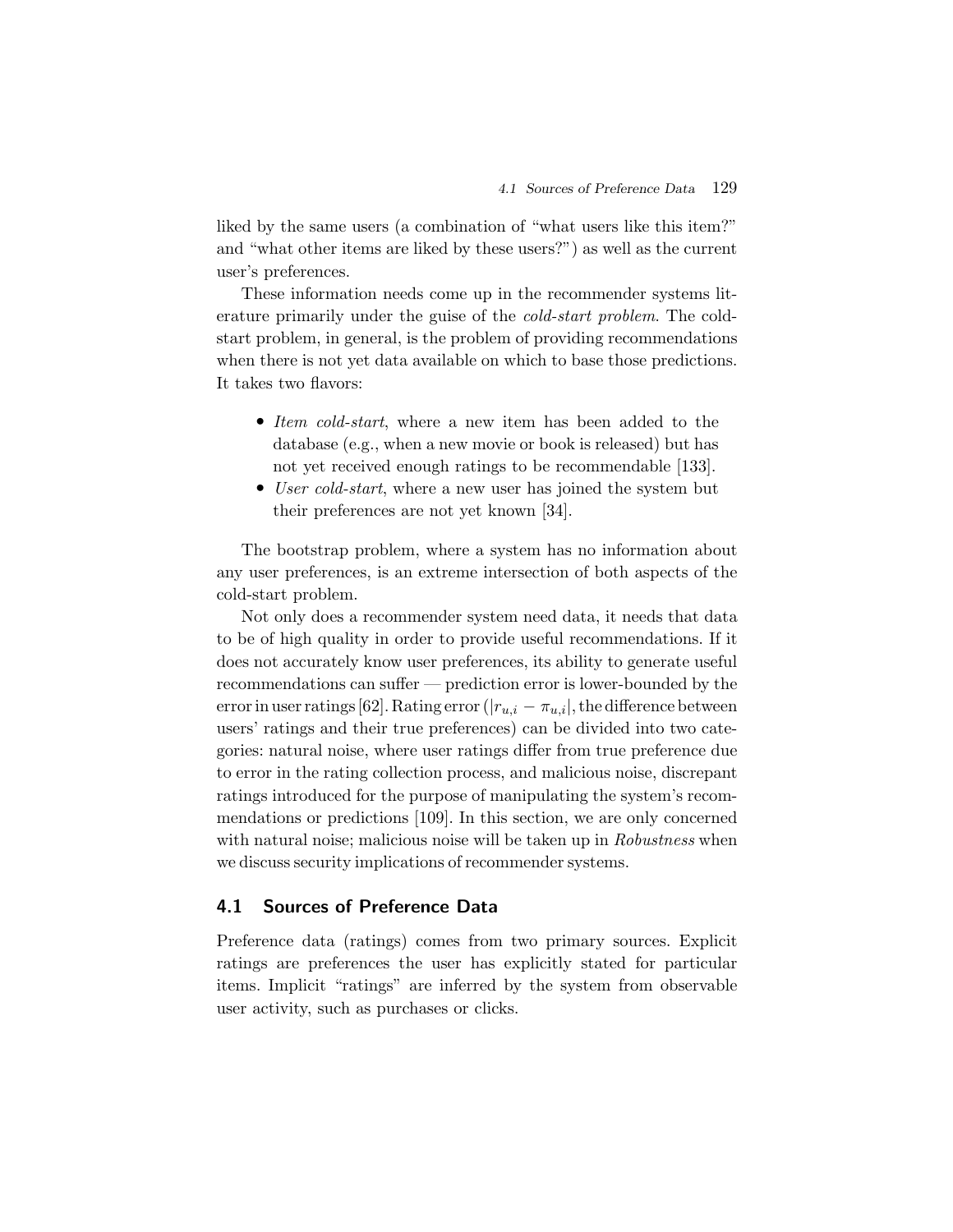#### 130 *Building the Data Set*

Many recommender systems, in both academic and commercial settings, obtain ratings by having users explicitly state their preferences for items. These stated preferences are then used to estimate the user's preference for items they have not rated. From a system-building perspective, this is a straightforward method and avoids potentially difficult inference problems for user preferences. It suffers, however, from the drawback that there can, for many reasons, be a discrepancy between what the users say and what they do.

Preferences can also be inferred from user behavior [106]. In the Usenet domain, this has been examined by using newsgroup subscriptions [69] and user actions such as time spent reading, saving or replying, and copying text into new articles [104]. Konstan et al. found a substantial correlation between the time a user spent reading a Usenet article and his/her rating of that article [78], further supporting the idea that observable user behavior can be a useful source of preference information. Consumption behavior has also been extended beyond reading domains: while not a collaborative recommender system, the Intelligent Music Management System plugs in to a user's music player and automatically infers the user's preference for various songs in their library as they skip them or allow them to play to completion [52]. The PHOAKS system mined Usenet articles for another form of implicit preference data: mentions of URLs. It used the frequency with which URLs are mentioned in Usenet articles to provide recommendations for web resources [63]. In e-commerce domains, implicit feedback in the form of page views and item purchases is the primary source of preference data for recommendation [87].

System designers and analysts must be careful when using implicit data to understand the mapping between system-visible user identities (frequently accounts) and actual people. Users of e-commerce systems, for example, will often purchase items as gifts for others. Those purchases and related activity do not necessarily communicate anything about the user's tastes. Users will also share accounts on many systems; a family may have a single Amazon.com account, for instance, thus providing the system with an ill-defined aggregate of several people's preferences. Netflix deals with this problem by allowing each account to have multiple profiles with separate ratings, queues, and recommendations.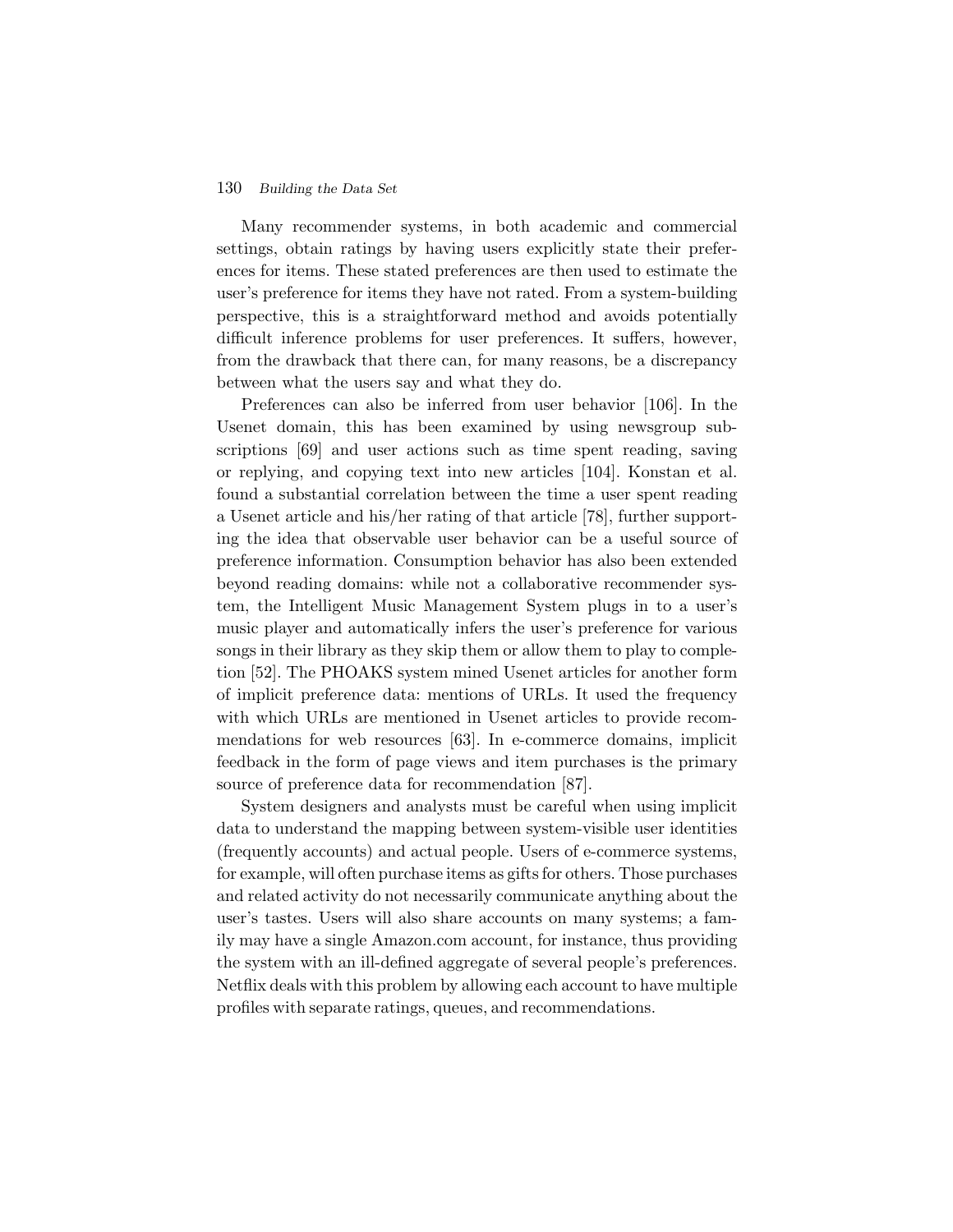O'Mahony et al. [109] argue that observed or inferred preference information is expected to be noisier than explicitly provided data. It is possible, however, that inference can build a more accurate long-term profile of a user's taste then they themselves can articulate.

Explicit and implicit rating data are not mutually exclusive. Systems can incorporate both into the recommendation process. Most recommender systems are capable of collecting some implicit information at least through page views. As rating mechanisms become increasingly prevalent in a variety of web sites, particularly e-commerce sites, further hybrid data becomes available to the operator of those services. Amazon.com makes use of both explicit and implicit data in providing its various recommendations.

Rating data can also be obtained from external sources, although this data may not be identifiably connected to users of the recipient system. In systems with few users or brand-new systems facing the bootstrapping problem, external data sources can be particularly valuable in getting initial preference data to actually be able to make recommendations. MovieLens did this by bootstrapping with the EachMovie data set [35].

Preference data can also be taxonomized based on its relationship to the user's experience of the item. Table 4.1 shows how the experience relation relates to implicit and explicit data with some examples.

• *Consumption ratings* are provided when the user has just consumed (or is consuming) the item in question. These ratings are particularly common in online streaming media environments, such as the Pandora music recommender or NetFlix instant streaming.

|          | Consumption                                                  | Memory                                                       | Expectation                            |
|----------|--------------------------------------------------------------|--------------------------------------------------------------|----------------------------------------|
| Explicit | Pandora song ratings,<br>GroupLens Usenet<br>article ratings | Netflix or MovieLens<br>movie ratings                        | House advertisement<br>ratings         |
| Implicit | Streaming video<br>watch time                                | Views of discussion<br>pages related to<br>previous purchase | Dwell time on new car<br>advertisement |

Table 4.1. Types of preference data.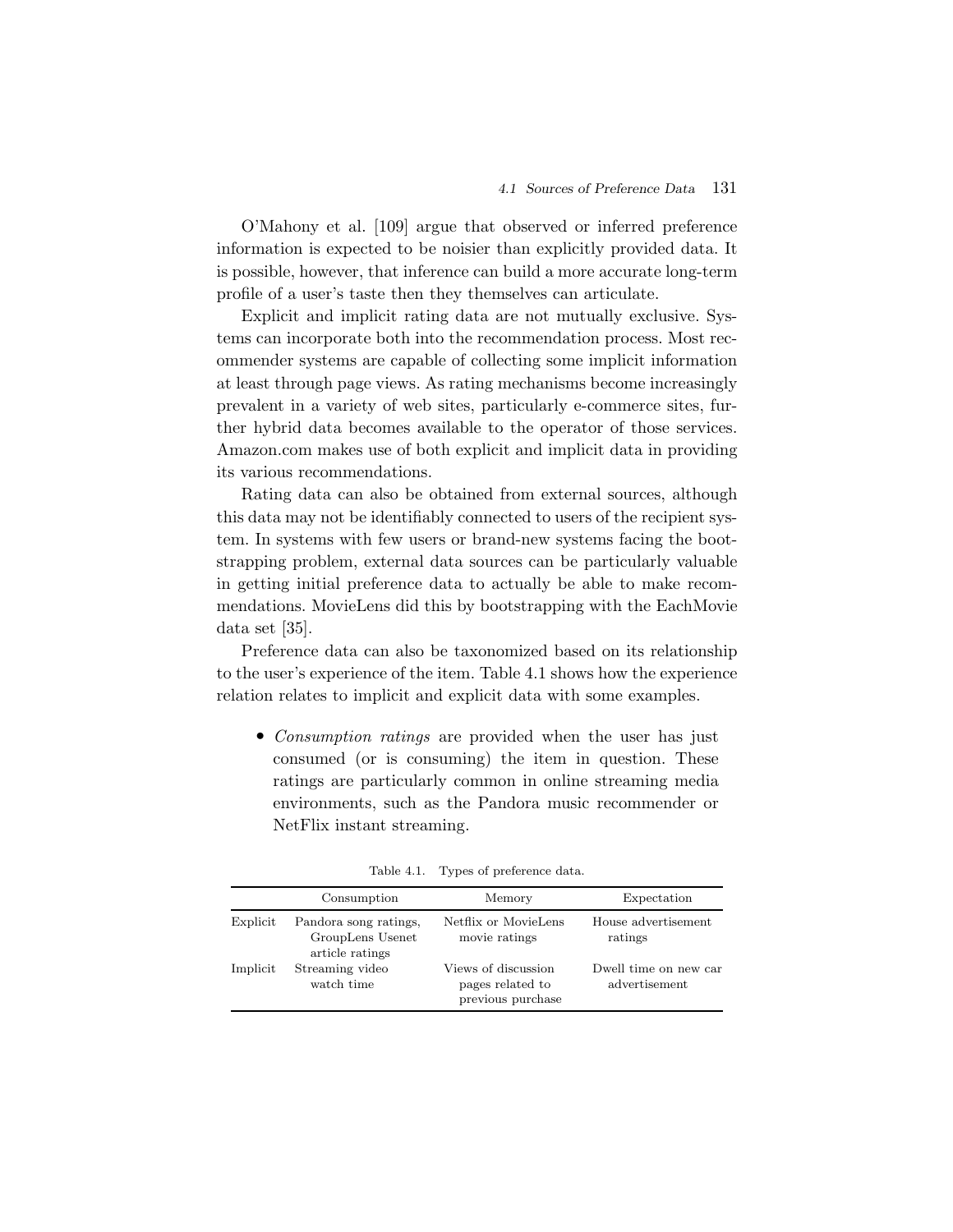#### 132 *Building the Data Set*

- *Memory ratings* are provided based on the user's memory of experiencing the item. When a user watches a movie at the theater and then rates it on MovieLens or MoviePilot, they are providing a memory rating.
- *Expectation ratings* are provided when the user has not yet experienced the item (and may never experience it) but is willing to provide a rating anyway. One example is rating housing options — the user will likely only have the means and opportunity to truly experience one housing situation, but may provide ratings on other house advertisements indicating their level of appeal to the user.

In some ways, consumption ratings are the most reliable, as the item is fresh in the user's mind. Memory ratings are also based on experience, so the user has a fuller set of data on which to base their rating than in the expectation case, but their impression of the item may not be accurately remembered or may be influenced by various external factors [68]. Expectation ratings are the most limited, as the user has not experienced the item and thus is rating it based only on the information presented about it combined with whatever prior knowledge they may have. They can still be useful, however, particularly in high-cost domains.

#### **4.2 Rating Scales**

Mapping user preference to a rating scale is not an easy task. While utility theory shows that there is a real-valued mapping for the preferences of any rational agent [149], it is not necessarily easy for users to express their preferences in this way. Further, preference is not a function only of the item: contextual factors such as time, mood, and social environment can influence a user's preference, so provided ratings may contain information about the context in which the user experienced the item and, in the case of memory ratings, intervening events or changes of mind as well as their preference for the item itself.

Recommender systems over the years have used (and continue to use) a wide variety of different scales and methods for collect-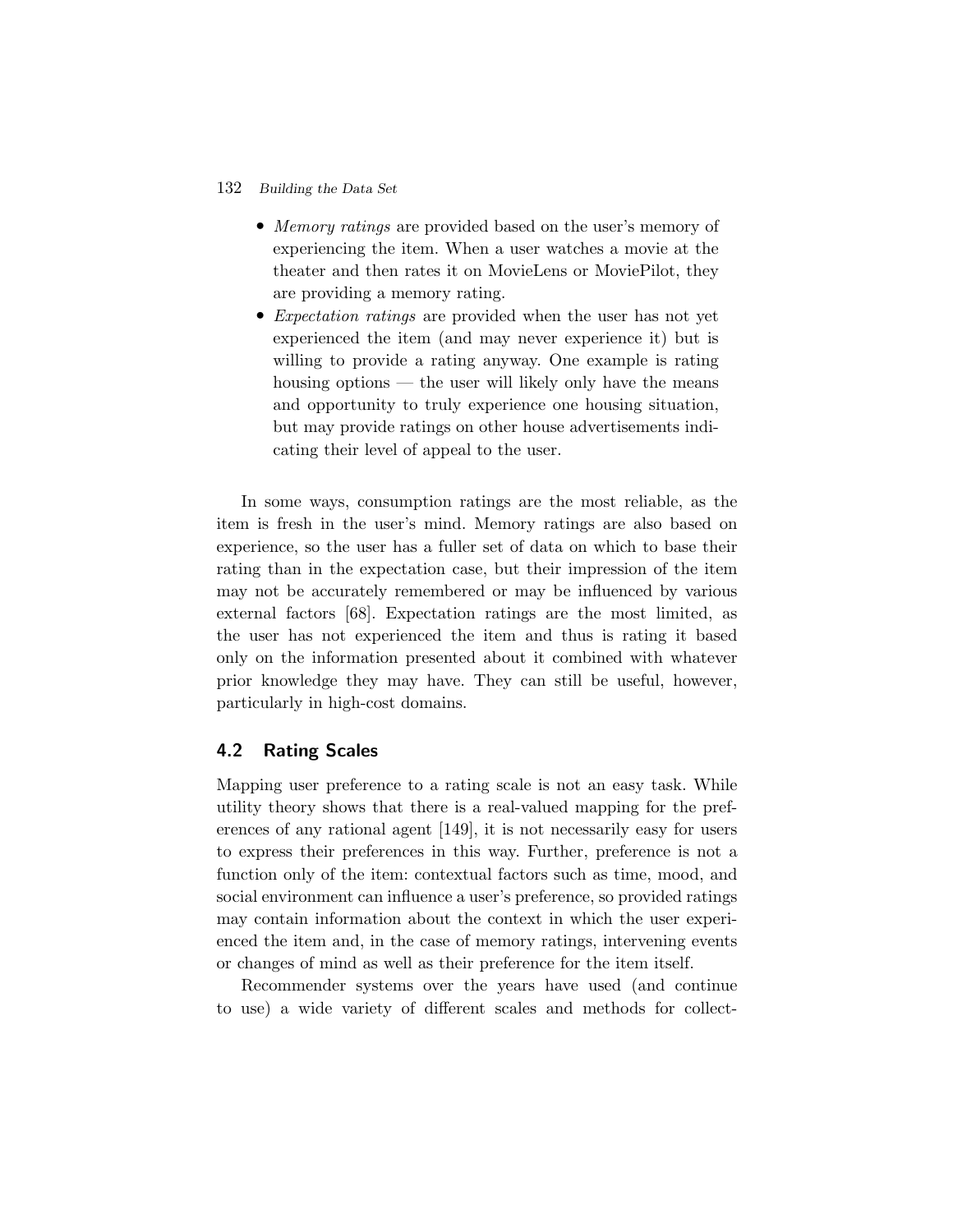

Fig. 4.1 The MovieLens 5-star rating interface. The page also contains a legend, defining 1 to 5 stars as "Awful", "Fairly Bad", "It's OK", "Will Enjoy", and "Must See".

ing ratings [34]. Many of these systems are a numeric scale of some kind: GroupLens used a 5-star scale [119], Jester uses a semi-continuous  $-10$  to  $+10$  graphical scale [50], and Ringo used a 7-star scale [137]; Figure 4.1 shows a 5-star scale as deployed in MovieLens. These scales are appealing to the system designer, as they provide an integral or real-valued rating that is easy to use in computations. They also benefit from the body of research on Likert scales in the survey design and analysis literature [9, 43, 45].

Explicitly numeric scales are not the only scales in use. Some systems use a "like"/"dislike" method — the Pandora music recommender provides thumbs-up and thumbs-down buttons which can be used to request more songs like the current song or ban the current song from the station. The Yahoo Launch music player used a real-valued "like" rating (0–100) in combination with a "ban" button [34]. MovieCritic.com had users rank films and derived ratings from these rankings.

Cosley et al. [34] found that users prefer finer-grained scales when rating movies, and that scale had little impact on user ratings (users rated items consistently even when using different scales). That work also found that the rating scale had little impact on prediction accuracy. Therefore, using fine-grained scales (such as allowing 1/2 star ratings) makes sense as users prefer it and it does not harm recommender accuracy. There is little research into the particular impact of rating interfaces in other contexts. Intuitively, simple like/dislike scales seem useful in systems such as real-time music recommenders where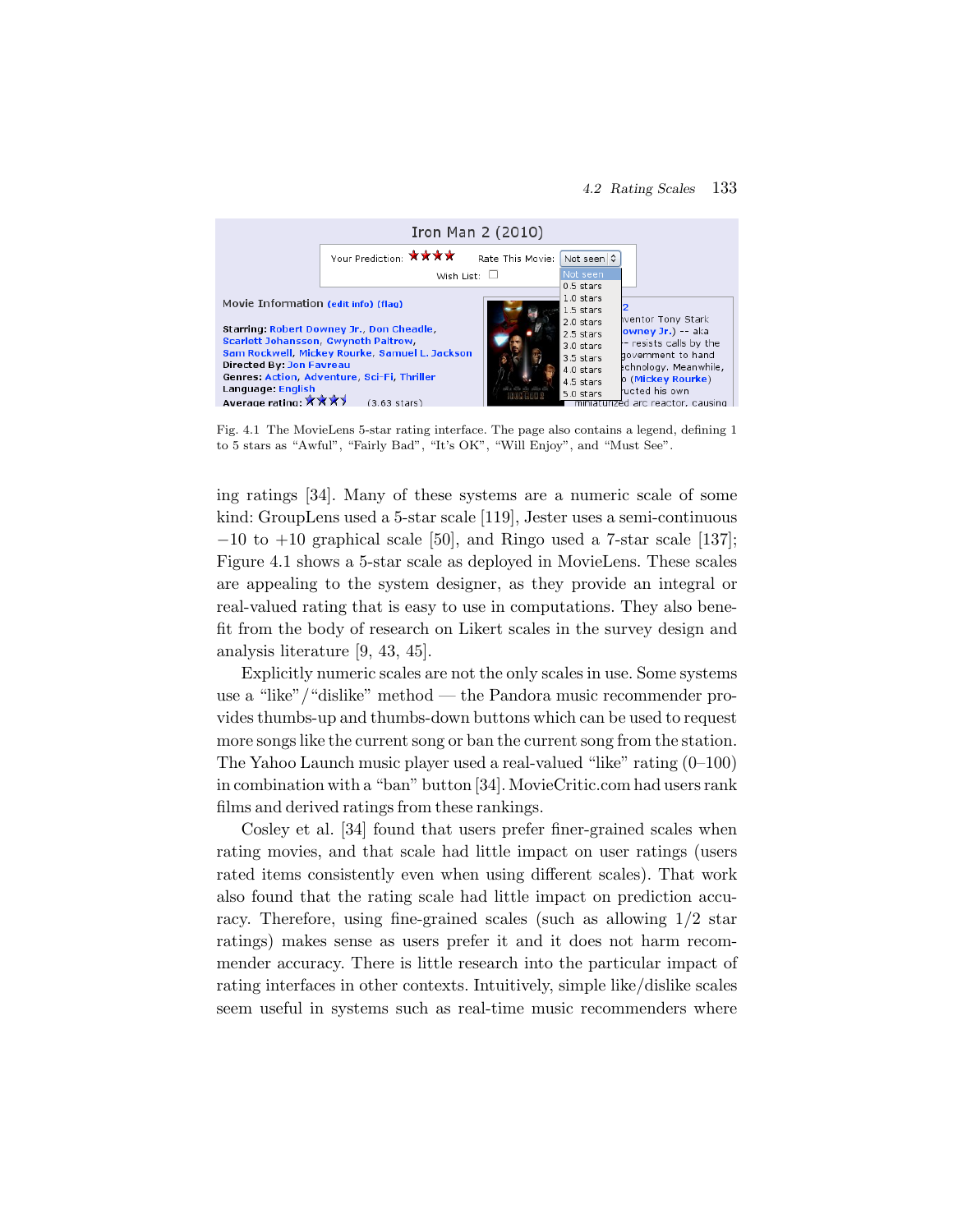#### 134 *Building the Data Set*

the user actually experiences the item rather than receiving a list of suggestions. It is important to include both like and dislike, however; in a study of user rating behavior for movie tags, Sen et al. [134] found that users with both "like" and "dislike" buttons provided more ratings than users with only one rating option, and users who had a "dislike" button but no "like" button provided far more ratings than users whose only option was "like".

When implicit ratings are collected, the observed user events must be translated into computationally useful estimators of preference [106]. Purchases, page views, and data such as the mention data used by PHOAKS are frequently treated as unary ratings data: purchased items have a "rating" of 1 and other items have unknown ratings [71]. With unary ratings, all that is known is that the user purchased a particular set of products: the fact that the seller does not have any information on a user's interest in other products does not imply that the user does not like those products. They may be unaware of the existence of unpurchased products (a situation the recommender likely aims to change), or they may have purchased them from a different vendor. Therefore, while a purchase can be considered a vote for a product, a lack-of-purchase alone may not be considered a vote against.

Other forms of data, such as the time spent on a page, also provide useful data points for inferring user preference. In the Usenet domain, time spent reading an article correlates strongly with the user finding that article interesting [78, 104]. It can be beneficial to consider a variety of observable user activites, particularly to discern the user's interest in an item they have not purchased in a commerce domain.

#### **4.3 Soliciting Ratings**

Beyond the input method used for providing ratings, there are also questions to consider in selecting which items to ask or encourage users to rate. To optimize individual user experience, a recommender system should provide quality recommendations with as enjoyable a rating experience as possible; in some cases, that may mean minimizing the effort required from the user, but requiring work users perceive as meaningful can result in higher user loyalty [96]. It should also provide an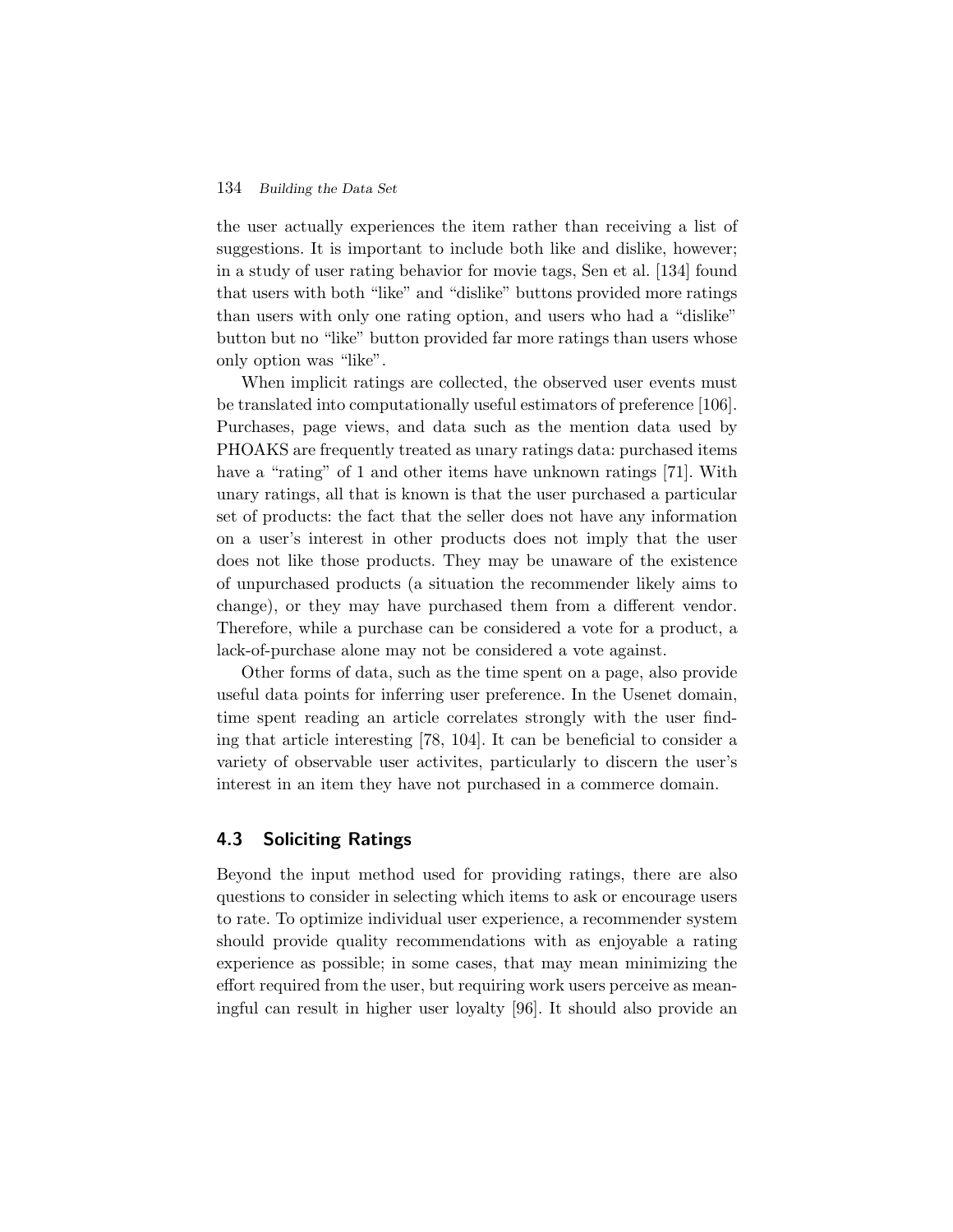enjoyable experience for the user. Therefore, when a new user joins the system, conducting the initial "interview" strategically, aiming to maximize the information gained about the user's tastes for the items presented for rating, can provide a smooth initial user experience. This is not the only consideration, however — recommender systems have multiple users, and collaborative filtering depends on knowing as many users' preferences for items as possible. Therefore, interview strategies can also attempt to improve the system's ability to serve the user base as a whole by asking users to rate items for which few ratings have been collected. Further, new users are not the only entities about which information needs to be collected. New items also present a problem, and the system has the opportunity to strategically present them to existing users to gain an understanding of their appeal profile.

Information and decision theory provide some insight into how this problem can be approached. Value-of-information (VOI) calculations can be used, based on estimated improvement in prediction accuracy, to ask the user to rate items that provide the system with the highest expected improvement in quality [112]. Entropy-based measures can also be used, determining which items will likely provide the system with the most information about the user's taste [117]. The user's preference for a movie with high variance in ratings tells the system more about that user's taste than their preference for a movie with more uniform ratings. Entropy alone, however, is not sufficient, as there may be many items with high information value that the user is unable to rate. Therefore, a probability that the user will be able to rate the item must also be factored in to the decision process; Rashid et al. [117] used the popularity of items, asking the user to rate items that were both popular and had high information value. The structure of the resulting formula is similar to value-of-information, maximizing the expected information gain.

The cost of consuming items is also a factor in the ability of a system to solicit user ratings and fill in user taste profiles. Movies, for example, have a higher cost of consumption than songs — even if the media is free, it takes around 2 hours to watch a movie while many songs last only 3–4 minutes. Therefore, a movie recommender is likely to depend on finding movies users have seen in order to collect ratings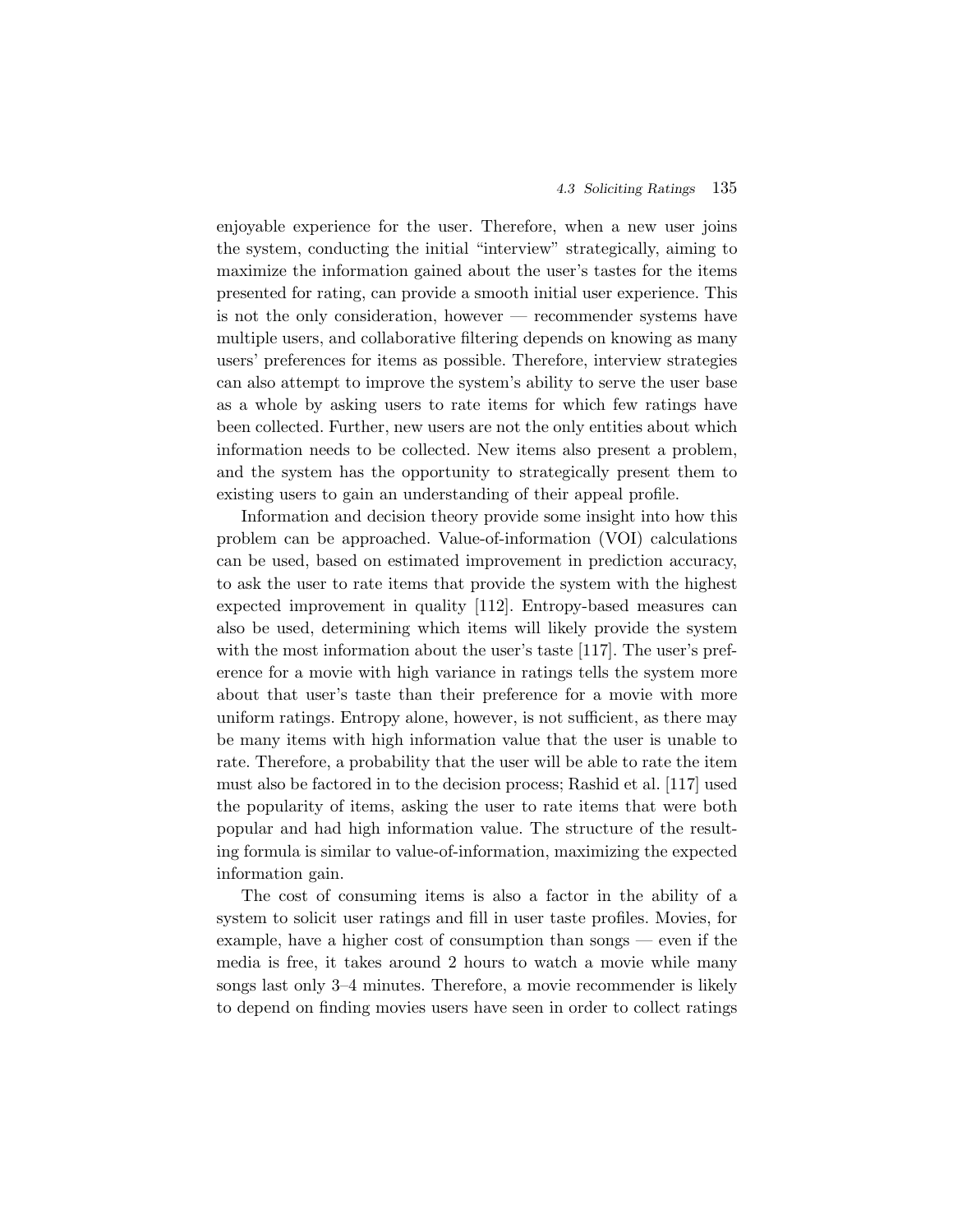#### 136 *Building the Data Set*

(thus relying predominantly on memory ratings). A music recommender can have more flexibility — systems like Pandora or Launch.com can actually play the song for the user to get their opinion of it rather than just giving them a title and artist. Similarly, Jester has users rate jokes based on reading the joke; the small cost of reading a joke allows Jester to present the same starting set of jokes to each user to build an initial version of their preference profile [50]. These sytems are therefore able to make greater use of consumption ratings. Some domains, such as house or car purchases, have potentially very high cost, where items are expensive and their true utility is not fully known until they have been used for an extended period of time. Systems in such domains are therefore either unable to use ratings or depend primarily on expectation ratings.

A further consideration in soliciting ratings is whether or not to show the user's predicted preference in the rating interface. Cosley et al. [34] found that predicted preferences influence users' ratings, and that some expert users are aware of this influence. System designers should be aware of this and careful to consider what impact it will have on their users.

There has also been work looking more directly at user motivation and willingness to provide ratings. Harper et al. [56] provide an economic model for user behavior in providing ratings. This incorporates some issues already discussed, such as the time and effort needed to provide a rating, and provides a framework for reasoning about how users are motivated to interact with recommender systems. Avery and Zeckhauser [11] argue that external incentives are needed to provide an optimal set of recommendations and that market-based systems or social norms can provide a framework for promoting user contribution to the rating data.

#### **4.4 Dealing with Noise**

The process of expressing preference as ratings is not without error the ratings provided by users will contain noise. This noise can result from normal human error, confounding factors in the rating process (such as the order in which items are presented for rating), and other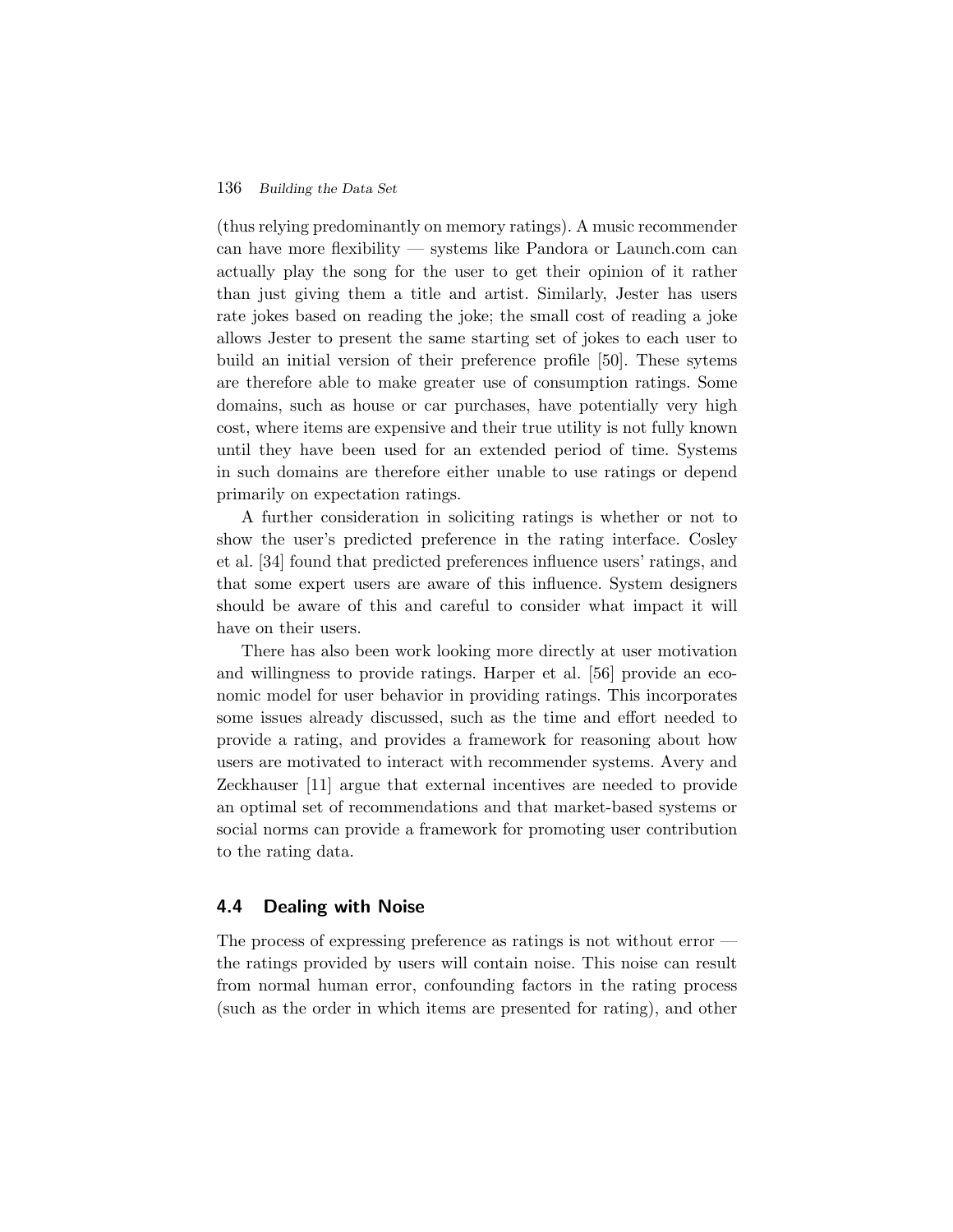factors in user experience (e.g., a noisy theater detracting from the enjoyment of an otherwise-good movie). Detecting and compensating for noise in the user's input ratings therefore has potential to result in better recommender systems.

Natural noise in ratings can be detected by asking users to re-rate items [5, 34, 62]. These studies all found that users' ratings are fairly stable over time. Amatriain et al. [5] further found that moderate preferences — 2 or 3 on a 1–5 scale — are less stable than extreme like or dislike, and performed a more thorough analysis of the re-rating data to determine that ratings are a reliable method of measuring user preferences by the standards of classical test theory. Once noisy or unstable preferences have been detected, they can be discarded to improve the recommender's prediction accuracy [6].

O'Mahony et al. [109] proposed detecting and ignoring noisy ratings by comparing each rating to the user's predicted preference for that item and discarding ratings whose differences exceed some threshold from the prediction and recommendation process. This approach, however, makes the assumption that all high-deviance ratings are a result of user error rather than aspects of user preference for which the system cannot yet account, and discarding such ratings may inhibit (at least temporarily) the system's ability to learn that aspect of the user's taste.

Some recommendation algorithms have noise built into their user ratings model. Personality diagnosis explicitly assumes that userprovided ratings have Gaussian noise, being drawn from a normal distribution whose mean is the user's true preference [112]. Analyzing ratings with this model in a naïve Bayesian framework allows data from other users and the smoothing effect of probabilistic inference to compensate somewhat for noise in individual ratings.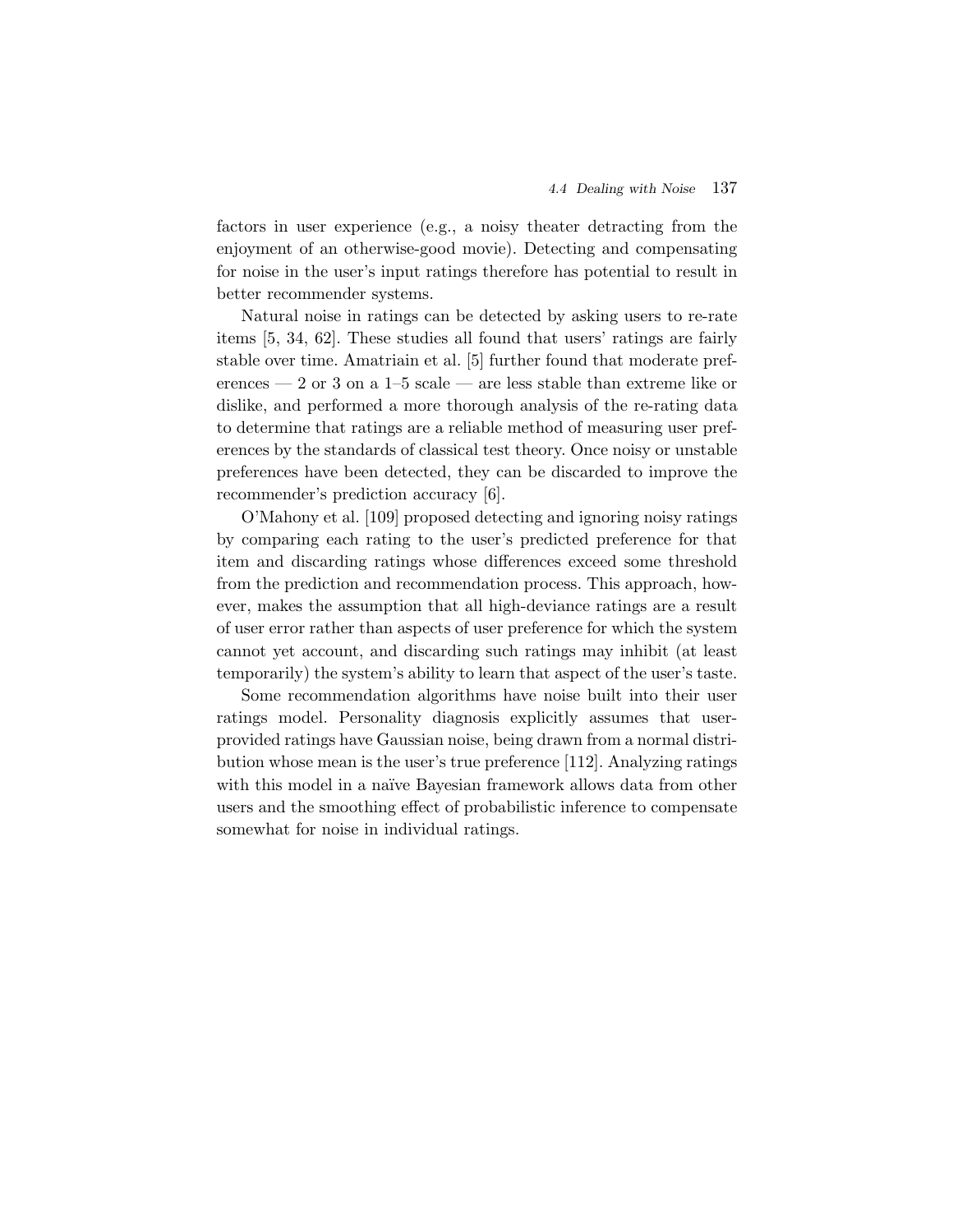# **5**

### **User Information Needs**

Recommender systems do not exist in a vacuum. Treating recommendation abstractly as mathematical problem, aiming primarily to improve offline evaluations with prediction accuracy metrics such as RMSE, ignores the broader context of use and is not necessarily measuring the impact these systems have on their users. Re-grounding recommender systems in user needs can have a profound impact on how we approach the field. Anchoring both the design of the recommender system itself and the evaluation strategy used to measure its effectiveness to a detailed understanding of user goals, tasks, and context can enable us to build systems that better serve their users [74, 99].

Users use a recommender system for some purpose. With systems like GroupLens and PHOAKS, that purpose can be to more easily filter through high volumes of articles and find interesting new resources.Movie recommenders can help users find new movies and choose films to watch. A joke recommender can provide entertainment. In each case, we can consider the recommendations to have some utility to the user. User needs can also extend beyond the recommendation list — some users interact with recommender systems for the purpose of self-expression, with the rating process rather than the resulting recommendations being their desired end [56, 61]. Evaluation metrics are useful, therefore, to the extent that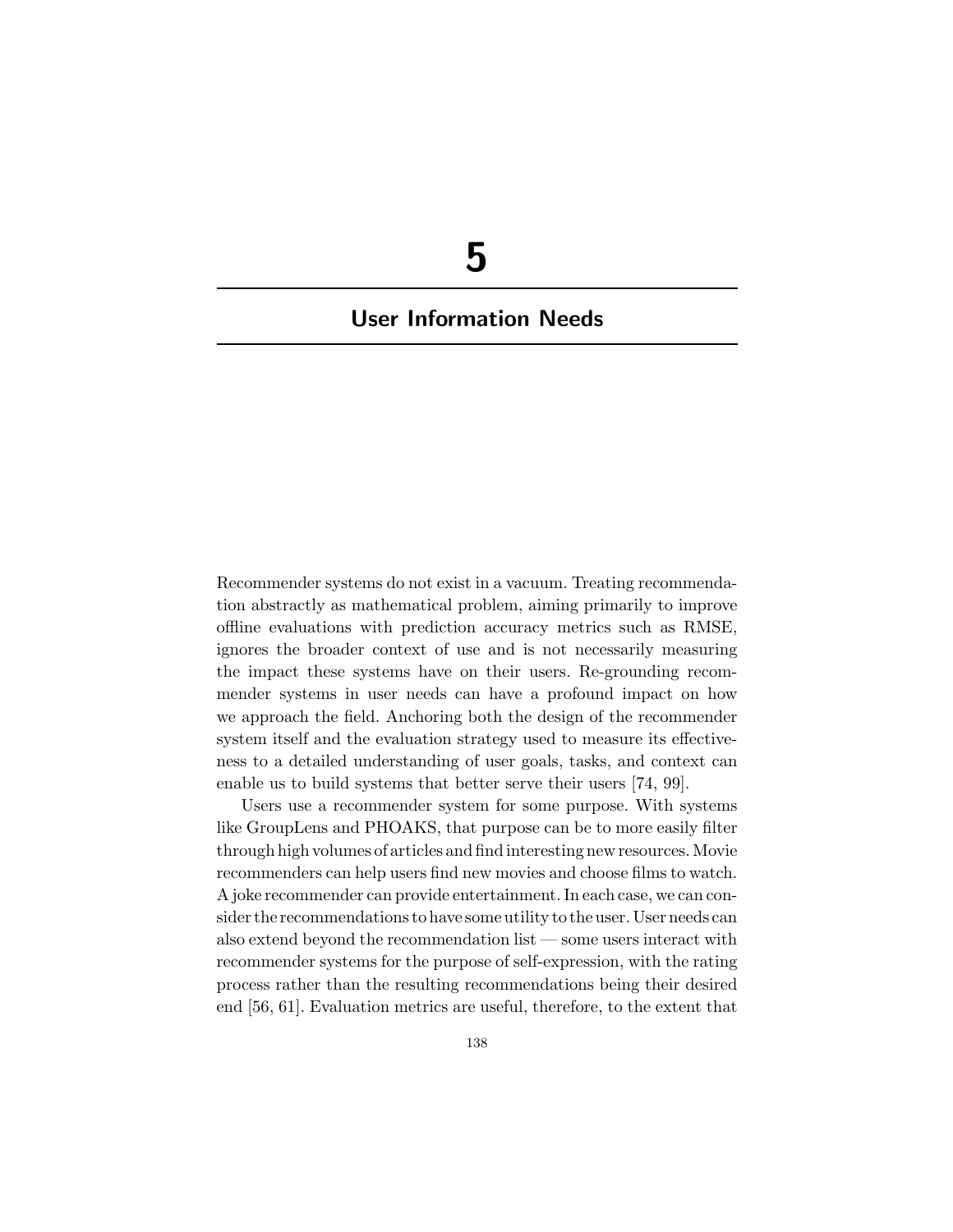they map to (or at least correlate with) the user's utility derived from the system's output (recommendations and predictions) and the overall experience it provides. Task- and need-driven user-based studies are needed to determine what factors actually do affect the system's ability to meet user needs and improve the user experience.

#### **5.1 User Tasks**

The classical recommender tasks of *predict* and *recommend* can be re-cast in terms of user needs as "estimate how much I will like an item" and "find items I will like", respectively [61]. User needs can also take more nuanced manifestations. For example, users can use a recommender system to find new items the may like (*introduction*) or to recall previous items they enjoyed (*reuse*); systems like the Pandora music recommender are built to meet these two needs in balance (users want to discover new music while also listening to music they know they like). Users can also be interested in merely exploring the item space (*explore*, the "Just Browsing" task of Herlocker et al. [61]) rather than supporting a particular decision (*make decision*). Some users have the goal of determining the recommender's credibility (*evaluate recommender* ) they may wish to see how the recommender does at estimating their preference for items they know well in order to determine how much they trust its unfamiliar recommendations (or how much time they want to invest in training the system). By supporting this last task, a balance of familiar and unfamiliar items can be important in a developing long-term relationships between users and recommenders [99].

The type of interaction the user has with the recommender also impacts how it should perform. Does the user treat the recommender as an information source to be searched, or as a decision support tool? Even when using a recommender for decision support, users still have differing goals. In some cases they may be primarily interested in exploring the space of options. They may turn to the recommender to provide them with a candidate set from which they will choose. In other cases, they may want the recommender to actually make the selection. A movie recommender or an e-commerce site is likely to be used to explore or determine a candidate set; the user generally makes the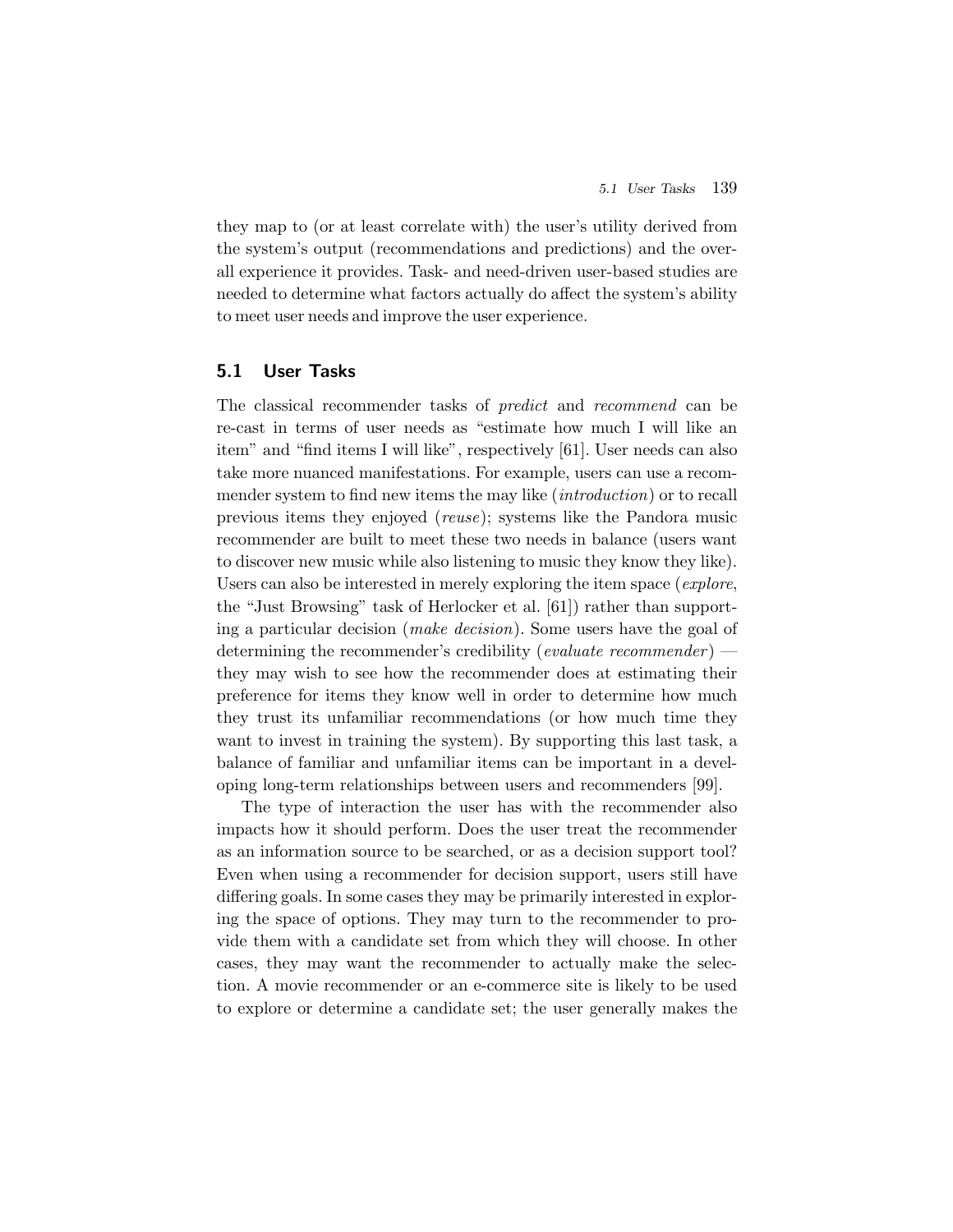#### 140 *User Information Needs*

final decision on which movie to see. Real-time music recommenders such as Pandora, however, select a song for the user to hear next, providing the user with a means for critiquing the decision but not often do not allow the user directly select from a set of items.

Even recommenders with equivalent numerical performance can have qualitative differences in their result lists [146]. McNee et al. [99] call these *personalities*, and choosing an algorithm whose personality matches the user's needs can provide greater user satisfaction.

#### **5.2 Needs for Individual Items**

Thinking about prediction from the perspective of user perception has led to the adoption of some common evaluation metrics: RMSE's increased penalty for high error and other variants on MAE designed to distinguish high error both stem from the assumption that users are likely to forgive a small error in preference estimation (such as mispredicting by half a star), while gross errors (predicting a 3-star movie as a 5-star) will more significantly hamper user experience. It is also frequently more important to be accurate at the high end of the scale: if the system correctly predicts that the user will dislike an item, does it matter how much they will dislike it?

Another need users may have in their use of the recommender system is *serendipity* [98, 116]. Serendipity is the ability to recommend items that the user likes but does not expect; a movie, perhaps, that they never would have thought of liking but, once recommended, turned out to be enjoyable. Since users frequently use recommenders to learn about and try things that they would not otherwise know about, serendipity is generally a desirable characteristic of a recommender.

Related to serendipity is the factor of *risk* — what are the odds the user will like the item? If the system is recommending items that the user does not expect, it could be wrong sometimes and recommend a bad item. In some contexts, users may be better served by a recommender which is more aggressive in exploring the boundaries of the user's preference space in hopes of achieving serendipity, while other contexts may merit a more conservative system that prefers to avoid the chance of a bad recommendation.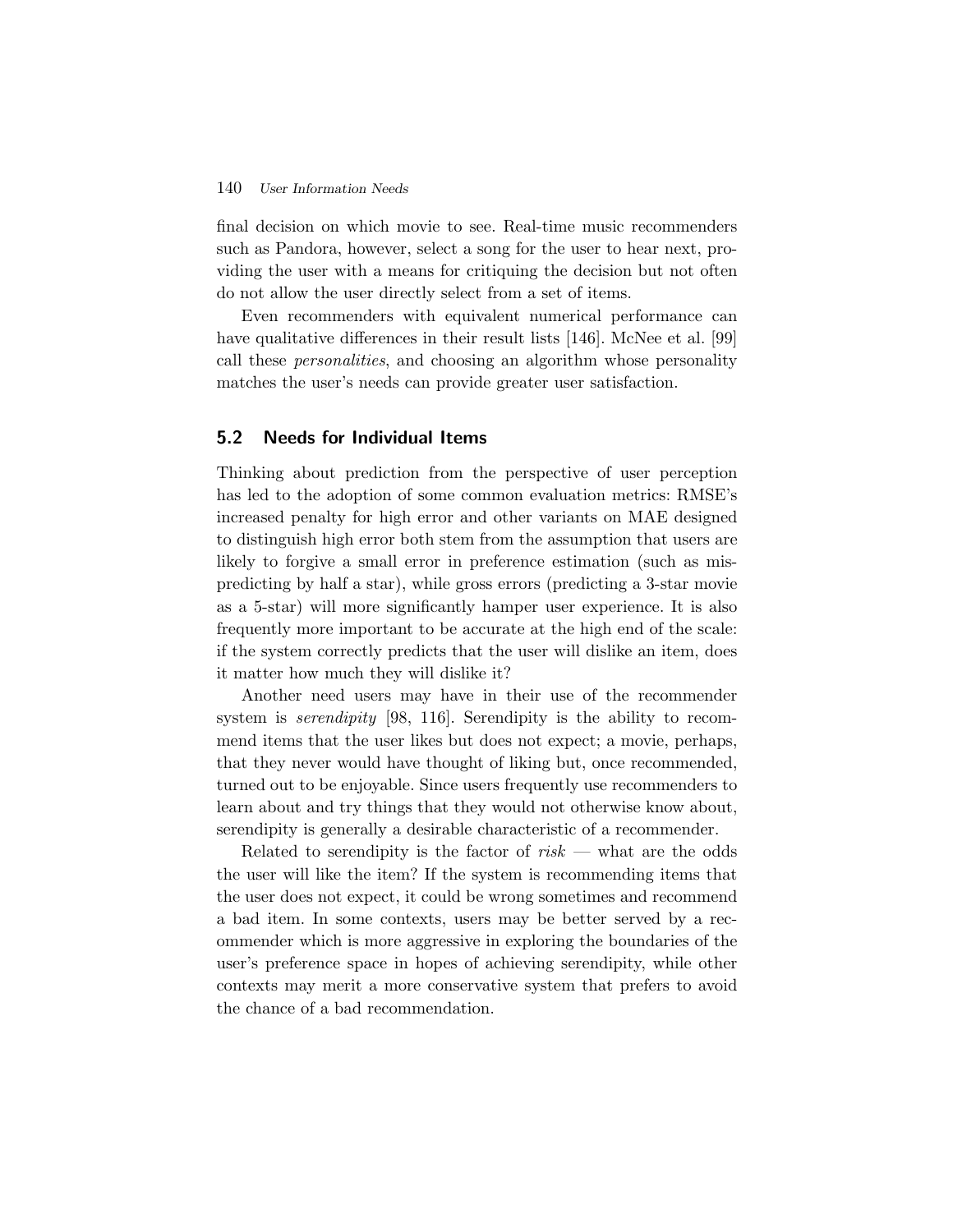Risk can be modelled by the system's confidence in its prediction, but that still leaves open the question of how much risk to take. Is the user more interested in finding potentially great items, or will the user accept merely good items in order to avoid bad ones, even if that involves missing potentially valuable recommendations? This is a function of both the user's desires and the characteristics of the domain. In low-cost domains, particularly interactive ones such as music recommenders, the cost of following a bad recommendation is low, so a recommender with riskier behavior may be more appropriate than in a higher-cost domain.

The issue of new versus old items arises here as well. If the user's task is "find a movie to go see this weekend", they are likely not interested in a movie they have seen before. But if it is "play some music for my commute", a blend of old and new may well be appropriate. Careful analysis of who the users are and what they expect from a system will provide insight into how to design the recommendation strategy.

#### **5.3 Needs for Sets of Items**

Many recommenders do not just recommend a single item to the user. They present a list, usually ranked, of items for the user to consider. Even recommenders which, at first glance, deal with individual items at a time may have a sense of the set or the whole: a music recommender plays invidiual songs in turn for a user, but the user perceives a sequence of songs as well as the individual selections [40].

At a basic level, the rank-accuracy metrics fit in line with viewing recommendation from a user perspective, as the exact preference prediction frequently does not matter when the user is only presented with a ranked list of choices. Half-life utility [22] adds the additional factor of modeling whether the user will even see the item in question, making it useful for assessing utility to the user in search-like contexts.

When users receive a list of recommended items, they do not experience it as a list of individual items but rather experience the list as an entity itself. It can well be that the best 5 items do not necessarily make the best 5-item recommendation list.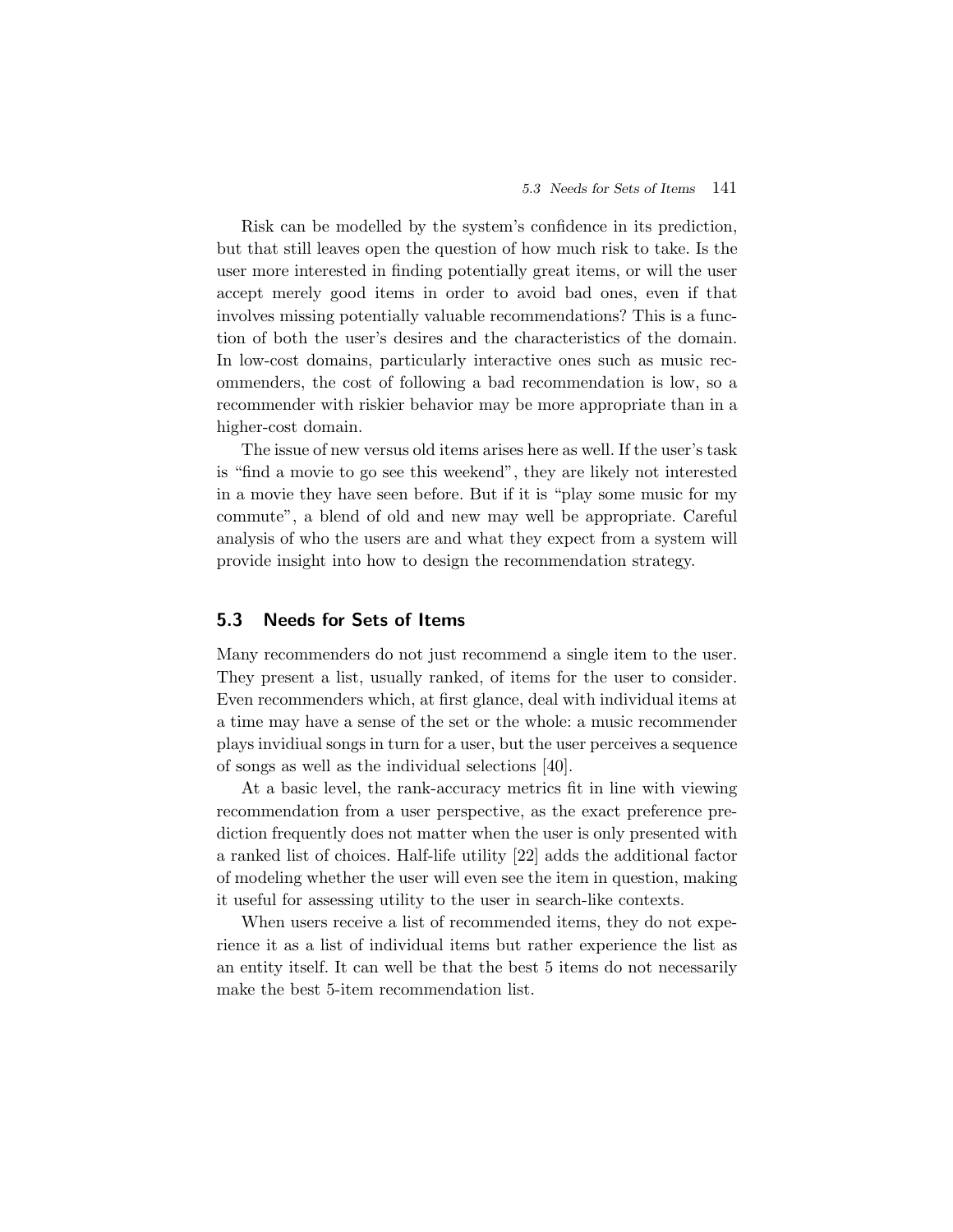#### 142 *User Information Needs*

Research on research paper recommendations has shown that different algorithms produce lists that are better-suited for different goals: some algorithms produce lists better-suited for finding novel or authoritative work on a topic, while others produce lists that are better introductory or survey reading lists [146]. Users could discern differences between lists produced by different algorithms, including varying applicability to different tasks.

Perhaps the most prominent potential need users have when it comes to sets of items is that of diversity. Ali and van Stam [4] noted that, with standard collaborative filtering technology, a TV viewer who enjoys both science fiction shows and boating programs, but who has seen and rated more science fiction, may never receive boating recommendations. This domination of a profile by a single genre can reduce the recommender's capacity to satisfy the user needs across their multifacted interests.

Diversity in recommendations can desirable from two standpoints. First, users may have a variety of tastes, some expressed more strongly than others, and benefit from the recommender being able to recommend items across the breadth of their preferences. In many cases, the recommender should not only span their interests but also be able to push at the edges of the user's known interests with the hopes of introducing them to material that they enjoy but would not have found otherwise. Immediately, it needs to avoid pigeonholing users — the science-fiction and boating TV viewer of Ali and van Stam's portfolio effect may want to watch a good boating show in a Saturday afternoon, and the recommender may have an insufficient sense of diversity to provide one.

Second, excessively narrow recommendations have the potential to fragment communities into small pockets with little in common, with the rate-recommend cycle reinforcing an increasingly focused taste at the expense of breadth. Societally, this balkanization can decrease communication and interactions between groups of people [147].

Diversity is not always a desirable aim, however. Some user needs are better met by a more focused set of recommendations, and the need for diversity can change over time. Consider buying a house: in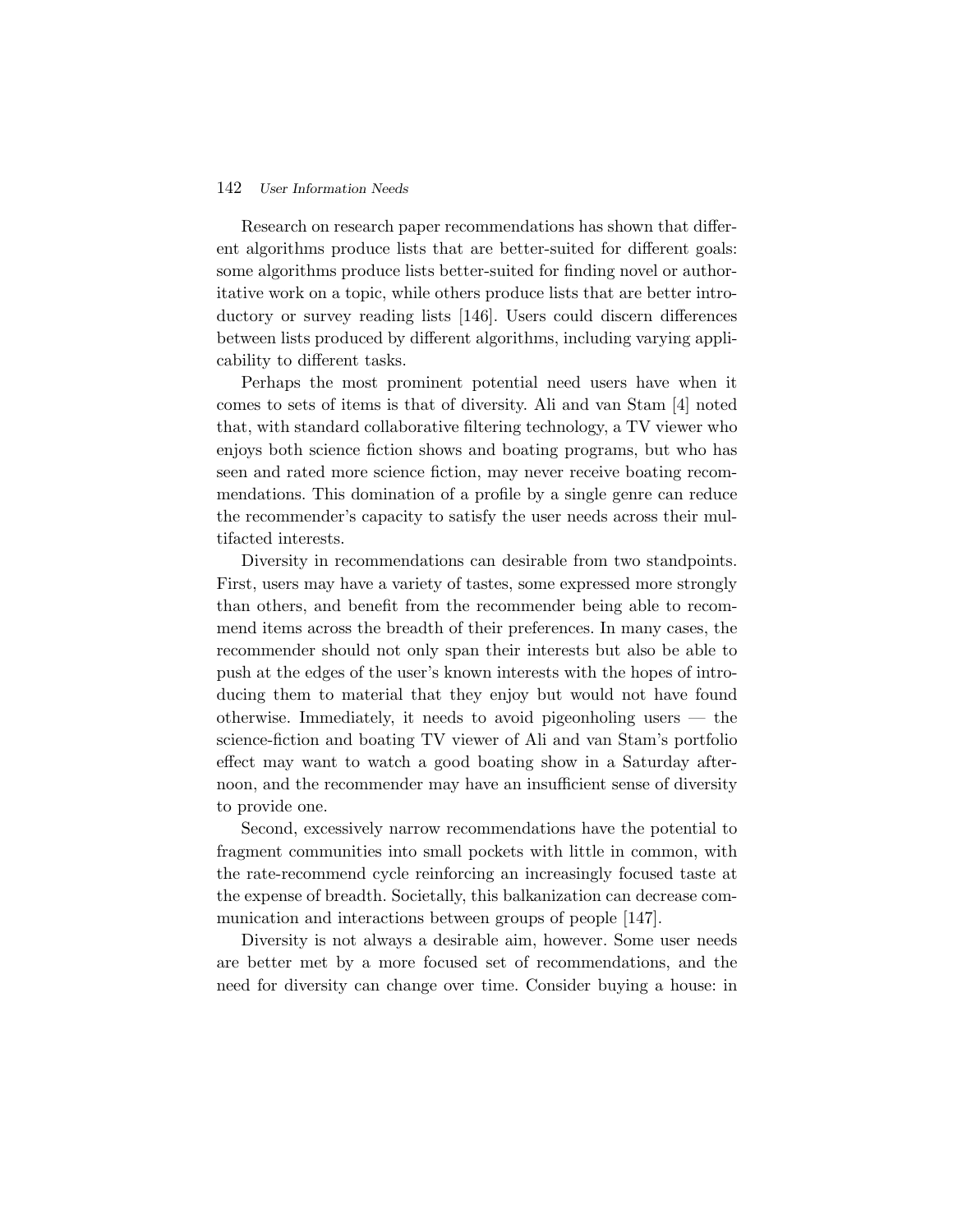the early stages, recommending a wide variety of styles, prices, and neighborhoods could be a good strategy. As the user looks at houses and sees what they do and do not like, narrowing the field of recommendations to a more focused set of options can help them to make their final decision. In the latest stages, it can be desirable to recommend several effectively substitutable options in case one is unavailable. Again, understanding the user's needs and relationship to the system is key to determining the role diversity should play in recommendation.

To add diversity to a recommendation list, Ziegler et al. [156] proposed "topic diversification", a method which discards some items of a recommendation list in favor of others to increase the diversity of items within a recommendation list; users found this to more comprehensively capture their reading interests in a study using the BookCrossing data set.

Another recent and promising approach for optimizing the variety of choices presented to the user in a recommendation set is regret-based recommendation [148], a recommendation algorithm based on utility theory. This method uses a model of the user's utility to recommend a set of items with minimal expected loss. The basic idea behind its operation is that a recommendation set that contains only comedies will have greater loss if the user is in the mood for an action movie than a set containing a mix of comedies and action movies. This framework is not just applicable to diversity, but can be adapted to address a host of whole-list concerns.

Key to both of these algorithms is that they consider the set of recommended items as a whole rather than simply picking the best individual recommendations. Seeking to maximize the expected utility of a set of recommended items rather than focusing on maximizing the user's interest on a per-item basis is a step forward in improving user experience across diverse tastes.

In order to understand and reason about diversity in recommendations, it is useful to understand more generally what diversity is and how to measure it. Harrison and Klein [57] identify three types of diversity studied in operations research: *separation*, where the members of a set are at different positions on a linear continuum; *variety*, where members of a set are members of different classes; and *disparity*, where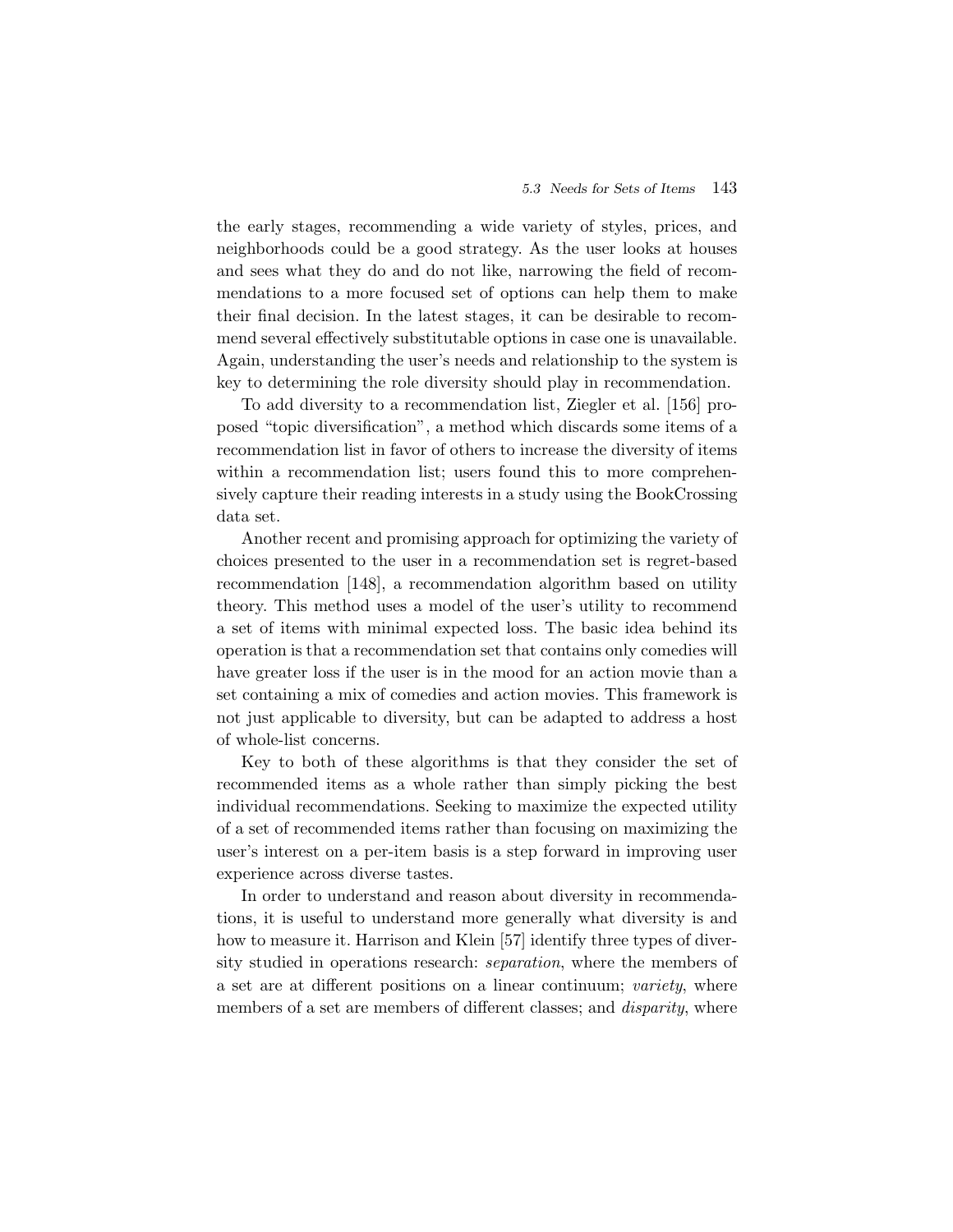#### 144 *User Information Needs*

some members of a set have a higher status or position or are otherwise superior to other members. Separation and variety seem to be particularly relevant to assessing recommendation and preference: movies can be more or less violent (separation), and they can be of differing genres or from different directors (variety). Harrison and Klein's review also provides metrics for measuring the various types of diversity: standard deviation and Euclidian distance can be used to measure separation, and Blau's index and Teachman's entropy index are both useful for measuring variety among classes. Ziegler et al. [156] used the average pairwise similarity of items in a recommendation set, with proximity in a hierarchical taxonomy of the item space as the similarity metric, to measure the similarity (lack of diversity) within recommendation lists.

Measuring diversity is useful in understanding the behavior of a particular system, but the extent to which the diversity of a recommendation list impacts that list's ability to meet a user's need is harder to measure. It is also not always obvious what forms of diversity relate to users' needs. Ziegler et al. [156] found that increasing the diversity across Amazon.com book categories improved user's assessment of the value of book recommendation lists they received up to a point, after which further diversification decreased perceived value. The nature and impact of diversity will vary across information domains and user tasks.

Another major concern in set recommendation is that of interaction effects. Some items, while good individually, are either particularly bad or particularly good together [55]. Accounting for these is a difficult problem, and package recommendation under constraints frequently becomes NP-hard [152]. However, recommendations often do not need to be perfect — approximation algorithms are often sufficient — and some relationships or properties that are difficult or impossible to compute can, in some cases, be determined by humans and fed back into the system [150].

#### **5.4 Systemic Needs**

Not only do users have particular needs for individual items and recommendation lists, they have needs from the system as well.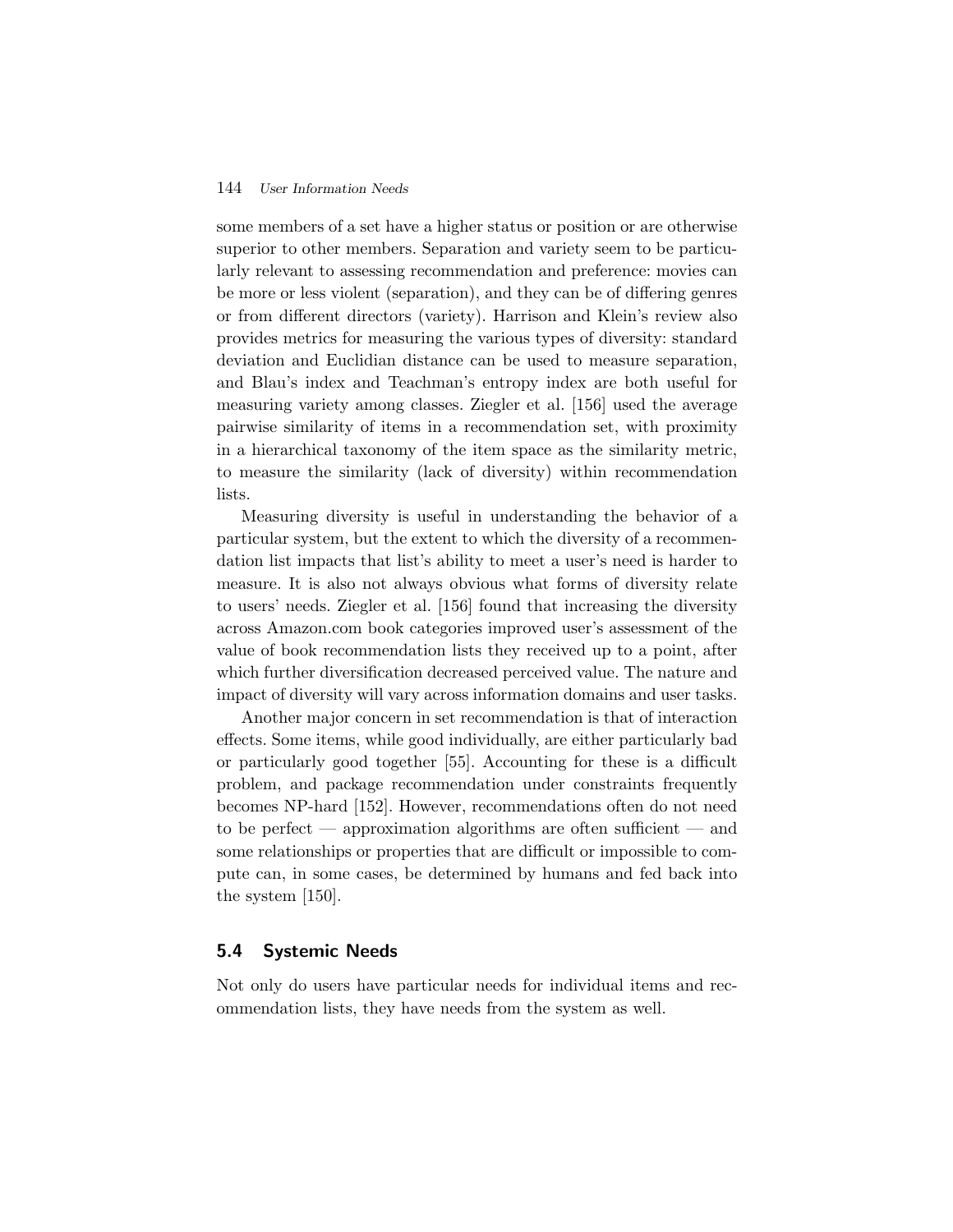#### **5.4.1 Coverage**

While many user needs are satisfied by finding some good items, and missing some items does not cause a problem, there are other cases where the penalty for missing items is high — high recall is critical  $[61]$ <sup>1</sup> This can be the case in locating research literature, where it is undesirable to overlook prior work, but is even more critical in legal settings: missing prior work in a patent application or a relevant precedent while handling litigation can have drastic consequences.

The concept of *coverage* provides a useful framework for analyzing how a recommender algorithm does or does not exhibit this problem. Simply put, the coverage with respect to a user is the fraction of the total item domain which the algorithm could possibly recommend to the user (in typical collaborative filtering algorithms, this is the set of items for which predictions can be generated for the user). In a user– user recommender, the ability to recommend an item  $i$  is dependent on the user having potential neighbors which have rated  $i$ ; in an item–item recommender, it is dependent on the user having ratings for items in  $i$ 's list of neighbors. Other algorithms can have similar limitations on their ability to recommend particular items based on the information they possess.

One way to alleviate coverage problems is by falling back to a baseline recommender when the collaborative filter cannot generate a prediction. Hybridizing algorithms with different coverage profiles can also help improve coverage. If the composite recommenders are of significantly different structure, this method can increase the system's ability to recommend some items. Latent factor models, such as SVD and PLSA, can also provide good coverage because the latent factors can connect users to items that they would not be connected to just through item or user neighborhoods.

McLaughlin and Herlocker [95] proposed a modified precision metric to measure the ability of a recommender to recommend items which takes coverage into account, penalizing algorithms with low coverage.

<sup>1</sup> Recall can rarely be directly measured. Data sets only contain rated items, while recall pertains to fining all relevant items regardless of whether they are already known to the user.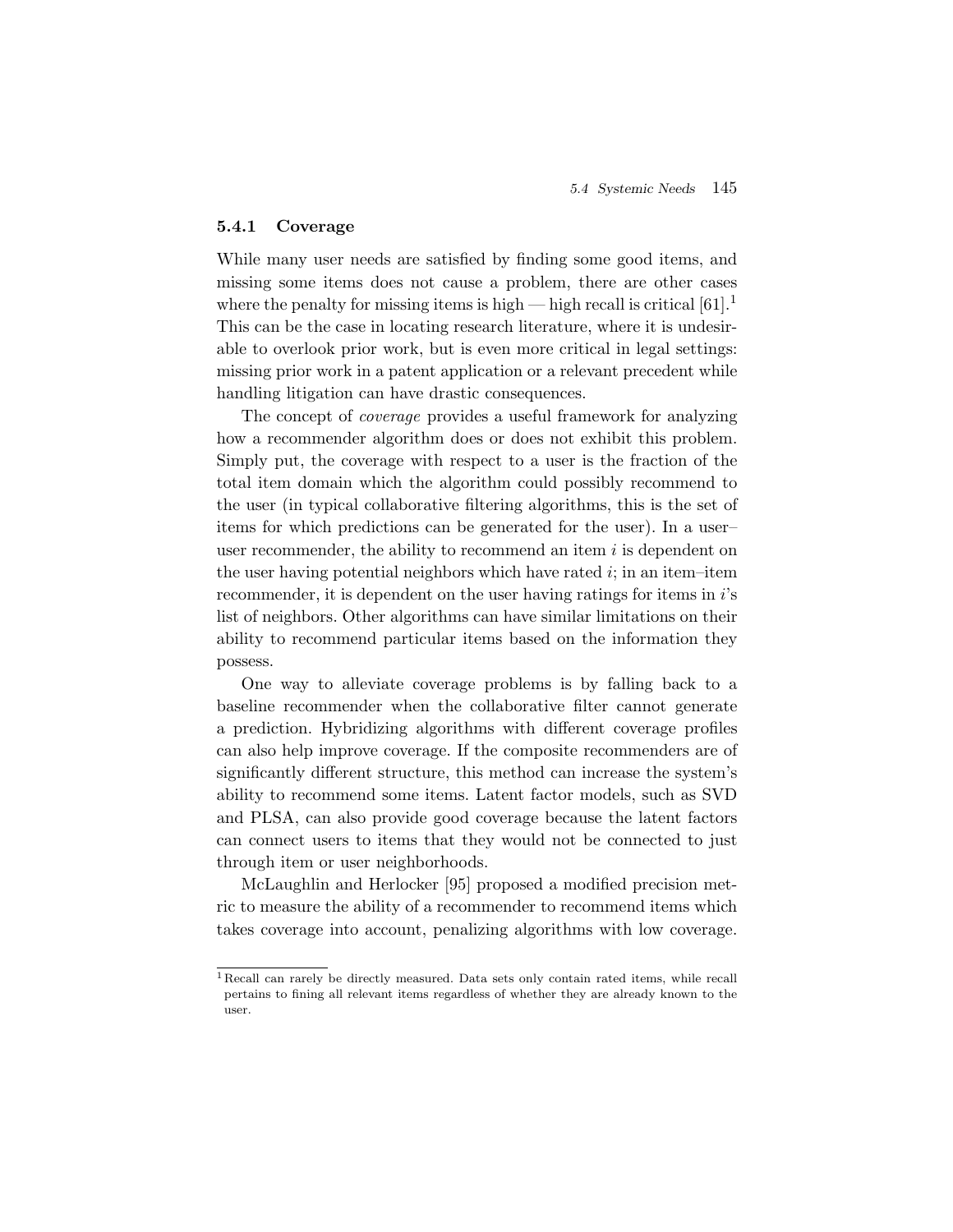#### 146 *User Information Needs*

They then showed that a modified user–user recommender that operates by propagating belief distributions over rating offsets between similar users is able to achieve much better coverage at the expense of some accuracy compared to standard user–user and item–item CF. The balance with regards to coverage, accuracy, and computational requirements will vary by domain and application.

In addition to the impact of coverage on user needs, the system provider may also have an interest in coverage — if there are items which cannot be recommended, then it may be more difficult to sell those products.

#### **5.4.2 Robustness**

In order for recommendations to be useful to users, they need to be robust and fair. Recommendations should reflect the true opinions of legitimate users of the site, with minimal degradation due to natural noise and free from bias introduced by malicious users attempting to manipulate the system's ratings.

Having considered naturally-occurring noise in *Dealing with Noise*, we turn here to considerations for malicious users. An unscrupulous manufacturer desiring to sell more of their product may attempt to create accounts on e-commerce sites using recommender systems and strategically rating their product highly in order to cause it to be recommended to more users. Similarly, other groups may want to destroy a particular product's recommendation level or otherwise manipulate the recommendation system's output. Examples of this are so-called "Google Bombs", where link profiles are set up to cause a particular page to rate highly for specific searches, such as "miserable failure" returning the White House page for Bush's administration as the first result. Similar attacks have been carried out against Amazon.com, manipulating the "products you might also like" lists  $-$  a group of attackers succeeded in getting a book on gay sex listed as a related item for a Pat Robertson book.

Attacks based on false profiles, sometimes called *shilling* or *sybil* attacks, have received a fair amount of treatment in the literature. O'Mahony et al. [108] have examined the robustness of user-user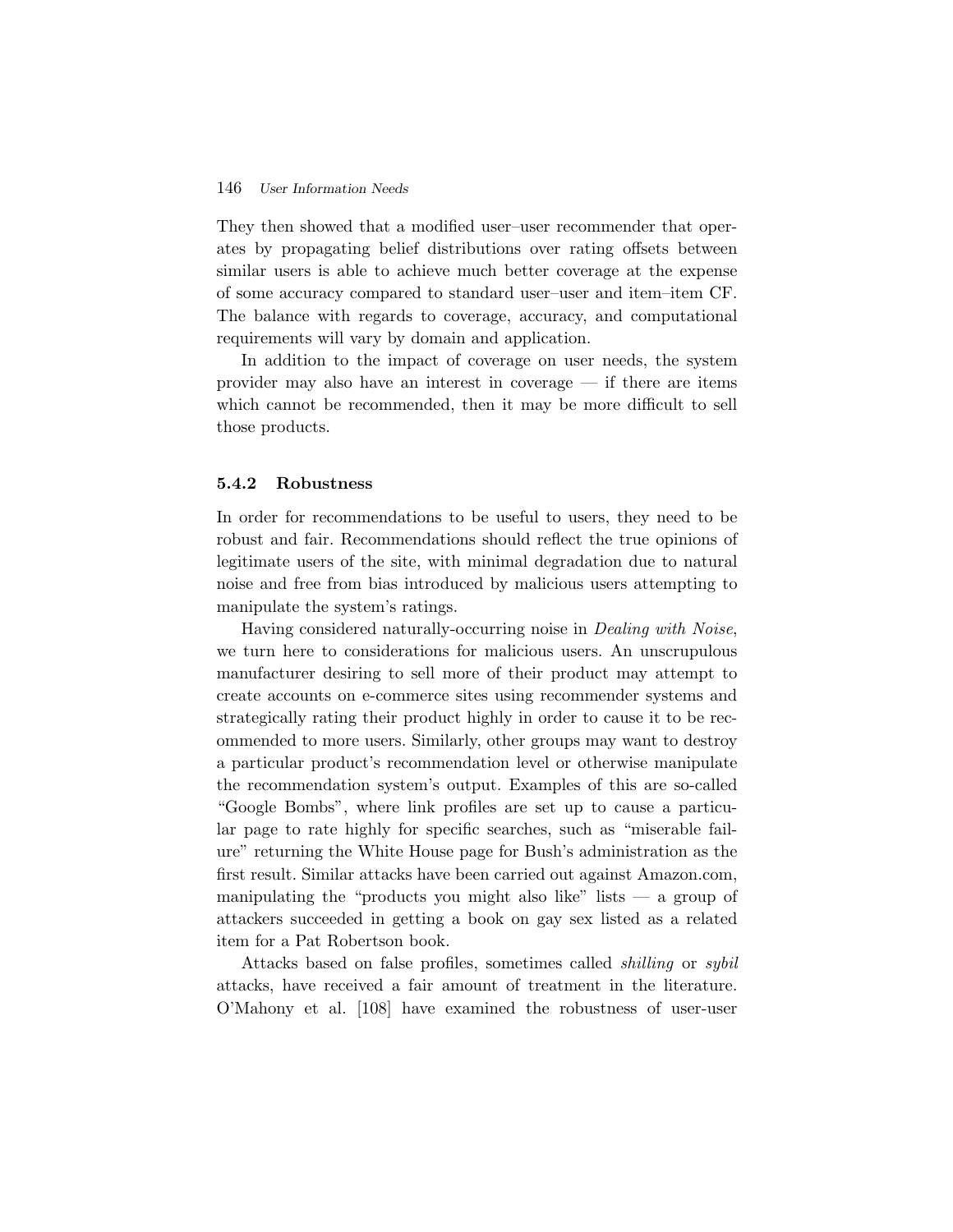#### *5.4 Systemic Needs* 147

collaborative filtering to such attacks. Lam and Riedl [82] found that profile-based attacks can influence predictions and recommendation, but that item–item CF is less vulnerable than user–user to such attacks. Matrix factorization approaches (specifically PLSA) are also fairly robust to attack [103]. Further, it is difficult to reliably detect the presence of malicious user profiles using standard recommender accuracy metrics, although classifer-based methods can detect some errant profiles [102]. Resnick and Sami [120] proposed a reputation-based system, the *influence limiter*, which can be added to any collaborative filtering system and uses reputation scores, computed by determining which users contribute to accurate prediction of a target user's ratings, to limit the influence of individual users on the target user's recommendations.

Many currently known attacks exploit knowledge of the recommender algorithm in use, and sometimes additional information such as the average rating for a given item. Sometimes specific weaknesses can cause a marked increase in attack success. For example, recommenders based on Pearson correlation without similarity damping are susceptible to shilling attacks with small attack profiles, as two users with few ratings in common have abnormally high Pearson correlations [108].

So far, most research on the robustness of collaborative filtering to manipulation has focused on a few specific attack methods, most notably the creation of false profiles with the goal of artificially boosting or depressing an item in recommendation lists. Little is known about other attack methods or attacks aimed at different goals (such as an attack attempting to discount the credibility of the system by causing it to generate spurious or bogus recommendations). Resnick and Sami [121] have shown that there is an inherent tradeoff between manipulation-resistance and taking advantage of the information in user ratings; in order to resist manipulation by an attacker capable of creating an unbounded number of shill profiles, a system must discard all user ratings.

#### **5.4.3 Privacy**

Recommendation is not the only need users have with respect to their relationship with a recommender system. Among other things, they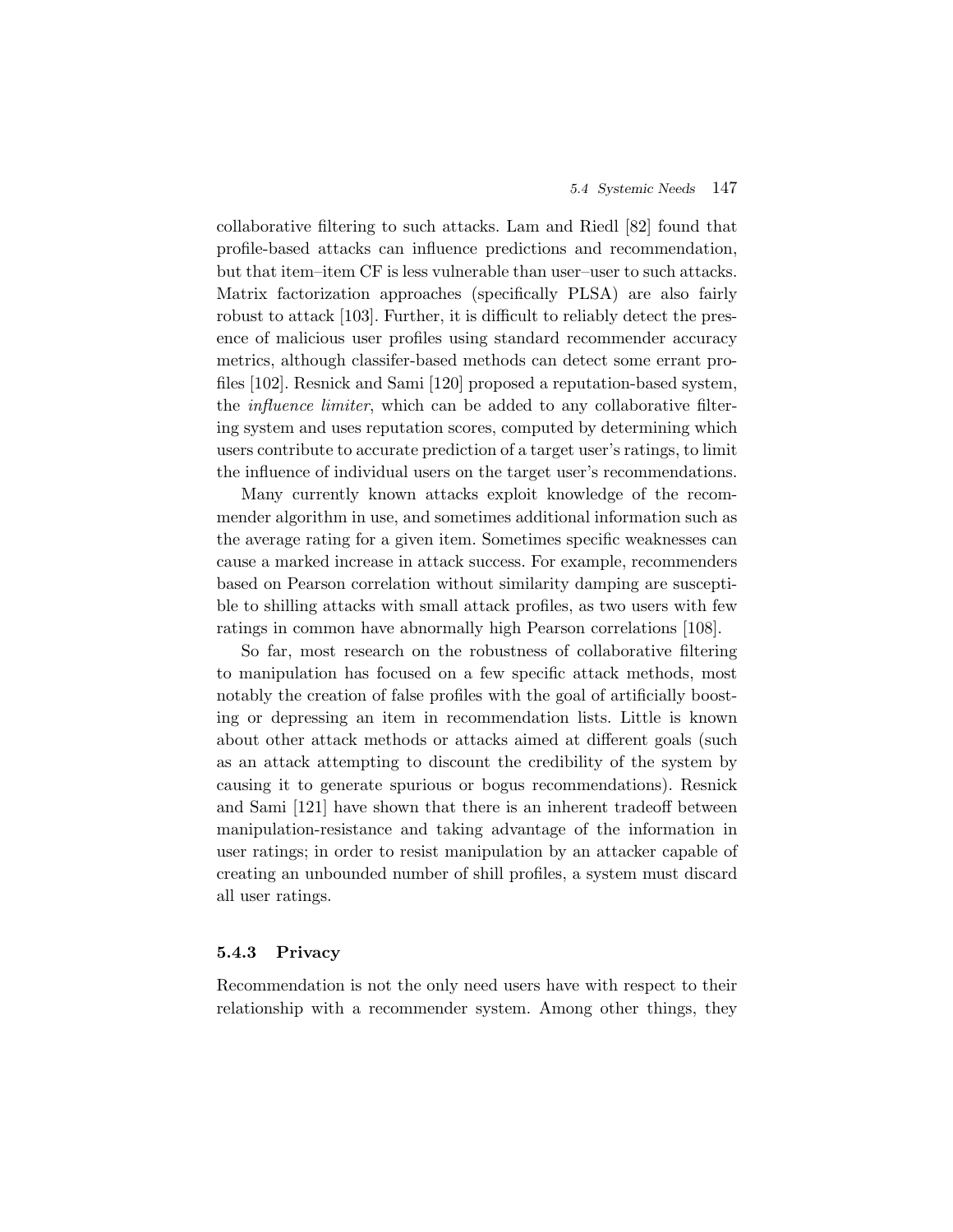#### 148 *User Information Needs*

may also desire privacy: ratings data can communicate a fair amount about a user's preferences and habits, and users may want to restrict the extent to which that data can be discovered by other users in a system (or even the system itself). Further, privacy is a significant consideration when releasing data sets to the public. There has been notable success in taking anonymized data sets, such as the Netflix Prize set, and de-anonymizing them (determining the identities of particular users) [41, 105].

An immediate privacy concern, at least within the e-commerce domain, is the ability for users of a system to gain information about other users. Ramakrishnan et al. [116] analyzed this problem, finding that users who tastes straddle seemingly-disparate regions of the item space can be susceptible to identification by other users of the system with access to aggregate sales data. They advised refraining from using connections involving a small number of people in producing recommendations so that the observable behavior of the recommender is based on sufficiently large samples that it is infeasible to identify individual users. The requirements for this attack are fairly sophisticated, but feasible with vendors sharing data and utilizing third-party personalization services.

Research has also considered recommendation schemes that allow users to receive recommendations and/or predictions without any central party knowing all users' ratings. Canny [26, 27] proposed factor analysis with this goal in mind, using homomorphic encryption and zero-knowledge protocols to allow users to collaboratively compute a recommendation model without disclosing their individual ratings. Other matrix factorization techniques such as singular value decomposition have also been deployed to implement decentralized recommenders: the PocketLens algorithm used SVD with encryption to perform decentralized collaborative filtering on hand-held devices [101] and Polat and Du [113] proposed using SVD with randomly-perturbed data to preserve privacy.

Hybrid methods, involving central servers that are partially trusted, have also been considered. Notable among these is Alambic, an architecture which separates purchasing and recommendation [8]. It calls for recommendation providers to be distinct from e-commerce providers,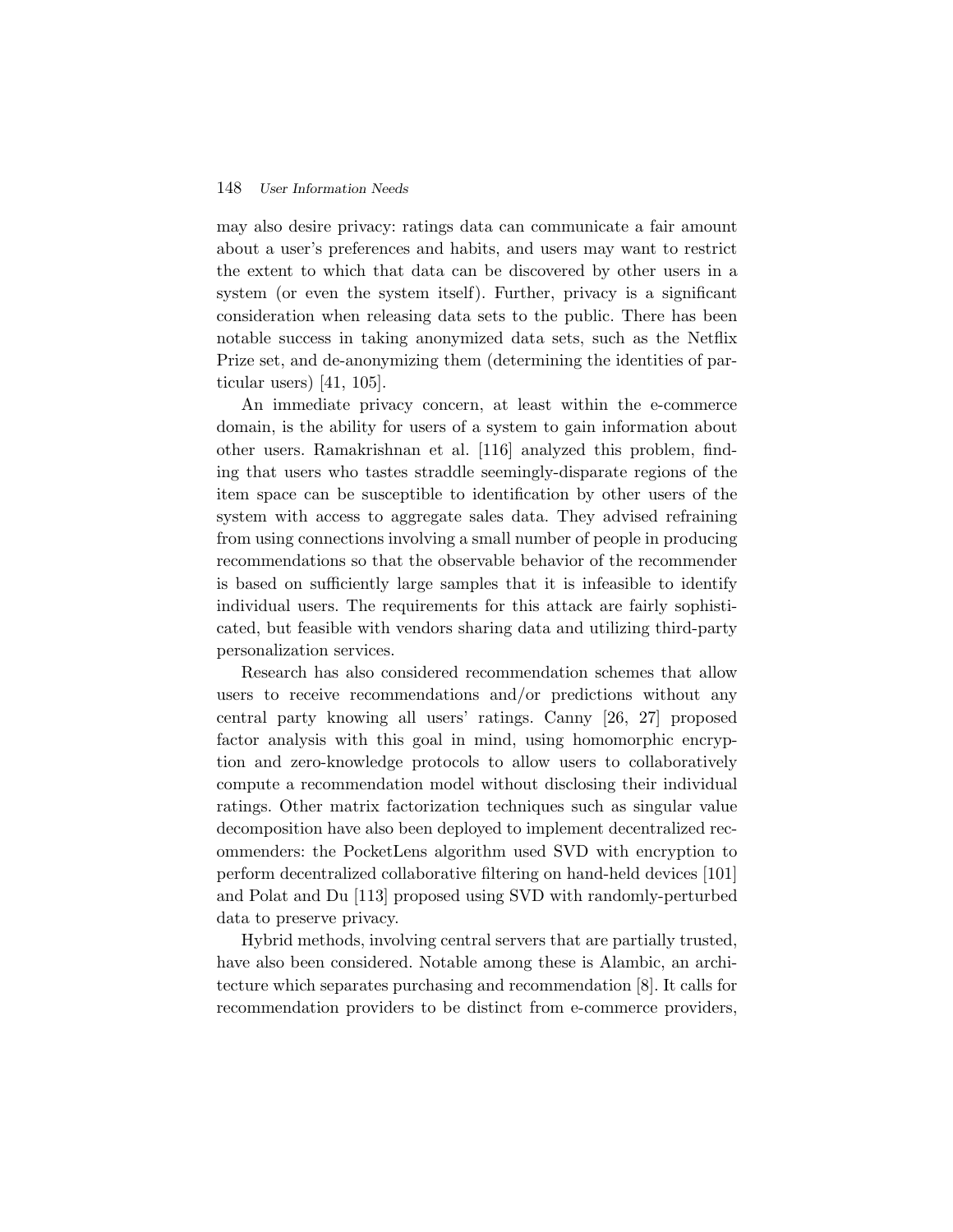so that the e-commerce vendor does not know a user's history and the recommendation provider does not know their current activity. There have also been proposals to have users share and aggregate their ratings before submitting them to the central server [138].

Kobsa [75] provide a thorough analysis of the privacy concerns in personalization systems in general, including legally imposed conditions. We refer you to that work for further reading on this aspect of the user–recommender relationship.

#### **5.5 Summary**

Within results of equivalent accuracy or numerical quality, there is still sufficient variation that algorithms with equivalent accuracy performance can produce recommendations that are qualititatively different from each other in terms of user response. This provides opportunity to tailor a recommender system deployment to meet the particular needs of its users. This can be done by tuning the algorithm to the expected needs [99], providing (or automatically adjusting) parameters to influence its behavior [156], or switching algorithms based on the user's current task [156].

As with user interface design (and, indeed, design for any system that interacts with humans), clearly identifying the user tasks the system is intended support and what users expect from the system provides a useful framework for the design and evaluation of a recommender system. At the end of the day, users are more concerned with having their needs met or otherwise getting value from a system than numeric measures of its accuracy.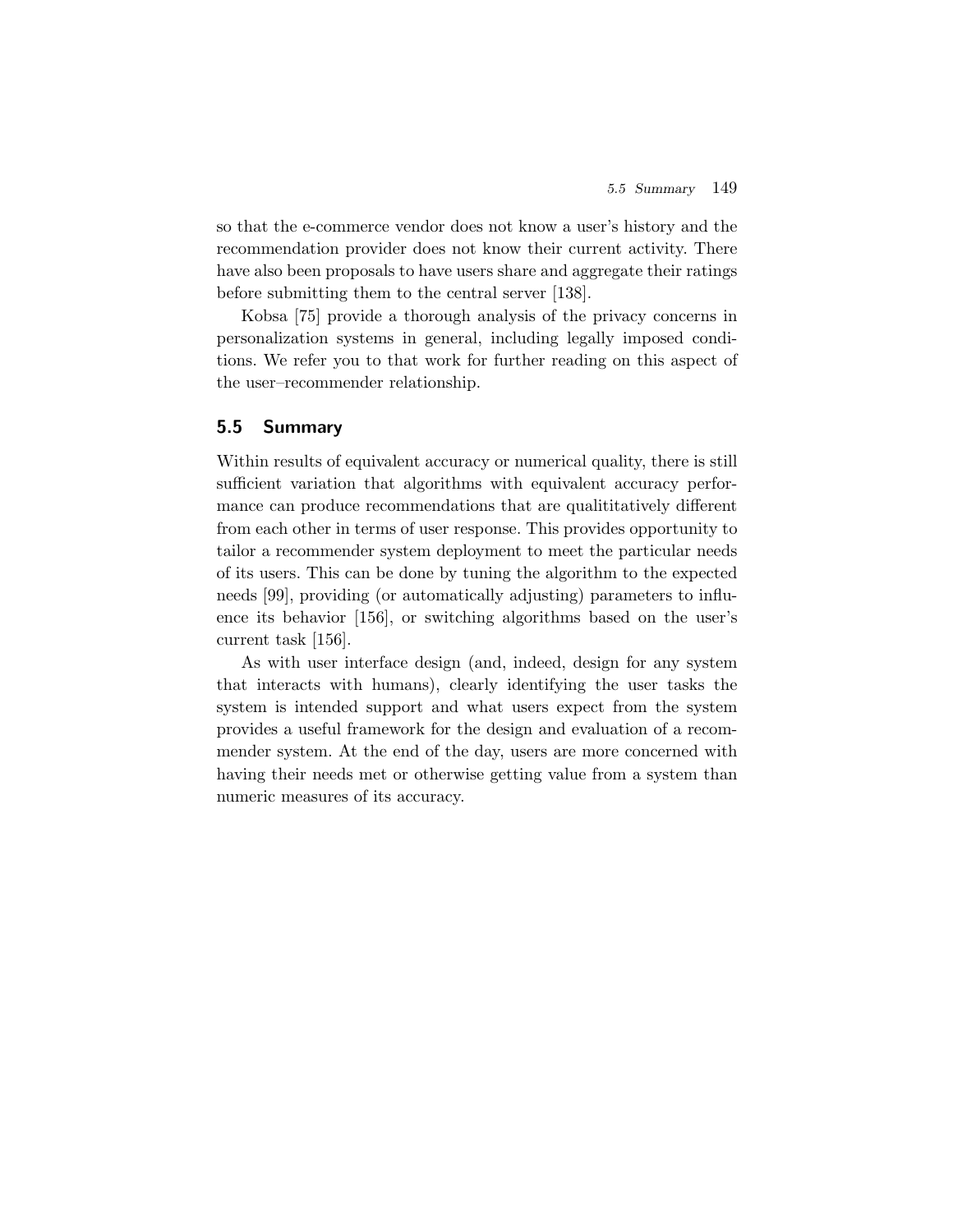# **6**

## **User Experience**

In order to move from predicting preference to meeting user needs, recommender systems must interact with their users in some fashion. They need to collect ratings, frequently requiring user interaction (although this interaction is occasionally indirect), and they must present the recommendations or predictions back to the user.

Recommenders also have the opportunity to integrate more broadly with user experience, particularly the social context in which recommendations are received and used. There have also been projects to use recommenders to affect user behavior in ways beyond purchasing products or seeking entertainment.

This section surveys a variety of work that has been done on user interaction with recommenders and on the ways in which recommenders interact with user experience and social contexts. Better understanding of human–recommender interaction and how recommenders affect and are affected by the people who use them is also an important direction for further recommender systems research.

#### **6.1 Soliciting Ratings**

As discussed in *Rating Scales*, a variety of methods have been tried for soliciting ratings from users of recommender systems. GroupLens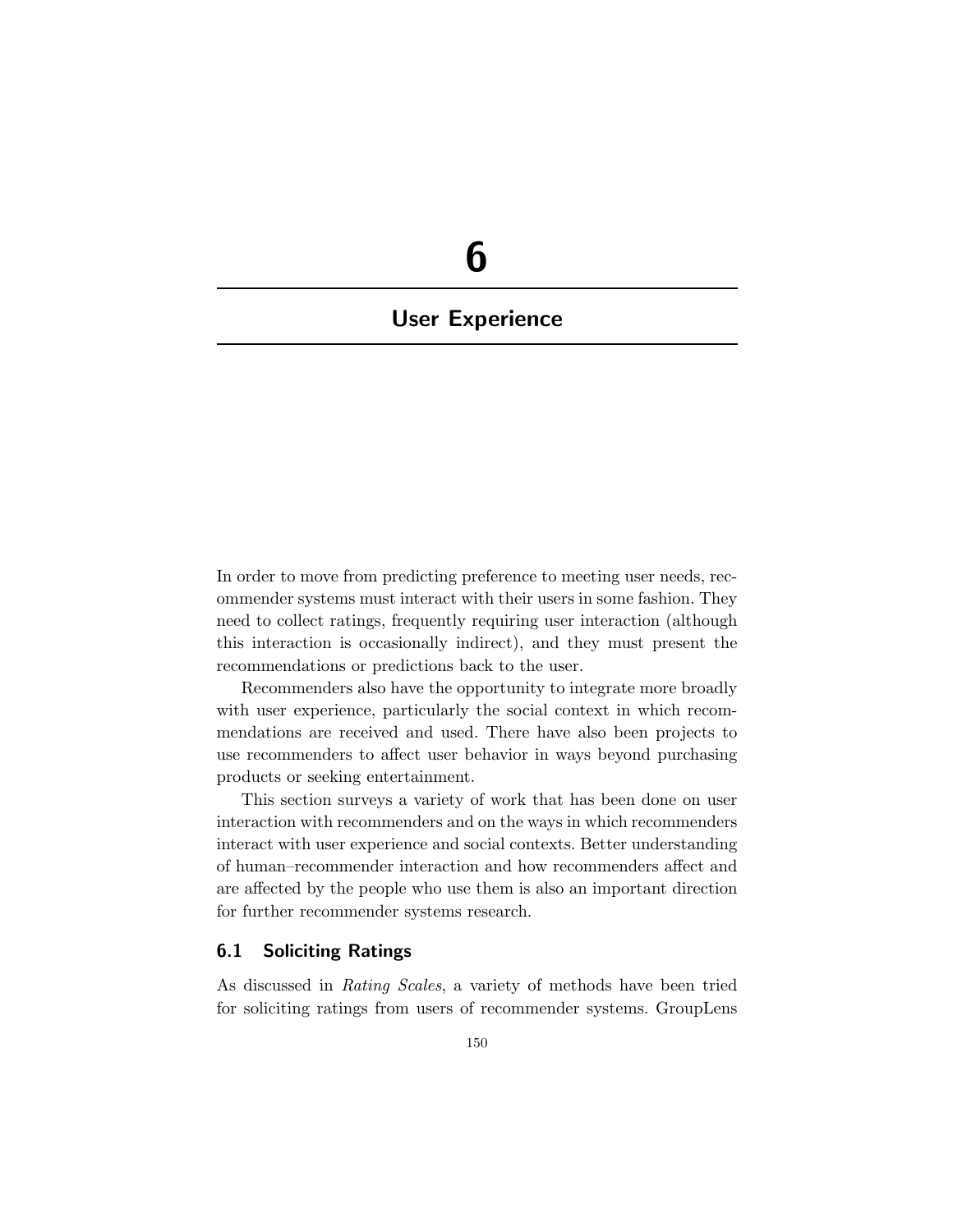augmented standard newsreaders with buttons or commands for applying ratings of 1–5 stars [119]. Jester provided a continuous bar that recorded the position at which users clicked it as their rating (using an HTML image map) [50]. MovieLens uses drop-down menus or images for users to select 1–5 star (with half-star) ratings; some early recommenders interacted with users via e-mail.

The most common interface construct for allowing users to provide ratings is a rating widget of some kind displayed with the item either on an item info details or in its entry in a list. In general, the rating interface will need to integrate well with the rest of the application or site's user experience, and standard human–computer interaction design principles apply (including using interface devices familiar to users from other systems). There is currently a good deal of inconsistency, even within a single system, with regards to how ratings are collected; Karvonen et al. [70] provide a heuristic evaluation of several popular web sites with rating or reputation interfaces and demonstrates a number of consistency issues. Live deployments are not all bad, however; Netflix star ratings and Pandora's thumbs up/down are good examples of current best practices in rating interfaces.

Users prefer more granularity in their ratings interfaces — on a 5-star scale, they like to be able to give half-star ratings — so it is beneficial for the user experience to allow a relatively fine-grained rating process, but the increased granularity of ratings will not necessarily translate into more accurate recommendations [34].

# **6.2 Presenting Recommendations**

Once the system has collected user ratings and computed recommendations, it must communicate those recommendations to the user so that they can evaluate and potentially act on the recommended items. Communicating predictions is fairly straightforward  $-$  in an item listing or details view, the predicted preference can be shown as a feature of the item. MovieLens does this, replacing the predicted preference with the user's actual rating when it is an item they have rated.

Methods of presenting recommendations have changed as communications technology evolved. In the early 1990s, when the Web was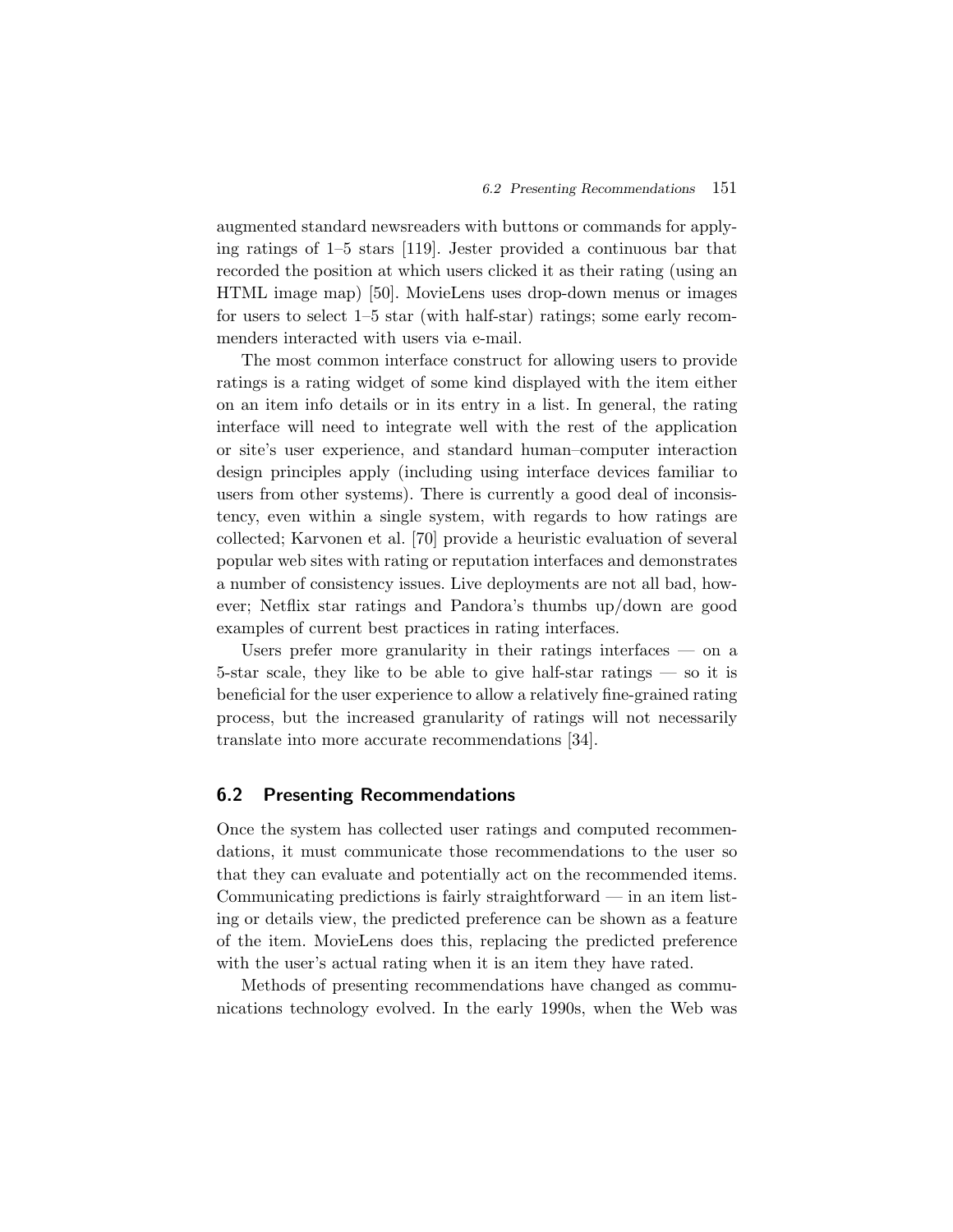young and had not yet achieved widespread usage, recommenders such as BellCore's video recommender interacted with the user via e-mail: users e-mailed ratings of movies to videos@bellcore.com and received recommendations in an e-mail reply [62]. The majority of recommender systems are currently built into web sites. TV set-top boxes are also used as a delivery mechanism for recommendations [4], soliciting ratings via the remote control and presenting the user with a list of recommended shows with their air dates. Increasing usage of sophisticated cell phones have made mobile recommendations increasingly a reality [100]. Delivering recommendations via devices other than traditional PCs has the potential to bring recommendation much closer to the actual context of use for a wider variety of items — TV shows or movies can be immediately watched, and users can receive product recommendations while in the store or at the theater.

There is more diversity in approaches to showing recommendations. Some systems, such as MovieLens, merely have a view where items are displayed in a search results fashion ordered by predicted preference. Others display various forms of recommendations in-line with the browsing experience: many pages on Amazon.com, such as product information pages and shopping baskets, show recommendations based on the user's past history or the actions taken by other users with respect to the currently displayed item.

In environments where the cost of consumption is low and recommendation process is ongoing, the system can simply provide the user with the recommended item. This is done by Jester, where the system shows the user jokes and asks for ratings until the user decides to leave [50]. Music recommenders such as Pandora also frequently do this — Pandora starts playing the next song, and users can skip or thumb-down the song if they don't like it.

One specific aspect of communicating recommendations to users is that of explaining why particular items were recommended. Recommender systems are frequently "black boxes", presenting recommendations to the user without any explanation of why the user might like the recommended item. Explanations seem to be useful, however, for helping the user be confident in the provided recommendations and to make better decisions based on them [60].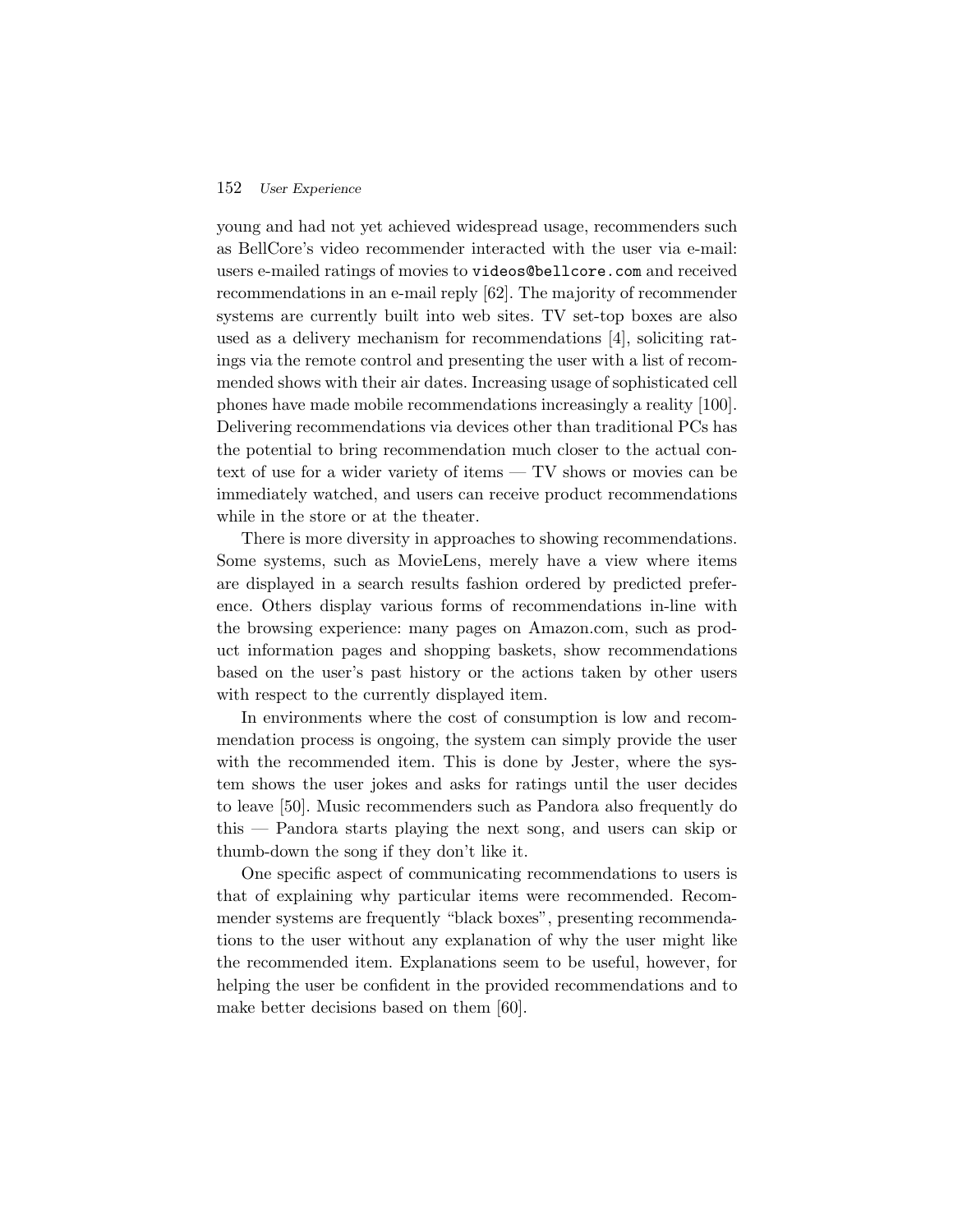Explanation methods can stem from a variety of goals. Tintarev [144] identifies seven potential goals for explanations of recommendations: transparency of the recommender algorithm, scrutability of the results, trustworthiness of the recommendations, effectiveness for supporting decisions, persuasiveness, efficiency of decision-making, and satisfaction with the recommendation process.

User modelling work by Cook and Kay [32] demonstrated a means for showing users the system's model of them and showed that many users were interested in this information. The earliest systematic evaluation of recommender explanations was by Herlocker et al. [60]. While it did not show a change in users' enjoyment of recommended items based on explanations, that study did document a significant user interest in explanations of the recommendations they received. Bilgic and Mooney [17] argue that for many domains, user satisfaction with the item is more important than whether they act on the recommendation: satisfaction and effectiveness are more critical to evaluate than persuasiveness. A later focus group study suggested that explanations can help with user satisfaction by helping them better know what to expect [145].

For other stakeholders the balance of explanatory goals can be different. An e-commerce site typically uses recommendations to increase sales volume, increasing the importance of persuasion as a goal. This has limits, however — if the system has a reputation for recommending bad items it can lose trust with users and suffer in the long run.

Some work has been done on assessing the impact of the recommender interface on user reception of recommendations [54, 60]. Ultimately, however, this will likely have a good number of domainand system-specific attributes. Further, it is an example of one of the aspects of recommender evaluation that cannot be done off-line: to measure user response to recommendation, it is necessary to test a system with actual users.

## **6.3 Recommending in Conversation**

Many recommender systems simply provide the user with a set of recommendations or predictions, and the only feedback mechanism provided to the user for refining future recommendations is the ability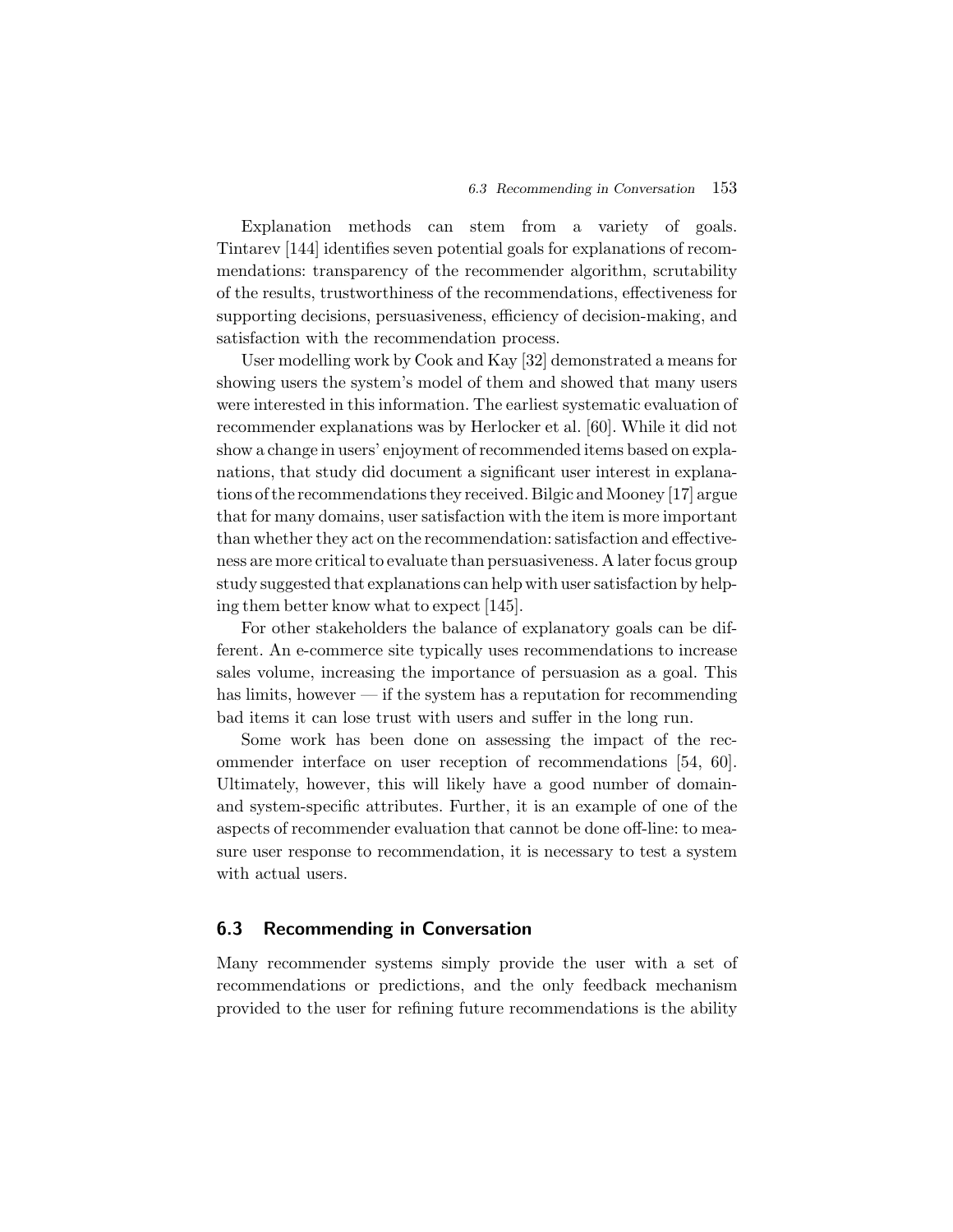to rate (or purchase) more items. *Conversational recommenders* seek to expand that, soliciting the user's input to more accurately meet their needs through an ongoing cycle of recommendation and feedback (a *conversation*). In some ways, the resulting user experience is similar to that of Grundy [123], in which the user could reject the suggested book and receive a new suggestion. Conversational recommendation has predominantly been explored in the context of case-based reasoning systems [3, 46, 94] where recommendation is of a more content-based than collaborative nature.

McGinty and Smyth [94] divide the kinds of feedback which are solicited by various recommenders into four types: *value elicitation*, where the user provides a specific value for some feature as a hard constraint (e.g., "built by Sony"); *ratings*, where the user provides ratings for items; *critique*, where the user provides a specific correction to the system's recommendation (e.g., "like this, but with more megapixels"); and *preference*, where the user selects the most desirable of the recommended items and the system replies with more items similar to the selected item.<sup>1</sup>

# **6.4 Recommending in Social Context**

So far, the recommendation systems considered have all treated the user as a single, independent entity who will consume the recommendation without interaction with others. There has been work, however, on making recommender systems aware of social contexts and connections between users.

### **6.4.1 Group Recommenders**

Group recommenders have the goal of recommending items to be experienced by a group of people, aiming to find an item (such as a movie or travel destination) which all members will enjoy [92]. PolyLens provided movie recommendations to groups by using MoveLens's user–user collaborative filter to generate predictions for each user, producing the

<sup>1</sup> Under this taxonomy, traditional ratings-based recommender systems become a special case of conversational recommenders without an explicitly articulated recommend-refine cycle.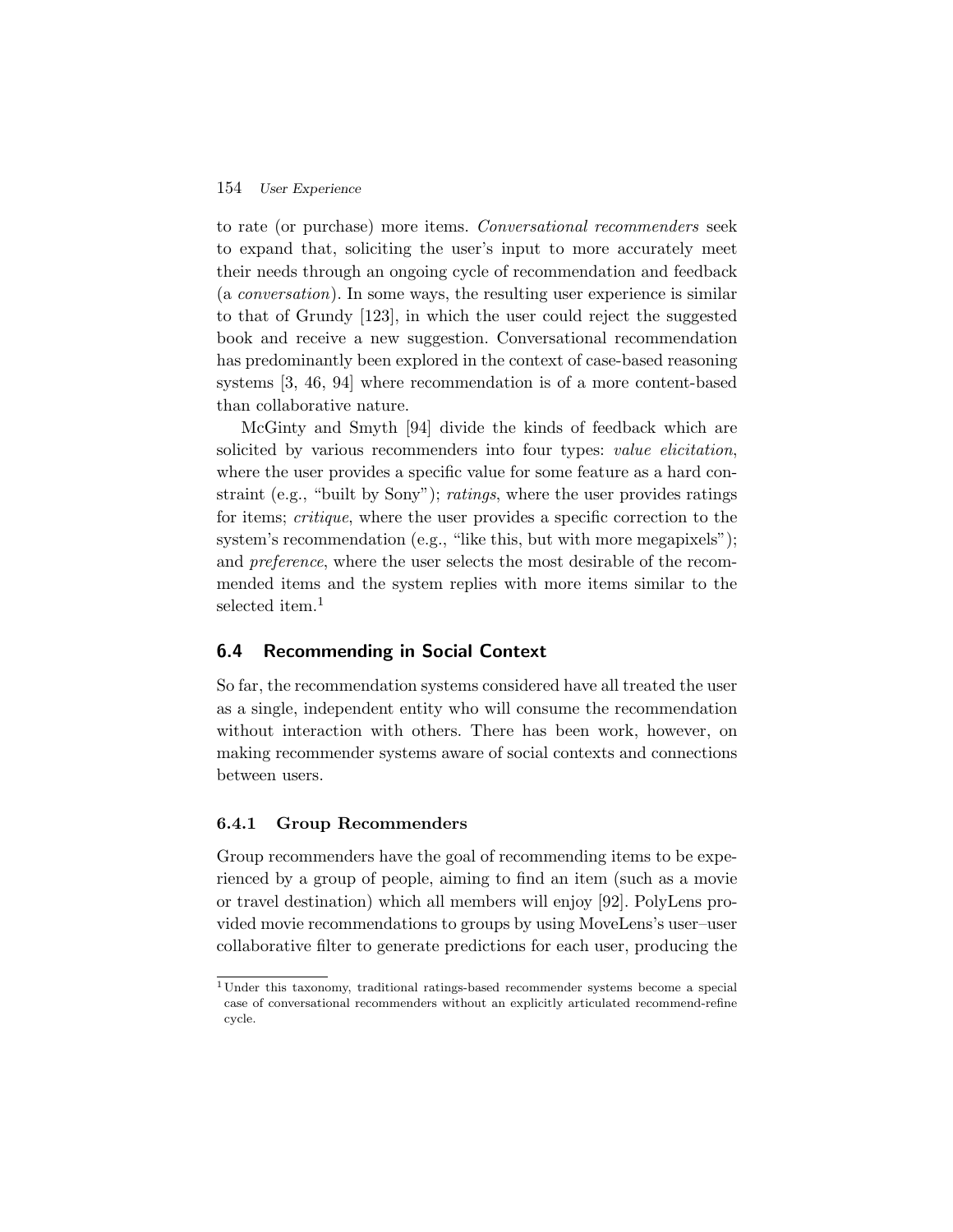group's recommendations by merging the individual predictions using the "principle of least misery": the predicted preference for a movie was the lowest preference predicted for any group member [107]. Users enjoyed having the group recommendations, although there are privacy tradeoffs as some information about users' preferences can be inferred by their fellow group members.

Jameson [66] describes a number of challenges in building group recommenders. First is preference collection: while PolyLens simply used the ratings each user had previously provided, in some domains it can be desirable to allow users to see each other's stated preferences and/or interact with each other around the preference-stating process. Second, the preferences need to be aggregated and the recommendations produced.With user–user CF algorithms, this can be done either by blending individual recommendation lists for each user or by creating a composite pseudo-user for the group and generating recommendations for that user [107]. In either of these cases, it is necessary to have some aggregation function for combining preferences. O'Connor considered several methods for PolyLens, including minimum preference, maximum preference, and average preference; Jameson points out that it is important for this preference function to be *non-manipulable* so that no user can manipulate the group's recommendations by falsely stating their preferences. For his Travel Decision Forum system, he selected median as the aggregation function. This requirement is important, as manipulability has been a problem for deployed group recommenders. The initial trial of theMusicFX system for selecting fitness center background music allowed an individual to force a music change by giving the current music the minimum rating [92].

After the system has produced a set of recommendations for the group, it needs to provide the group with those recommendations and, in some cases, support the group as they finalize their decision. Jameson spends some time on the nuances of facilitating group decision around the resulting recommendation lists.

# **6.4.2 Incorporating Trust in Recommenders**

Even when recommendations are intended for individual users, users may have relationships with other users that can be used as an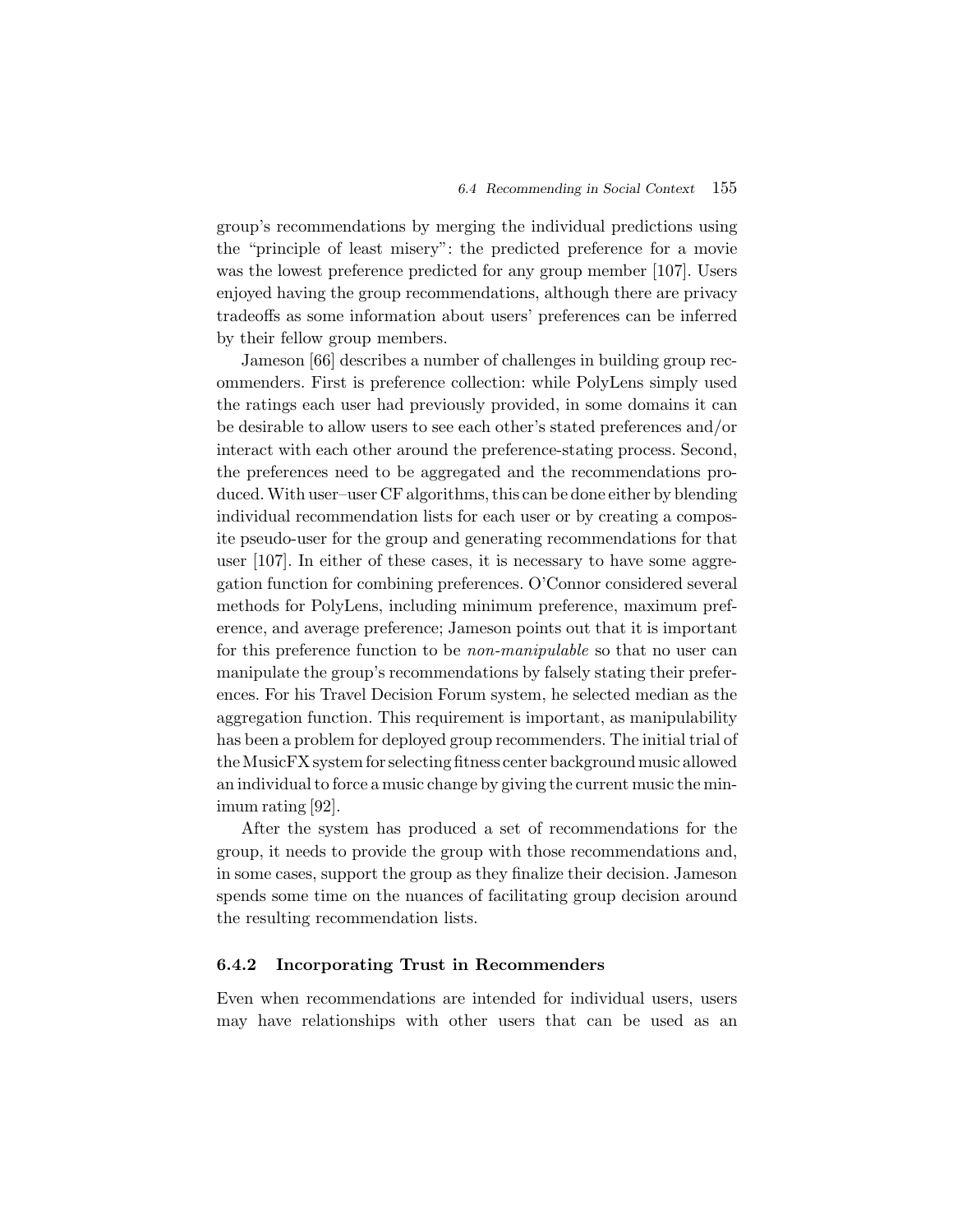additional source of information in the recommendation process. This is particularly the case with the rise of social networking, with extensive data available about peoples' connections to each other.

Various authors have proposed methods for integrating information about user's connections into recommender systems in the form of "trust-based recommenders". Massa and Avesani proposed a method for using users' statements of their trust in other users' opinions to weight user ratings by estimated trust rather than similarity in user– user CF when producing predictions and recommendations and built a ski mountaineering site around it [12, 91]. Golbeck [47] used a similar integration method, based on a different trust estimation algorithm, for movie recommendation.

Trust is a complicated concept, and representing and estimating it computationally is difficult. While many systems have a good deal of information about peoples' connections, how those connections correspond to trust in recommendation is not obvious. Even annotating the network with trust ratings is problematic, with confidence and notions such as active distrust making a useful single "estimated trust" value an elusive goal. There is continued work, however, on various methods for estimating and propagating trust through social networks [12, 47, 48, 114, 155]. Ziegler and Golbeck [154] found that trust and conventional rating similarities are correlated. Guy et al. also found that users tended to find recommendations of web sites, discussion forums, and other social software artifacts more interesting when they were recommended from the user's social connections rather than users with similar preference histories [54].

### **6.4.3 Recommending Social Connections**

Some recommender projects have gone beyond recognizing that recommendations are used in social contexts by using recommenders to alter or enhance the structure of that social context — recommending social connections or friends.

Kautz et al. [72] did early work in this direction, building the Referral Web system that allowed users to query their social network;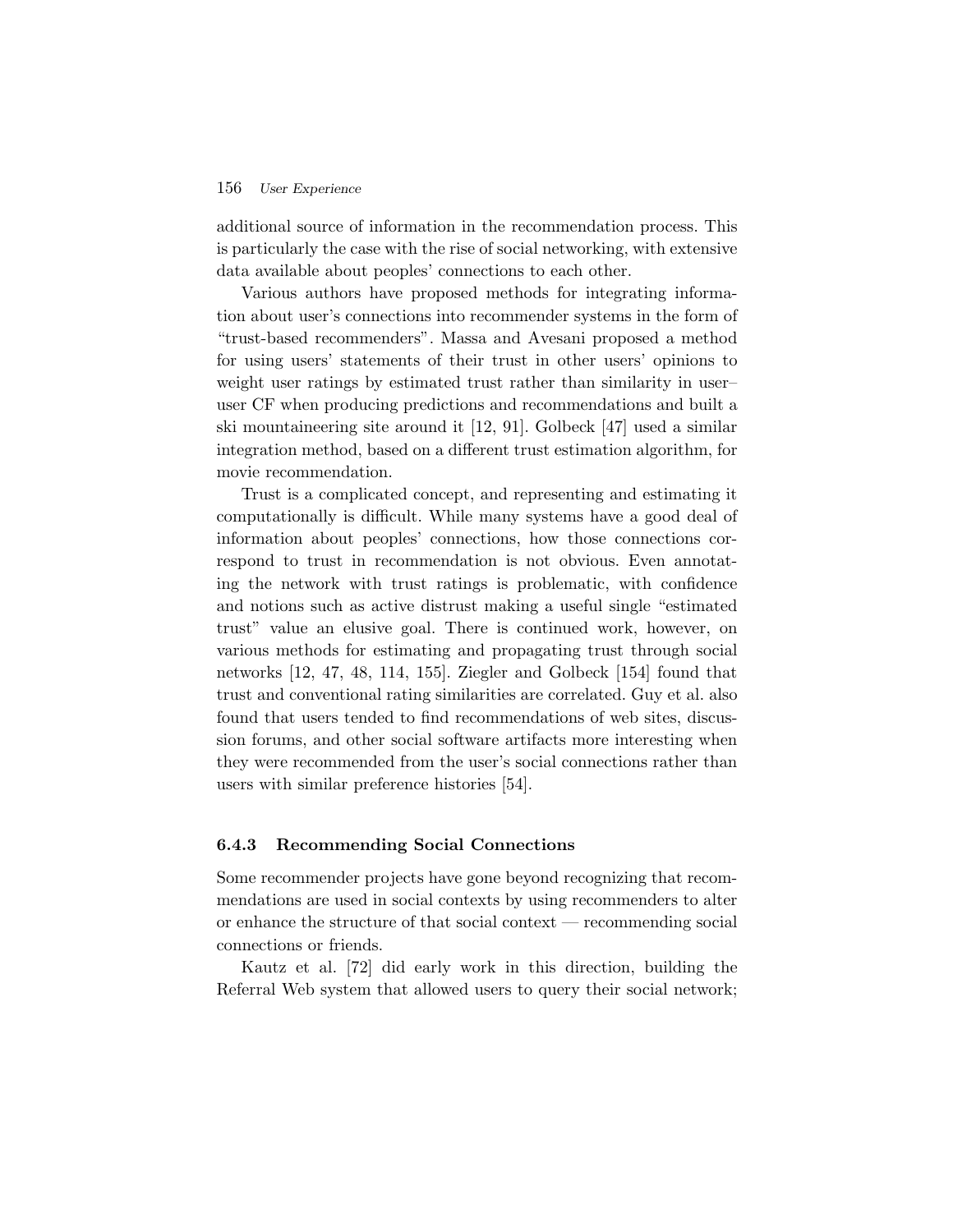McDonald [93] extended these ideas by building a recommender for individuals with particular expertise from the user's social network or organization. These systems enabled users to find people in their social network or organization that could provide them with particular expertise or otherwise meet a need they had.

Terveen and McDonald [143] provide a survey and overview of social connection recommendation, covering information-need-based recommendation such as that of Kautz et al. and McDonald as well as other applications of social connection recommendation. Recent work has focused on recommending connections in the contexts of online social networks [28].

# **6.5 Shaping User Experience with Recommendations**

The interaction between recommender systems and user experience goes beyond providing a useful user experience around recommendations. Recommendations can also be used to alter user experience and behavior. Cosley et al. [34] found that predictions influence user rating behavior, but there is interest in using recommender systems to influence user behavior in broader contexts.

SuggestBot, an implementation of *intelligent task routing*, uses recommender algorithms to suggest pages that Wikipedia editors may want to edit [33]. Intelligent task routing aims to help people do work on community-maintained projects by guiding them to work that needs to be done and which matches with their interests as inferred from prior work history.

In online social networking tools, recommenders have been successfully deployed to improve user experience and engagement. Recommending connections to existing users of IBM's internal social networking site SocialBlue (formerly known as BeeHive) resulted in users expanding their connections. Users' social network information was more useful for finding people they already knew on the system, but recommender algorithms based on similarity in user profile contents were more effective at helping users discover new friends [28]. Recommending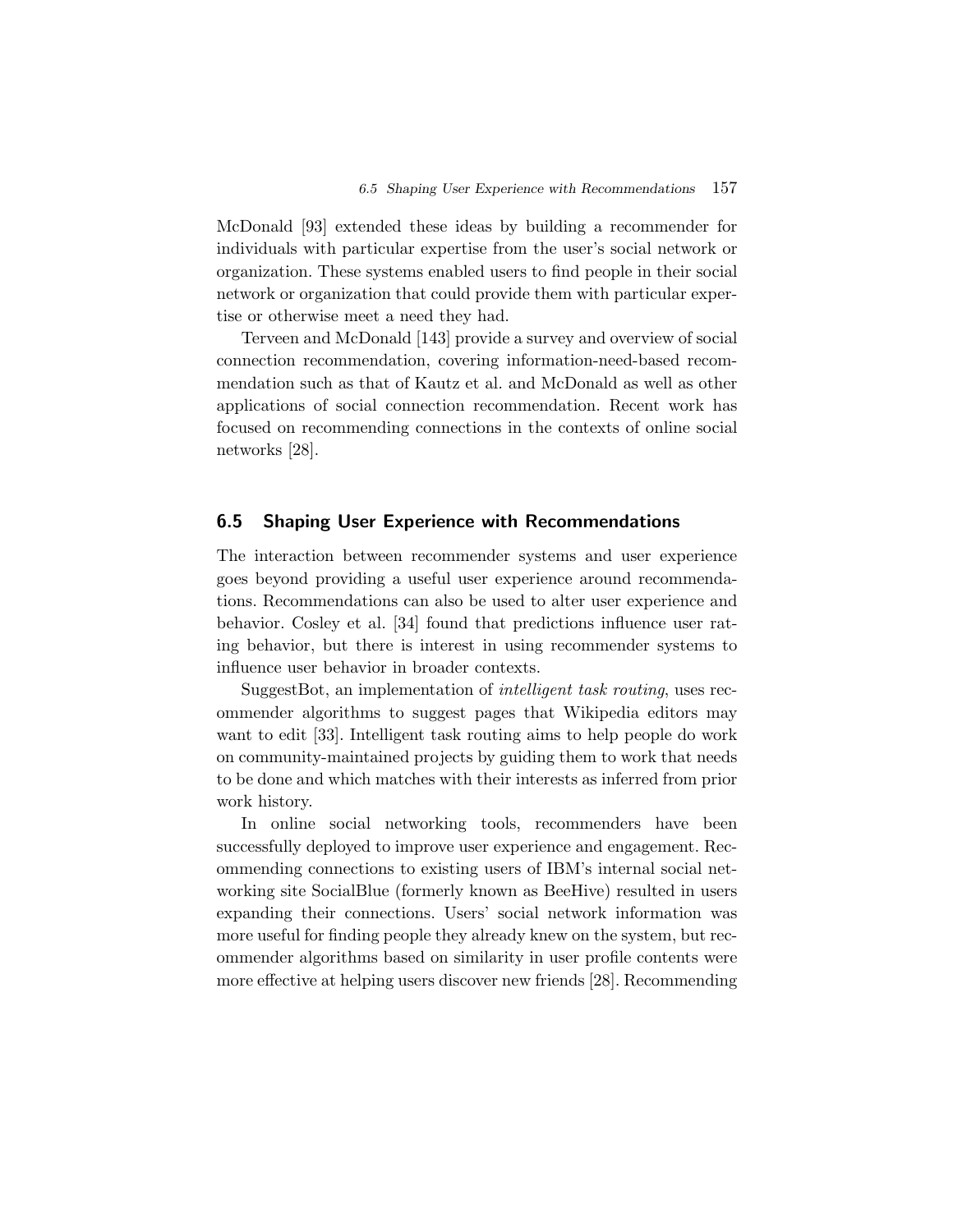social connections and profile content to new users resulted in the users being more active on the site [42].

Recommenders therefore have the potential not just to meet information needs, but to shape and guide user behavior both on-line and in the real world.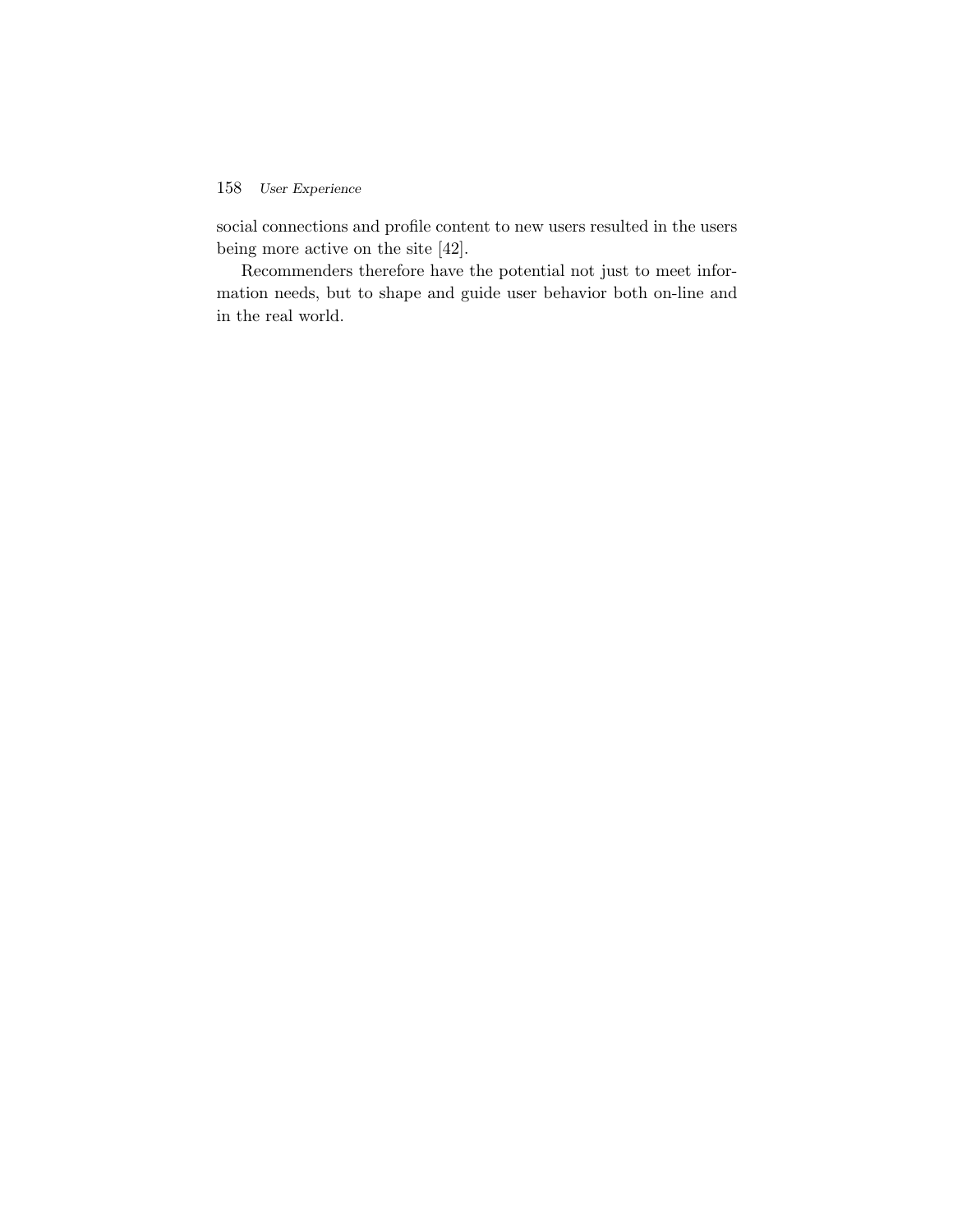# **7**

# **Conclusion and Resources**

Recommender systems have become ubiquitous. People use them to find books, music, news, smart phones, vacation trips, and romantic partners. Nearly every product, service, or type of information has recommenders to help people select from among the myriad alternatives the few they would most appreciate. Sustaining these commercial applications is a vibrant research community, with creative interaction ideas, powerful new algorithms, and careful experiments. Still, there are many challenges for the field, especially at the interaction between research and commercial practice. We have framed these challenges here in a five part taxonomy.

**Algorithms:** Recommender systems researchers have developed a suite of highly effective algorithms for the basic problem of recommending a set of substitutable goods from a large population of similar goods to individual users. There are however many remaining algorithmic challenges, most involving richer sets of data about the users, the items, the interactions between the users and the items, or the relationships among groups of users or groups of items. For instance, how can such sources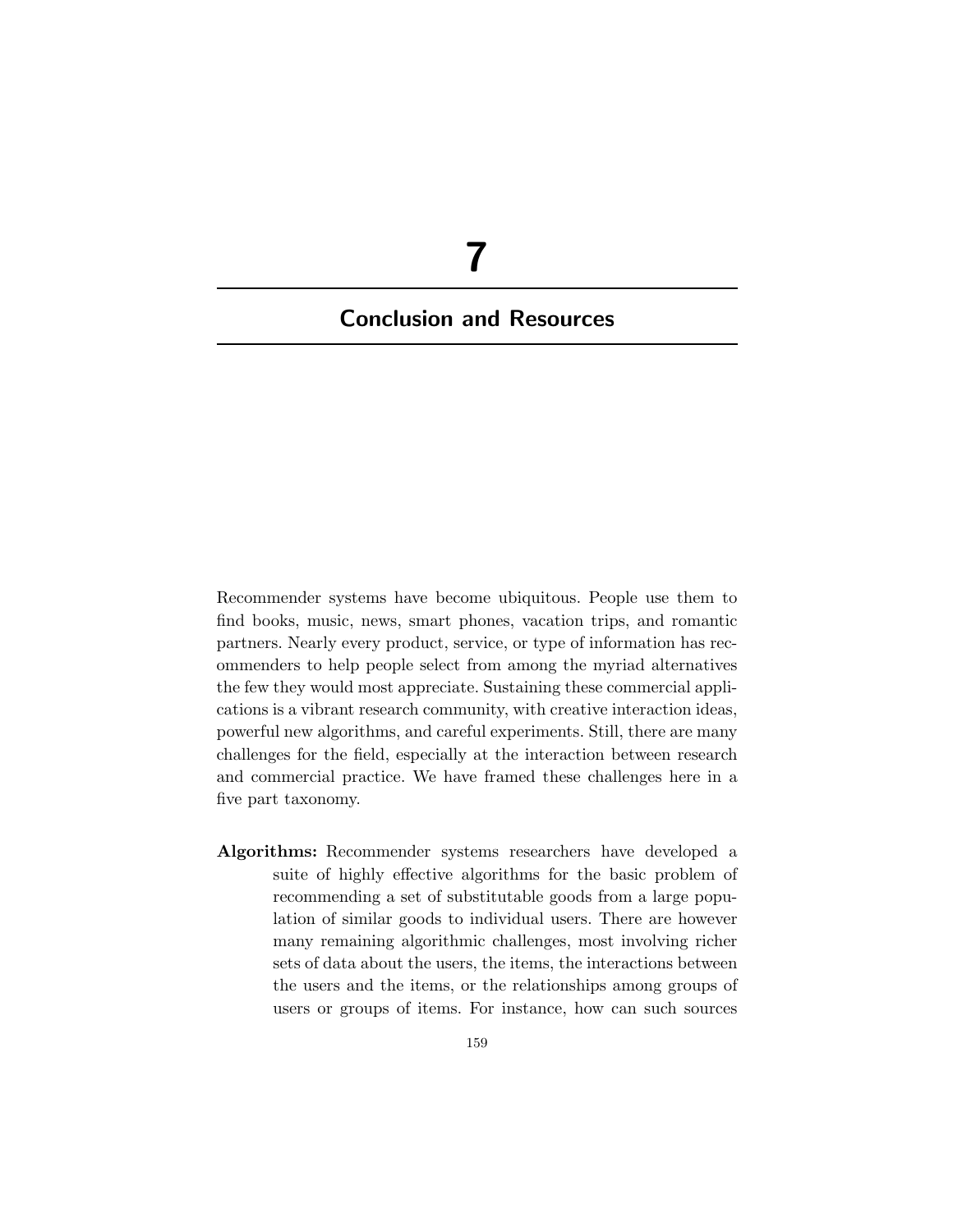### 160 *Conclusion and Resources*

as Amazon reviews and Twitter posts about items be incorporated into recommendations. We expect to see a wide variety of approaches, but are particularly optimistic about algorithms that generalize to process multiple parallel matrices of user and item data simultaneously.

- **Data:** The data used by recommender systems are sometimes biased in unexpected ways that can have a dramatic effect on outcomes. For instance, in designing algorithms for selecting items for new users to rate in MovieLens we found that the original Movie-Lens algorithm, which was performing poorly in practice, nearly always scored higher in offline tests than the newer algorithms we were designing. The reason is that since new users had been using the original algorithm for years, the dataset we were using for offline testing was much more likely to have a rating for items chosen by that algorithm than by any new algorithm. Similarly, nearly all rating data sets are strongly biased toward high ratings, because users are careful to only choose to consume items they suspect they will like. This class of problems is challenging to solve in general, but there are some elegant approaches emerging for specific instances. For instance, researchers have shown that datasets can be effectively statistically unbiased for some popularity biases [88].
- **User experience:** The goal of recommender systems is to improve user experience. In both research and practice, crafting the user experience to fit the application and the user lifecycle remains a substantial challenge. One challenge is to adapt the nature of recommendations as the user gains more experience with the recommender  $-$  a new user may need more verifiable recommendations and may lack the trust needed for highrisk recommendations. A similar challenge is how to balance serving the individual now (with the best available recommendation) vs. serving the individual and community long-term (with recommendations that help the recommender system learn). These challenges vary with different domains, and particularly with different usage patterns. Part of the research challenge is to design interfaces that give users control over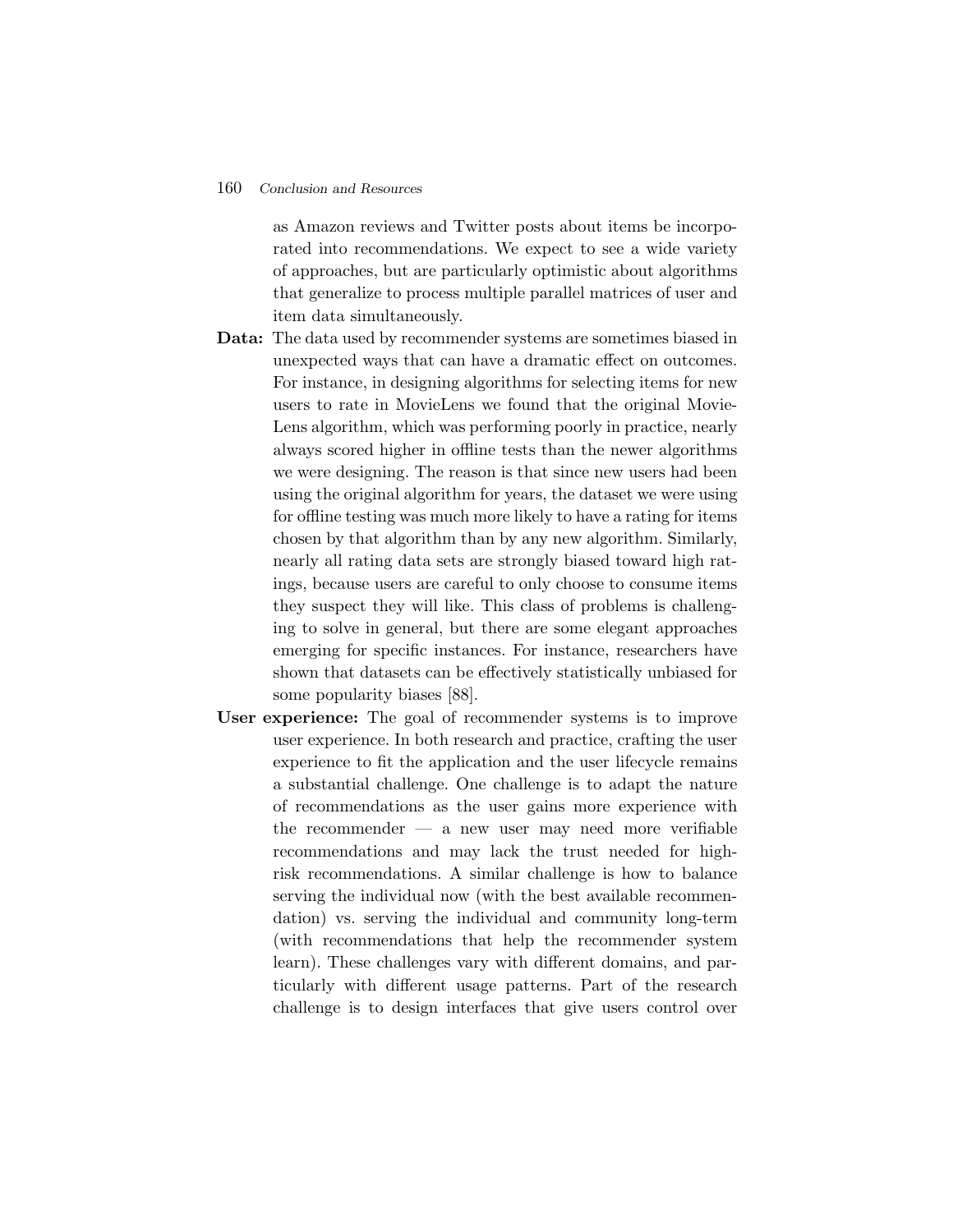the recommendation process without overwhelming the user or rendering the tool too complicated for novice users.

- **Evaluation and metrics:** Evaluation of recommender systems has advanced significantly over the past decade, but many challenges remain. Even with a better understanding of the relationships among different algorithm performance metrics, the field struggles to standardize evaluation. As a result, too often research results are incomparable with prior published results, even when based on the same data sets. Examples of this problem include the lack of standard treatment of items for which the recommender is unable to make a prediction. The broader goal of user-centered holistic evaluation, including A/B testing of the short- and long-term effects of recommendation differences, is still met by only a few research groups and companies that have the live systems and resources for such evaluation. Deploying innovative recommenders is still too hard, and there is a substantial need for research platforms where innovations can be tested without first building up a community of thousands of users.
- **Social impact:** Because collaborative filtering recommender systems must by their nature collect substantial personalized data about their users, they face important privacy and security challenges. Researchers have been approaching these challenges head-on by attempting to develop ways to collect and store data in such a way that extracting personalized data is provably difficult. Recommender systems also have some unique community challenges. One such challenge is about the relationship between the recommender system and its community of users. How do the users know that the recommender system is providing honest recommendations? Furthermore, the existence of the recommender may influence the structure of the community over time. If users are choosing items to read based on personalized recommendations, over time they may cluster into groups of like-minded individuals, *balkanizing* the community into groups who seldom interact with people with whom they do not agree. We hope in the future to see recommender systems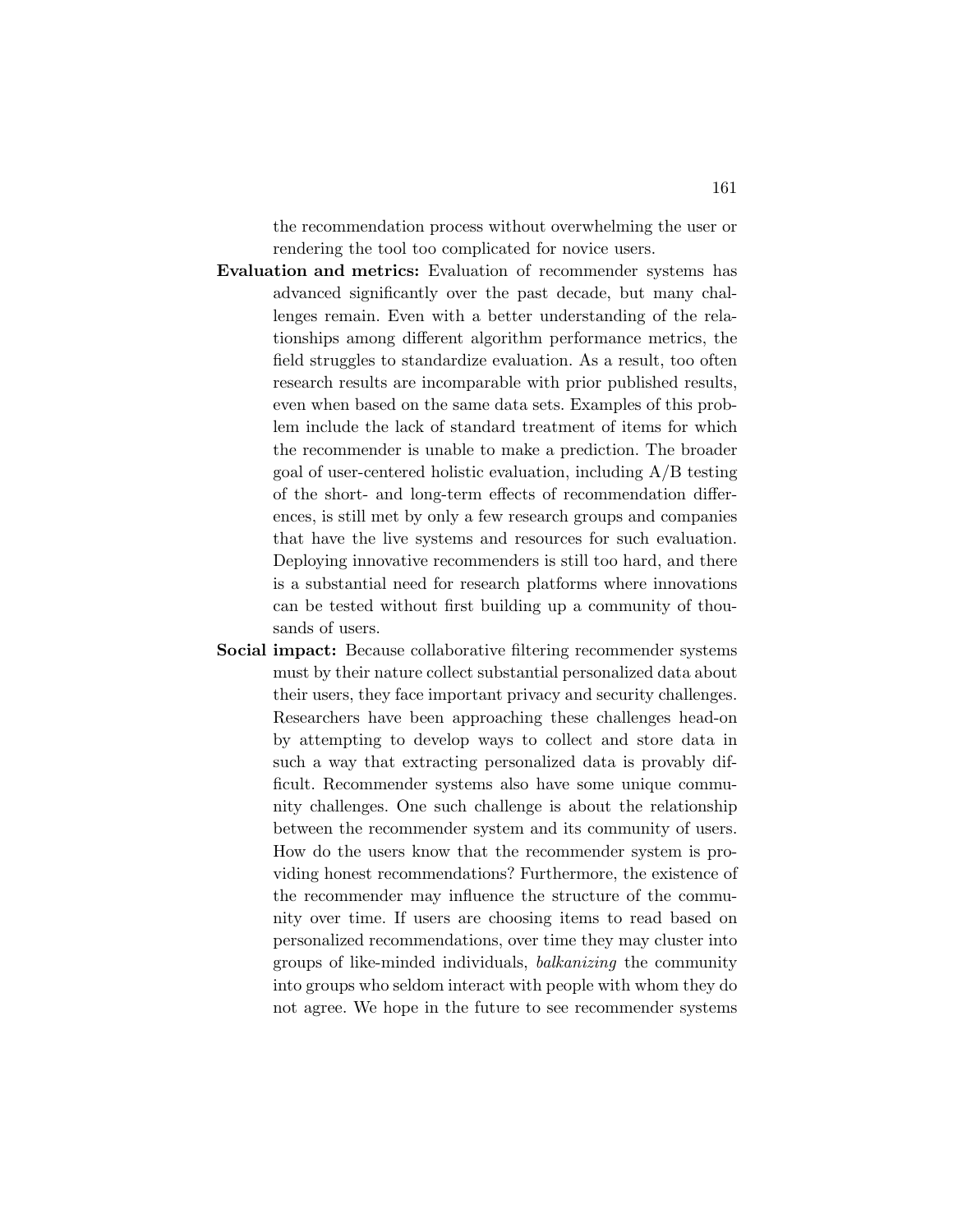### 162 *Conclusion and Resources*

that explicitly react to combat this type of damage to the community structure, ensuring that not only individuals, but also the surrounding community benefit from the existence of the recommender.

# **7.1 Resources**

Given the broad application of recommenders and the substantial set of open problems, the field of recommender systems research promises to remain active for years to come. We conclude this survey with a brief review of resources we feel would be useful for both academic and industrial explorations of recommender systems.

- **Publication venues:** Recommender systems research continues to progress rapidly, with many papers appearing each year in venues including: ACM Recommender Systems (RecSys) User Modeling, Adaptation and Personalization (UMAP) ACM Conference on Human Factors in Computing Systems (CHI) ACM Conference on Computer-Supported Cooperative Work (CSCW) ACM Conference on Information Retrieval (SIGIR) ACM Conference on Knowledge Discovery and Data Mining (KDD) ACM Transactions on Information Systems User Modeling and User-Adapted Interaction and many other workshops, conferences, and journals.
- **Software implementations:** There are a variety of collaborative filtering implementations available and ready for use in projects, many under open source licenses, including the following:
	- LensKit by GroupLens Resesarch, Java. http://lenskit.grouplens.org
	- MyMediaLite by MyMedia at University of Hildesheim,  $C#/$ .NET. http://www.ismll.uni-hildesheim.de/ mymedialite/
	- easyrec, Java with RESTful HTTP API. http:// easyrec.org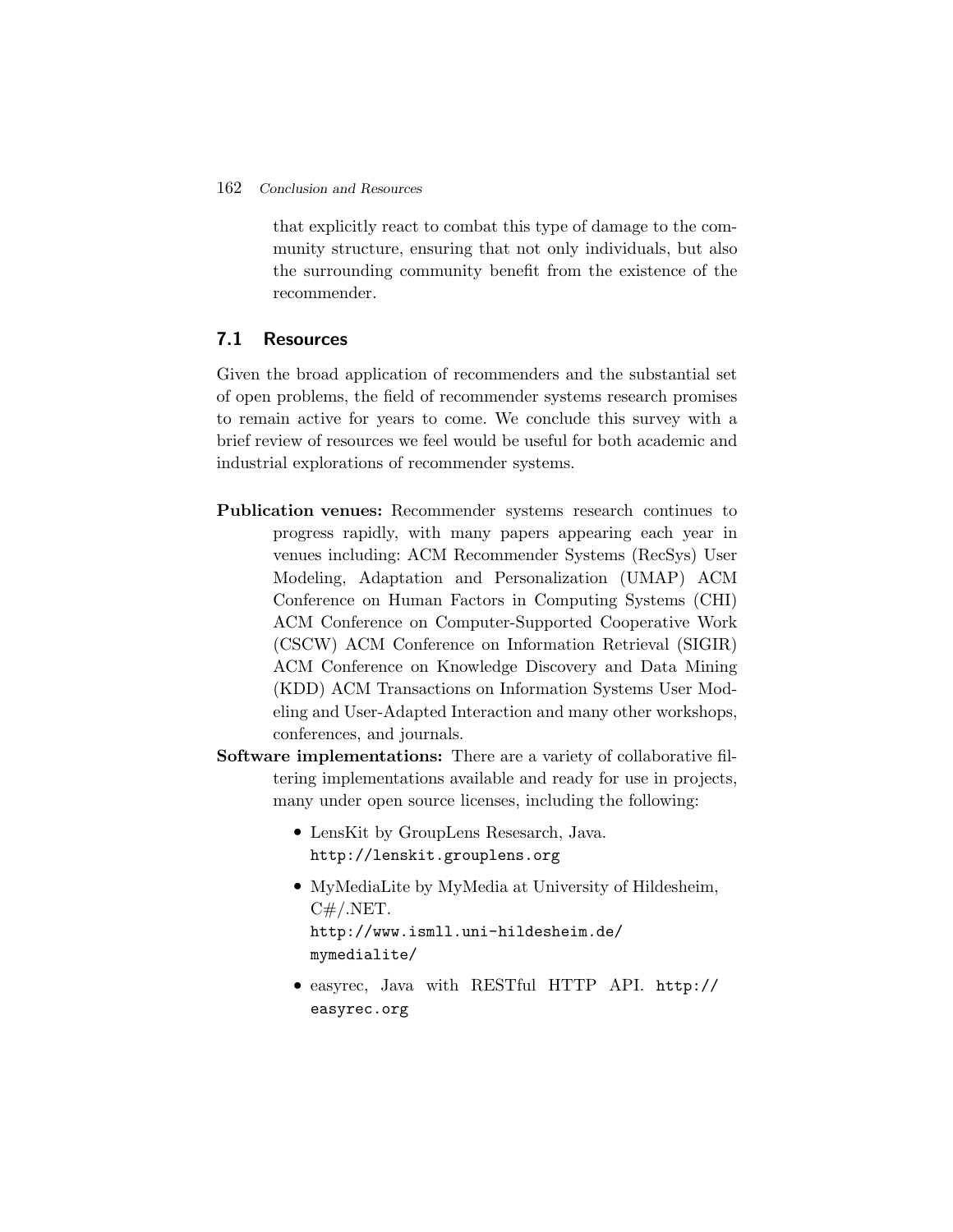- Mahout Taste by the Apache project, Java. http://mahout.apache.org/
- Cofi by Daniel Lemire et al., Java. http://www. nongnu.org/cofi/
- SUGGEST by George Karypis, binary-only, C API. http://glaros.dtc.umn.edu/gkhome/suggest/ download
- **Data sets:** For evaluating and tuning recommender performance, commonly-used, readily-available data sets include the following:
	- MovieLens: movie ratings  $(100 \text{ K}, 1 \text{ M}, \text{ and } 10 \text{ M} \text{ ratings})$ sets, the latter includes 100 K tag applications). With the availability of larger data sets, we do not recommend using the 100 K for other than development and preliminary testing; larger data sets will provide more robust validation of algorithms.

http://www.grouplens.org/node/73

- Jester: ratings of jokes. http://eigentaste.berkeley.edu/dataset/
- BookCrossing: book ratings with user demographic information.

```
http://www.informatik.uni-freiburg.de/
˜cziegler/BX/
```
• WebScope — Yahoo! provides a number of web user behavior data sets from various Yahoo! services through their WebScope program.

http://webscope.sandbox.yahoo.com

• RecLab — RichRelevance provides a recommendation evaluation framework and simulated data set for evaluating recommender performance for e-commerce. http://code.richrelevance.com/reclab.

Work on this survey was funded by the National Science Foundation under grant IIS 05-34939.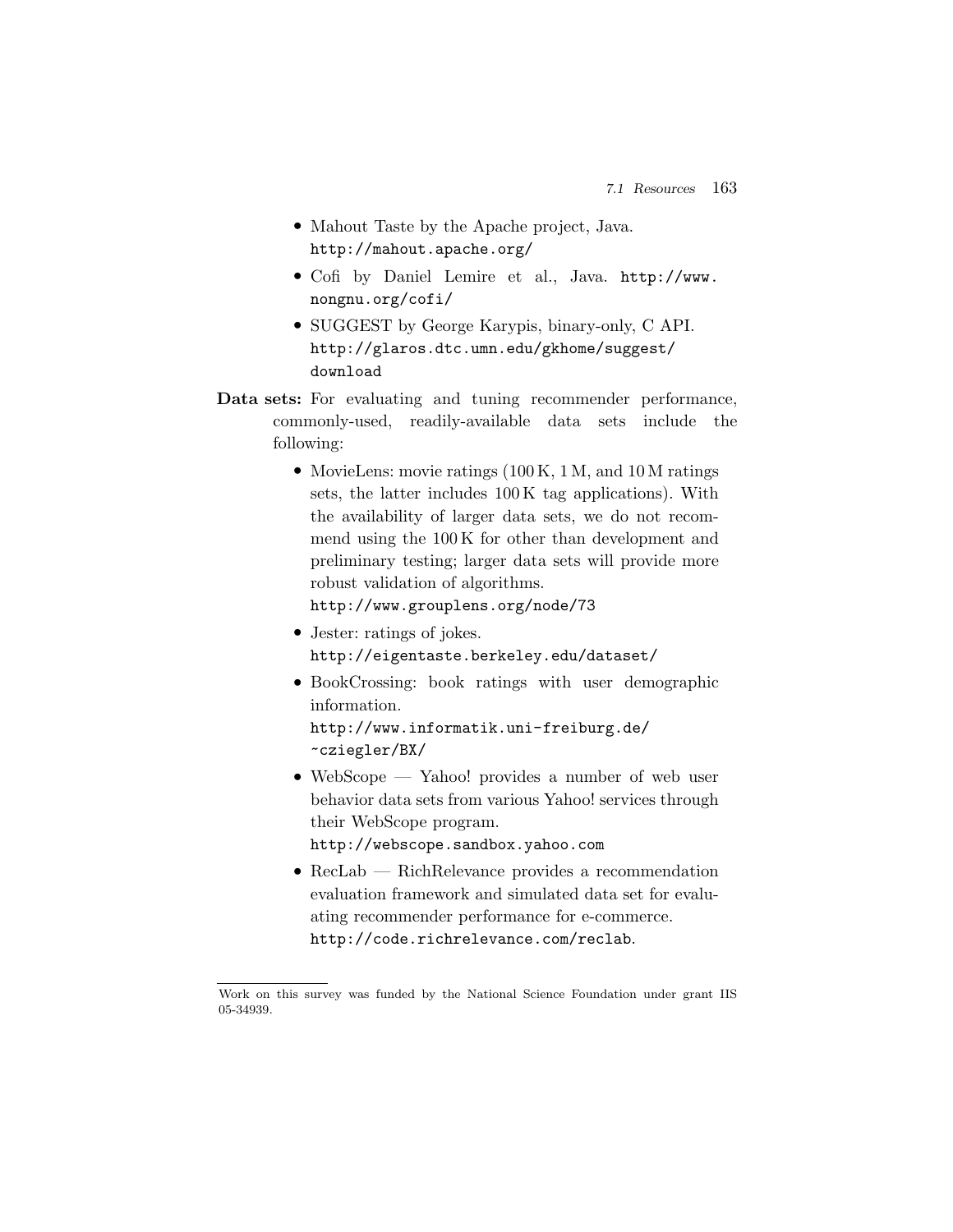- [1] G. Adomavicius and A. Tuzhilin, "Toward the next generation of recommender systems: A survey of the state-of-the-art and possible extensions," IEEE Transactions on Knowledge and Data Engineering, vol. 17, no. 6, pp. 734–749, 2005.
- [2] E. Agichtein, E. Brill, S. Dumais, and R. Ragno, "Learning user interaction models for predicting web search result preferences," in ACM SIGIR '06, pp. 3–10, ACM, 2006.
- [3] D. Aha and L. Breslow, "Refining conversational case libraries," in Case-Based Reasoning Research and Development, vol. 1266 of Lecture Notes in Computer Science, pp. 267–278, Springer, 1997.
- [4] K. Ali and W. van Stam, "TiVo: Making show recommendations using a distributed collaborative filtering architecture," in ACM KDD '04, pp. 394–401, ACM, 2004.
- [5] X. Amatriain, J. Pujol, and N. Oliver, "I like it. . . I like it not: Evaluating user ratings noise in recommender systems," in UMAP 2009, vol. 5535 of Lecture Notes in Computer Science, pp. 247–258, Springer, 2009.
- [6] X. Amatriain, J. M. Pujol, N. Tintarev, and N. Oliver, "Rate it again: Increasing recommendation accuracy by user re-rating," in ACM RecSys '09, pp. 173–180, ACM, 2009.
- [7] Amazon.com, "Q4 2009 Financial Results," Earnings Report Q4-2009, January 2010.
- [8] E. Ameur, G. Brassard, J. Fernandez, and F. M. Onana, "Alambic: A privacy-preserving recommender system for electronic commerce," International Journal of Information Security, vol. 7, no. 5, pp. 307–334, October 2008.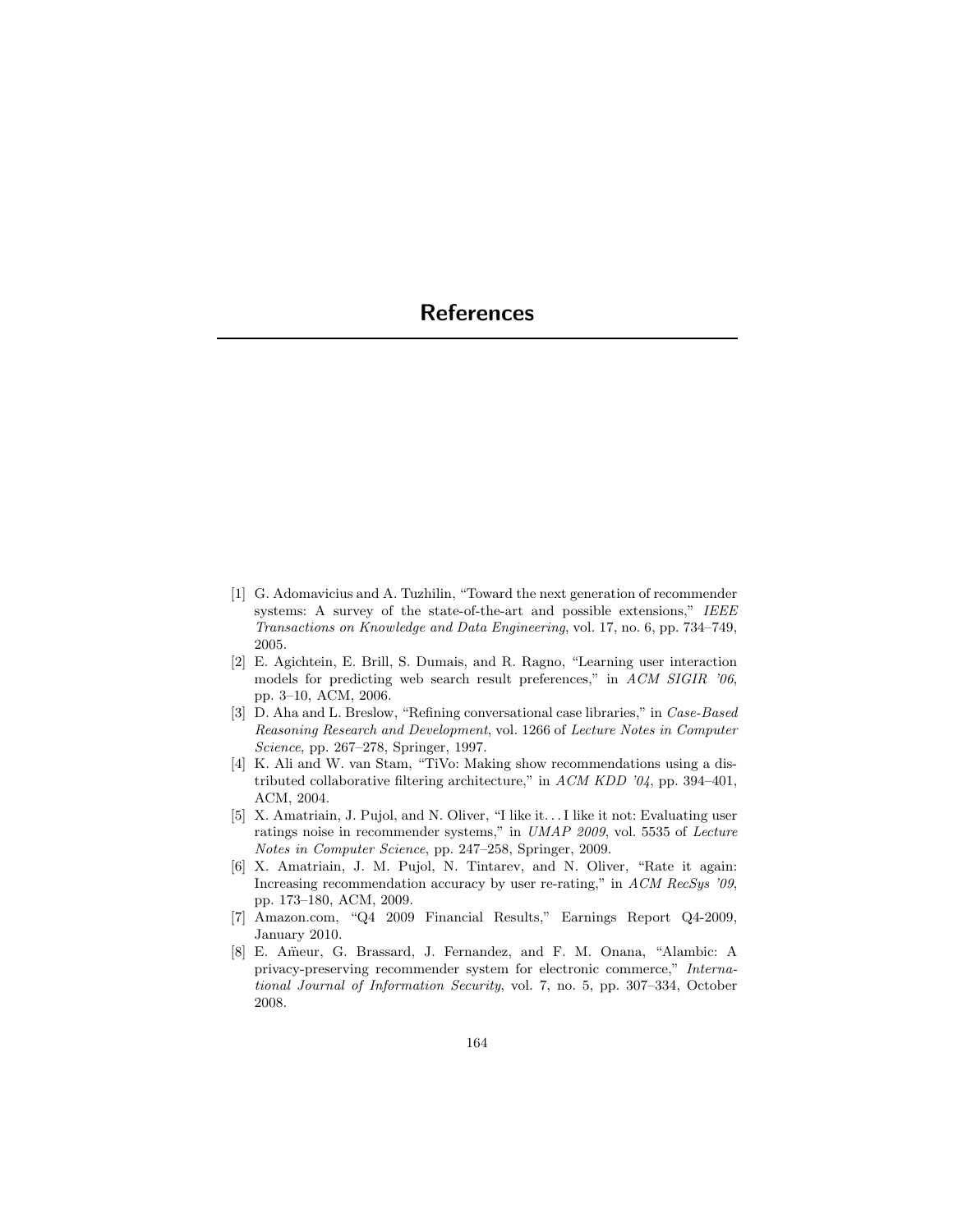- [9] T. Amoo and H. H. Friedman, "Do numeric values influence subjects' responses to rating scales?," Journal of International Marketing and Marketing Research, vol. 26, pp. 41–46, February 2001.
- [10] A. Ansari, S. Essegaier, and R. Kohli, "Internet recommendation systems," Journal of Marketing Research, vol. 37, no. 3, pp. 363–375, August 2000.
- [11] C. Avery and R. Zeckhauser, "Recommender systems for evaluating computer messages," Communications of the ACM, vol. 40, no. 3, pp. 88–89, ACM ID: 245127, March 1997.
- [12] P. Avesani, P. Massa, and R. Tiella, "A trust-enhanced recommender system application: Moleskiing," in ACM SAC '05, pp. 1589–1593, ACM, 2005.
- [13] M. Balabanović and Y. Shoham, "Fab: Content-based, collaborative recommendation," Communications of the ACM, vol. 40, no. 3, pp. 66–72, 1997.
- [14] R. M. Bell and Y. Koren, "Scalable collaborative filtering with jointly derived neighborhood interpolation weights," in IEEE ICDM 2007, pp. 43–52, 2007.
- [15] J. Bennett and S. Lanning, "The netflix prize," in KDD Cup and Workshop '07, 2007.
- [16] M. W. Berry, S. T. Dumais, and G. W. O'Brien, "Using linear algebra for intelligent information retrieval," SIAM Review, vol. 37, no. 4, pp. 573–595, December 1995.
- [17] M. Bilgic and R. J. Mooney, "Explaining recommendations: Satisfaction vs. promotion," in Beyond Personalization 2005: A Workshop on the Next Stage of Recommender Systems Research, pp. 13–18, 2005.
- [18] D. Billsus and M. J. Pazzani, "Learning collaborative information filters," in AAAI 2008 Workshop on Recommender Systems, 1998.
- [19] D. Billsus and M. J. Pazzani, "A personal news agent that talks, learns and explains," in AGENTS '99, pp. 268–275, ACM, 1999.
- [20] D. M. Blei, A. Y. Ng, and M. I. Jordan, "Latent dirichlet allocation," Journal of Machine Learning Research, vol. 3, pp. 993–1022, March 2003.
- [21] M. Brand, "Fast online svd revisions for lightweight recommender systems," in SIAM International Conference on Data Mining, pp. 37–46, SIAM, 2003.
- [22] J. S. Breese, D. Heckerman, and C. Kadie, "Empirical analysis of predictive algorithms for collaborative filtering," in UAI 1998, pp. 43–52, AAAI, 1998.
- [23] P. Brusilovsky, "Methods and techniques of adaptive hypermedia," User Modeling and User-Adapted Interaction, vol. 6, no. 2, pp. 87–129, July 1996.
- [24] R. Burke, "Hybrid recommender systems: Survey and experiments," User Modeling and User-Adapted Interaction, vol. 12, no. 4, pp. 331–370, November 2002.
- [25] R. Burke, "Evaluating the dynamic properties of recommendation algorithms," in ACM RecSys '10, pp. 225–228, ACM, 2010.
- [26] J. Canny, "Collaborative filtering with privacy," in IEEE Symposium on Security and Privacy 2002, pp. 45–57, IEEE Computer Society, 2002.
- [27] J. Canny, "Collaborative filtering with privacy via factor analysis," in ACM SIGIR '02, pp. 238–245, ACM, 2002.
- [28] J. Chen, W. Geyer, C. Dugan, M. Muller, and I. Guy, "Make new friends, but keep the old: Recommending people on social networking sites," in ACM CHI '09, pp. 201–210, ACM, 2009.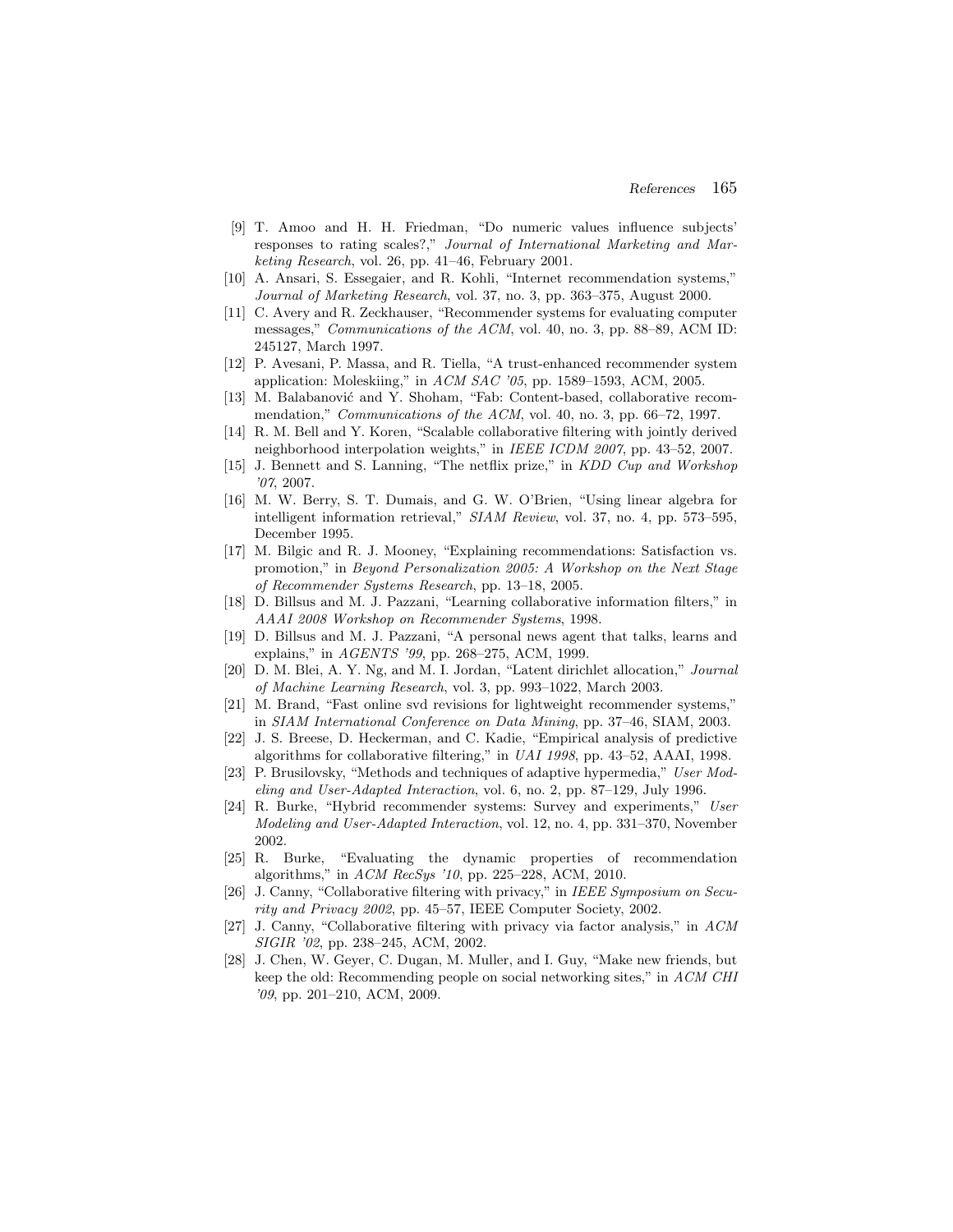- [29] L. Chen and P. Pu, "Evaluating critiquing-based recommender agents," in AAAI 2006, vol. 21, pp. 157–162, AAAI, 2006.
- [30] Y. H. Chien and E. I. George, "A bayesian model for collaborative filtering," in 7th International Workshop on Artificial Intelligence and Statistics, 1999.
- [31] B. H. Clark, "Marketing performance measures: History and interrelationships," Journal of Marketing Management, vol. 15, no. 8, pp. 711–732, November 1999.
- [32] R. Cook and J. Kay, "The justified user model: A viewable, explained user model," in User Modelling 1994, 1994.
- [33] D. Cosley, D. Frankowski, L. Terveen, and J. Riedl, "SuggestBot: using intelligent task routing to help people find work in wikipedia," in ACM IUI '07, pp. 32–41, ACM, 2007.
- [34] D. Cosley, S. K. Lam, I. Albert, J. A. Konstan, and J. Riedl, "Is seeing believing?: How recommender system interfaces affect users' opinions," in ACM CHI '03, pp. 585-592, ACM, 2003.
- [35] B. Dahlen, J. Konstan, J. Herlocker, N. Good, A. Borchers, and J. Riedl, "Jump-starting MovieLens: User benefits of starting a collaborative filtering system with 'dead data," Technical Report 98-017, University of Minnesota, Minneapolis, MN, March, 1998.
- [36] S. Deerwester, S. T. Dumais, G. W. Furnas, T. K. Landauer, and R. Harshman, "Indexing by latent semantic analysis," Journal of the American Society for Information Science, vol. 41, no. 6, pp. 391–407, 1990.
- [37] A. P. Dempster, N. M. Laird, and D. B. Rubin, "Maximum likelihood from incomplete data via the EM algorithm," Journal of the Royal Statistical Society. Series B (Methodological), vol. 39, no. 1, pp. 1–38, ArticleType: research-article/Full publication date:  $1977$ /Copyright (c) 1977 Royal Statistical Society, Janaury 1977.
- [38] M. Deshpande and G. Karypis, "Item-based top-N recommendation algorithms," ACM Transactions on Information Systems, vol. 22, no. 1, pp. 143–177, 2004.
- [39] M. D. Ekstrand, P. Kannan, J. A. Stemper, J. T. Butler, J. A. Konstan, and J. T. Riedl, "Automatically building research reading lists," in ACM RecSys '10, pp. 159–166, ACM, 2010.
- [40] B. Fields, C. Rhodes, and M. d'Inverno, "Using song social tags and topic models to describe and compare playlists," in Workshop on Music Recommendation and Discovery 2010, 633, CEUR, September 2010.
- [41] D. Frankowski, D. Cosley, S. Sen, L. Terveen, and J. Riedl, "You are what you say: Privacy risks of public mentions," in ACM SIGIR '06, pp. 565–572, ACM, 2006.
- [42] J. Freyne, M. Jacovi, I. Guy, and W. Geyer, "Increasing engagement through early recommender intervention," in ACM RecSys '09, pp. 85-92, ACM, 2009.
- [43] H. H. Friedman and T. Amoo, "Rating the rating scales," Journal of Marketing Management, vol. 9, no. 3, pp. 114–123, 1999.
- [44] S. Funk, "Netflix update: Try this at home," http://sifter.org/˜ simon/journal/20061211.html, Archived by WebCite at http://www. webcitation.org/5pVQphxrD, December 2006.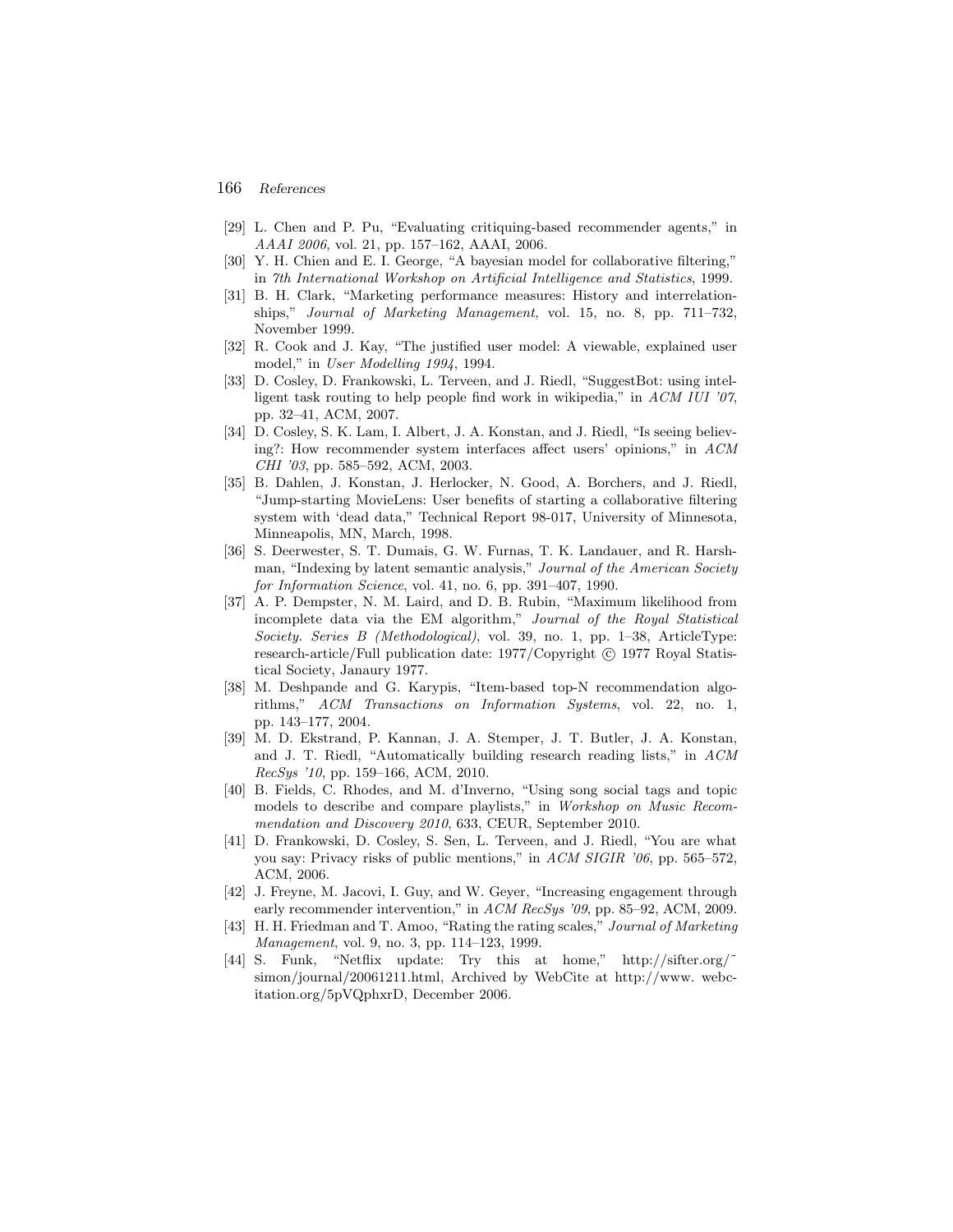- [45] R. Garland, "The mid-point on a rating scale: Is it desirable?," Marketing Bulletin, vol. 2, pp. 66–70, May 1991.
- [46] M. Göker and C. Thompson, "Personalized conversational case-based recommendation," in Advances in Case-Based Reasoning, vol. 1898 of Leceture Notes in Computer Science, pp. 29–82, Springer, 2000.
- [47] J. Golbeck, "Generating predictive movie recommendations from trust in social networks," in *International Conference on Trust Management*, vol. 3986 of Lecture Notes in Computer Science, pp. 93–104, Springer, 2006.
- [48] J. Golbeck, "Trust on the World Wide Web: A survey," Foundations and Trends $\mathbb R$  in Web Science, vol. 1, no. 2, pp. 131–197, 2006.
- [49] D. Goldberg, D. Nichols, B. M. Oki, and D. Terry, "Using collaborative filtering to weave an information tapestry," Communications of the ACM, vol. 35, no. 12, pp. 61–70, 1992.
- [50] K. Goldberg, T. Roeder, D. Gupta, and C. Perkins, "Eigentaste: A constant time collaborative filtering algorithm," Information Retrieval, vol. 4, no. 2, pp. 133–151, July 2001.
- [51] G. Gorrell, "Generalized Hebbian algorithm for incremental singular value decomposition in natural language processing," in EACL 2006, pp. 97–104, ACL, 2006.
- [52] M. Grigoriev, "Intelligent multimedia management system," 2003.
- [53] A. Gunawardana and G. Shani, "A survey of accuracy evaluation metrics of recommendation tasks," Journal of Machine Learning Research, vol. 10, pp. 2935–2962, 2009.
- [54] I. Guy, N. Zwerdling, D. Carmel, I. Ronen, E. Uziel, S. Yogev, and S. Ofek-Koifman, "Personalized recommendation of social software items based on social relations," in ACM RecSys '09, pp. 53–60, ACM, 2009.
- [55] D. L. Hansen and J. Golbeck, "Mixing it up: Recommending collections of items," in ACM CHI '09, pp. 1217–1226, ACM, 2009.
- [56] F. M. Harper, X. Li, Y. Chen, and J. A. Konstan, "An economic model of user rating in an online recommender system," in User Modeling 2005, vol. 3538 of Lecture Notes in Computer Science, pp. 307–316, Springer, August 2005.
- [57] D. A. Harrison and K. J. Klein, "What's the difference? Diversity constructs as separation, variety, or disparity in organizations," Academy of Management Review, vol. 32, no. 4, pp. 1199–1228, Oct 2007.
- [58] J. Herlocker, J. A. Konstan, and J. Riedl, "An empirical analysis of design choices in neighborhood-based collaborative filtering algorithms," Information Retrieval, vol. 5, no. 4, pp. 287–310, 2002.
- [59] J. L. Herlocker, J. A. Konstan, A. Borchers, and J. Riedl, "An algorithmic framework for performing collaborative filtering," in ACM SIGIR '99, pp. 230–237, ACM, 1999.
- [60] J. L. Herlocker, J. A. Konstan, and J. Riedl, "Explaining collaborative filtering recommendations," in ACM CSCW '00, pp. 241–250, ACM, 2000.
- [61] J. L. Herlocker, J. A. Konstan, L. G. Terveen, and J. T. Riedl, "Evaluating collaborative filtering recommender systems," ACM Transactions on Information Systems, vol. 22, no. 1, pp. 5–53, 2004.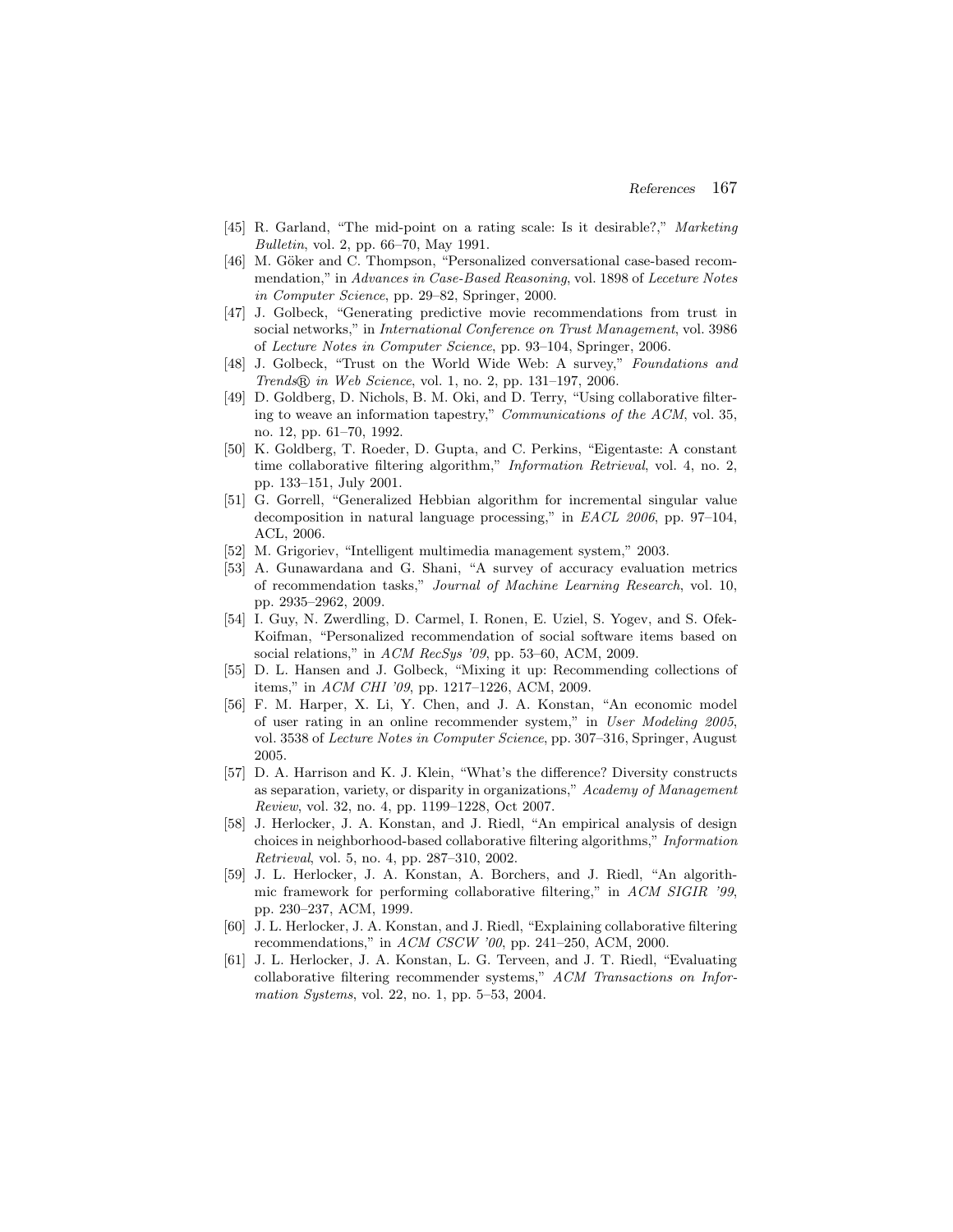- [62] W. Hill, L. Stead, M. Rosenstein, and G. Furnas, "Recommending and evaluating choices in a virtual community of use," in ACM CHI '95, pp. 194–201, ACM Press/Addison-Wesley Publishing Co., 1995.
- [63] W. Hill and L. Terveen, "Using frequency-of-mention in public conversations for social filtering," in ACM CSCW '96, pp. 106–112, ACM, 1996.
- [64] T. Hofmann, "Probabilistic latent semantic indexing," in ACM SIGIR '99, pp. 50–57, ACM, 1999.
- [65] T. Hofmann, "Latent semantic models for collaborative filtering," ACM Transactions on Information Systems, vol. 22, no. 1, pp. 89–115, 2004.
- [66] A. Jameson, "More than the sum of its members: Challenges for group recommender systems," in Working Conference on Advanced Visual Interfaces, pp. 48–54, ACM, 2004.
- [67] X. Jin, Y. Zhou, and B. Mobasher, "Web usage mining based on probabilistic latent semantic analysis," in ACM KDD '04, pp. 197–205, ACM, 2004.
- [68] D. Kahneman, P. P. Wakker, and R. Sarin, "Back to bentham? Explorations of experienced utility," The Quarterly Journal of Economics, vol. 112, no. 2, pp. 375–405, ArticleType: research-article/Issue Title: In Memory of Amos Tversky  $(1937-1996)/$ Full publication date: May,  $1997$ /Copyright $\odot$  1997 The MIT Press, May 1997.
- [69] J. Karlgren, "Newsgroup clustering based on user behavior a recommendation algebra," Technical Report, European Research Consortium for Informatics and Mathematics at SICS, 1994.
- [70] K. Karvonen, S. Shibasaki, S. Nunes, P. Kaur, and O. Immonen, "Visual nudges for enhancing the use and produce of reputation information," in Workshop on User-Centric Evaluation of Recommender Systems and Their Interfaces, September 2010.
- [71] G. Karypis, "Evaluation of item-based top-N recommendation algorithms," in ACM CIKM '01, pp. 247–254, ACM, 2001.
- [72] H. Kautz, B. Selman, and M. Shah, "Referral Web: Combining social networks and collaborative filtering," *Communications of the ACM*, vol. 40, no. 3, pp. 63–65, 1997.
- [73] B. Kitts, D. Freed, and M. Vrieze, "Cross-sell: A fast promotion-tunable customer-item recommendation method based on conditionally independent probabilities," in ACM KDD '00, pp. 437–446, ACM, 2000.
- [74] B. P. Knijnenburg, L. Schmidt-Thieme, and D. G. Bollen, "Workshop on user-centric evaluation of recommender systems and their interfaces," in ACM RecSys '10, p. 383, ACM, 2010.
- [75] A. Kobsa, "Privacy-enhanced web personalization," in The Adaptive Web, pp. 628–670, Springer, 2007.
- [76] R. Kohavi, R. M. Henne, and D. Sommerfield, "Practical guide to controlled experiments on the web: Listen to your customers not to the HiPPO," in ACM KDD '07, pp. 959–967, ACM, ACM ID: 1281295, 2007.
- [77] R. Kohavi, R. Longbotham, D. Sommerfield, and R. M. Henne, "Controlled experiments on the web: Survey and practical guide," Data Mining and Knowledge Discovery, vol. 18, no. 1, pp. 140–181, 2008.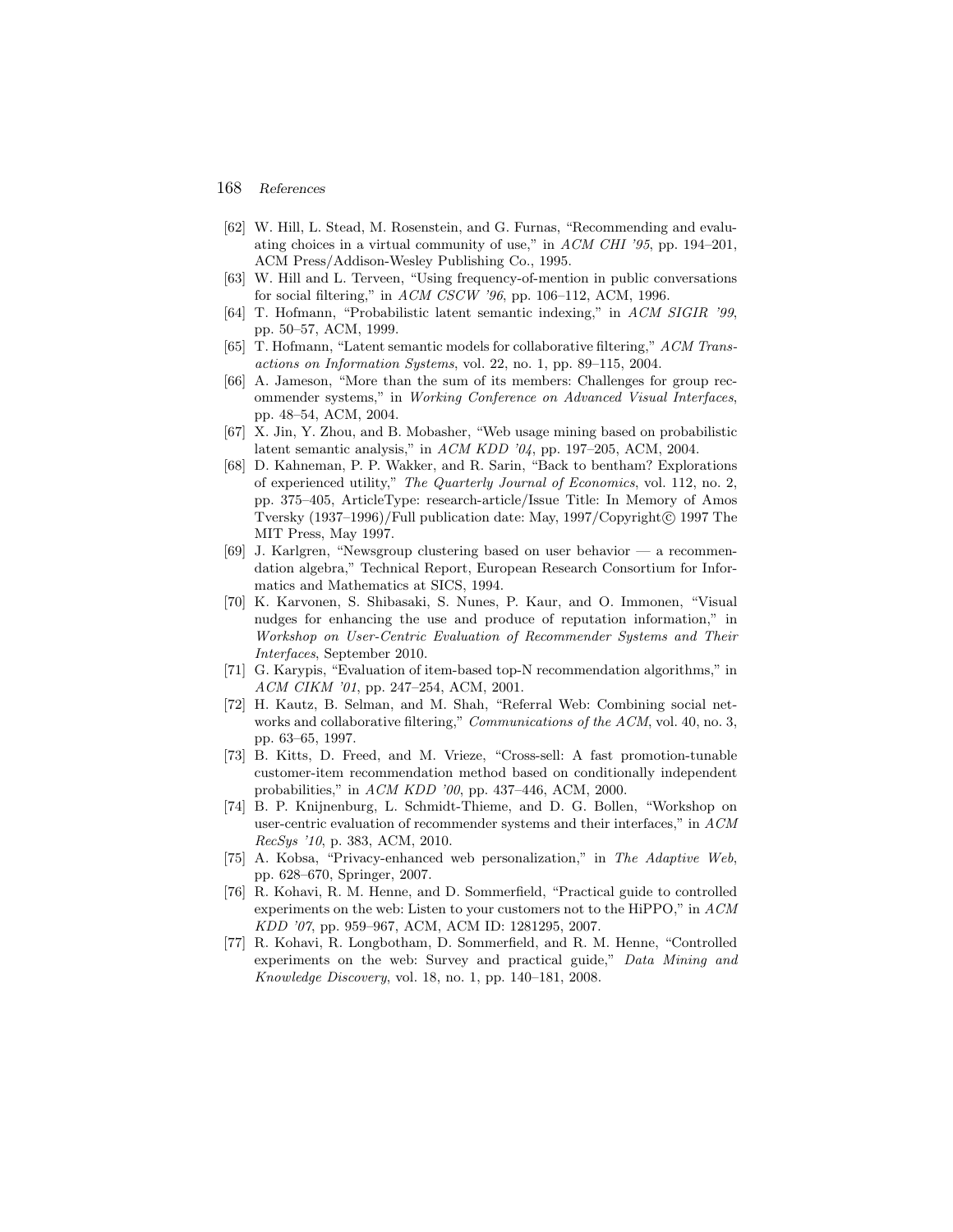- [78] J. A. Konstan, B. N. Miller, D. Maltz, J. L. Herlocker, L. R. Gordon, and J. Riedl, "GroupLens: applying collaborative filtering to Usenet news," Communications of the ACM, vol. 40, no. 3, pp. 77–87, 1997.
- [79] Y. Koren, "Factorization meets the neighborhood: A multifaceted collaborative filtering model," in ACM KDD '08, pp. 426–434, ACM, 2008.
- [80] Y. Koren, "Collaborative filtering with temporal dynamics," Communications of the ACM, vol. 53, no. 4, pp. 89–97, 2010.
- [81] M. Kurucz, A. A. Benczúr, and K. Csalogány, "Methods for large scale SVD with missing values," in *KDD Cup and Workshop 2007*, August 2007.
- [82] S. K. Lam and J. Riedl, "Shilling recommender systems for fun and profit," in ACM WWW '04, pp. 393–402, ACM, 2004.
- [83] T. Landgrebe, P. Paclik, R. Duin, and A. Bradley, "Precision-recall operating characteristic (P-ROC) curves in imprecise environments," in ICPR 2006, pp. 123–127, IEEE Computer Society, 2006.
- [84] N. Lathia, "Evaluating Collaborative Filtering Over Time," PhD thesis, University College London, London, UK, June, 2010.
- [85] N. Lathia, S. Hailes, and L. Capra, "Evaluating collaborative filtering over time," in SIGIR 09 Workshop on the Future of IR Evaluation, July 2009.
- [86] N. Lathia, S. Hailes, and L. Capra, "Temporal collaborative filtering with adaptive neighbourhoods," in ACM SIGIR '09, pp. 796–797, ACM, 2009.
- [87] G. Linden, B. Smith, and J. York, "Amazon.com recommendations: Itemto-item collaborative filtering," IEEE Internet Computing, vol. 7, no. 1, pp. 76–80, 2003.
- [88] B. M. Marlin and R. S. Zemel, "Collaborative prediction and ranking with non-random missing data," in ACM RecSys '09, pp. 5–12, ACM, 2009.
- [89] B. M. Marlin, R. S. Zemel, S. Roweis, and M. Slaney, "Collaborative filtering and the missing at random assumption," in UAI '07, pp. 50–54, AUAI, 2007.
- [90] F. J. Martin, "RecSys '09 industrial keynote: Top 10 lessons learned developing deploying and operating real-world recommender systems," in ACM RecSus '09, pp. 1–2, ACM, 2009.
- [91] P. Massa and P. Avesani, "Trust-Aware collaborative filtering for recommender systems," in On the Move to Meaningful Internet Systems 2004: CoopIS, DOA, and ODBASE, vol. 3290 of Lecture Notes in Computer Science, pp. 275–301, Springer, 2004.
- [92] J. F. McCarthy and T. D. Anagnost, "MusicFX: an arbiter of group preferences for computer supported collaborative workouts," in ACM CSCW '98, pp. 363–372, ACM, 1998.
- [93] D. W. McDonald, "Evaluating expertise recommendations," in ACM GROUP '01, pp. 214–223, ACM, ACM ID: 500319, 2001.
- [94] L. McGinty and B. Smyth, "Adaptive selection: An analysis of critiquing and preference-based feedback in conversational recommender systems," International Journal of Electronic Commerce, vol. 11, no. 2, pp. 35–57, 2006.
- [95] M. R. McLaughlin and J. L. Herlocker, "A collaborative filtering algorithm and evaluation metric that accurately model the user experience," in ACM SIGIR '04, pp. 329–336, Sheffield, United Kingdom: ACM, 2004.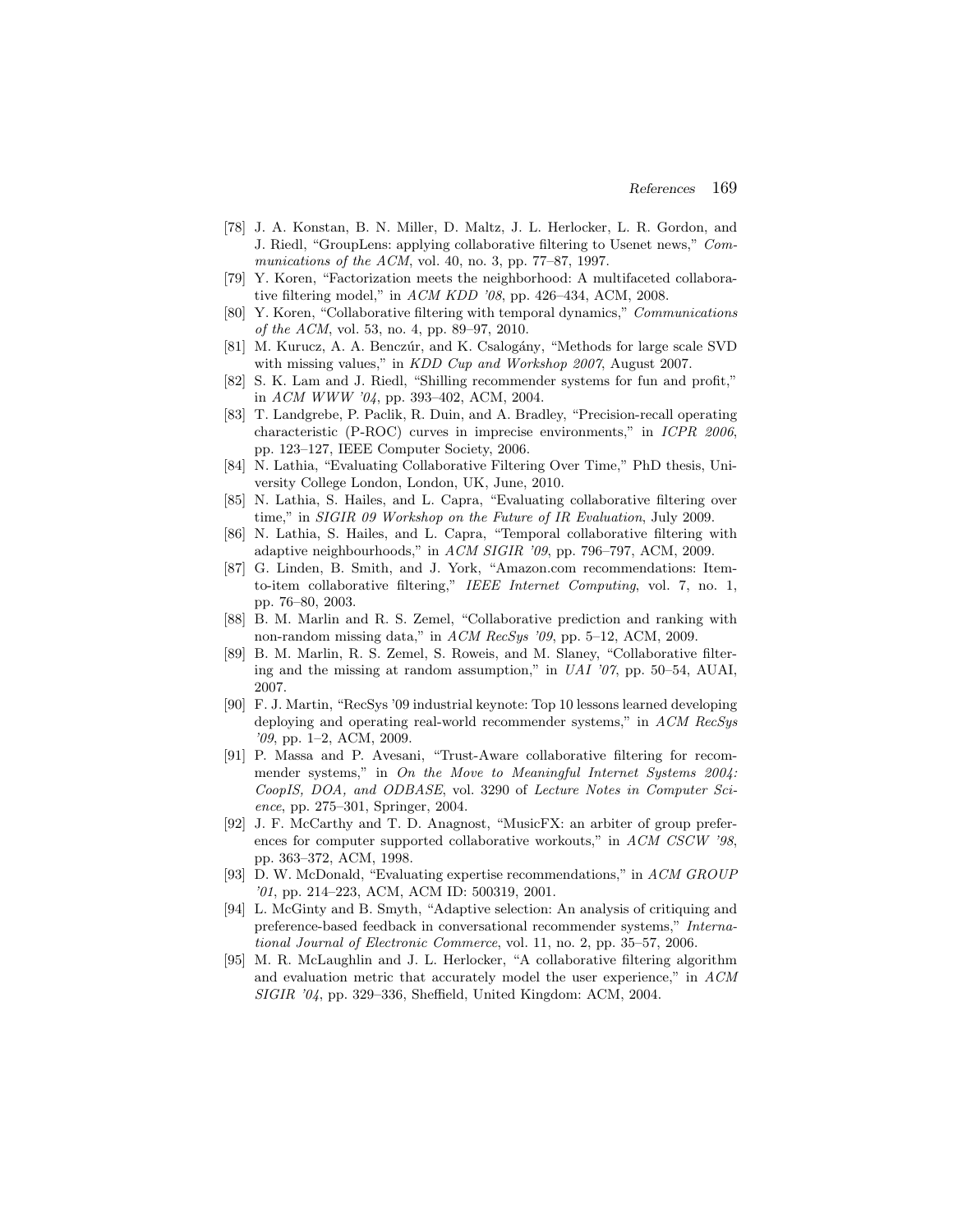- [96] S. McNee, S. Lam, J. Konstan, and J. Riedl, "Interfaces for eliciting new user preferences in recommender systems," in User Modeling 2003, vol. 2702, pp. 178–187, Springer, 2003.
- [97] S. M. McNee, I. Albert, D. Cosley, P. Gopalkrishnan, S. K. Lam, A. M. Rashid, J. A. Konstan, and J. Riedl, "On the recommending of citations for research papers," in ACM CSCW '02, pp. 116–125, ACM, 2002.
- [98] S. M. McNee, J. Riedl, and J. A. Konstan, "Being accurate is not enough: How accuracy metrics have hurt recommender systems," in ACM CHI '06 Extended Abstracts, pp. 1097–1101, ACM, 2006.
- [99] S. M. McNee, J. Riedl, and J. A. Konstan, "Making recommendations better: An analytic model for human-recommender interaction," in ACM CHI '06 Extended Abstracts, pp. 1103–1108, ACM, 2006.
- [100] B. N. Miller, I. Albert, S. K. Lam, J. A. Konstan, and J. Riedl, "Movie-Lens unplugged: Experiences with an occasionally connected recommender system," in ACM IUI '03, pp. 263–266, ACM, 2003.
- [101] B. N. Miller, J. A. Konstan, and J. Riedl, "PocketLens: Toward a personal recommender system," ACM Transactions on Information Systems, vol. 22, no. 3, pp. 437–476, 2004.
- [102] B. Mobasher, R. Burke, R. Bhaumik, and C. Williams, "Toward trustworthy recommender systems: An analysis of attack models and algorithm robustness," ACM Transactions on Internet Technology, vol. 7, no. 4, p. 23, 2007.
- [103] B. Mobasher, R. Burke, and J. Sandvig, "Model-based collaborative filtering as a defense against profile injection attacks," in AAAI 2006, pp. 1388–1393, AAAI, 2006.
- [104] M. Morita and Y. Shinoda, "Information filtering based on user behavior analysis and best match text retrieval," in ACM SIGIR '94, pp. 272–281, Springer-Verlag, 1994.
- [105] A. Narayanan and V. Shmatikov, "Robust de-anonymization of large sparse datasets," in IEEE Symposium on Security and Privacy 2008, pp. 111–125, IEEE Computer Society, 2008.
- [106] D. Oard and J. Kim, "Implicit feedback for recommender systems," in AAAI Workshop on Recommender Systems, Madison, Wisconsin, 1998.
- [107] M. O'Connor, D. Cosley, J. A. Konstan, and J. Riedl, "PolyLens: a recommender system for groups of users," in *ECSCW 2001*, pp. 199–218, Kluwer Academic Publishers, 2001.
- [108] M. O'Mahony, N. Hurley, N. Kushmerick, and G. Silvestre, "Collaborative recommendation: A robustness analysis," ACM Transactions on Internet Technology, vol. 4, no. 4, pp. 344–377, 2004.
- [109] M. P. O'Mahony, N. J. Hurley, and G. C. Silvestre, "Detecting noise in recommender system databases," in ACM IUI '06, pp. 109–115, ACM, 2006.
- [110] A. Paterek, "Improving regularized singular value decomposition for collaborative filtering," in KDD Cup and Workshop 2007, August 2007.
- [111] D. M. Pennock, E. Horvits, and C. L. Giles, "Social choice theory and recommender systems: Analysis of the axiomatic foundations of collaborative filtering," in AAAI 2000, AAAI, 2000.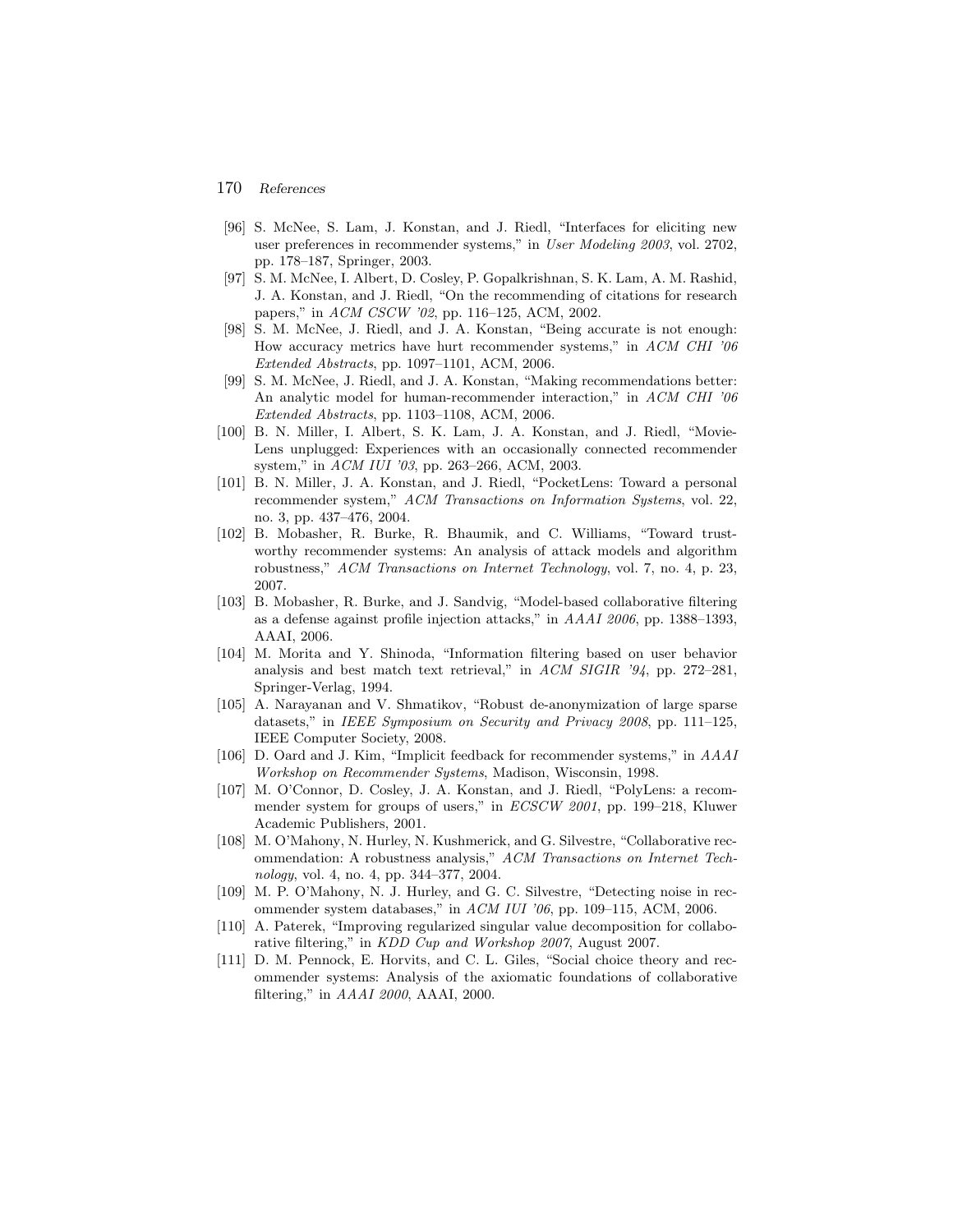- [112] D. M. Pennock, E. Horvitz, S. Lawrence, and C. L. Giles, "Collaborative filtering by personality diagnosis: A hybrid memory-and model-based approach," in UAI 2000, pp. 473–480, AUAI, 2000.
- [113] H. Polat and W. Du, "SVD-based collaborative filtering with privacy," in ACM SAC '05, pp. 791–795, ACM, 2005.
- [114] A. Popescul, L. H. Ungar, D. M. Pennock, and S. Lawrence, "Probabilistic models for unified collaborative and content-based recommendation in sparse-data environments," in UAI 2001, pp. 437–444, Morgan Kaufmann Publishers Inc., 2001.
- [115] G. Potter, "Putting the collaborator back into collaborative filtering," in KDD Workshop on Large-Scale Recommender Systems and the Netflix Prize Competition, pp. 1–4, ACM, 2008.
- [116] N. Ramakrishnan, B. Keller, B. Mirza, A. Grama, and G. Karypis, "Privacy risks in recommender systems," IEEE Internet Computing, vol. 5, no. 6, pp. 54–63, 2001.
- [117] A. M. Rashid, I. Albert, D. Cosley, S. K. Lam, S. M. McNee, J. A. Konstan, and J. Riedl, "Getting to know you: Learning new user preferences in recommender systems," in ACM IUI '02, pp. 127–134, ACM, 2002.
- [118] J. Reilly, J. Zhang, L. McGinty, P. Pu, and B. Smyth, "Evaluating compound critiquing recommenders: A real-user study," in  $ACM$  EC '07, pp. 114–123, ACM, ACM ID: 1250929, 2007.
- [119] P. Resnick, N. Iacovou, M. Suchak, P. Bergstrom, and J. Riedl, "GroupLens: an open architecture for collaborative filtering of netnews," in ACM CSCW '94, pp. 175–186, ACM, 1994.
- [120] P. Resnick and R. Sami, "The influence limiter: Provably manipulationresistant recommender systems," in ACM RecSys '07, pp. 25–32, ACM, 2007.
- [121] P. Resnick and R. Sami, "The information cost of manipulation-resistance in recommender systems," in ACM RecSys '08, pp. 147–154, ACM, 2008.
- [122] F. Ricci, L. Rokach, B. Shapira, and P. B. Kantor, eds., Recommender Systems Handbook. Springer, 2010.
- [123] E. Rich, "User modeling via stereotypes," Cognitive Science, vol. 3, no. 4, pp. 329–354, October 1979.
- [124] C. J. V. Rijsbergen, Information Retrieval. Butterworth-Heinemann, 1979.
- [125] R. Salakhutdinov, A. Mnih, and G. Hinton, "Restricted Boltzmann machines for collaborative filtering," in ACM ICML '07, pp. 791–798, ACM, 2007.
- [126] G. Salton, "The state of retrieval system evaluation," Information Processing and Management, vol. 28, no. 4, pp. 441–449, July 1992.
- [127] T. D. Sanger, "Optimal unsupervised learning in a single-layer linear feedforward neural network," Neural Networks, vol. 2, no. 6, pp. 459–473, 1989.
- [128] B. M. Sarwar, G. Karypis, J. Konstan, and J. Riedl, "Analysis of recommendation algorithms for e-commerce," in ACM EC '00, pp. 158-167, ACM, ACM ID: 352887, 2000.
- [129] B. M. Sarwar, G. Karypis, J. Konstan, and J. Riedl, "Incremental SVD-based algorithms for highly scaleable recommender systems," in ICCIT 2002, 2002.
- [130] B. M. Sarwar, G. Karypis, J. A. Konstan, and J. Reidl, "Item-based collaborative filtering recommendation algorithms," in ACM WWW '01, pp. 285–295, ACM, 2001.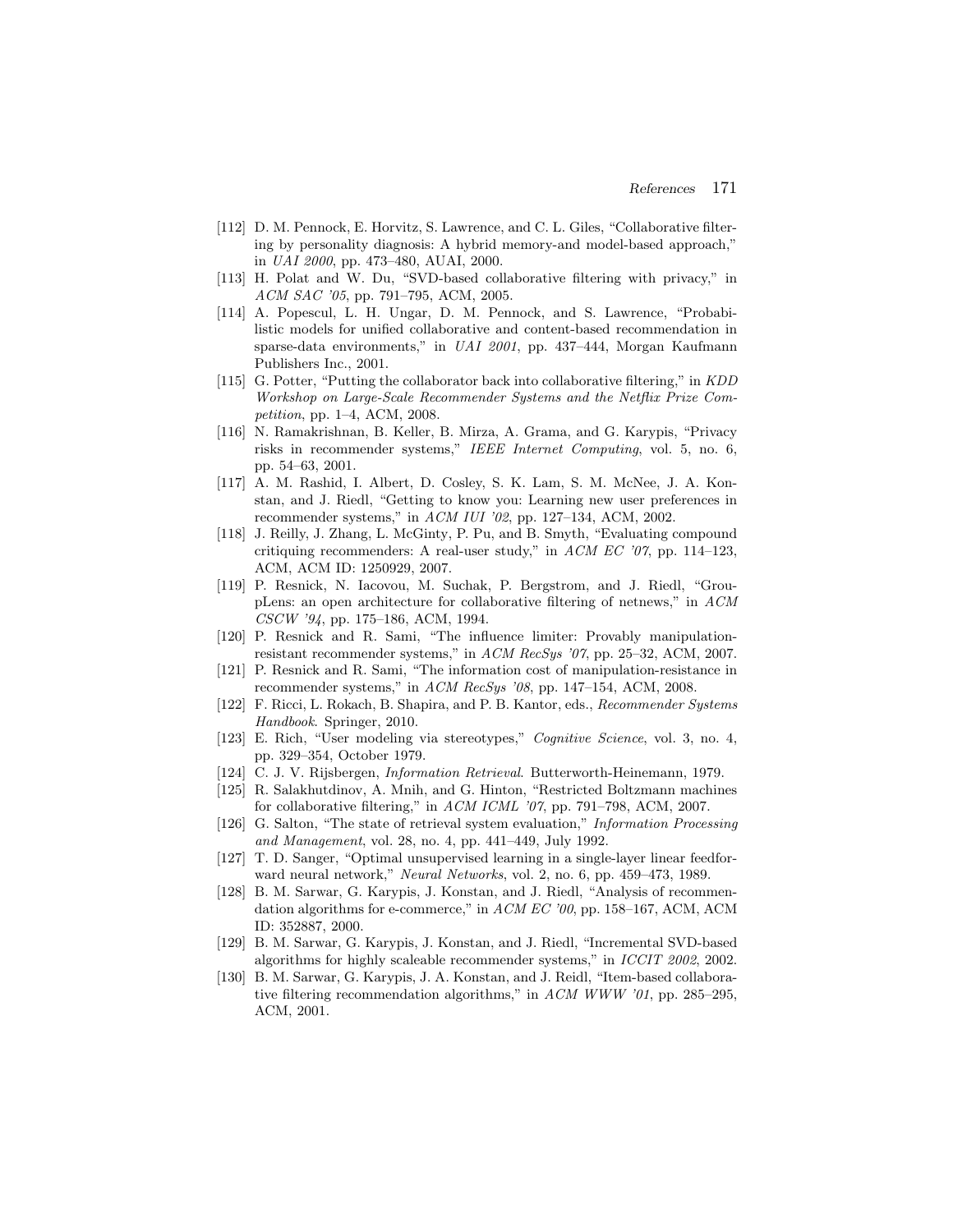- [131] B. M. Sarwar, G. Karypis, J. A. Konstan, and J. T. Riedl, "Application of dimensionality reduction in recommender system  $-$  a case study," in WebKDD 2000, 2000.
- [132] J. B. Schafer, J. A. Konstan, and J. Riedl, "E-Commerce recommendation applications," Data Mining and Knowledge Discovery, vol. 5, no. 1, pp. 115–153, Janaury 2001.
- [133] A. I. Schein, A. Popescul, L. H. Ungar, and D. M. Pennock, "Methods and metrics for cold-start recommendations," in ACM SIGIR '02, pp. 253-260, ACM, 2002.
- [134] S. Sen, F. M. Harper, A. LaPitz, and J. Riedl, "The quest for quality tags," in ACM GROUP '07, pp. 361–370, ACM, 2007.
- [135] G. Shani and A. Gunawardana, "Evaluating recommendation systems," in Recommender Systems Handbook, (F. Ricci, L. Rokach, B. Shapira, and P. B. Kantor, eds.), pp. 257–297, Springer, 2010.
- [136] G. Shani, D. Heckerman, and R. I. Brafman, "An MDP-based recommender system," Journal of Machine Learning Research, vol. 6, pp. 1265–1295, 2005.
- [137] U. Shardanand and P. Maes, "Social information filtering: Algorithms for automating "word of mouth"," in ACM CHI '95, pp. 210–217, ACM Press/Addison-Wesley Publishing Co., 1995.
- [138] R. Shokri, P. Pedarsani, G. Theodorakopoulos, and J. Hubaux, "Preserving privacy in collaborative filtering through distributed aggregation of offline profiles," in ACM RecSys '09, pp. 157–164, ACM, 2009.
- [139] B. Smyth, "Case-based recommendation," in The Adaptive Web, vol. 4321 of Lecture Notes in Computer Science, (P. Brusilovsky, A. Kobsa, and W. Nejdl, eds.), pp. 342–376, Springer, 2007.
- [140] X. Su and T. Khoshgoftaar, "A survey of collaborative filtering techniques," Advances in Artificial Intelligence, vol. 2009, p. 19, August 2009.
- [141] K. Swearingen and R. Sinha, "Interaction design for recommender systems," in DIS 2002, ACM, 2002.
- [142] J. A. Swets, "Information retrieval systems," Science, vol. 141, no. 3577, pp. 245–250, July 1963.
- [143] L. Terveen and D. W. McDonald, "Social matching: A framework and research agenda," ACM Transactions on Computer-Human Interaction, vol. 12, no. 3, pp. 401–434, ACM ID: 1096740, September 2005.
- [144] N. Tintarev, "Explanations of recommendations," in ACM RecSys '07, pp. 203–206, ACM, 2007.
- [145] N. Tintarev and J. Masthoff, "Effective explanations of recommendations: User-centered design," in ACM RecSys '07, pp. 153–156, ACM, 2007.
- [146] R. Torres, S. M. McNee, M. Abel, J. A. Konstan, and J. Riedl, "Enhancing digital libraries with TechLens+," in  $ACM/IEEE\ JCDL$  '04, pp. 228-236, ACM, 2004.
- [147] M. van Alstyne and E. Brynjolfsson, "Global village or cyber-balkans? Modeling and measuring the integration of electronic communities," Management Science, vol. 51, no. 6, pp. 851–868, June 2005.
- [148] P. Viappiani and C. Boutilier, "Regret-based optimal recommendation sets in conversational recommender systems," in ACM RecSys '09, pp. 101–108, ACM, 2009.